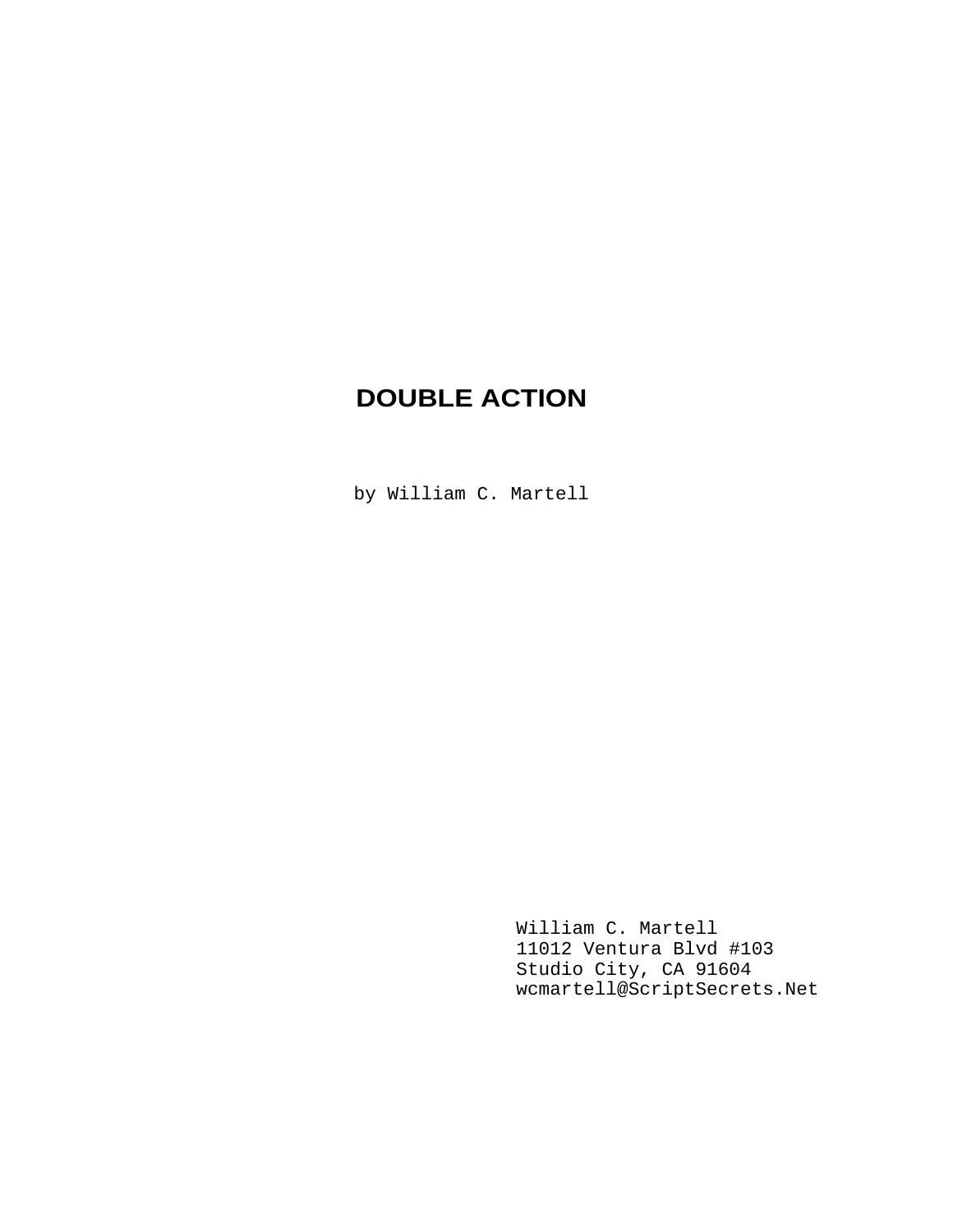#### DOUBLE ACTION

EXT. SUBURBAN TEXAS -- MORNING

The sun creeps over the roofs of a typical suburban neighborhood in Laredo, Texas. Porch swings, bicycles, freshly mowed lawns... If Steven Spielberg were a cowboy, this would be his neighborhood.

TITLE: "LAREDO, TEXAS, AUGUST 6th, 6:43 AM"

A Sheriff's Department car creeps quietly around a corner, pulls up in front of one of the houses. A uniformed SHERIFF's DEPUTY gets out of the car, checks his gun, creeps to the back of the house.

INT. SUBURBAN KITCHEN -- DAY

Pretty suburban mom MARY ANN CARSON is scrambling eggs on a griddle piled with sizzling bacon and home fries. Ten year old BILLY CARSON finishes his homework at the kitchen table.

> MARY ANN I thought you were supposed to finish that before you went to bed last night?

BILLY I tried mom... but my bedtime is too early.

MARY ANN We should let you stay up to midnight?

BILLY

That could work. Will you ask dad?

She just shoots him a look.

Billy hears a noise outside. Stops talking and listens.

BILLY Where is dad?

MARY ANN In the shower, why?

Billy puts his finger to his lips, sets down his pencil and creeps up to the back door.

MARY ANN

What's wrong?

In one swift motion Billy kicks open the back door and springs outside... Where he is grabbed by the armed Deputy.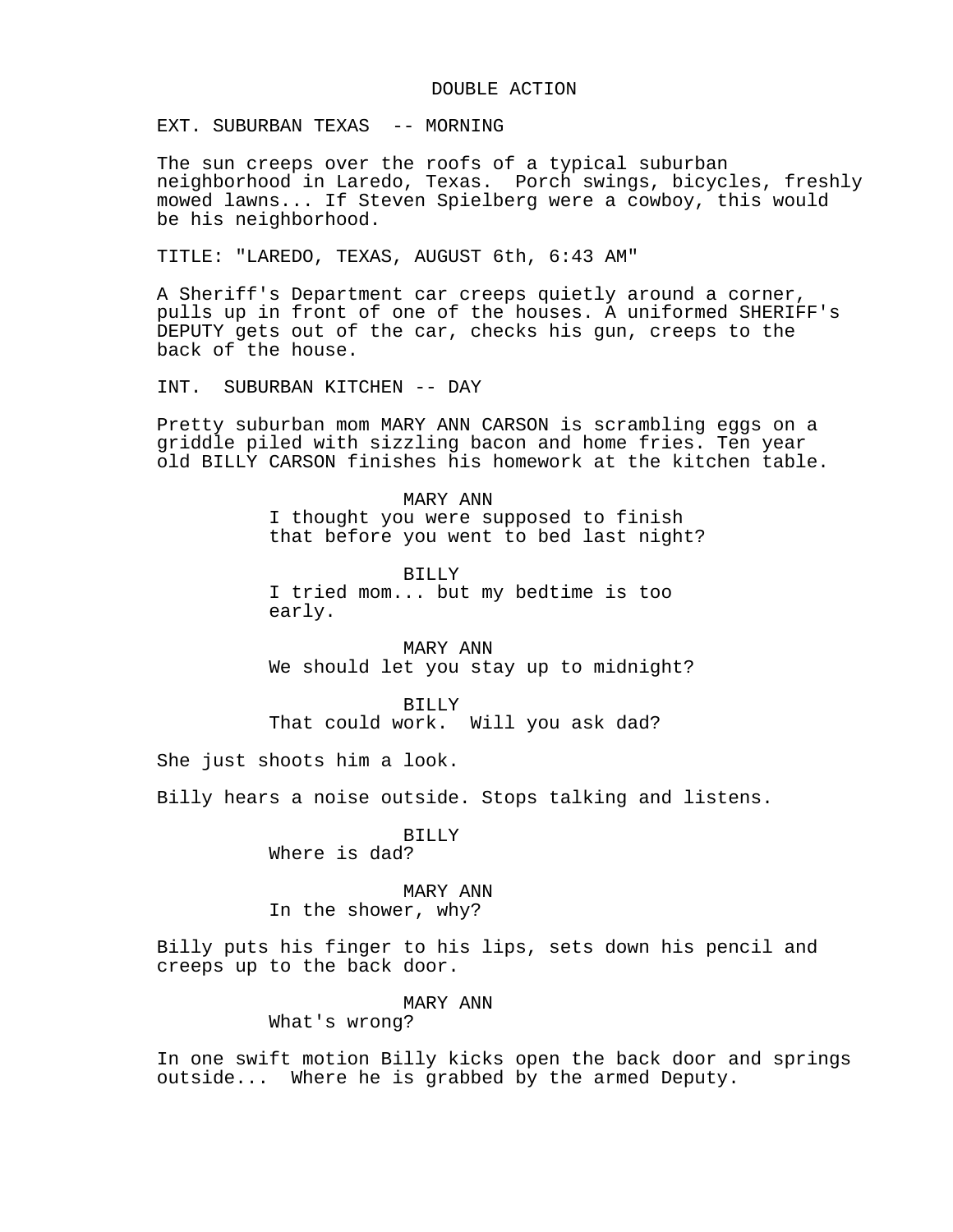JAKE Gotcha! You're under arrest for not washing behind your ears and eatin' your vegetables. You have the right to an attorney. If you can't afford one, that's tough patootie.

The back door squeaks open and Deputy JAKE HUNTER steps into the kitchen carrying Billy. He drops him in his chair, takes a deep breath - savoring the aroma of the breakfast.

> JAKE Hey good lookin' whatcha got cookin'? (grabs a strip of bacon) Where's Hank?

MARY ANN Still getting dressed.

JAKE Hell, it's almost seven.

Jake is a smart-alec Deputy Sheriff dressed in a rumpled khaki western-style uniform topped off by an overly fancy Stetson hat. With his holstered 44 Magnum and silver sheriff's star he looks like the Deputy from an old Western movie.

There are three places set for breakfast, Jake sits in the fourth chair.

Mary Ann piles three plates with scrambled eggs, home fries, bacon, and wheat toast and sets them on the table. She pours three cups of coffee and sets one in front of Jake. Mary Ann sits down and starts eating.

> JAKE Why does it take him so long to put on his pants?

MARY ANN (winks) There's a big decision involved.

JAKE Can't be THAT big. (grabs a strip of bacon from Billy's plate) What you working on?

BILLY

Math.

JAKE Want some help?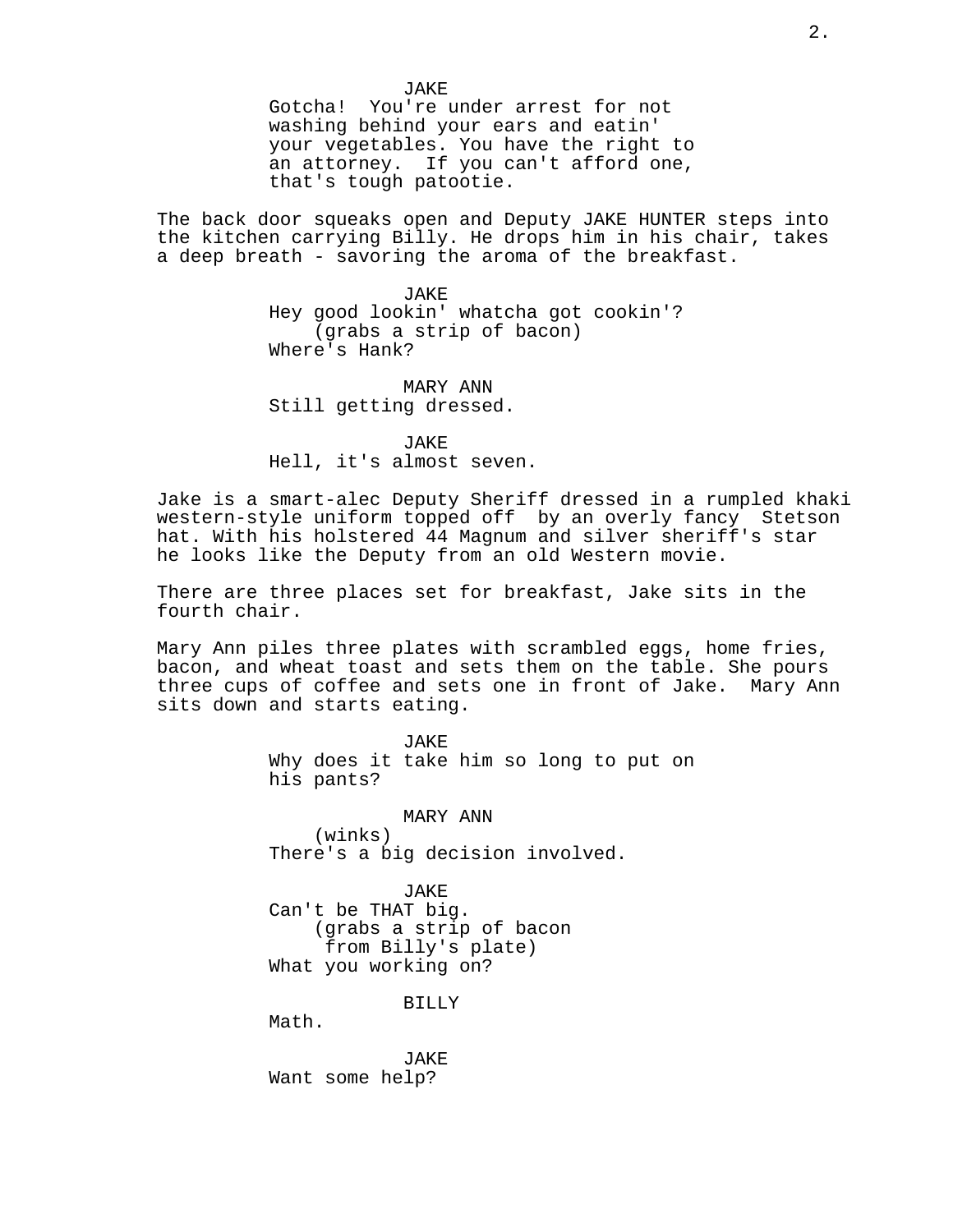BILLY Last time you helped me, I got a "D", Uncle Jake.

JAKE What's wrong with that? I got Ds all through high school and I did okay.

Billy eats his breakfast, Mary Ann eats her breakfast, Jake sips his coffee and eyes Hank's breakfast.

> JAKE Hank! Your breakfast is getting cold!

A muffled response from the far end of the house. Jake steals a strip of bacon from Hank's plate. Grabs the fork and tries some of the home fries.

> JAKE Best damn home fries I ever ate.

Before you know it, Jake has wolfed down the entire breakfast. He slides the empty plate back, licks the fork clean and replaces it on the table.

SHERIFF HANK CARSON enters in his pressed khaki uniform, Hank has a calm self-assurance - cool and in control. He inspires confidence in everyone. Where Jake is the comic relief sidekick, Hank is the hero - John Wayne incarnate.

Hank gives Mary Ann a kiss that's too passionate for Billy's ten year old sensibilities.

> BILLY Yech! Do you mind? I'm trying to do my homework.

Hank playfully musses his son's hair. Looking over the boy's shoulder, Hank points to a problem on the homework.

> HANK You forgot to carry the one.

> > BILLY

Thanks, dad.

Billy pulls a Swiss Army knife with his name on it.

BILLY Dad, all the blades are loose on my knife. I tried fixing it, but I don't have a screwdriver small enough.

Hank takes his son's pocket knife and studies it.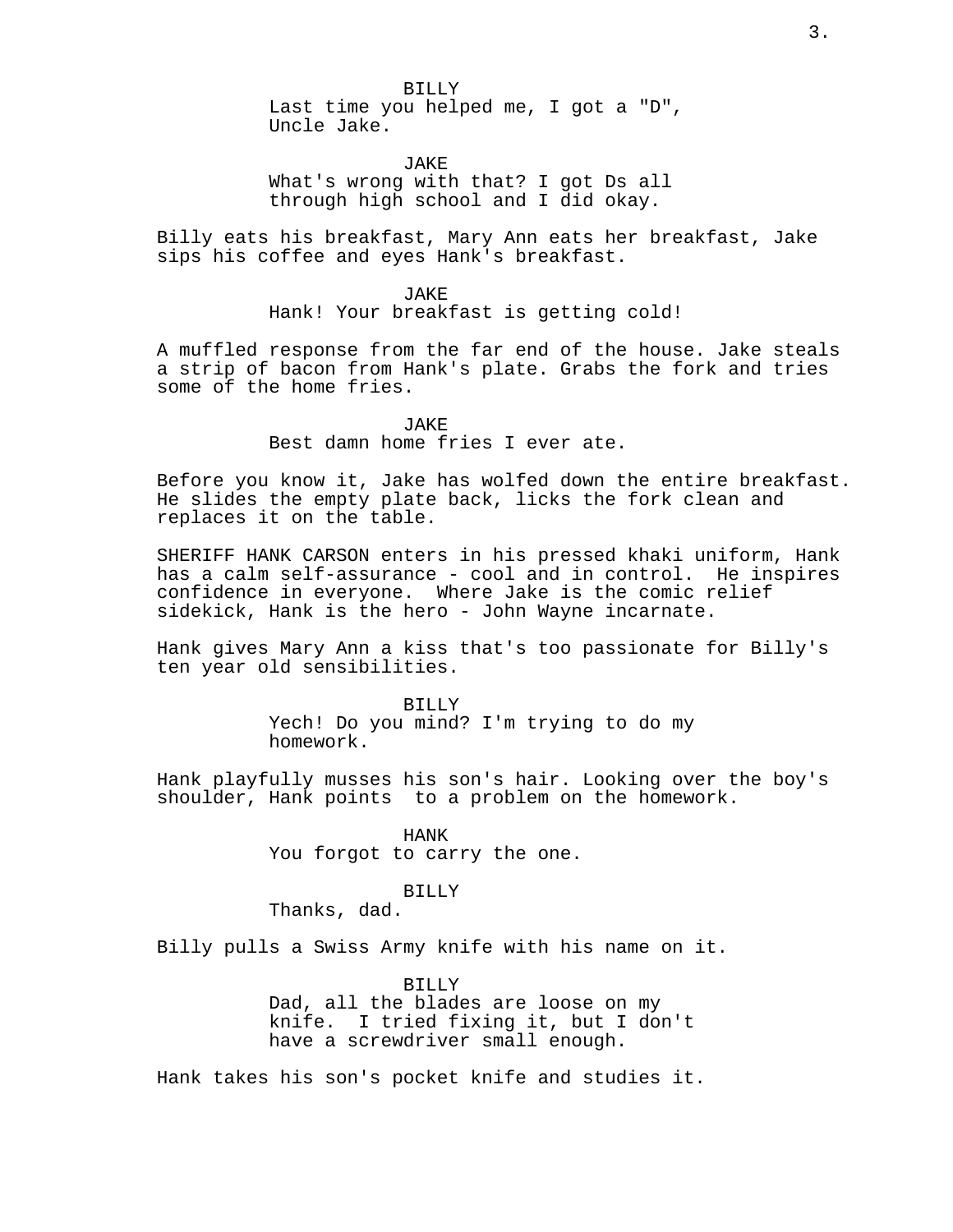HANK Hmmm. I think I've got some jeweler's tools at the station house. Tell you what, I'll have it fixed good as new by the time I pick you up from Little League this afternoon.

#### BILLY

Thanks, dad.

Hank drops the knife in his pocket and sits down at the head of the table, looking at his empty plate.

HANK

What happened to my breakfast?

JAKE We were runnin' late so I ate it for you. You can thank me later.

Jake puts his coffee cup in the sink and tries to hustle Hank out of his chair.

> JAKE Come on! The bad guys punched the clock fifteen minutes ago.

Hank finishes his coffee, reluctantly leaves the table. He gives Mary Ann another (passionate) good-bye kiss, which involves dipping.

> JAKE Come on, come on. There's plenty of time for that tonight. We got bad guys to catch.

Mary Ann and Hank pull apart, look into each others eyes.

MARY ANN (Grace Kelly) Don't go.

HANK (Gary Cooper) I've gotta go, I'm Sheriff.

Hank grabs his hat from a hook on the wall, picks up his cup of coffee, turns to Jake.

> HANK What are you waiting for?

Jake follows Hank out of the house - he'd follow him anywhere. The door squeaks closed behind them.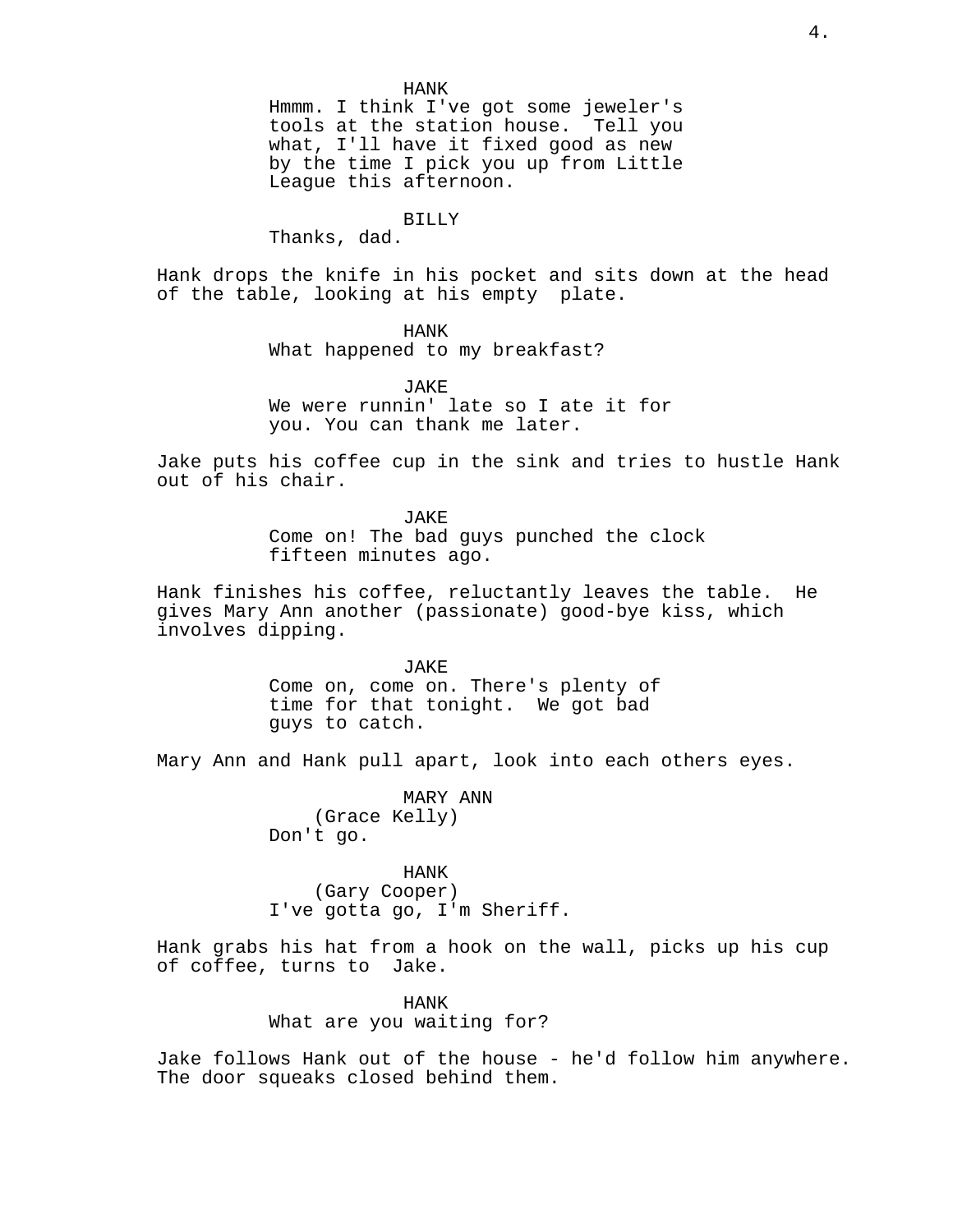BILLY You guys are too mushy.

MARY ANN

(smiling at him) And you're gonna miss your bus if you don't hurry up.

EXT. RURAL ROAD -- DAY

In a rural area west of town, a two story ranch house on the wide open range. A few horses are corralled near a barn where a dirty Cessna is parked.

The Sheriff's car comes to a stop on the road a hundred feet from the ranch, and Jake and Hank climb out.

They walk up to a group of SHERIFF'S DEPUTIES hunkered behind their squad cars a few feet up the road.

> HATLESS DEPUTY Hey, Sheriff, you're late.

HANK And I haven't had my breakfast.

Hank turns to PUDGY DEPUTY who's watching the house through binoculars.

> HANK They still in there?

> > PUDGY DEPUTY

Yeah.

HANK

How many?

PUDGY DEPUTY

Six of `em.

Hank grabs the binoculars and takes a look at the house.

EAGER DEPUTY Should we call in the D.E.A.?

HANK And let the feds screw up the case? No. If the D.E.A. had been doing their job, Quarry would have been behind bars years ago.

JAKE I say we go in, guns blazing.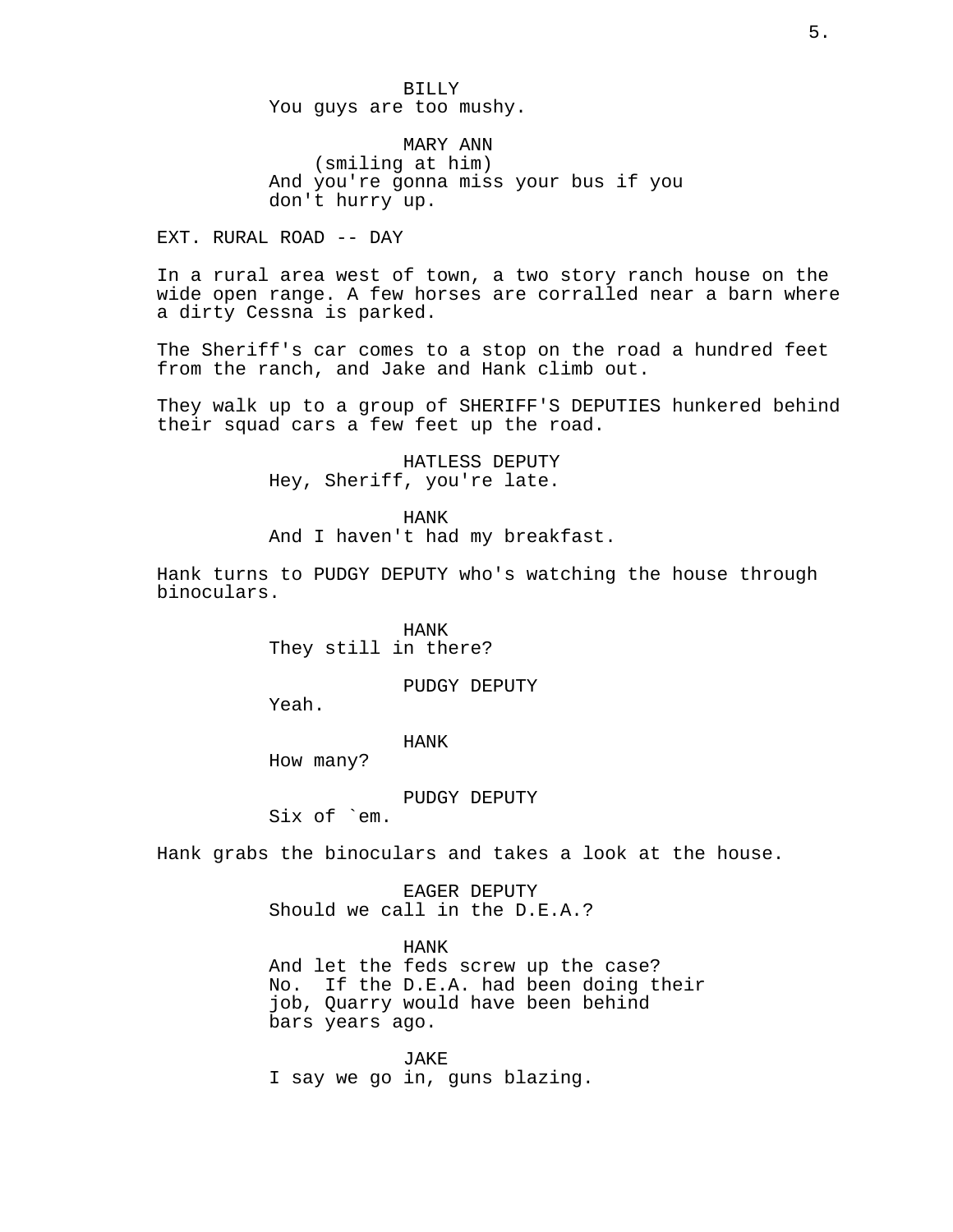HANK Well that's just Jake, but I say we sneak up to the house, surround it, then ask them to come out.

**JAKE** 

You're no fun.

Hank smiles, hands the binoculars back to Eager Deputy.

EXT. QUARRY'S RANCH HOUSE - DAY

Pudgy Deputy and Eager Deputy go around to the back of the house. Hatless Deputy covers a window.

Hank and Jake creep up onto the porch. Jake knocks on the door.

> JAKE Curtis Quarry? Sheriff's Department. Open up. We have a warrant.

Bullets BLAST through the front door, splintering it.

JAKE

Shit!

HANK Well, he's home.

Hank nods to the bullet riddled front door.

HANK You want it?

JAKE Go ahead, you're Sheriff.

Hank flips around, gun ready, and kicks down the front door. It cracks into four pieces which fall inside the house. When no gunfire comes from inside, Hank cautiously creeps inside. Jake covers him, creeps into the house behind Hank.

INT. QUARRY'S RANCH HOUSE - DAY

Jake takes cover behind a scuffed and dirty living room sofa. The house is furnished in early Cowboy. Lots of wood and cowhide. Jake clicks his shoulder mic and whispers.

JAKE

We're inside.

Hank creeps past an old chair, gun aimed at the archway leading to the dining room. Jake, gun drawn and ready, inches his head past the arm of the couch to assay the situation.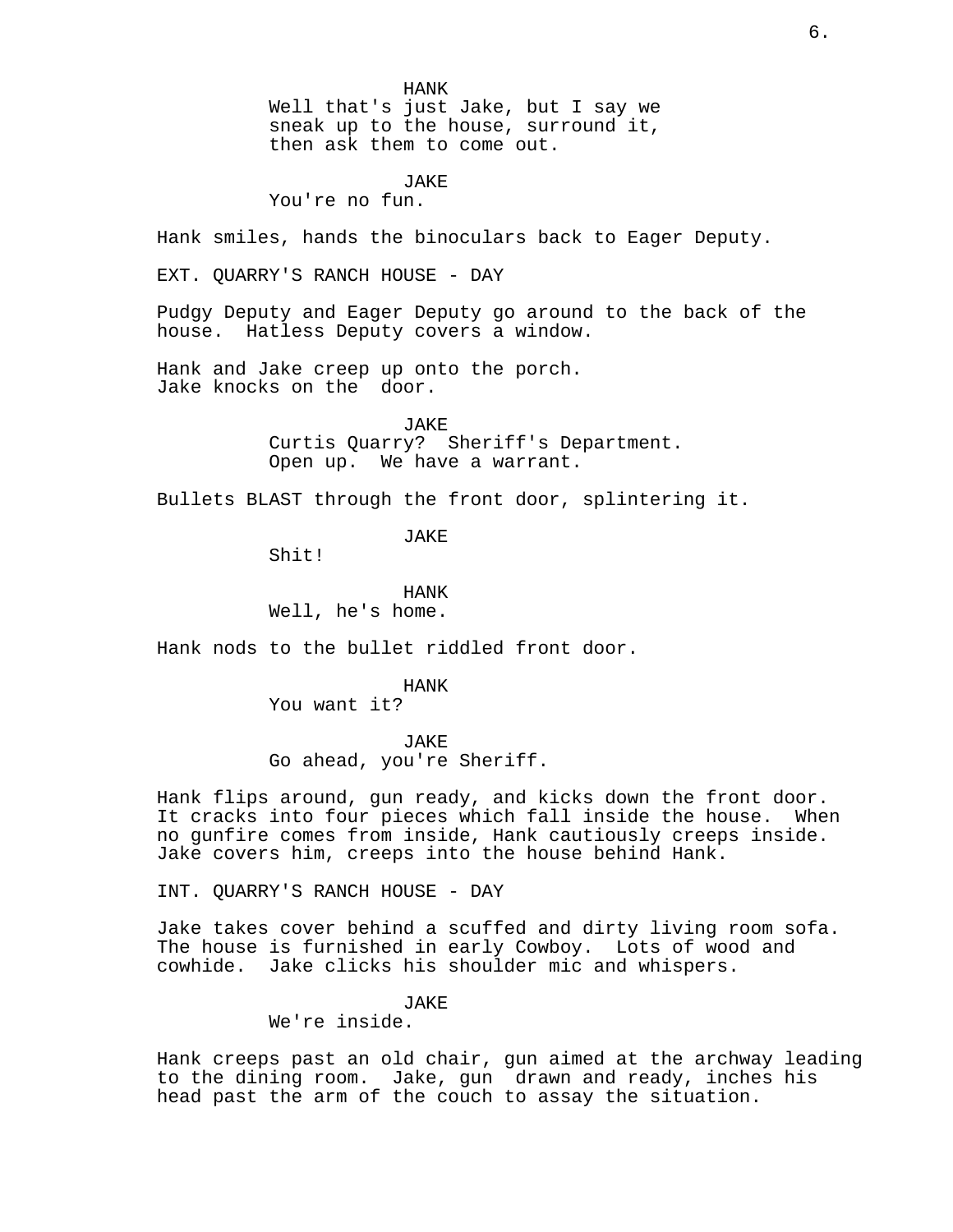Hank continues forward, carefully, gun ready. Obviously in control.

HANK

Curt Quarry, we have a warrant for your arrest. Why don't you come on out with your hands up? Let your lawyers do the fighting?

Jake scurries from behind the sofa, moving to the next bit of cover, an understuffed chair. Sweat dots his brow and his hand clenches the butt of his 44 Magnum for dear life. He is not a brave man - without Hank leading, he'd still be outside.

Hank creeps through the archway leading into the dining room.

HANK

Come on out. We don't want any trouble.

**JAKE** 

Shit.

Jake watches Hank creep into the next room, out of his sight line.

JAKE

Double shit.

He scurries to the archway, uses it for cover, gun ready.

DINING ROOM

On the dining room table: five poker hands have been dealt. Whiskey, chips, and cigars litter the table. Hank uses Billy's Swiss Army knife to flip over one of the poker hands.

> HANK This guy had a straight flush. He's probably pissed off right about now.

Hank creeps towards the saloon-style cafe doors leading into the kitchen. Gun ready.

Behind him, Jake edges around the door frame, gun in hand.

KITCHEN HALLWAY

A huge, violent looking criminal with an Uzi machine gun (SCUM #4) slams through the cafe doors. Firing at them.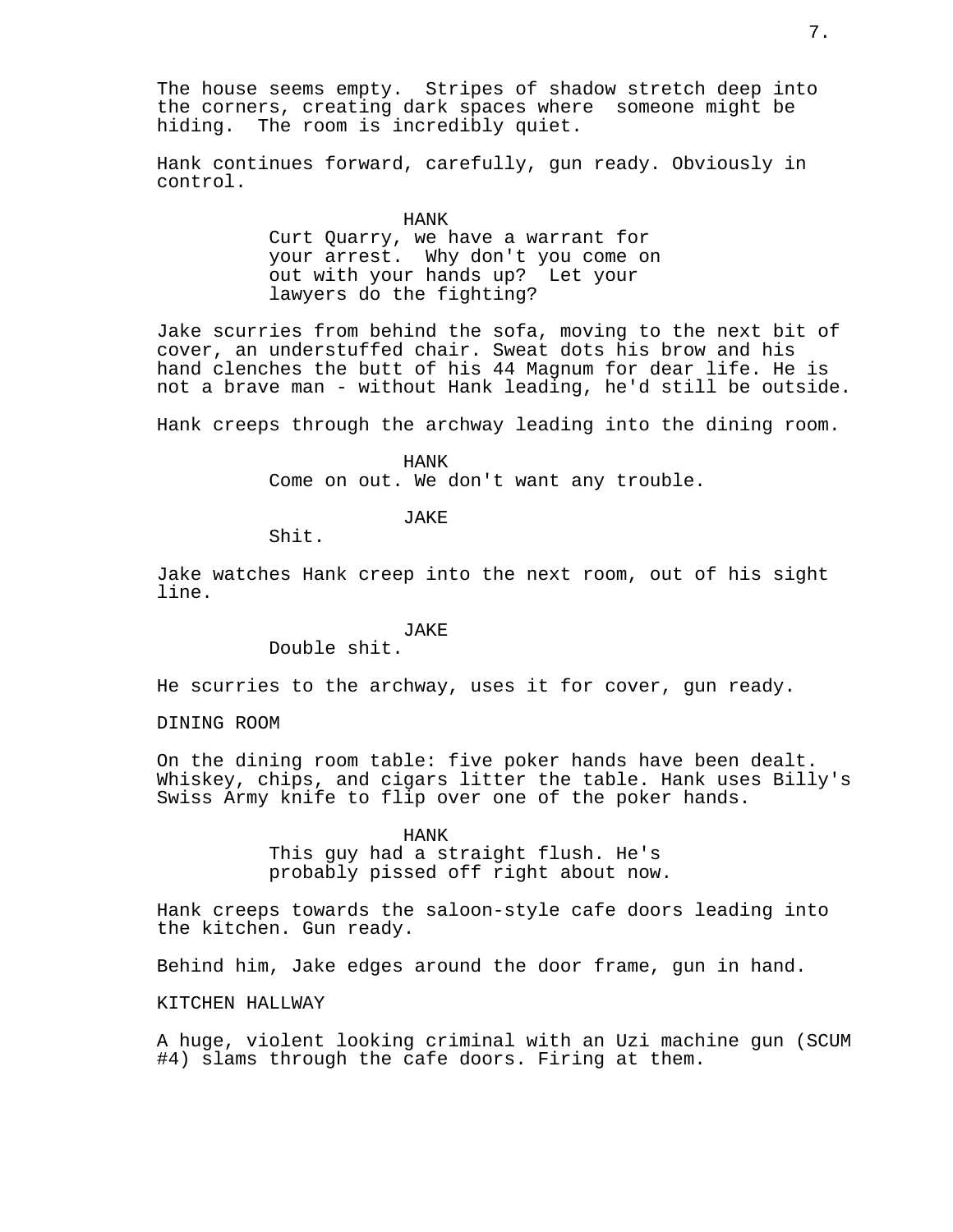Bullets tear up walls, blasting cards off the table behind Hank.

Hank spins and blasts at Scum #4, hitting him in the shoulder and throwing him back through the cafe doors. Machine gun fire arcs up the ceiling, following Scum #4 into the kitchen.

#### KITCHEN

Pudgy Deputy and Eager Deputy smash open the back door, drawing down on Scum #4.

Scum #4 sprays a stream of machine gun fire at Pudgy Deputy.

Pudgy Deputy and Eager Deputy fire a barrage at Scum #4, killing nim.

> EAGER DEPUTY Controlled! Hold your fire!

Hank and Jake lower their guns, not wanting to shoot their own man. Pudgy Deputy comes out of the kitchen, nods to Hank.

> PUDGY DEPUTY One down, five to go.

Hank nods and creeps towards the stairway.

BASE OF THE STAIRCASE

Hank hears a door close above him. He checks his gun, then takes the first step up. He hears a sound from above him and stops, holding his breath.

It was nothing.

He takes the second step. Another sound.

Hank takes a third step, gun ready. His eyes scan the top of the stairway, looking for some human figure in the shadows.

A fourth step.

SCUM #5 scrambles from behind his cover, firing a six gun and jogging down three steps.

BLAM! The bullet splinters the wooden banister near Hank's hand.

> JAKE He's got shredders!

Hank fires up at Scum #5, as he tries to back down the steps. Scum #5 ducks, and the bullet misses by inches.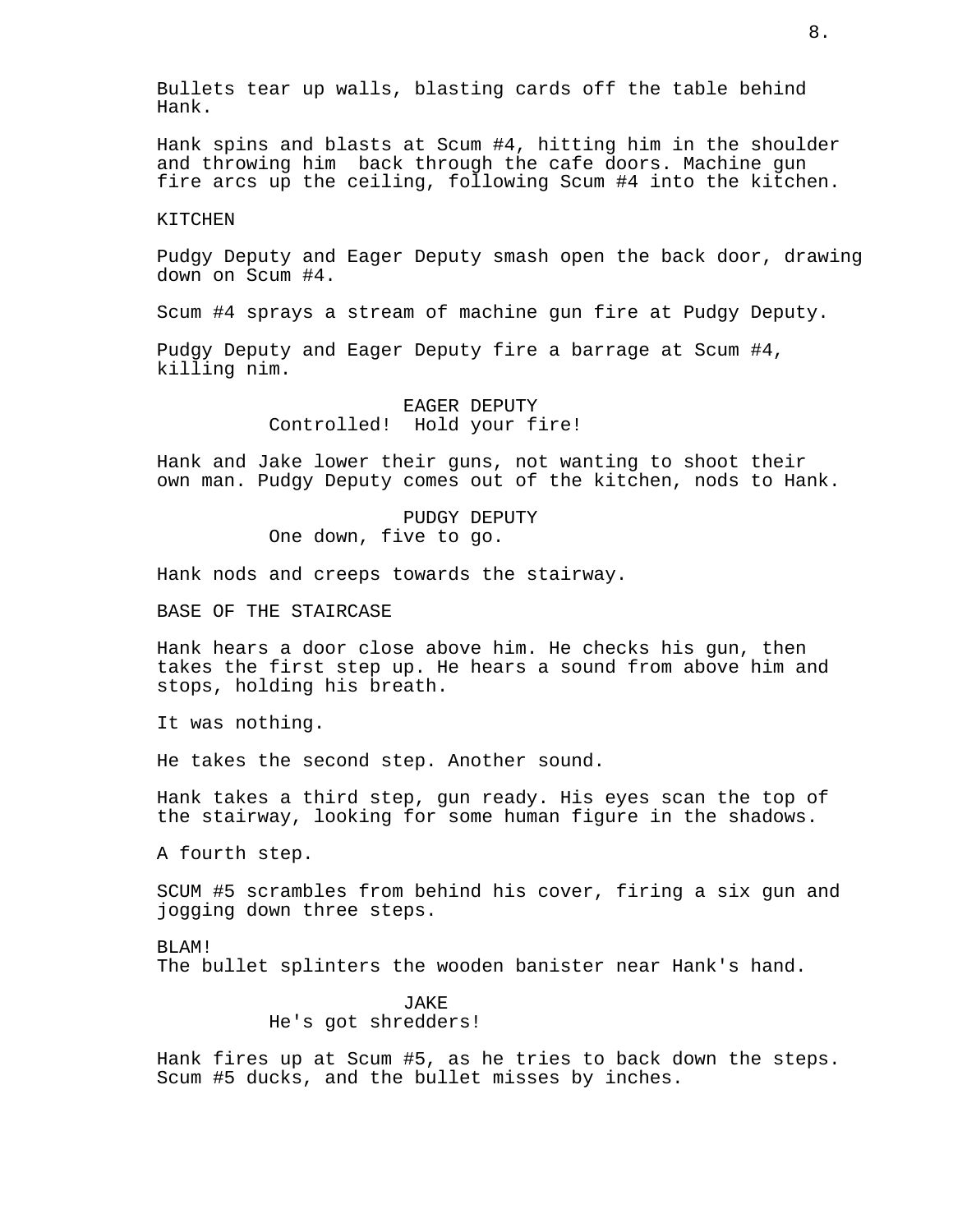Hank dives to the floor, just as Scum #5 spins his pistol and sprays bullets down the stairway.

The shredder bullets tear into the stairs, taking dinner plate sized divots out of the floor.

Hank pops up, returning fire. Scum #5 follows the moving figure, taking a few more shots.

BLAM! BLAM!

Bullets spray the floor as Hank rolls down the stairway. He takes cover at the base of the stairs as Scum #5 continues blasting his way down the stairs - spraying sawdust.

BLAM! BLAM! BLAM!

SCUM #5 You better hide, cop. You better run squealing all the way home like the other little piggies.

Scum #5 blasts his way three-quarters of the way down the stairs before clicking dry.

Hank goes on the offensive, spinning out from the base of the stairway, using gunfire to chase Scum #5 back to the top of the stairs.

Scum #5 reloads, resumes firing.

SCUM #5 Now you got me mad.

Hank holds his ground. Shooting up the steps, he hits Scum #5 in the chest.

Scum #5 screams as the impact lifts him up off his feet and he smashed through the wooden railing.

Scum #5 falls twenty feet to the poker table, sending a shower of chips and cards flying through the room.

Hank looks over at the crumpled Scum #5, takes a deep breath, then begins running up the staircase, gun up and ready.

## JAKE

That's two down, three to go.

Jake, Pudgy Deputy and Eager Deputy follow him up, guns ready.

## HALLWAY

At the top of the stairs are two bedroom doors. Hank moves up to the first one and kicks it open.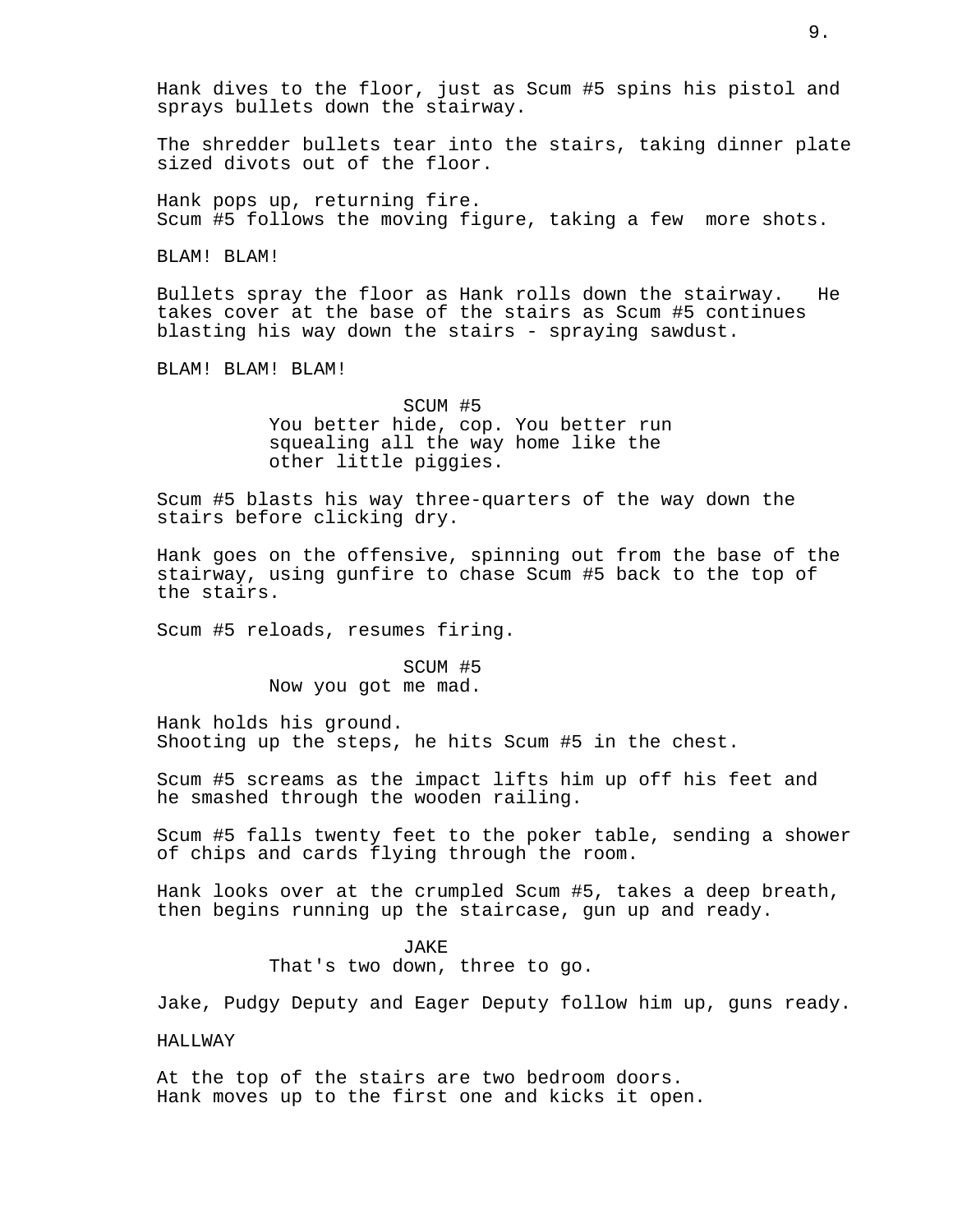SCUM #3 has a 44 Magnum in each hand and opens fire the minute he sees Hank, sending a volley of shots towards him.

# SCUM #3 Die! Die! Die! Die!

Hank fires his gun once at Scum #3, missing him and smashing a full length mirror on the wall. He rolls out of the room into the hallway, away from the gunfire.

Bullets are flying everywhere. Chaos and destruction.

#### HALLWAY

Hank pulls out of the line of fire. Eager Deputy isn't as quick. A bullet slams into his shoulder, knocking him into the wall.

## EAGER DEPUTY I've been hit! I've been hit!

Pudgy Deputy runs into the hall, grabs Eager Deputy and pulls him out of the line of fire.

# PUDGY DEPUTY

He's clear!

SCUM #2 (with a tattoo on his face) spins out of the second bedroom with a double barrel shotgun. He aims at Hank and pulls the trigger.

## BLAM!

A Huge hole is poked through the wall next to Hank's head. Scum #2 re-aims the shotgun and pulls the other trigger.

Jake hears the noise, spins and fires.

BANG! BLAM!

Jake hits Scum #2 in the shoulder, spinning him to the left in a graceful pirouette, which ends with the shotgun discharging into the ceiling.

SCUM #3 rolls out of the first bedroom behind Hank and fires off both 44's at him. Plaster explodes from the wall next to Hank's head, showering him with powder.

## PUDGY DEPUTY Behind you, asshole!

Pudgy Deputy fires at Scum #3, hits him square in the chest and lifting him off his feet.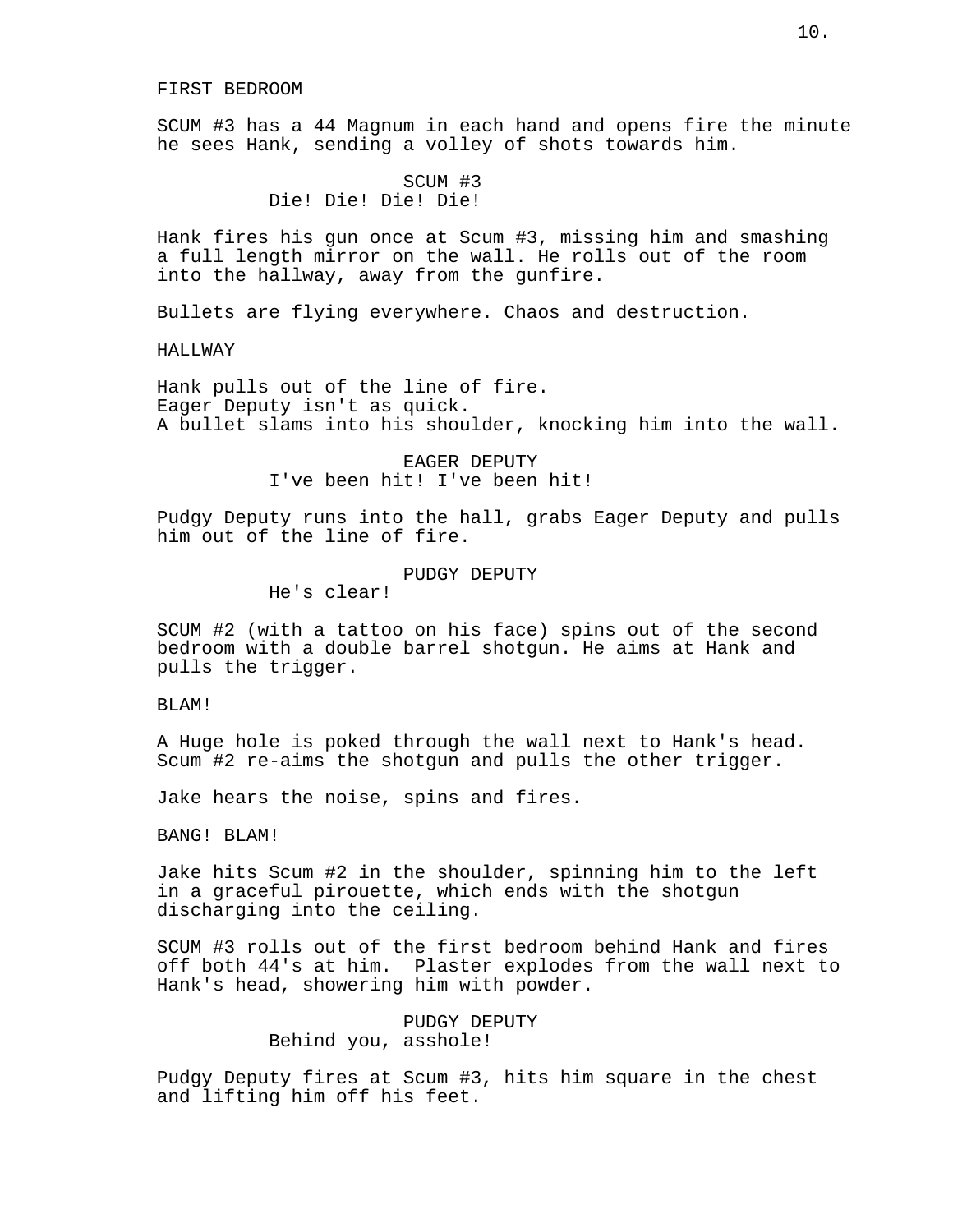He flies backwards and skids along the floor to the end of the hallway.

END OF THE HALLWAY

SCUM #6, a HUGE brute in cowboy garb, rolls out of a doorway with a pump shotgun.

BLAM! BLAM! Scum #6 fires off a pair of shots.

Pudgy Deputy is hit in the chest, goes flying past Jake to the edge of the stairs. Jake spins and fires rapidly at Scum #6.

Bang! CLICK! CLICK! Out of shells!

Scum #6 pumps his shotgun, aims it at Jake.

ON THE STAIRWELL

Pudgy Deputy rolls down the stairs and SPLATS at the bottom of the steps, dead.

HALLWAY

Hank turns from the first bedroom, and sees Scum #6 getting ready to cut Jake in half with a shot blast. "Fanning" his gun western style, Hank fires off three shots at the brute.

All three hit Scum #6 in the chest, slamming him to the floor.

JAKE

Thanks.

HANK

You owe me. (smiling) Breakfast, at least.

Jake uses a speedloader to slap 6 shells in his 44 magnum.

FROM THE SECOND BEDROOM

CURT QUARRY (Scum #1) rolls into the hall, a gun in each hand, springs to his feet, and fires his 357 Magnums at Hank.

The bullets whiz past Hank's ear as he re-aims his gun and squeezes the trigger.

BLAM! The shot misses, knocking a hole in the wall.

Quarry lowers his Magnums and rolls into the second bedroom to escape.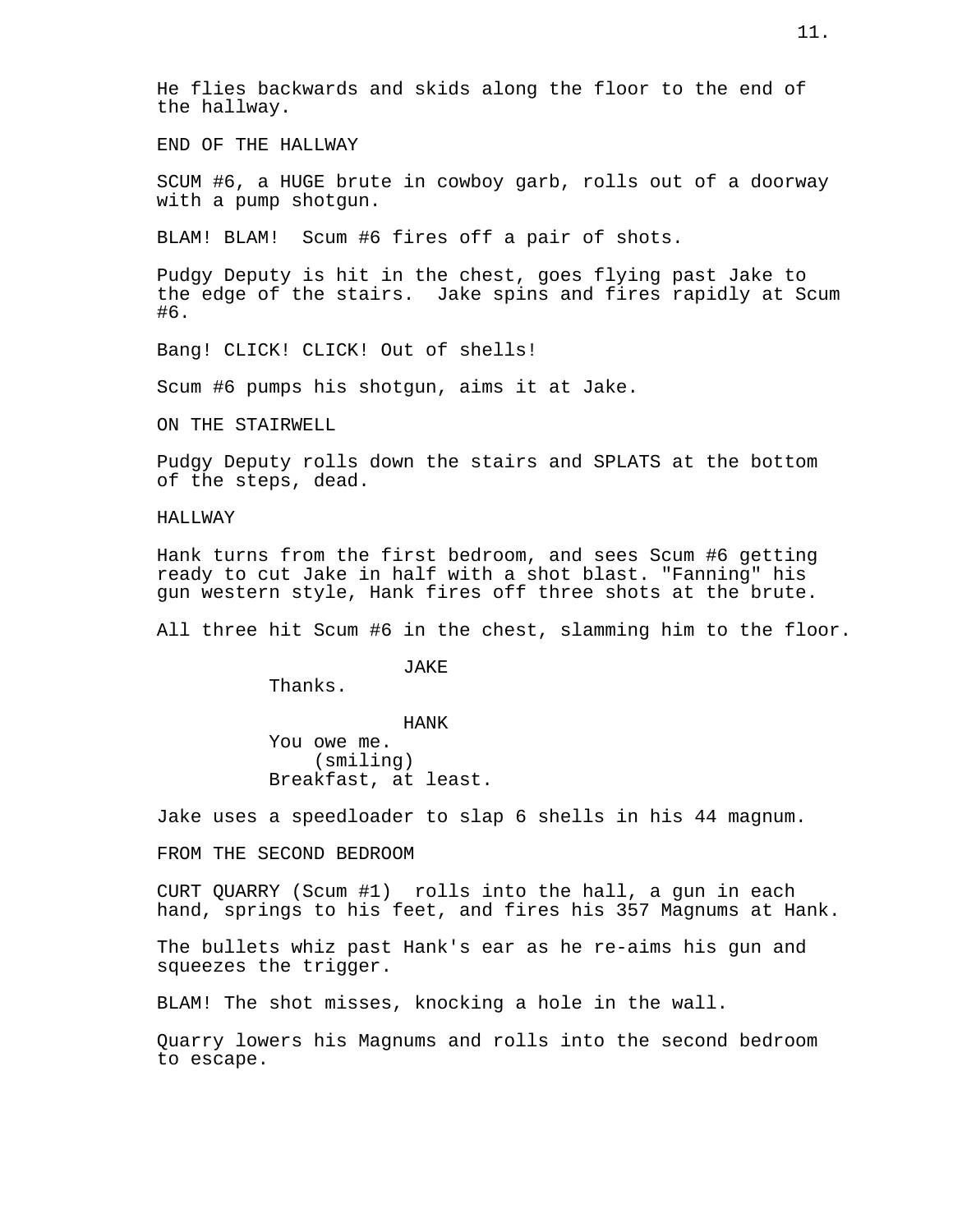As Hank and Jake follow, Scum #6 staggers to his feet and aims his shotgun at the two men.

BLAM!

A chunk of wall next to Jake is removed by the blast. Hank fans his gun two more times, hitting Scum #6 in the throat. Killing him.

Scum #6 falls down dead, shotgun discharging into the ceiling. BLAAAAM!

Hank bolts down the hallway after Quarry, gun ready. Jake follows.

SECOND BEDROOM

Hank runs in and spots Quarry standing next to the dresser, lighting the papers in expensive briefcase on fire.

Quarry drops the flaming papers into the briefcase, while he raises one of his 357 Magnums at Hank and fires off a shot.

BLAAM! The door frame splinters next to Hank and he ducks behind it. Hank pops back through the door frame, he sees Quarry as he runs at high speed towards a window.

Hank aims the gun and fires at him. Click. Out of shells.

Quarry hits the window. Glass follows him outside as he crashes through.

EXT. QUARRY'S RANCH HOUSE -- DAY

Quarry flies out the second story window, somersaulting onto the grass outside as glass shards rain around him. When Quarry rolls to his feet, Hatless Deputy stands in front of him.

HATLESS DEPUTY

Freeze!

**OUARRY** 

Fuck you.

BLAM! BLAM! Quarry blows Hatless Deputy away, and starts running.

INT. QUARRY'S RANCH HOUSE -- DAY

Jake reaches into the burning briefcase, rescuing a piece of paper from the flames. A stiff, foreign looking cocktail napkin. Hand written notes burned, but the club name is still legible: APHRODITE (in Cyrillic letters).

Hank looks out the broken window.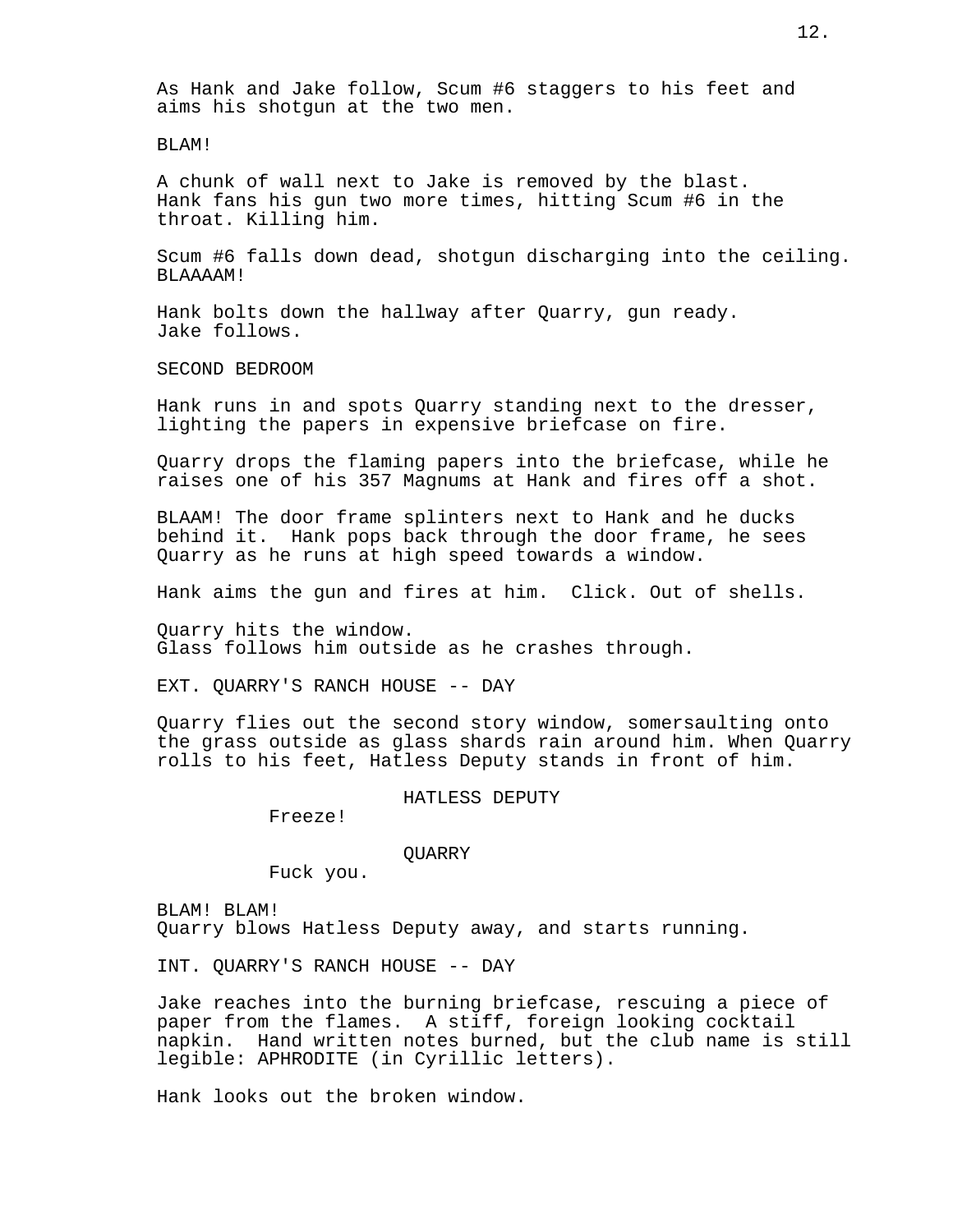Shit. Haven't even had breakfast.

Then he jumps out the window.

EXT. QUARRY'S RANCH HOUSE -- DAY

Hank lands on the grass and starts running across the ranch, chasing Quarry.

> JAKE Hey! Wait for me!

Jake yells, moments before he jumps to the ground.

Quarry hears Hank and Jake behind him. Twisting his head around, he tries to gauge his lead. Only seventy yards. He turns back to the corral, climbing over the wooden fence.

Hank reloads his 38 as he runs.

HANK

Stop!

Quarry turns as he runs, sees Hank's gun glinting.

**OUARRY** 

Fuck you!

Quarry turns and fires his 357 Magnums at Hank and Jake.

Hank and Jake hit the dirt. Bullets spatter the dirt all around him. Exploding divots of earth over the two men.

Quarry turns and keeps running. Towards the parked Cessna. Hank springs to his feet and runs after Quarry.

JAKE

Wait up.

Jake pops to his feet and runs.

Quarry gets to the Cessna, climbs inside, and starts it up.

Jake overtakes Hank and goes into the FBI crouch, drawing down on the plane.

BLAM! BLAM! Jake's bullets hit the tail section of the plane.

**JAKE** 

Where the hell's the gas tanks?

Quarry pops out the open door of the Cessna and fires off a volley of shots from one of his 357's.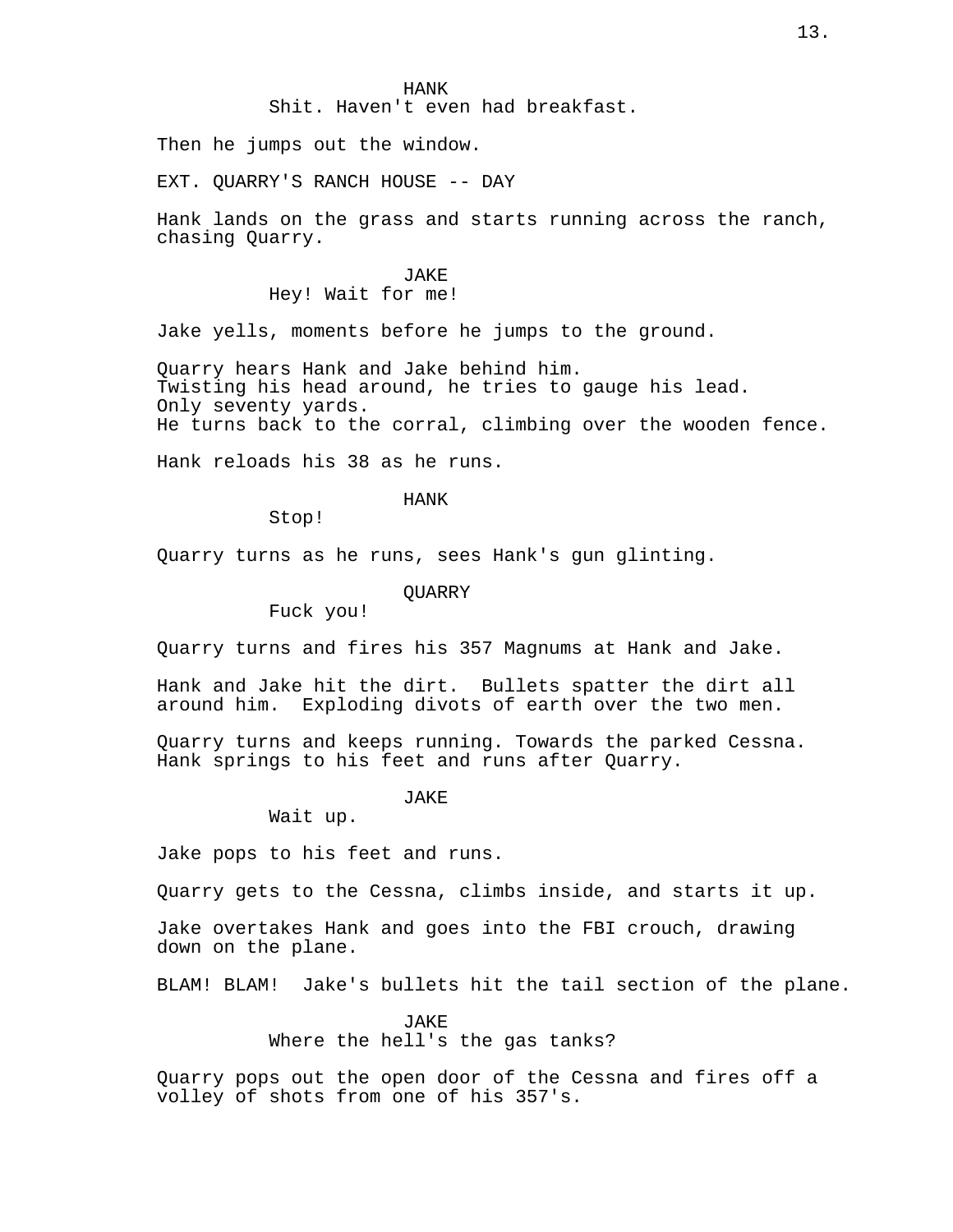Jake takes careful aim at Quarry as bullets whiz around him, and fires off a pair of shots.

Behind Jake, Hank is hit and goes down. Quarry is almost hit by one of Jake's shots, and rolls back into the moving plane.

THE CESSNA shoots across the ground and is airborne.

Jake empties his gun at it, but the plane is GONE. That's when he turns around and sees that Hank is on the ground.

JAKE

Hank!

Jake bends down and cradles Hank is his arms.

Hank has been hit in the chest, and is on the brink of death. Through bleary eyes, he smiles at Jake. Jake takes Hank's hand in his, holding it tight.

> JAKE Hold on, Hank. You're gonna be okay. Just hang in there.

> > HANK

Jake....

Eager Deputy jogs up behind them, shoulder wound no longer bleeding. Jake hears him and spins around.

> JAKE Get an ambulance! Code 301

Eager Deputy nods and jogs down the road to the squad cars.

JAKE

Just hang in there, Hank. Help's coming. Hang in there.

Hank smiles, then his hand goes limp in Jake's and falls to the earth. When Hank's hand opens, Billy's Swiss Army knife falls onto the damp earth.

Jake sobs, holding Hank's body close.

**JAKE** Hang on, please hang on. Hank. Please hang on...

We pull back as the ambulance sirens pierce the silence.

FADE OUT.

FADE IN: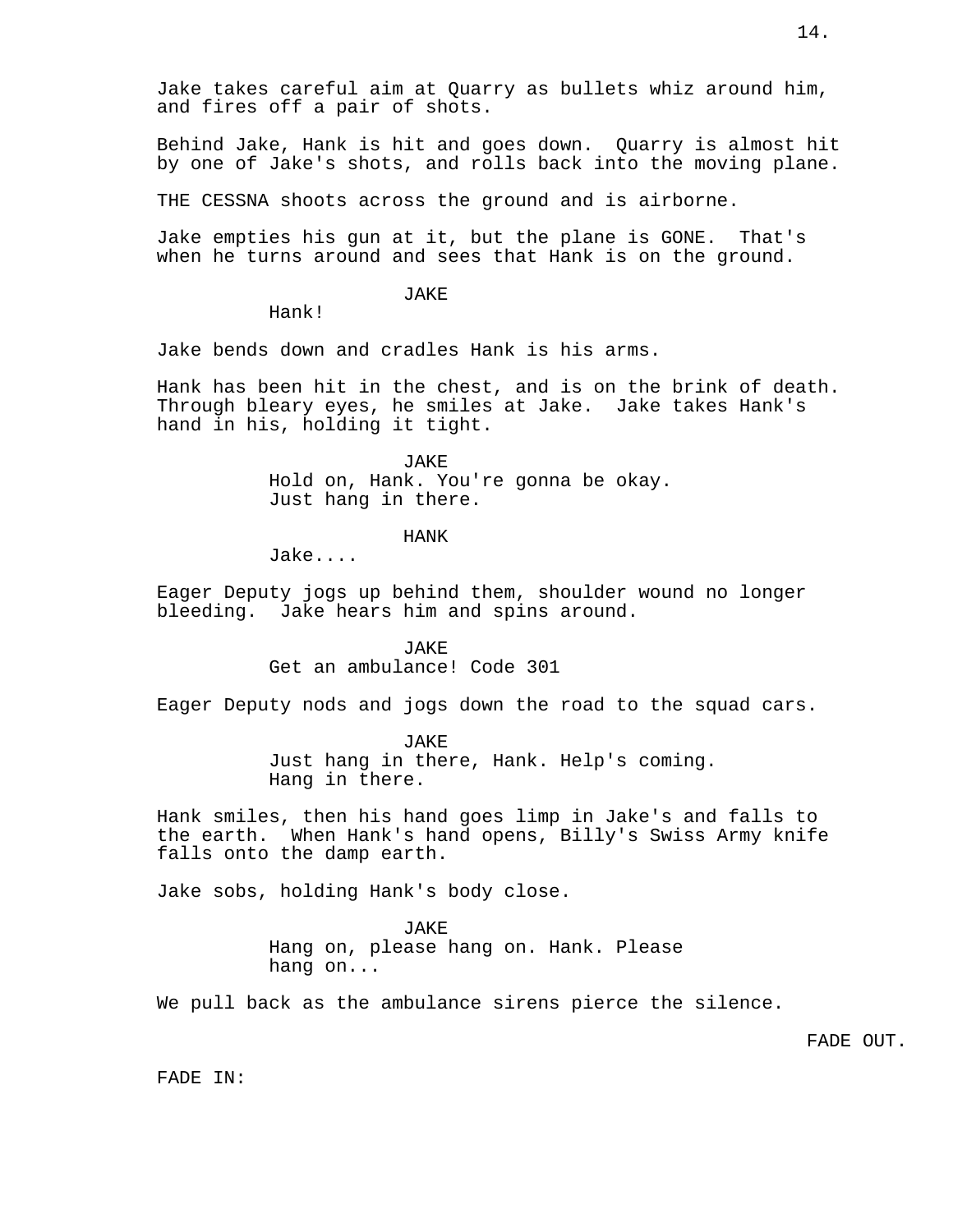EXT. GRAVEYARD IN TEXAS -- DAY

A beautiful spring day and the funeral seems out of place in the grassy cemetery. A ring of MOURNERS, mostly policeman, circle the coffin, listening as a PRIEST finishes the rites.

Mary Ann, fighting bravely to hold back her tears, holds on to little Billy's hand. Both deep in shock.

Jake keeps looking over to Mary Ann and Billy, wishing he could do something.

> PRIEST Ashes to ashes, and dust to dust.

The Priest finishes his rites by sending a spade of soil down on the coffin. He moves over to Mary Ann and gives his condolences. Billy looks up at Jake, bravely holding back his tears - pocket knife in his little hand.

> BILLY My dad was going to fix this.

JAKE I'll fix it for you.

Billy gives Jake the knife. Billy bursts into tears and Jake hugs him, holding him close.

> JAKE I'll fix it for you.

Jake lets go of Billy and raises up to take Mary Ann's hand. They look at each other, wordless. Each feeling the loss. Mary Ann takes Billy's hand and leads him away from the grave.

Jake watches them walk away, looking down at the Swiss Army knife with Billy's name.

As the crowd drifts away, Jake and CHIEF SIEGEL walk to a grassy knoll overlooking the grave site.

> JAKE They find the plane, yet?

SIEGEL Landed on the top deck of long term parking at Houston International. Flew in under the radar. Tower didn't even see him until he'd touched down.

JAKE Airport security?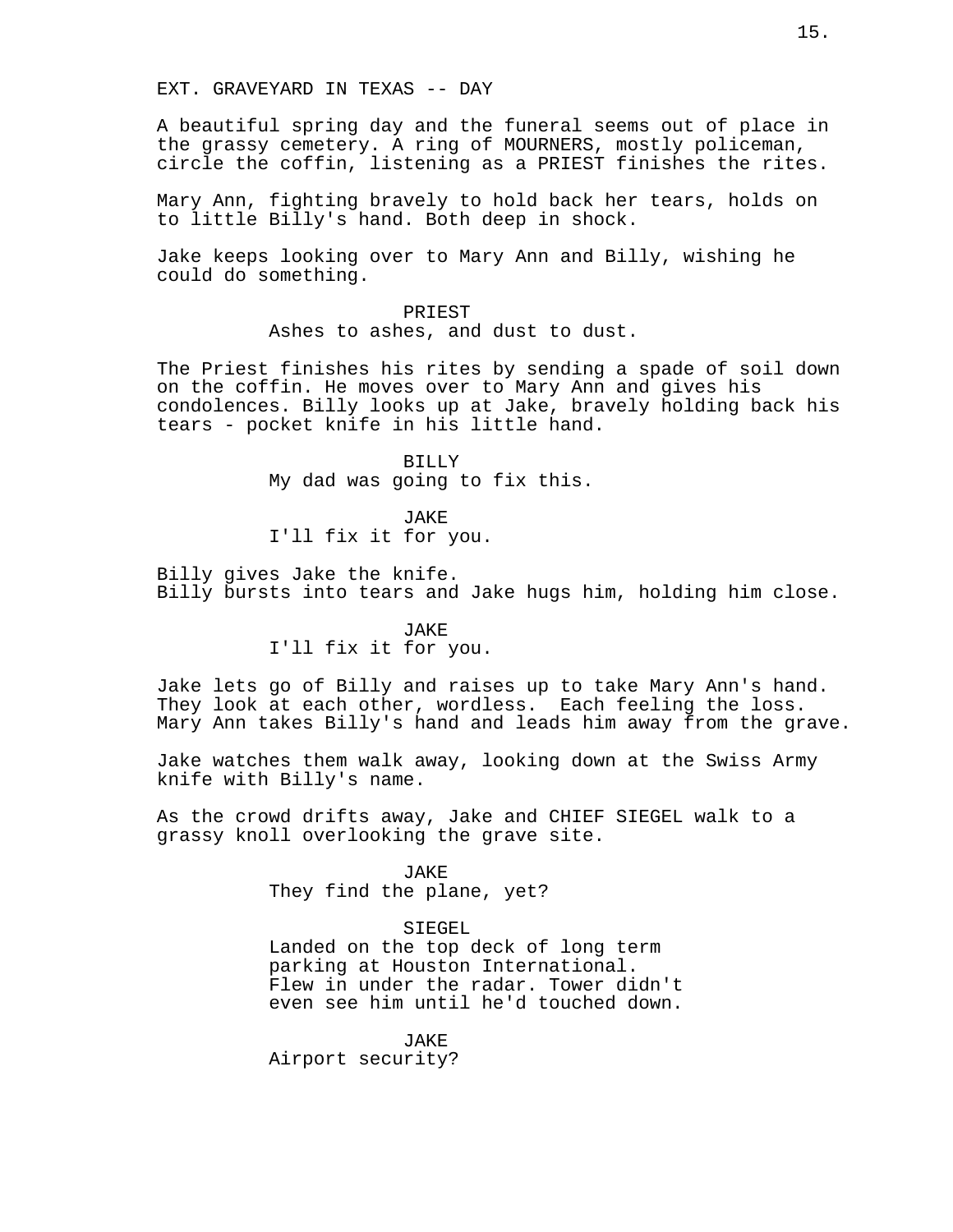SIEGEL By the time they got to the Cessna he was gone. Hopped a plane. Out of the country.

JAKE Where'd he go?

SIEGEL It doesn't matter, Jake. He's gone. No longer our problem... (beat) You know you're gonna have to ride a desk for a couple of weeks and let the Feds sort this whole thing out.

Jake turns to Siegel, angry.

JAKE I'm not riding a desk.

#### SIEGEL

It's POLICY, Jake. Every time there's an officer involved shooting, we've got to take the officer off the streets until the incident's been investigated.

JAKE That scumbag killed my partner.

SIEGEL I know. Take it easy.

#### JAKE

Where'd he go?

SIEGEL

It doesn't matter --

JAKE It matters to me.

SIEGEL

Russia.

(beat) Look, Jake, it's a whole other country. He can kill as many people as he wants over there. That's THEIR problem, not ours. If he steps back into the country he's in jail. I promise you.

JAKE How much vacation time I got coming?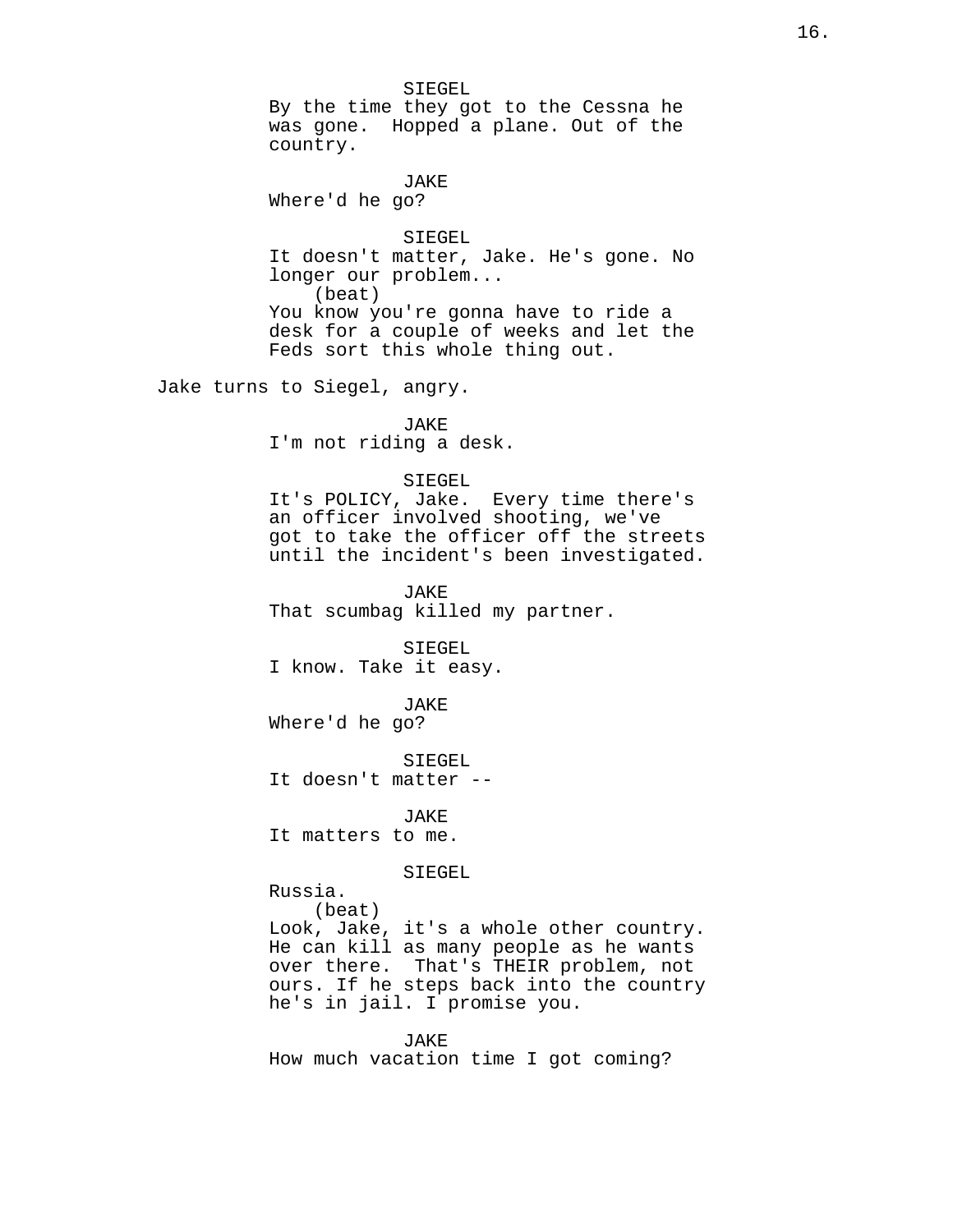SIEGEL

Two weeks.

**JAKE** Fine. I'm taking some time off, starting tomorrow.

Siegel looks at him, realizing he can't change the man's mind, and reluctantly says:

> SIEGEL Send me a post card from Red Square.

JAKE I'll send you Quarry.

INT. JAKE HUNTER'S APARTMENT -- DAY

Jake packs his 44 magnum and a box of shells in a lead lined film bag. He wraps the film bag in a couple of shirts, and buries it at the bottom of the suitcase.

He puts Billy's Swiss Army knife in the suitcase then zips it up. Looks at a framed photo on the table: Jake and Hank on a fishing trip mugging with a huge fish.

Jake takes the photo from its frame, folds it in quarters and stuffs it in his coat pocket, before hefting the suitcase and leaving the apartment.

EXT. HOUSTON INTERNATIONAL AIRPORT -- DAY

A 747 takes off into the deep blue sky.

EXT. RED SQUARE, RUSSIA -- DAY

Red Square, the spires and obelisks of Moscow in the background.

TITLE: "MOSCOW, RUSSIA, AUGUST 10th, 2:48 PM

Jake, dressed in his cowboy hat and Texas outfit, lugs his suitcases across Red square. A cowboy in Russia.

EXT. RUSSIAN STREET - DAY

Jake loads his luggage in the back of a taxi parked on the side of the street. The TAXI DRIVER, a smiling, fat faced Russian, helps Jake with the luggage.

> TAXI DRIVER You are American?

> > JAKE

Texan.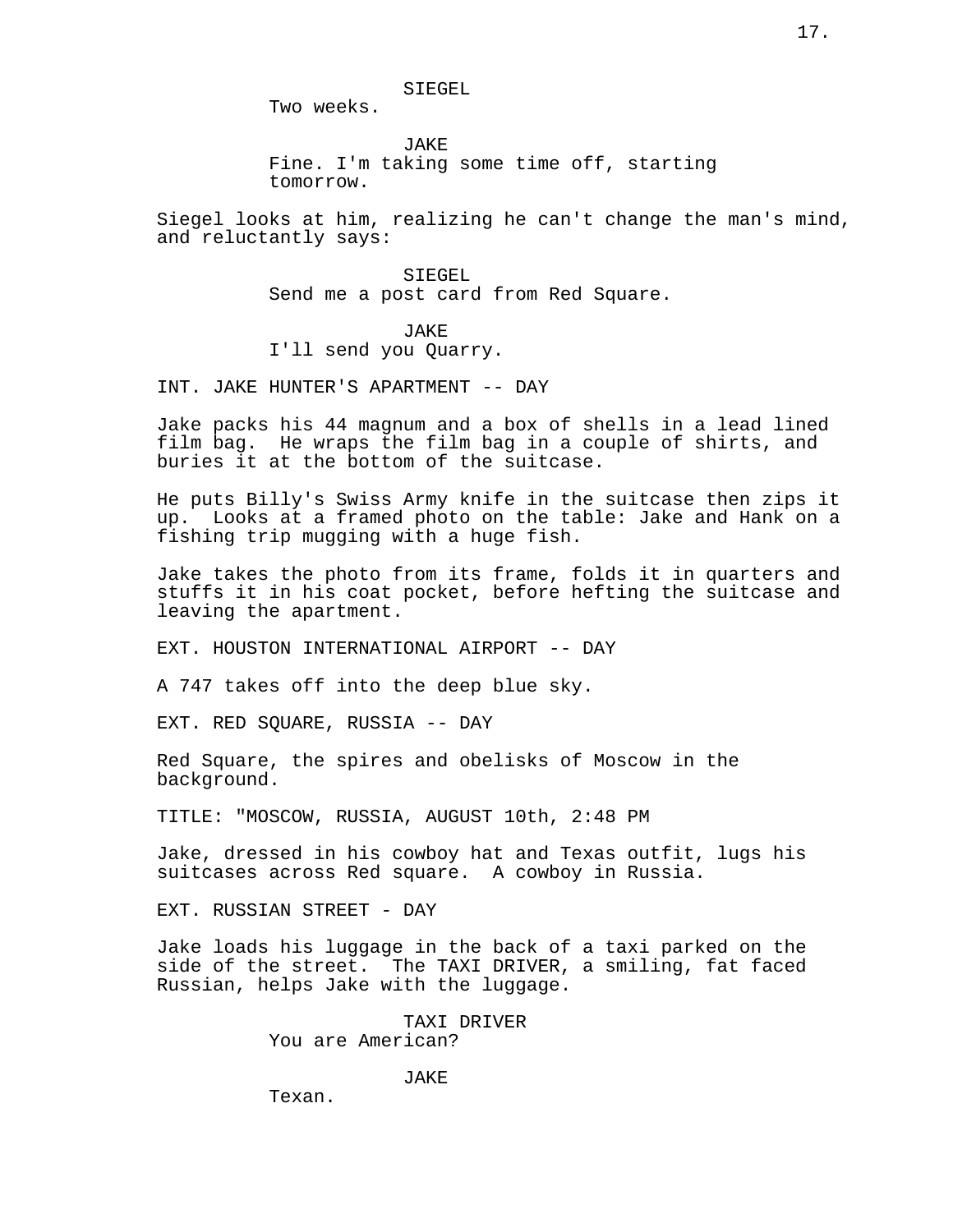TAXI DRIVER Come. Ride in front seat with me, I talk American to you!

The Taxi Driver closes the back door and opens the front passenger door for Jake, smiling the entire time. Jake returns the friendly smile and climbs into the taxi's passenger seat. He has to take off his Stetson to fit.

## INT. TAXI CAB -- DAY

Jake sets his Stetson on the front seat and turns to the smiling Taxi Driver.

> JAKE The Hotel Imperial.

#### TAXI DRIVER

Yes. Yes.

The Taxi Driver pulls the car from the curb, enters traffic.

THE TAXI zips in and out of traffic at high speed, narrowly missing a few cars and almost hitting a pedestrian.

### TAXI DRIVER

My sister is in America, now. She met a man over the internet. A very rich man. He owns his own house. She decided to marry him, and he sent her some money. There was enough money for me to rent this taxi cab and...

The Taxi Driver keeps his cheerful conversation going the entire time, but Jake doesn't hear a word of it.

He's too busy holding on.

The taxi drives at extreme speeds, zipping between cars, barely missing pedestrians, running stop lights.

IN FRONT OF THE HOTEL

The Taxi Driver skids to a stop and smiles at Jake.

TAXI DRIVER You think I could get job driving Taxicabs in your New York City?

JAKE You'd be right at home.

TAXI DRIVER Maybe I join my sister in America? (MORE)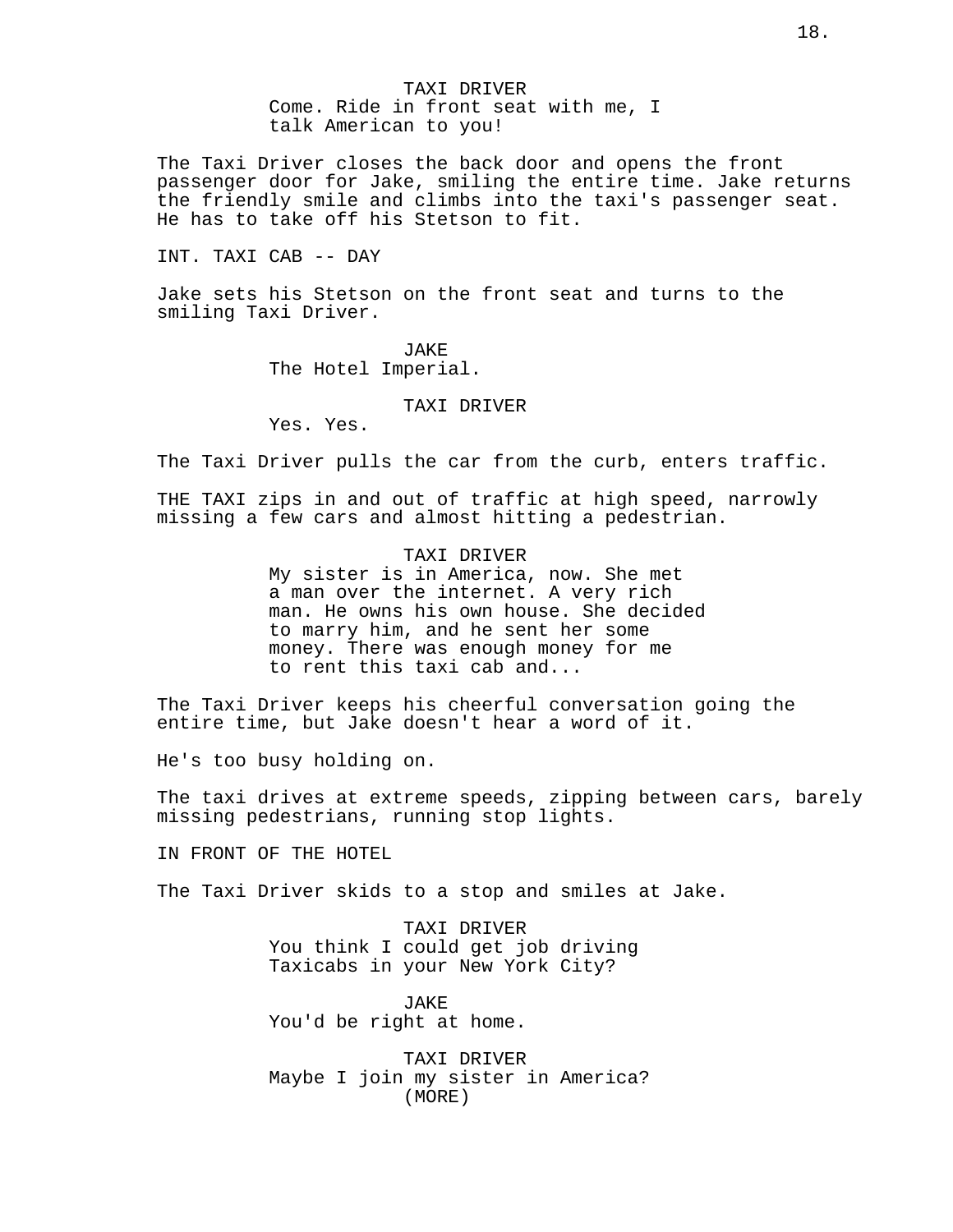TAXI DRIVER (CONT'D) Are there women in America who would pay for a husband?

JAKE You'll probably have to find the money some other way.

Jake opens the Taxi door and pulls out his wallet.

JAKE

How much do I owe you?

The Taxi Driver smiles. And pulls a knife.

TAXI DRIVER

All of it.

Jake looks at the knife. A big lethal looking kitchen knife. He glances back to the suitcase where his gun is packed.

> JAKE Let me get something out of my suitcase, okay?

TAXI DRIVER No. Your money. NOW.

Jake frowns and pulls a few bills from his wallet.

TAXI DRIVER ALL of it - America can be expensive.

JAKE

Not as expensive as Russia.

Jake reluctantly hands the Taxi Driver all of his money, then steps out of the Taxi.

> TAXI DRIVER This is all? You are not a rich man, American.

EXT. RUSSIAN STREETS -- DAY

Jake goes to open the back door of the taxi to retrieve his luggage... especially the suitcase with the gun.... When the passenger door SLAMS shut.

> TAXI DRIVER Das Vedanya! Have a nice day!

The taxi tears off, leaving Jake, hatless, on the street.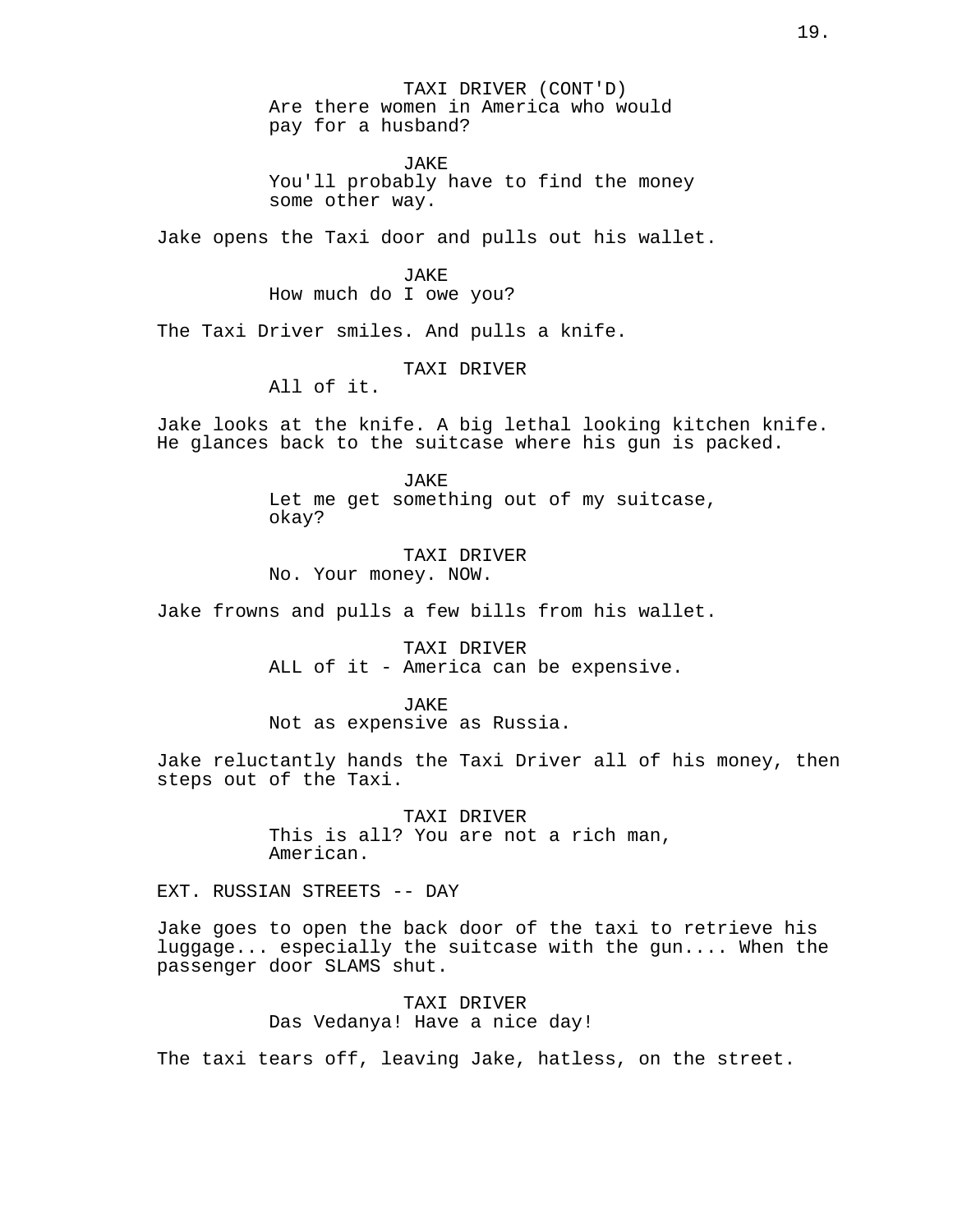# Hey! Hey! My luggage! My Stetson!

Jake takes off running after the speeding taxi cab.

A BLOCK AWAY, the back door of the Taxi Cab pops open, and Jake's luggage is DUMPED out of the speeding car.

The luggage skids across the asphalt for a few feet before slamming into the curb and stopping. Jake runs up to the scuffed, dumped luggage, and yells at the speeding Taxi Cab.

# JAKE

Hey! My hat!

THE STETSON flips out of the Taxi's front window, and sails across the street.

Jake chases his flying hat, rescuing it only moments before it sails into what appears to be an open sewer.

Jake fits his hat back onto his head and storms over to pick up his luggage.

INT. JAKE'S HOTEL, RUSSIA -- DAY

A BELLBOY sets down Jake's scuffed bag, switches on the lights, gives Jake a tour of the postage stamp sized room.

The Bellboy flips on the lights in the bathroom, gesturing to the various appliances within. Jake checks out the toilet paper supply. One roll partly used.

> BELLBOY (mile a minute Russian) Is everything satisfactory, sir?

Jake looks around the room.

JAKE I guess it'll do.

Jake takes the room key and tips the Bellboy a dollar.

BELLBOY (in Russian) Thanks.

When the Bellboy leaves, sake pops open his suitcase and pulls out his 44 Magnum. Holstering the gun, he pulls out the burned cocktail napkin, studying the Cyrillic letters.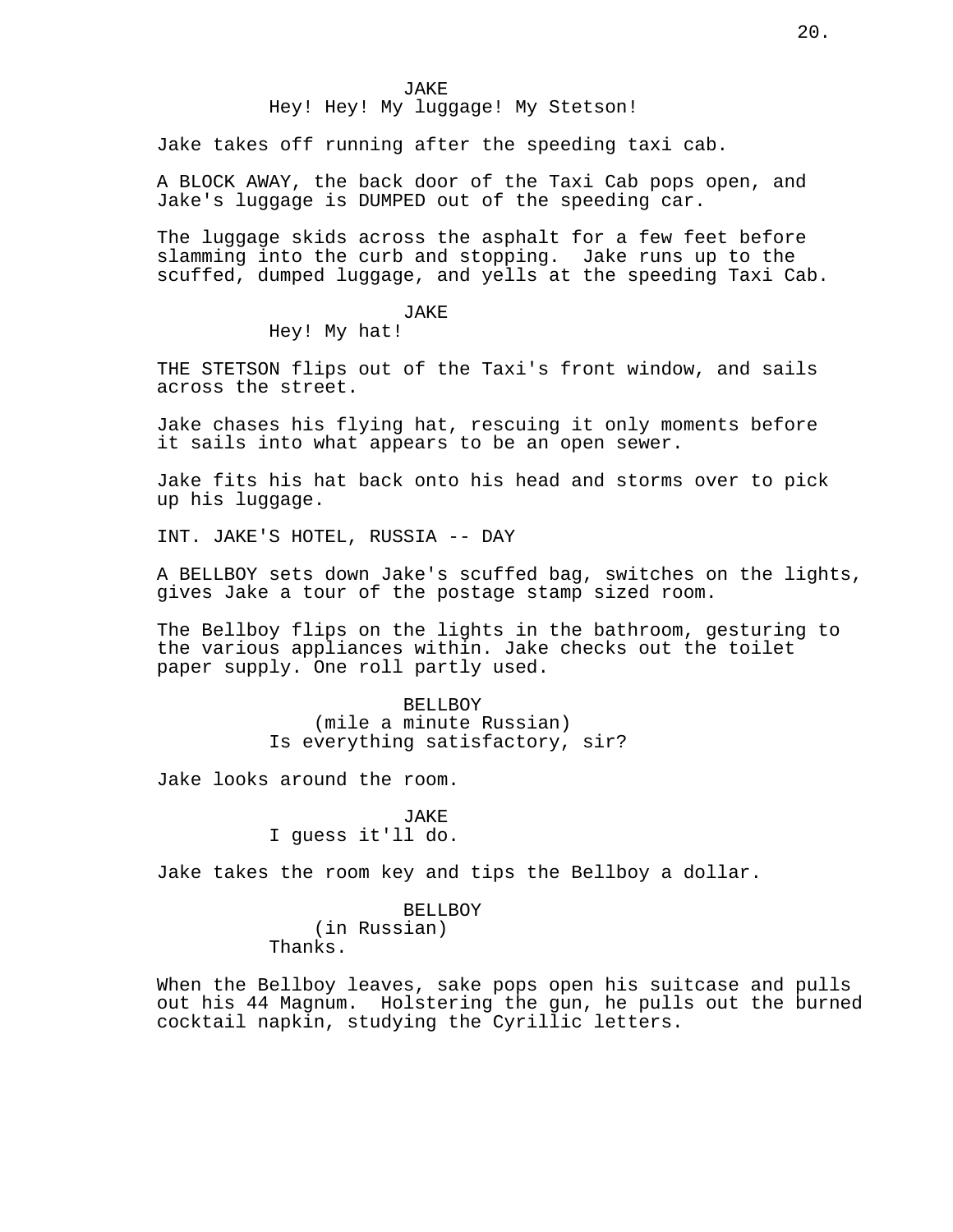## EXT. CLOTHING SHOP -- DAY

An OLD WOMAN is sweeping the sidewalk in front of the Clothing Shop. Jake shows her the napkin with the Cyrillic letters.

> JAKE Excuse me. Do you know where this is?

The Old Woman looks at the lettering and shakes her head.

JAKE

Thanks.

Jake moves down the street. This isn't just a strange town where he doesn't know how to find anything, they speak a different language and use a totally different alphabet. He can't even understand what any of the signs say.

INT. COFFEE SHOP -- DAY

Jake shows the napkin to the MAN behind the counter at the coffee shop and gets a shrug.

MAN

Nyet.

JAKE Then gimme a cup of coffee to go.

MAN

Coffee?

The Man grabs a cracked china cup from the counter and grabs the coffee pot.

JAKE

No. No. TO GO.

MAN

Coffee?

## JAKE

Yes. Coffee.

The Man smiles at Jake and pours coffee into the cup.

JAKE

No. TO GO. You know? To GO?

Jake walks his fingers across the counter like a little man. The Man looks at Jake's fingers as if he's crazy.

JAKE

To Go.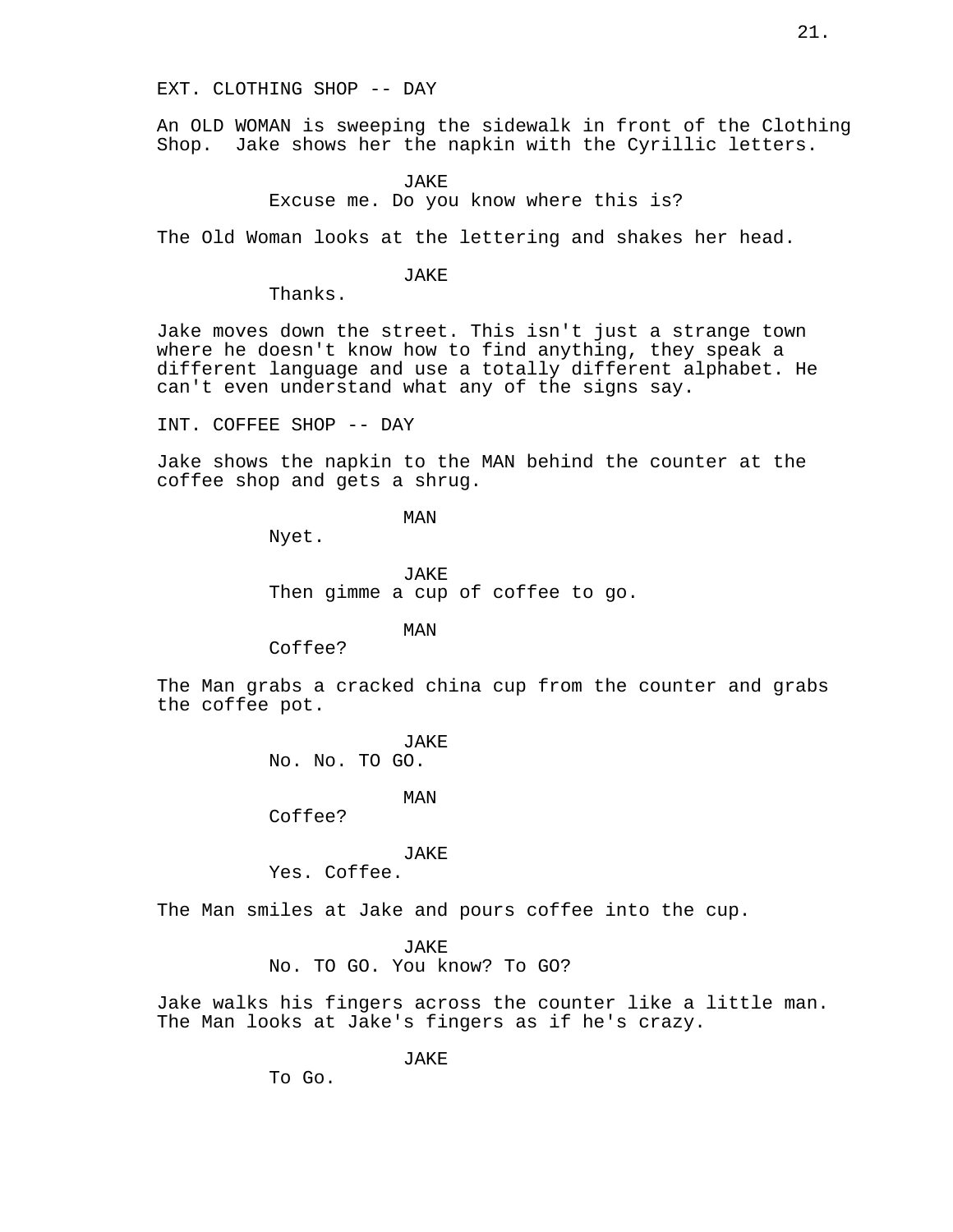# MAN Coffee YES or Coffee NYET?

The Man holds the cup of coffee out to Jake, then pulls it away. Jake ends up just taking the cup of coffee, paying for it, and drinking it in the cafe.

EXT. NEWSSTAND -- DAY

Jake shows the piece of napkin to the NEWSDEALER.

JAKE You know where this is?

#### NEWSDEALER

Da. Da.

The Newsdealer lets lose with a torrent of Russian. None of which Jake can understand.

JAKE

English?

#### NEWSDEALER

Nyet.

Jake shrugs and walks away.

EXT. RUSSIAN STREET -- DAY

Jake trudges down the street, looking from sign to sign from the Cyrillic letters.

A TAXI CAB cruises past him, pulls to the curb, and stops. The passenger door opens and a smiling CABBIE waves to Jake.

## **CABBIE**

Taxicab?

Jake uses his hands to ward off the taxi, walking FAR around the cab.

> JAKE No Taxi. Can't afford another taxi.

CABBIE You are an American! My sister is in America. Come - I give you deal.

JAKE No deals and no taxi.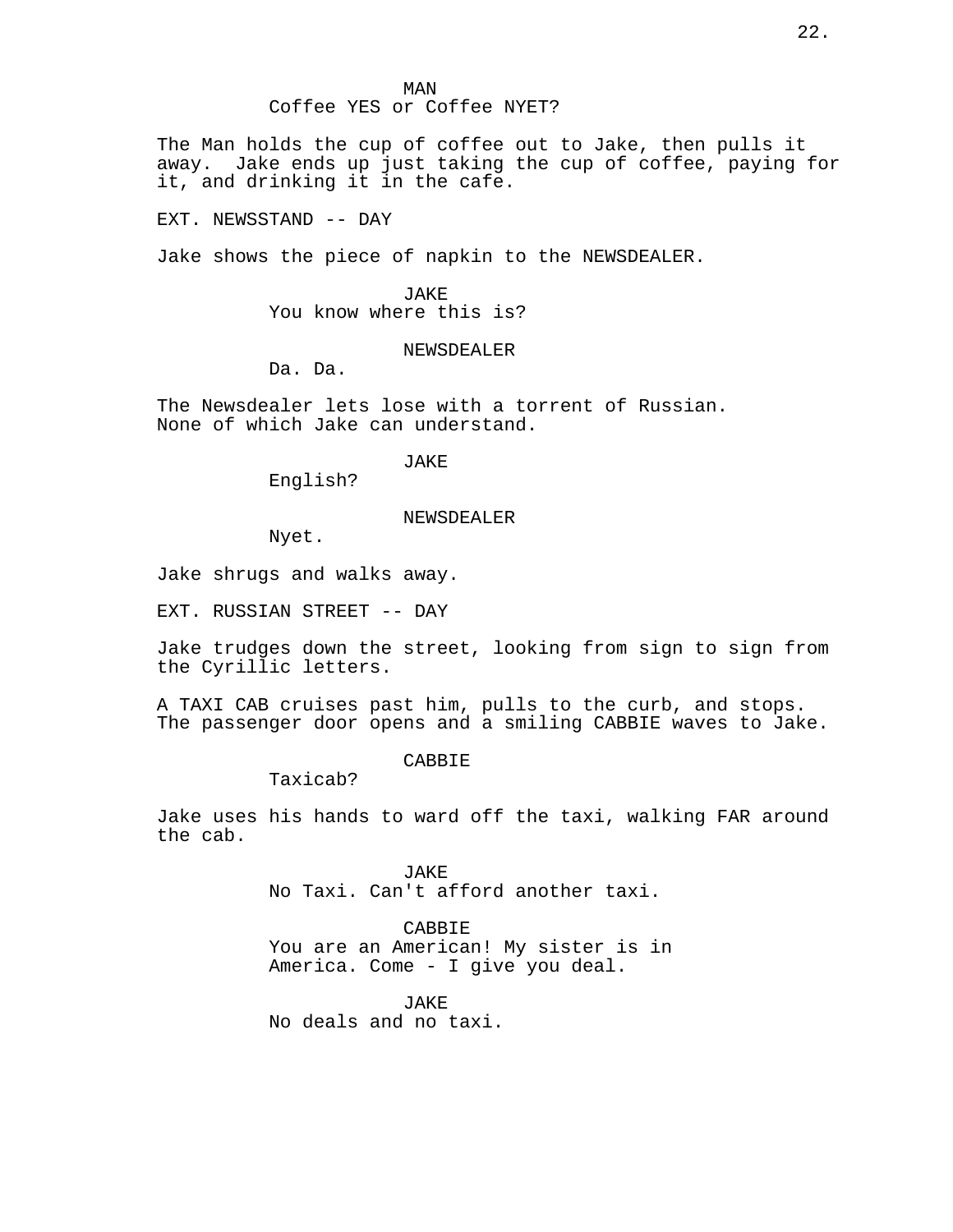No taxi.

The Cabbie paces along with Jake for half a block before ZOOMING away.

Jake turns a corner and sees what must be a mirage: The Golden Arches of McDonalds. He smiles - he's home again.

EXT. RUSSIAN MCDONALD'S -- DAY

A HUGE CROWD of people stand outside the restaurant. Jake moves to the front doors, smiling at the people and nodding.

JAKE

How you doing?

But when he tries to go through the front doors, a MAN puts his hand up to stop him.

> JAKE Hey. Take it easy, buddy. Just having a Big Mac attack.

Jake tries to go through the doors again, but the Man stops him, and gestures to the back of the crowd. Jake looks at the crowd and realizes it's a line.

ABOUT A HUNDRED PEOPLE waiting in line for McDonald's.

**JAKE** 

I shoulda made reservations.

Jake walks away, looking back at the long line a few times.

INT. CAFETERIA -- DAY

Jake stands in a short line of people at a cafeteria. When Jake gets to the front of the line, he is given a bowl of steaming soup.

> JAKE Hey! I didn't order this....

But he is pressed to the cash register, where he reluctantly pays for the soup.

Jake finds a table and sits down, realizing that EVERYONE in the cafeteria is eating soup. NOBODY got a choice. Jake grabs his spoon and tastes the soup.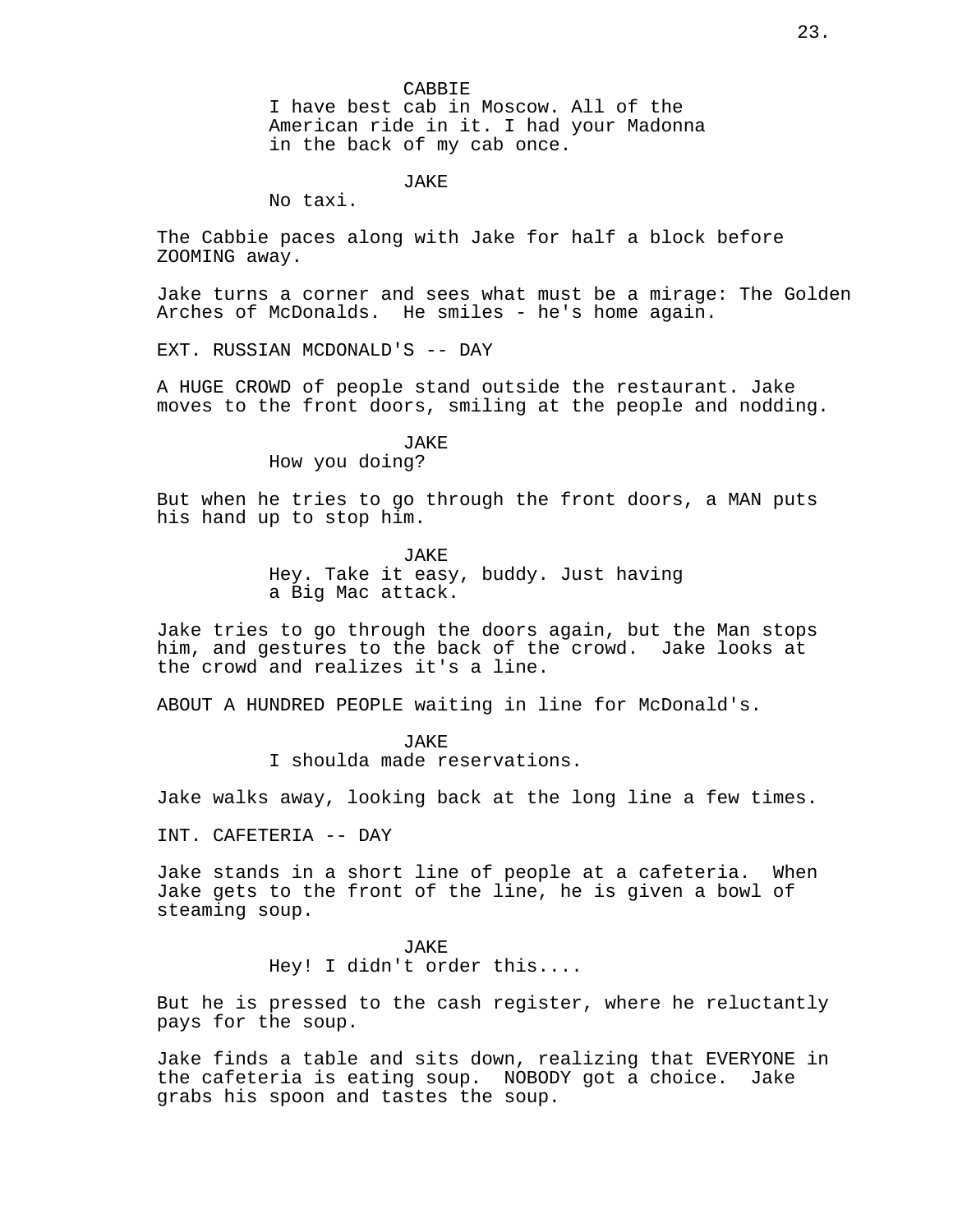Yech! What'd somebody PISS in here?

He stirs the soup a little, and a goat eye pops to the surface. Jake drops his spoon and moves quickly away from the table.

A RUSSIAN MAN leaning against the wall spies Jake leaving his soup bowl, and saunters over to the table. He looks around for a moment, then sits down and eats the soup.

The Russian Man is overjoyed to see the goat eyeball. It's meat, after all.

INT. MEN'S ROOM

Jake is still wiping his mouth as he passes the LAVATORY ATTENDANT and heads towards a stall.

When Jake opens the stall, he notices there is no toilet paper. Not even a dispenser for toilet paper.

JAKE

What the hell.

Jake exits the stall and looks at the grinning Attendant. There are four DIFFERENT tidy stacks of toilet paper on his little cart. The Attendant holds out his hand.

Jake lays some money in the Attendant's hand and points to a pile of TP.

> JAKE That one looks soft.

The Attendant gives Jake a big grin and counts off four squares, handing them to Jake.

Jake looks at the insignificant tissue and pulls some more money from his wallet, purchasing additional squares.

> JAKE Probably be cheaper to use the money.

Jake takes his toilet paper and enters the stall.

EXT. APARTMENT BUILDING -- DAY

Jake shows his napkin to a GROUP OF MEN sitting on the stoop. One of the men nods and points to the left. Jake smiles and follows the directions.

EXT. DEAD END ALLEY -- DAY

Jake stops at the dead end, he's been given bad directions.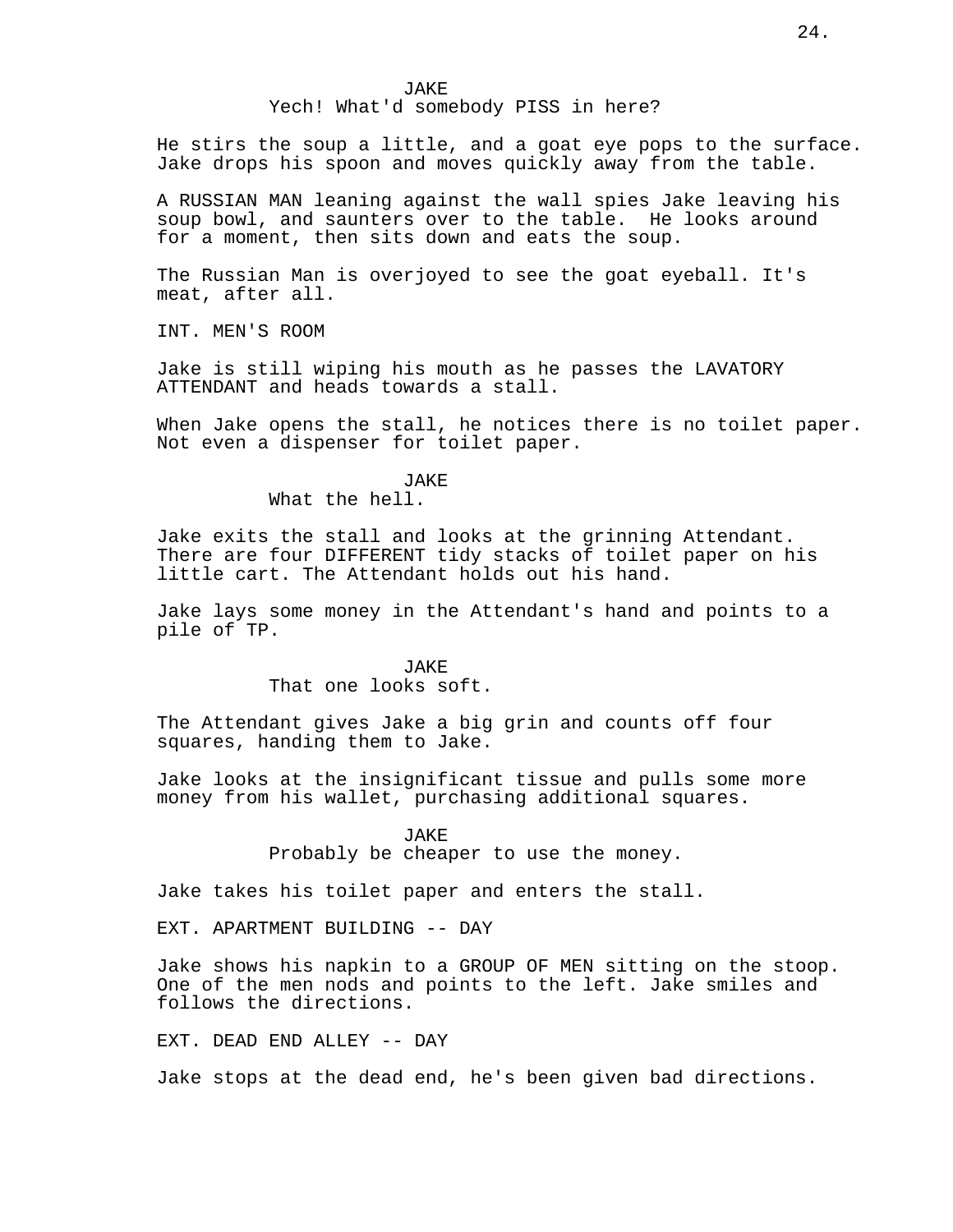Shit.

He pulls out the photo of him and Hank fishing.

JAKE What would you do, buddy?

Hank has no answers.

Jake pockets the photo and exits the alley. Passing a FAMILY digging through a trash can for food scraps. A LITTLE GIRL smiles at Jake and waves.

Jake waves back at her... then gives her some money.

The Little Girl sees the writing on the napkin in Jake's hand and points to the next street.

EXT. APHRODITE CLUB -- DAY

Jake walks down the next street, looking at the napkin. Then sees a neon sign: Cyrillic letters spell the name of the club over the entrance.

The napkin matches the sign. Jake enters.

INT. APHRODITE CLUB, RUSSIA -- DAY

Smooth chrome and plexiglass, half go-go joint, half topless club. Very upscale. Men in tailored suits chat with the scantily clad barmaids who double as dancers. A full-sized theatrical stage in the back of the room.

Jake takes a seat at the bar and gestures to the BARTENDER.

JAKE

Jose Cuervo.

The Bartender shakes his head no.

JAKE What do you mean, NO?

BARTENDER Nyet. No. We have no Jose Cuervo.

JAKE

Hell, just gimme a whiskey.

The Bartender nods and returns with a glass of suspiciously colored liquid. Before Jake can take a sip, the show begins: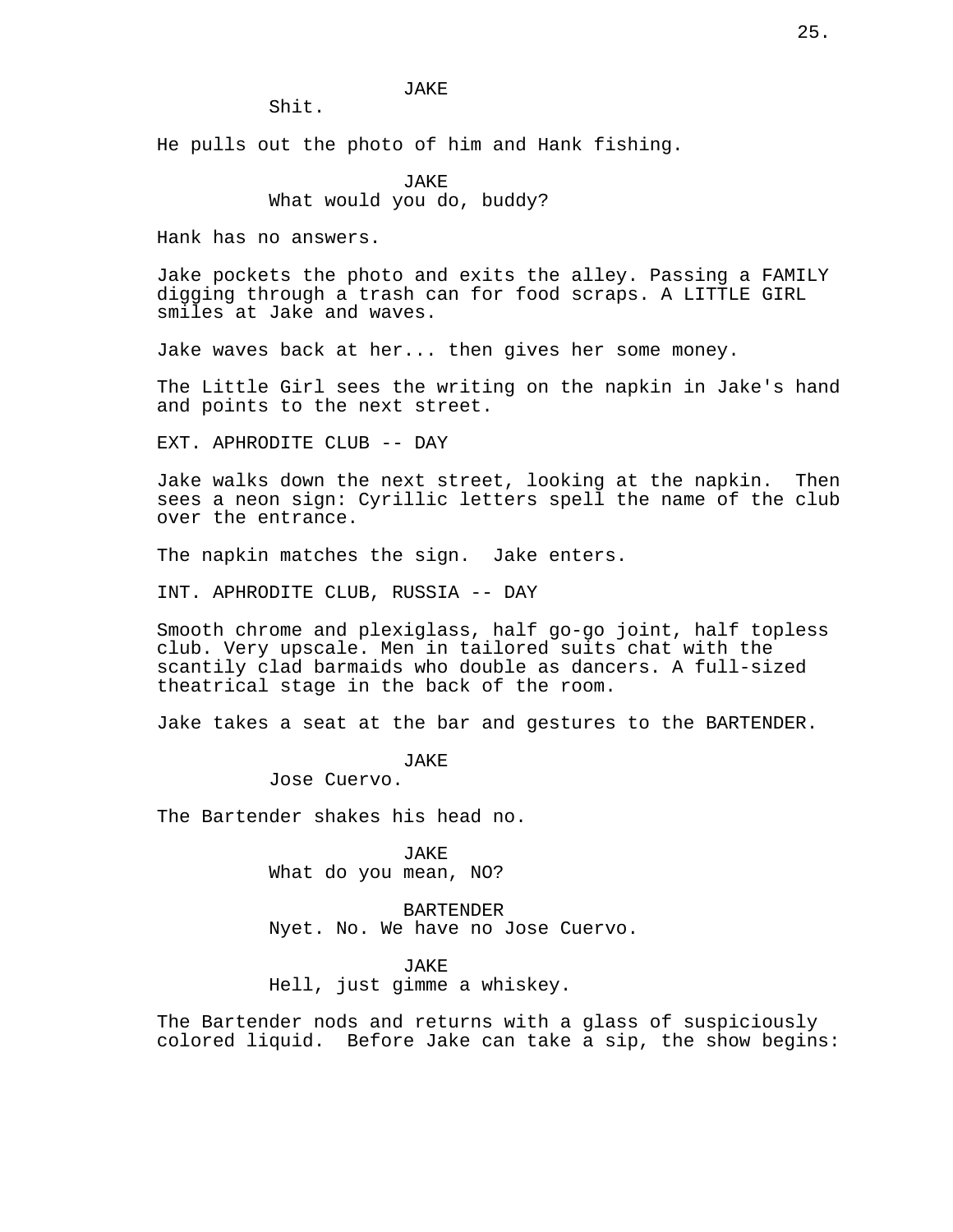It starts with the music, "Leader Of The Pack". All of the house lights dim, and some very atmospheric lighting hits the stage.

As the motorcycle revs in the music, a sexy blonde in black leather rides up onto stage and parks the bike. This is a high production value strip number, with more ballet and jazz dancing than bump and grind.

Smoke machines pour a thin fog over the stage, creating instant atmosphere. The girl in leather dances with grace, unzipping the side of her leather skirt as she moves.

Although by the time the number is over, the blonde is stark naked except for her cycle boots, Jake feels like he's been watching a Gene Kelly movie instead of a strip tease act.

Jake takes a sip of his drink and almost spits it out.

JAKE What is this shit?

BARTENDER Starka. A man's drink.

The Bartender starts to walk away. Jake grabs him and pulls him back.

JAKE

Look, I didn't order a glass of donkey piss. That may be what you backwards guys drink, but I'm American. Now what have you got? Beer?

BARTENDER We have the beer.

JAKE Get me a Bud.

BARTENDER

Bud? Okay, Bud.

He escapes and returns with a flip-top bottle of beer labeled "BUDVAR" in Czech.

> JAKE That's more like it.

He takes a sip, makes a face. But at least it's beer.

NATASIA, a waitress in a white leather vest, no blouse, tight white shorts, bounces up and gives Jake a sexy smile.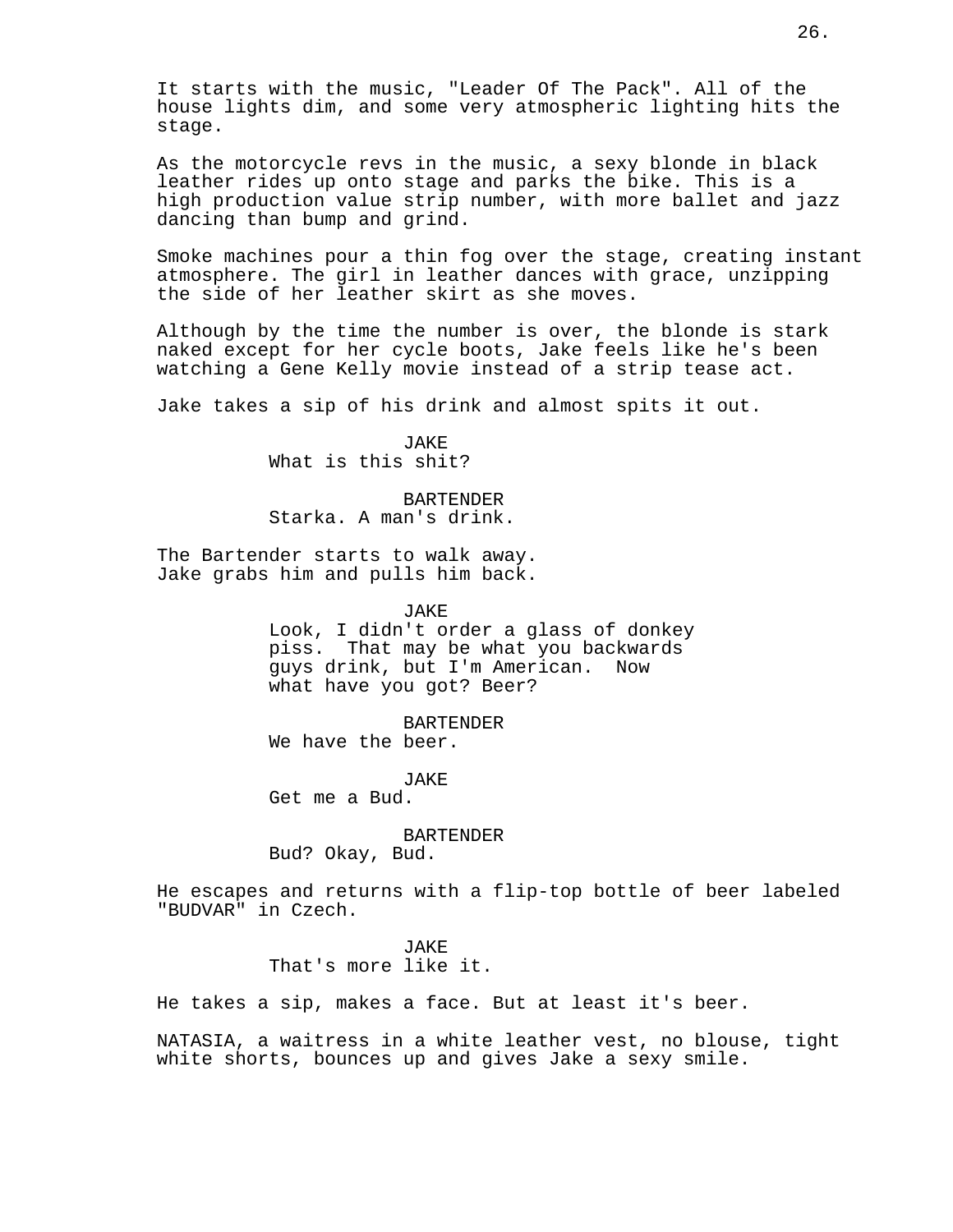NATASIA Hello, I see by your outfit, that you are a cowboy.

JAKE I see by your outfit that you're a cowboy, too. But I like your outfit, better.

NATASIA You're an American? From Texas?

**JAKE** Laredo. But most of my family's from Georgia.

NATASIA My family is also from Georgia!

JAKE What you doing here, girl?

NATASIA

I'm Natasia.

JAKE Pleasure to meet you.

She offers her hand and Jake shakes it. Sparks of attraction fly between them.

JAKE

Can I buy you a drink? This Russian beer tastes like goat piss, but maybe they've got some wine coolers.

NATASIA We both have family in Georgia, we should celebrate with champagne from Georgia!

Natasia nods to the Bartender, steers JAKE to a booth.

BOOTH

Jake isn't sure how close to sit to Natasia, and ends up sitting across from her.

A WAITRESS brings a bottle of Georgian champagne and glasses.

JAKE What do I owe you?

Jake holds out some money, the waitress takes most of it. Jake looks at the bottle of champagne - label in Cryllic.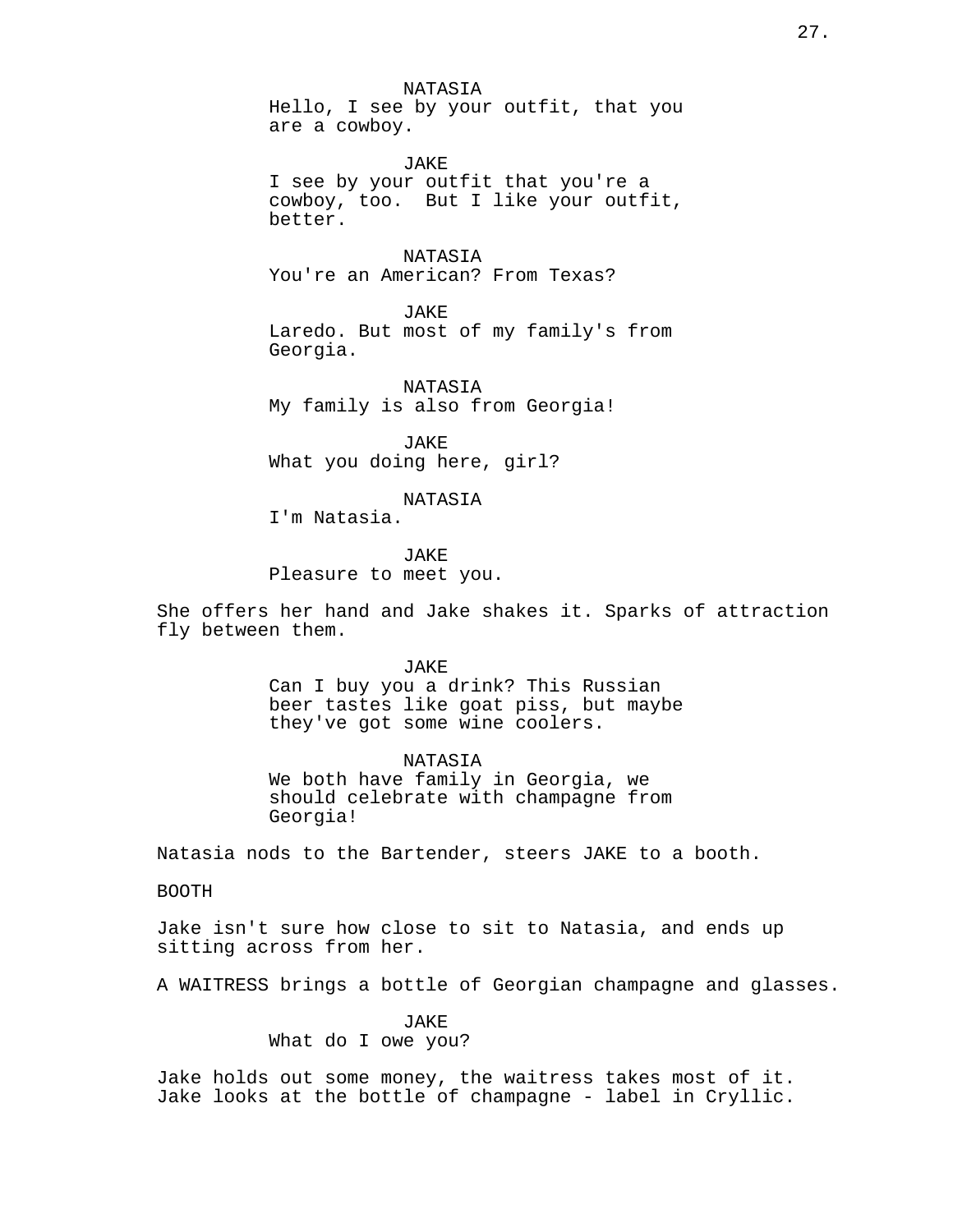JAKE Didn't know they made champagne in Georgia. Probably half moonshine.

Natasia pours each a glass of champagne. It's greenish.

NATASIA We can talk here privately.

JAKE Okay. You speak pretty good English for a Ruskie gal. You take lessons?

NATASIA (tentatively) Are you here to meet with Yuri?

**JAKE** Yuri? No, I'm looking for a man.

This gets a strange reaction from Natasia, so Jake clarifies.

# JAKE Don't get me wrong, I like girls. Even Russian girls. But I'm a Texas Sheriff. This is work, I wouldn't be in a place like this... (distracted by cleavage) Okay. I been in strip clubs before. I admit that. But I'm not here just to look at girls. (pulls out mugshot) Have you seen this guy?

Shows the mug shot of Quarry to Natasia. For a moment, their hands touch, and a charge of sexual electricity passes between them. Natasia lets go of the photo (and his hand).

> NATASIA I don't know this man. He is your friend?

JAKE Not my friend.

Jake puts away the mug shot.

NATASIA Is being a Sheriff in Texas a good job? Do you own your own house?

JAKE I live in an apartment.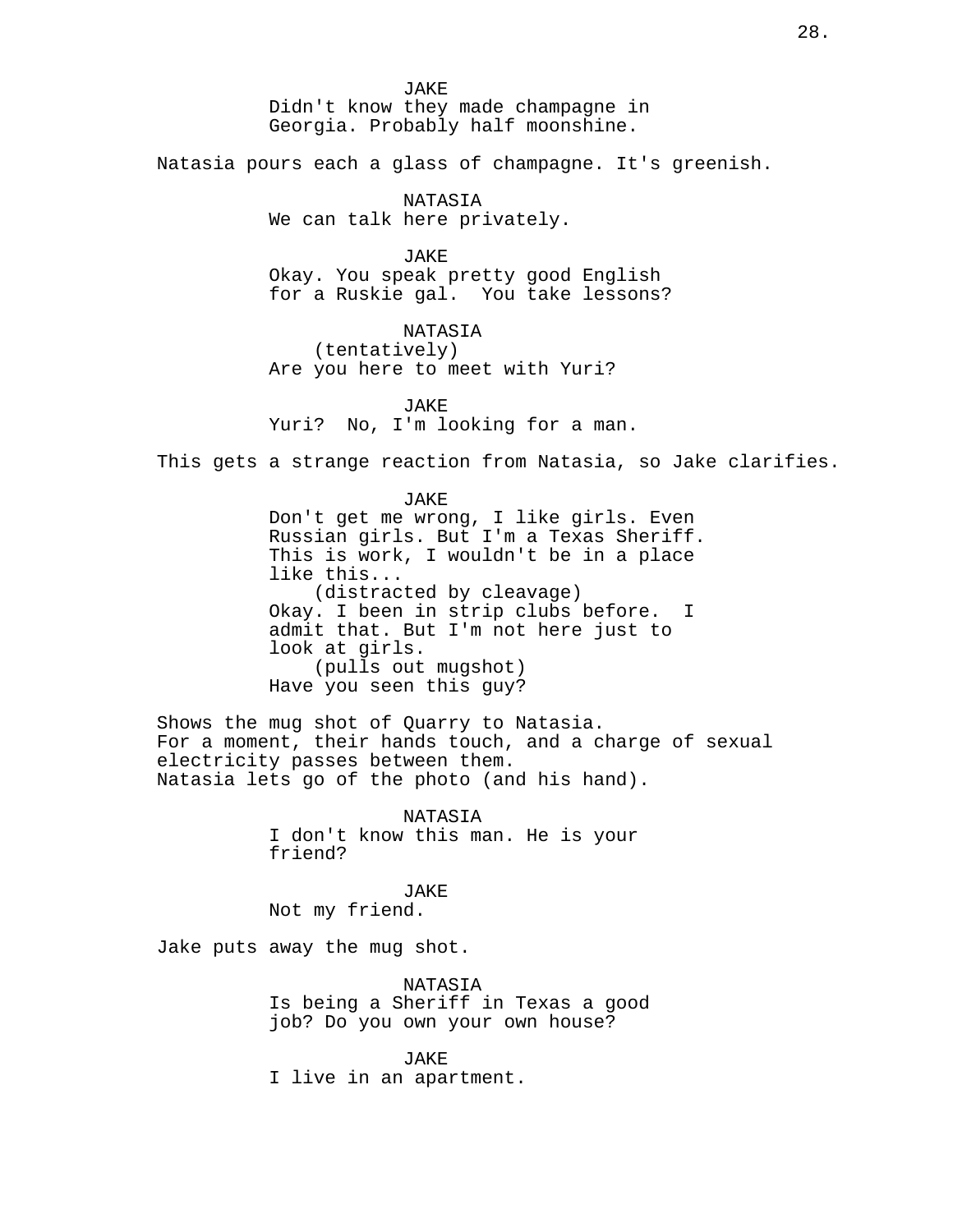NATASIA You have a wife? Children?

JAKE No wife. No kids. Still footlose and fiance free.

NATASIA You have a woman takes care of you?

JAKE

I can take care of myself. Wait, that didn't sound right. I like girls. When do you get off around here?

NATASIA

You ask me out?

JAKE

You're the only one in this country that understands me. And we both have kin in Georgia.

NATASIA Come back at midnight, cowboy. That's when I get off.

Jake smiles at her.

JAKE I think I'll do that.

NATASIA I like you, cowboy. You're "Cute".

JAKE

You're not so bad yourself...

That's when Quarry enters the club.

Neither Jake nor Natasia notice him.

Quarry looks around the go-go club. He is the only guy not looking at the strippers. He notices the cowboy hat before he notices Jake.

Natasia laughs and touches Jake's hand.

Quarry reaches under his lapel and grabs his 357 Magnum.

Natasia looks away from Jake for a moment... sees Quarry.

NATASIA Your American friend.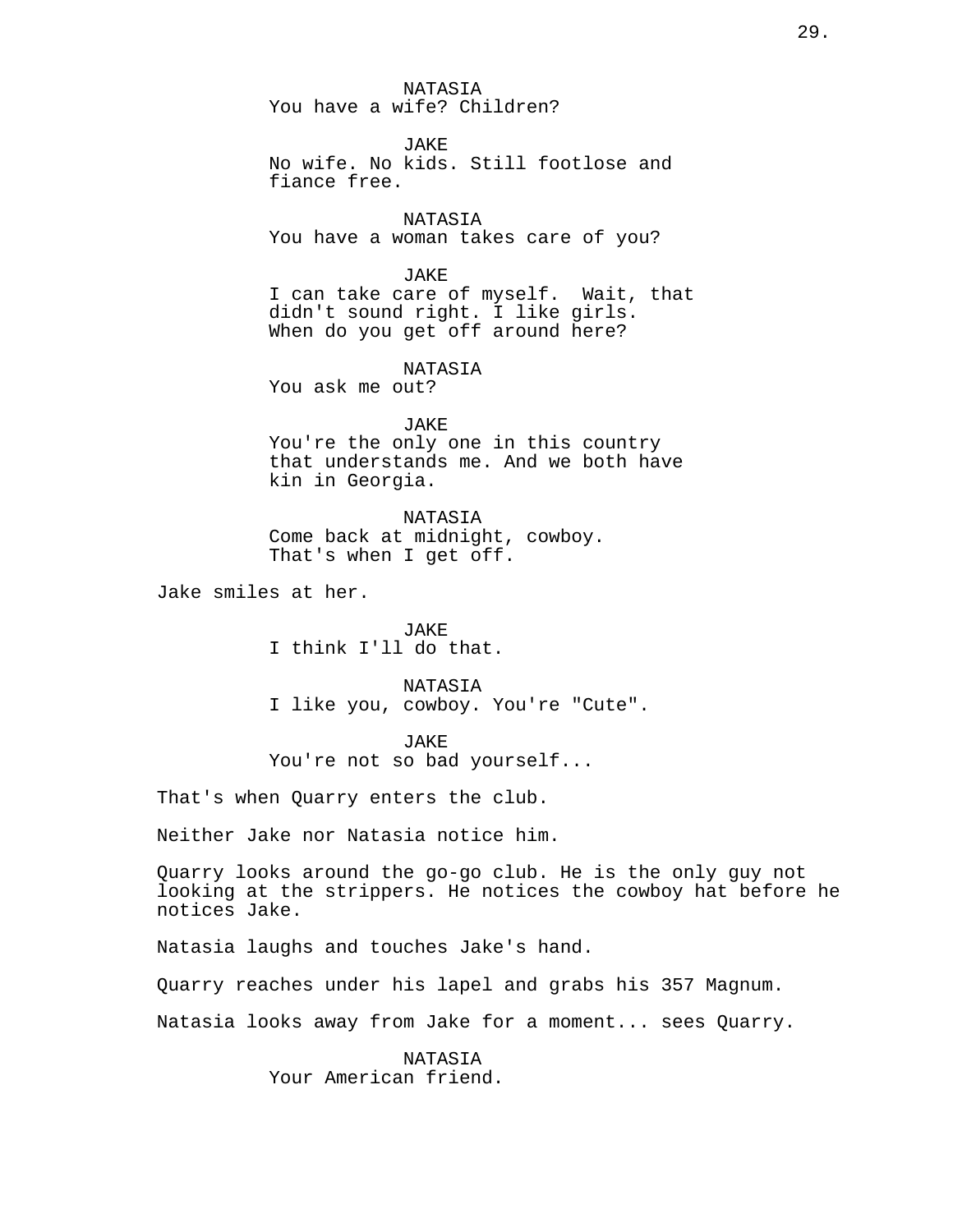Jake looks over to see Quarry draw his gun.

QUARRY Should have stayed in Texas, cowboy!

JAKE

Down! Down!

Jake grabs Natasia and dives for the floor.

Quarry fires, shattering drink glasses on Jake's table. One shot hits the champagne bottle spraying foam.

Jake wipes champagne foam from his face, draws his gun.

JAKE (to Natasia) Keep your head down.

Quarry fires at Jake, shattering glass and taking a divot out of the booth cushion.

Jake returns fire, smashing the back bar mirror.

Screams erupt from the topless dancers and waitresses. Patrons hit the dirt. The Bartender pulls a shotgun from behind the bar.

#### BARTENDER

(Russian) Drop it!

Quarry spins and fires. The bullet hits the Bartender high in the chest, lifting him up off his feet, over the bar, and slamming him into a table of Businessmen.

Businessmen scatter, holding onto their drinks.

The shotgun discharges into the ceiling twice. Hitting the mirrored ball above the dance floor. The result is a wild surreal light display adding to the chaos.

ABSOLUTE PANIC erupts. Topless dancers scream and dive for cover. Businessmen trip over each other and landing on the floor. Drunks suddenly caught in indecision.

Jake fires at Quarry. Bullets shattering glassware.

Quarry knocks a table over for cover, and returns fires. Blowing a mirror behind Jake right off the wall.

JAKE

Hold still.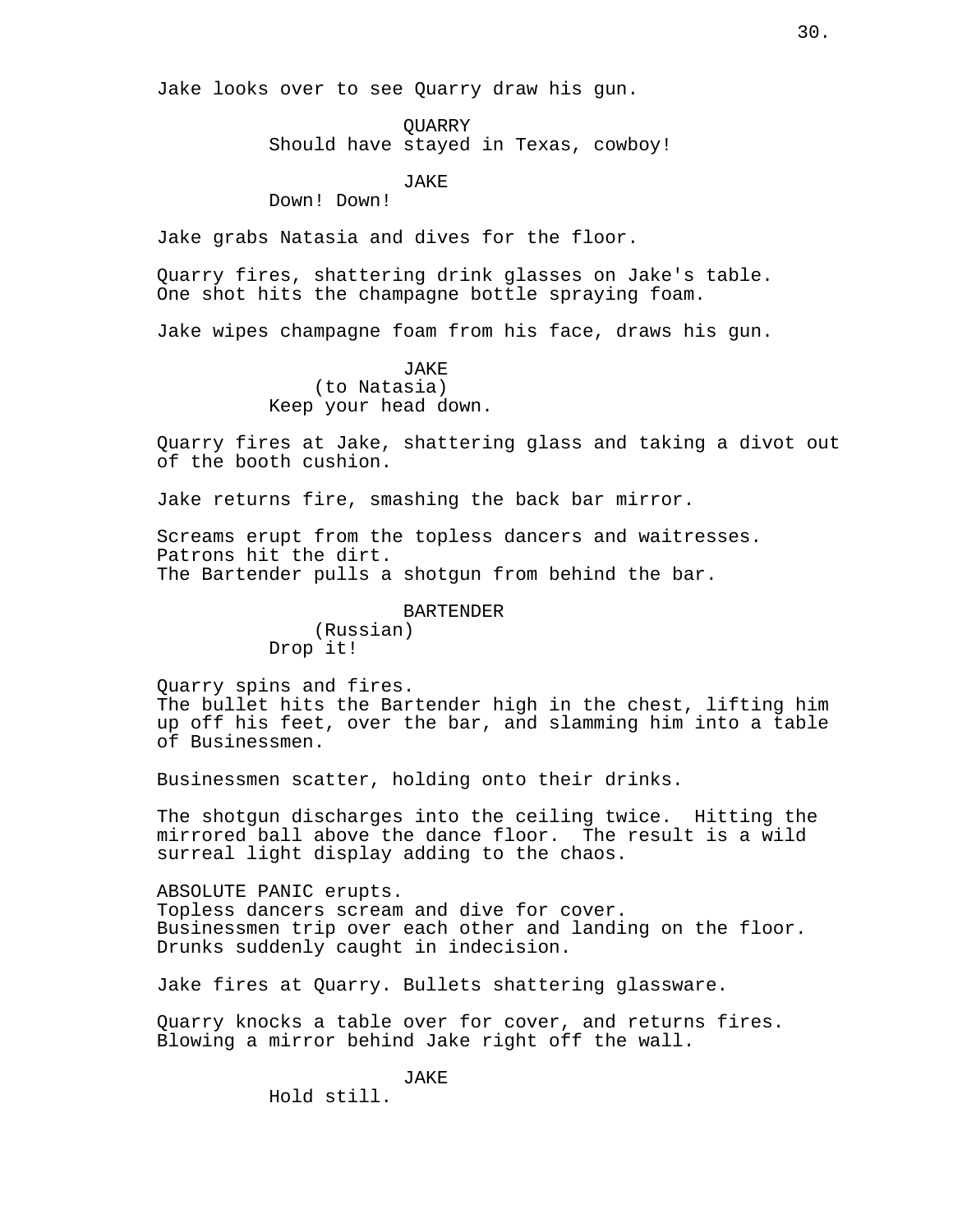Jake takes careful aim at Quarry, but Patrons keep getting in the way of a clean shot. A bar PATRON gets caught in the cross fire, and Quarry blows

A DIRTY OLD MAN steps in front of him, confused, and he gets shot. People are screaming all around Quarry.

Quarry fires at Jake again, but a CUSTOMER gets in the way.

BLAM! The Customer is lifted off his feet from the impact and slammed against the wall near the doors. He slides down to the floor slowly.

Quarry spins and fires at Jake. The shot misses by an inch, killing a man behind him.

Jake raises out of the booth and lifts his gun to fire at Quarry, but somebody gets in his way again.

> JAKE Outta the way! Outta the way!

Everyone is screaming.

Jake holds the 44 out in front of him at Quarry, takes a deep breath, and goes into what almost looks like a trance state. Concentrating on Quarry and the screaming crowd in the bar.

Quarry sees Jake's head is exposed. A clear shot. Quarry aims at Jake and squeezes off a shot.

BLAM!

him away.

A chair a few inches behind Jake turns into wood debris. Jake doesn't even flinch.

Quarry re-aims, correcting for his last mistake... Finger ready to squeeze the trigger.

> QUARRY Say cheese mother fucker.

A sudden calm seems to come over the bar, as Jake sights down his gun barrel at Quarry's chest.

Quarry suddenly grabs a running WAITRESS and pulls her into his arms. Using her as a shield.

> QUARRY Drop it, shit-kicker.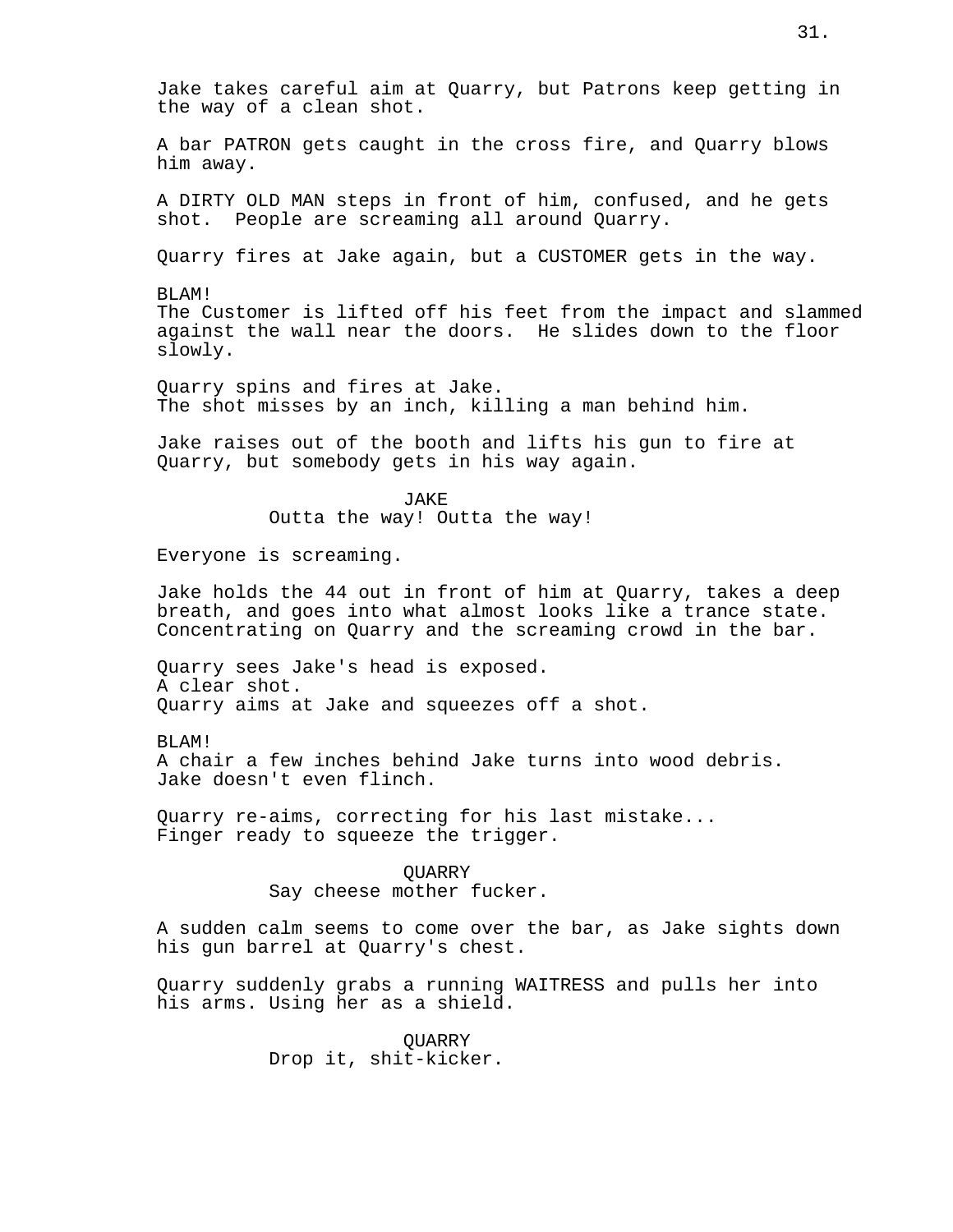Guess again.

Quarry presses the gun roughly against the woman's head.

QUARRY Drop it, or I waste her.

The Waitress' eyes plead with Jake.

**OUARRY** 

Do it.

Jake studies the situation for a moment, lowers his gun.

QUARRY On the floor, kick it over here.

Jake considers his chances.

QUARRY

Now!

Jake reluctantly complies.

QUARRY Now just stay there. I see you come out the doors after me, this broad dies. Understand?

JAKE

Fucker.

QUARRY Do you understand? Or do I waste her here and grab another hostage. (nods to Natasia) Maybe your woman, there?

JAKE

I gotcha.

Quarry smiles and begins backing to the front doors, keeping his gun pressed against the Waitresses head.

Jake watches them back out of the club. Waits a beat, then runs to the doors, scoops up his fallen gun along the way.

BLAM! BLAM! Shots from outside.

EXT. APHRODITE CLUB -- DAY

As Jake bursts out the doors, a car is skidding away from the curb at high speed. He starts after it on foot, then sees the Waitress on the sidewalk.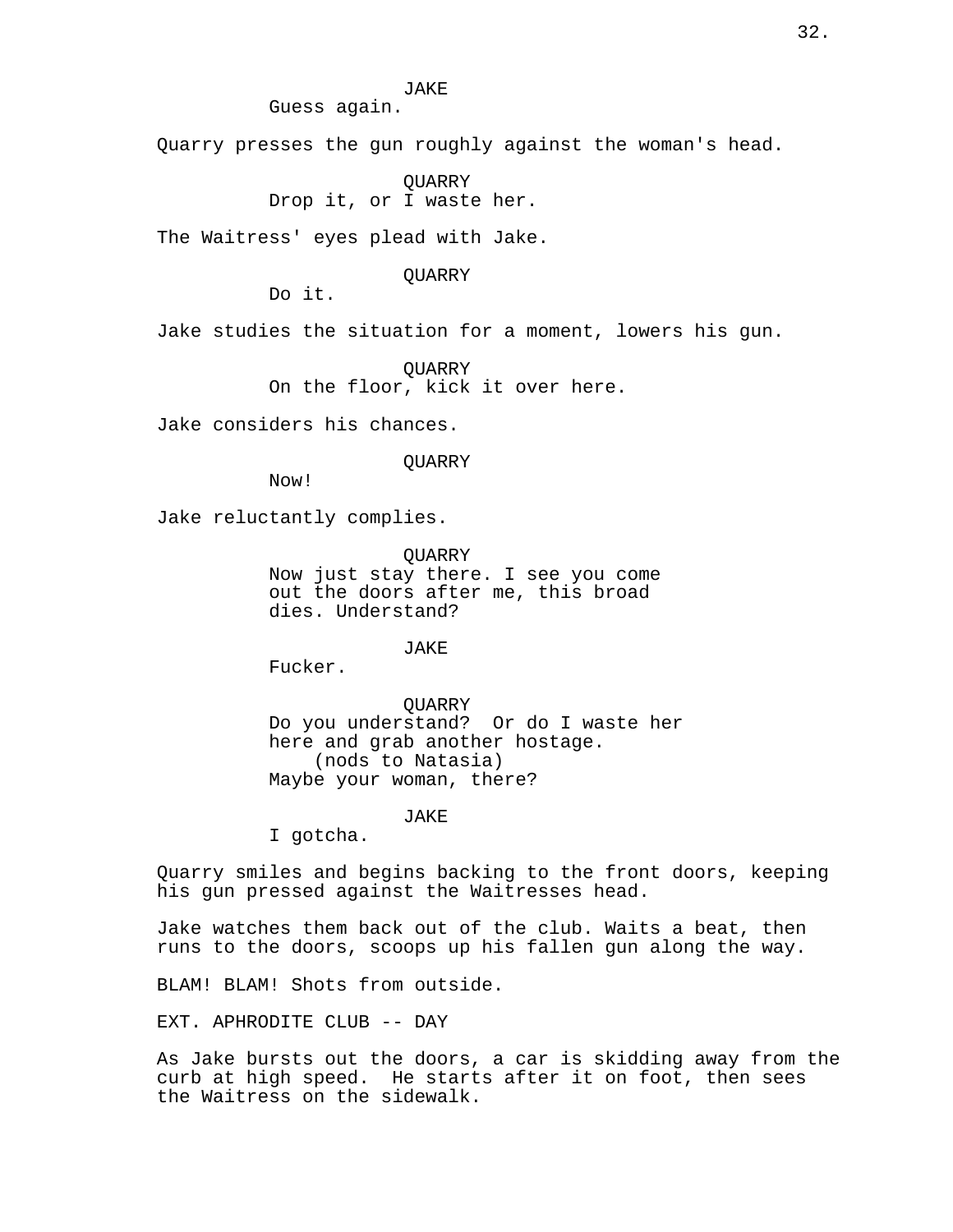Jake bends down next to her, but it's clear that she's dead. Shot twice, blood running down the sidewalk and into the gutter. Quarry has murdered her. Jake looks up at the longgone car, holsters his gun, and heads back into the club.

INT. APHRODITE CLUB -- DAY

Jake looks around for Natasia, but she is gone. He crosses the rubble to where a BUSINESSMAN sits on the floor, crying.

> JAKE The woman I was with. Did you see where she went?

> > BUSINESSMAN

Nyet.... No.

Jake looks at the destruction.

DISSOLVE TO:

INT. APHRODITE CLUE -- LATER

Blue and white light strobes across the club from the police cars outside. AMBULANCE and MORGUE CREWS take away the injured and the dead. The place looks like a war zone.

BORIS KERENSKY, a party-line Moscow cop who believes in the system, crosses to Jake. His uniform is pressed, his shoes shined, he wears enough medals to have survived two wars. Boris looks at the cowboy.

> BORIS (in Russian) Why a grown up would dress this way?

JAKE No sprekenzeee. English.

BORIS Okay. English. I am Lt. Boris Kerensky of the Moscow Police Department. Let me see your papers.

JAKE Look Boris, why don't you go chase Moose and Squirrel and give me a break.

BORIS Who is Moose and Squirrel?

JAKE Forget it. Here's my passport.

Boris looks over Jake's passport.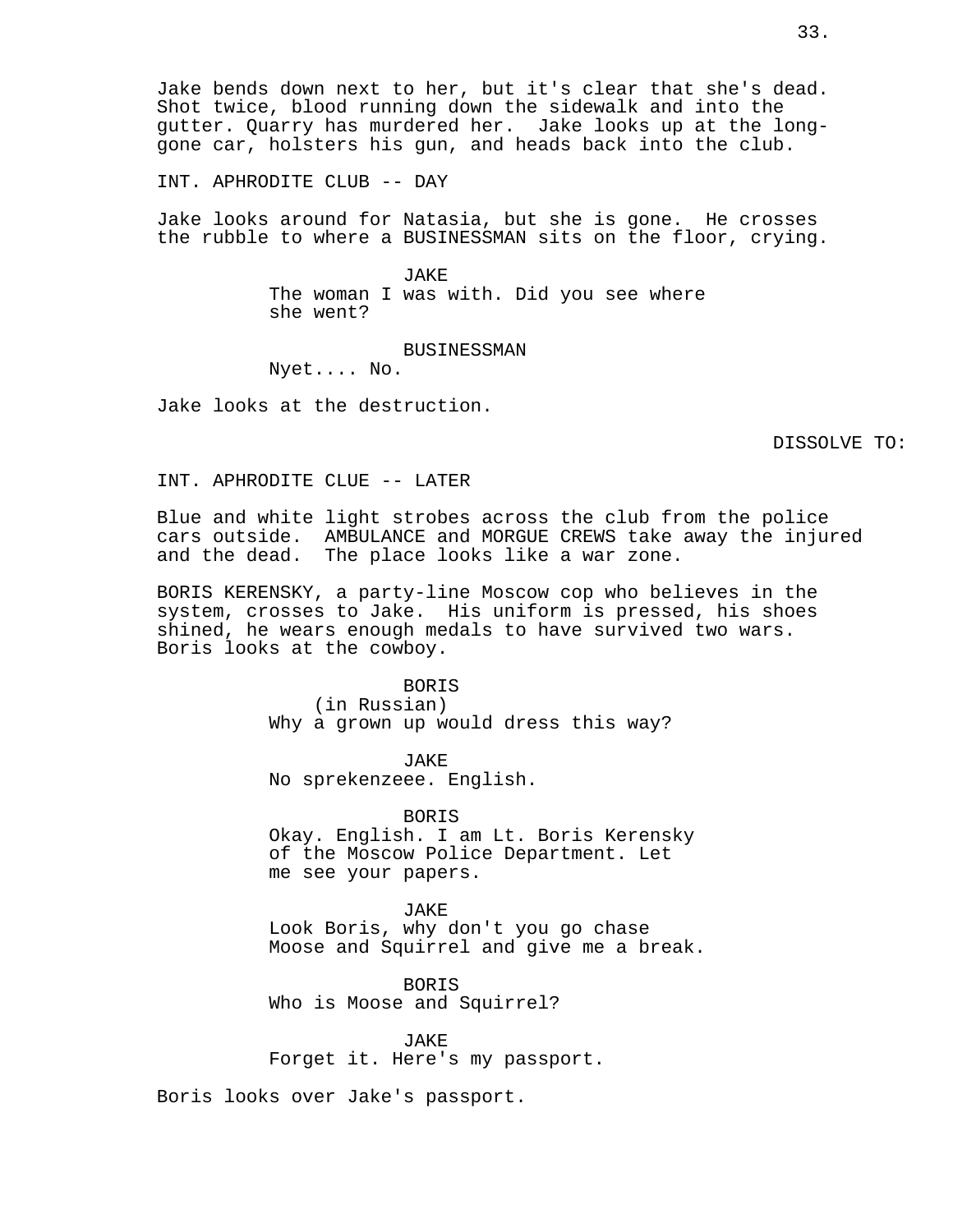JAKE Where did you learn English? BORIS At the University. They don't teach Americans to speak Russian in your Universities? JAKE How would I know? I barely made it through high school. BORIS You do this? JAKE I tried to stop it. Boris uses a pencil to pick up the 44 magnum, studying it for a moment before dropping it in a plastic evidence bag. JAKE Hey! That's my gun! BORIS No. It's my evidence. You are under arrest, Mr. Jake Hunter. JAKE For what? Boris looks around the demolished club. JAKE Look, I'm a Texas Sheriff. BORIS And this is in your jurisdiction? JAKE I've got a badge. ... Jake reaches for his badge, but Boris stops him. BORIS You can show it to me later. Boris pulls Jake to his feet and snaps on the hand cuffs. JAKE Hey! Wait a minute! You can't do this to me, I'm an American! Hey! Hey! Boris escorts Jake out of the club to a squad car.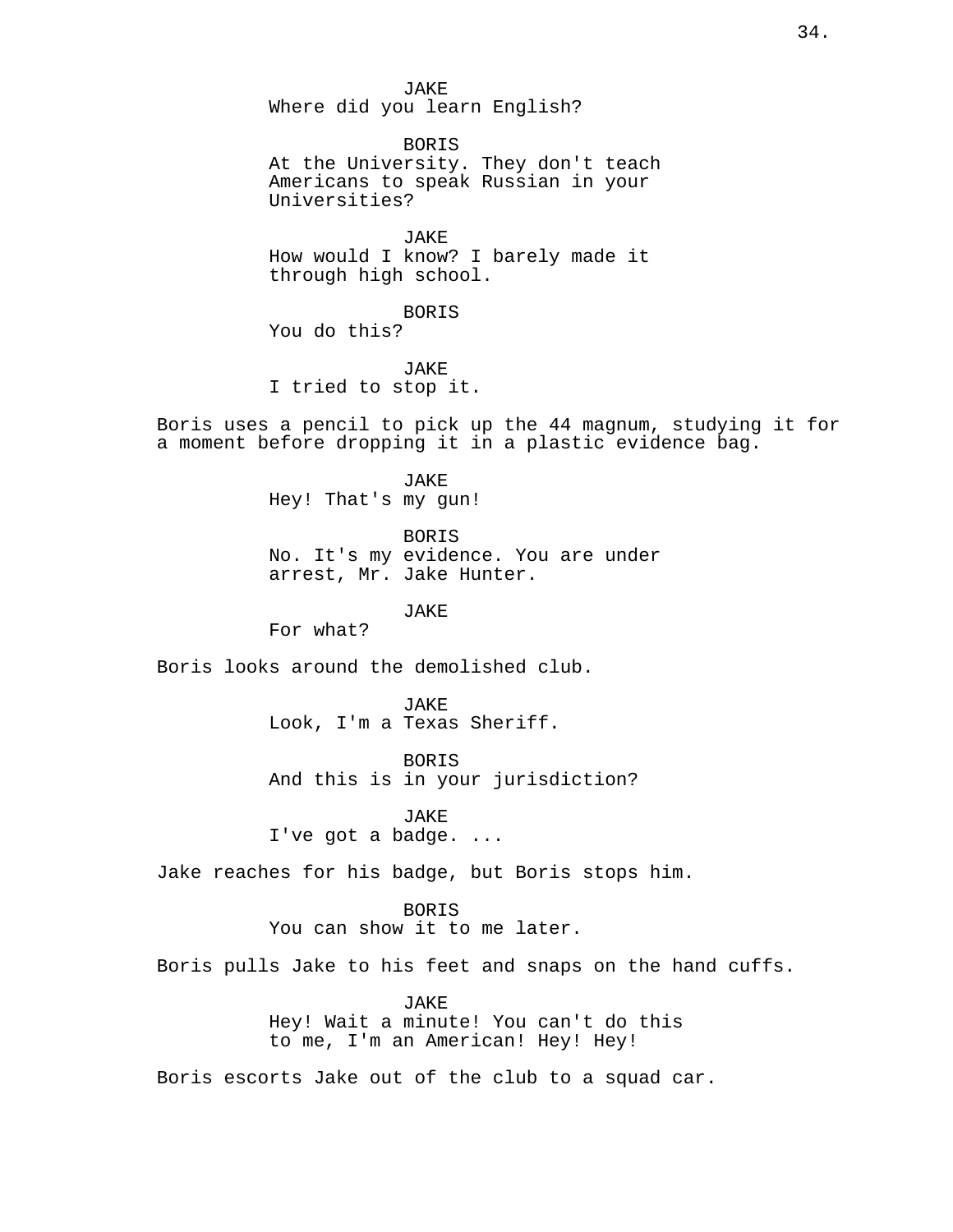INT. MOSCOW POLICE STATION -- NIGHT

Jake sits in a grim, ugly, holding cell, still handcuffed. He's been there for a while. The cell door clanks open, Jake looks up and sees Boris.

> JAKE About time. I want a lawyer.

> > BORIS

No lawyer.

JAKE You can't hold me without a lawyer.

BORIS This is Russia.

JAKE When do I get my phone call?

BORIS You get no phone call, but you can confess to me.

JAKE Give me a fucking break.

Boris grabs Jake and SLAMS him against the cell wall.

BORIS Listen, Cowboy. I don't like Americans. Your people forced us into a free market that we weren't ready for.

Boris slams him against the cell wall again.

BORIS Then you dump your bad habits here. Consumerism. Unemployment. Drugs. Quick food. Prostitution. Wrestling. (slam!) Now you shoot up our country, killing Russian citizens. (slam!) Why should I not beat you to death?

Jake is really frightened and confused. HE'S usually the guy slamming prisoners against the wall.

> **JAKE** The other guy, Curtis Quarry, did all the shooting.

Boris lets him go, Jake falls to the cell floor.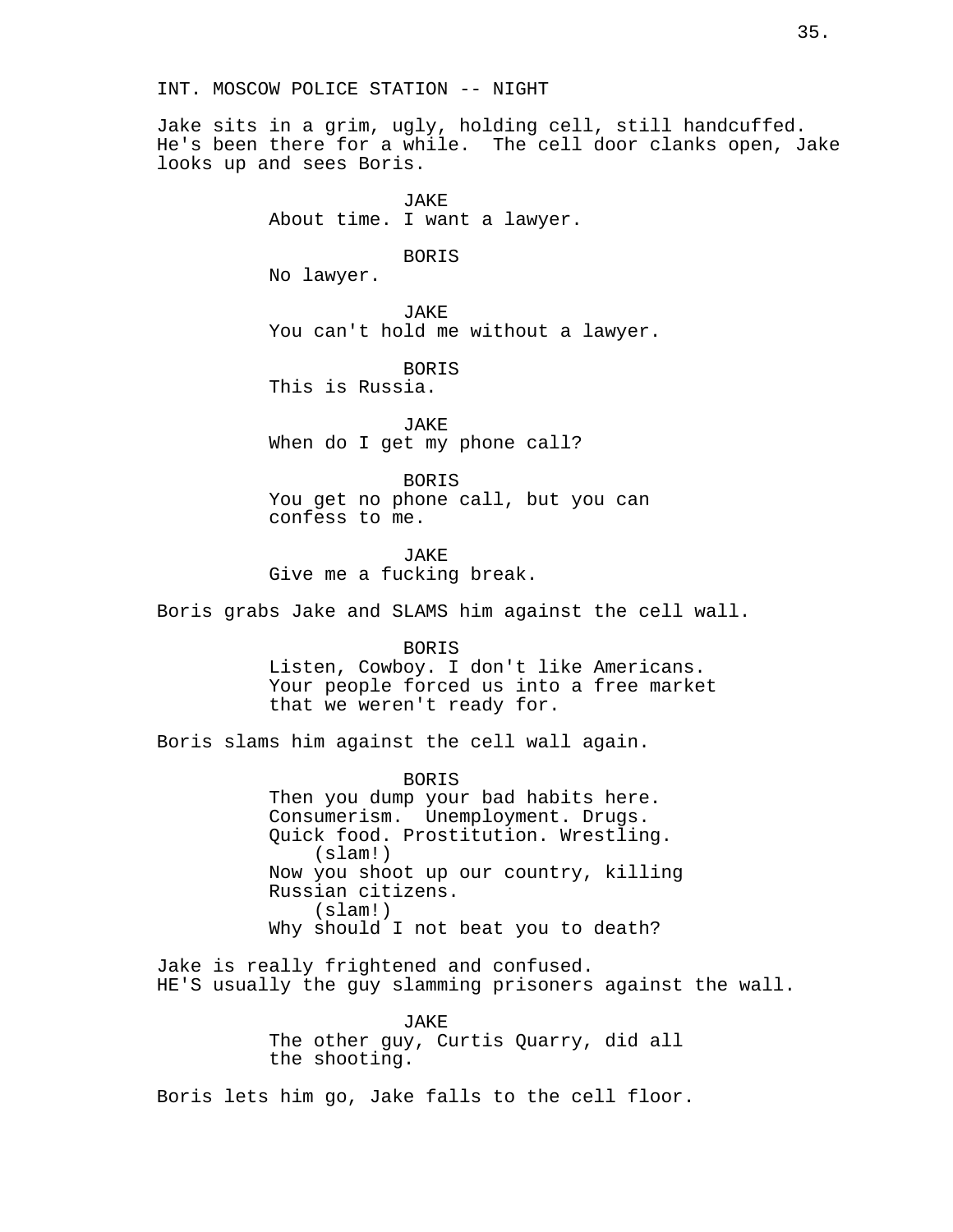BORIS

He did all the KILLING, you mean. All bullets from the victims came from his gun. But maybe you are just a lousy shot?

JAKE Look, this Quarry guy killed my partner, came here to Russia --

### BORIS

You think you are Clint Eastwood? This is not the wild west. In Russia we believe in order. We follow rules.

JAKE

I don't see much order around here. You got yourself a serious desperado problem --

#### BORIS

The way to solve this problem is to fire guns in crowded night clubs?

JAKE

Maybe you could use a little Texas style justice. Quarry is a bad-ass cocaine dealer, probably has a shipment coming in to your orderly little city.

BORIS Here? He brings drugs?

JAKE Why else would he come here?

BORIS

(Russian) Shit. (English) I should shoot you, Cowboy.

JAKE

Then how would you find Quarry? I'm the one who knows what he looks like.

Boris pulls the mug shot out of his pocket, shows it to Jake.

BORIS

Like this?

JAKE But I know what he thinks like. We're both Americans, after all. (MORE)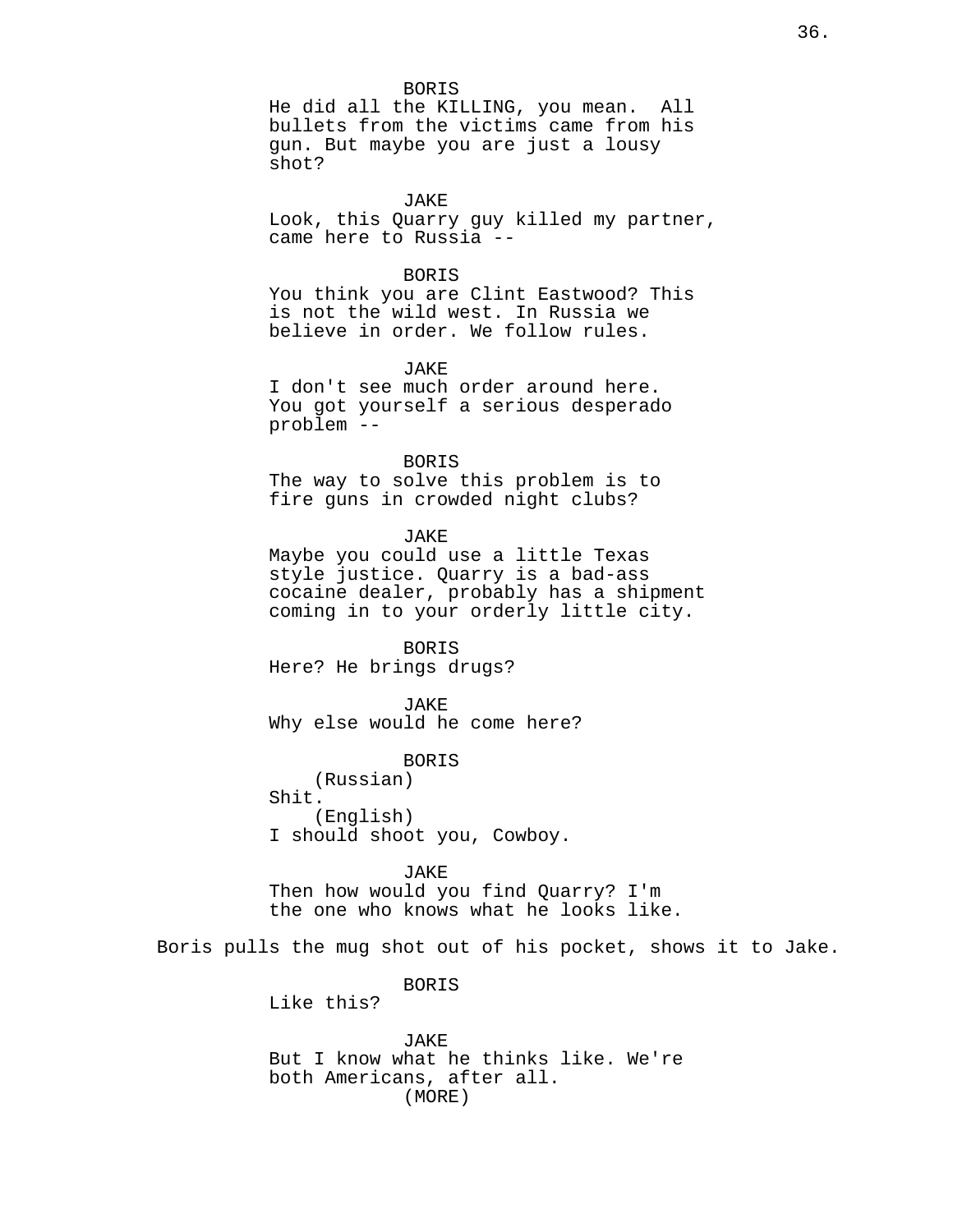## BORIS

Boris.

Jake moves to his feet and brushes himself off.

JAKE

I don't particularly like Russians. I mean, for forty years you're our enemy, and then, all of the sudden, we're supposed to send financial aid and shake hands? Bullshit. You guys fucked up, you guys can pay for it.

Boris gives Jake a final look before signaling to be let out of the cell. Jake grabs his uniform, pleading.

JAKE

Hey! Wait a minute. What I'm trying to say is, we may not like each other, but we're after the same guy. (lets go) Sooner or later, the American Embassy is going to spring me from this cell. That asshole killed my partner. I'm not leaving this country, unless I've got that guy in cuffs, or a body bag.

BORIS You think we should work together?

JAKE Damned straight.

BORIS Does that mean "yes" or "no"?

JAKE Boris, you need me to find this sucker.

BORIS

I don't work with prisoners.

Boris leaves the cell. The KEEPER locks the cell door behind him.

> JAKE Hey! Wait! Boris! Come on! Hey!

Boris walks away. Jake swears and sits down on the cell cot.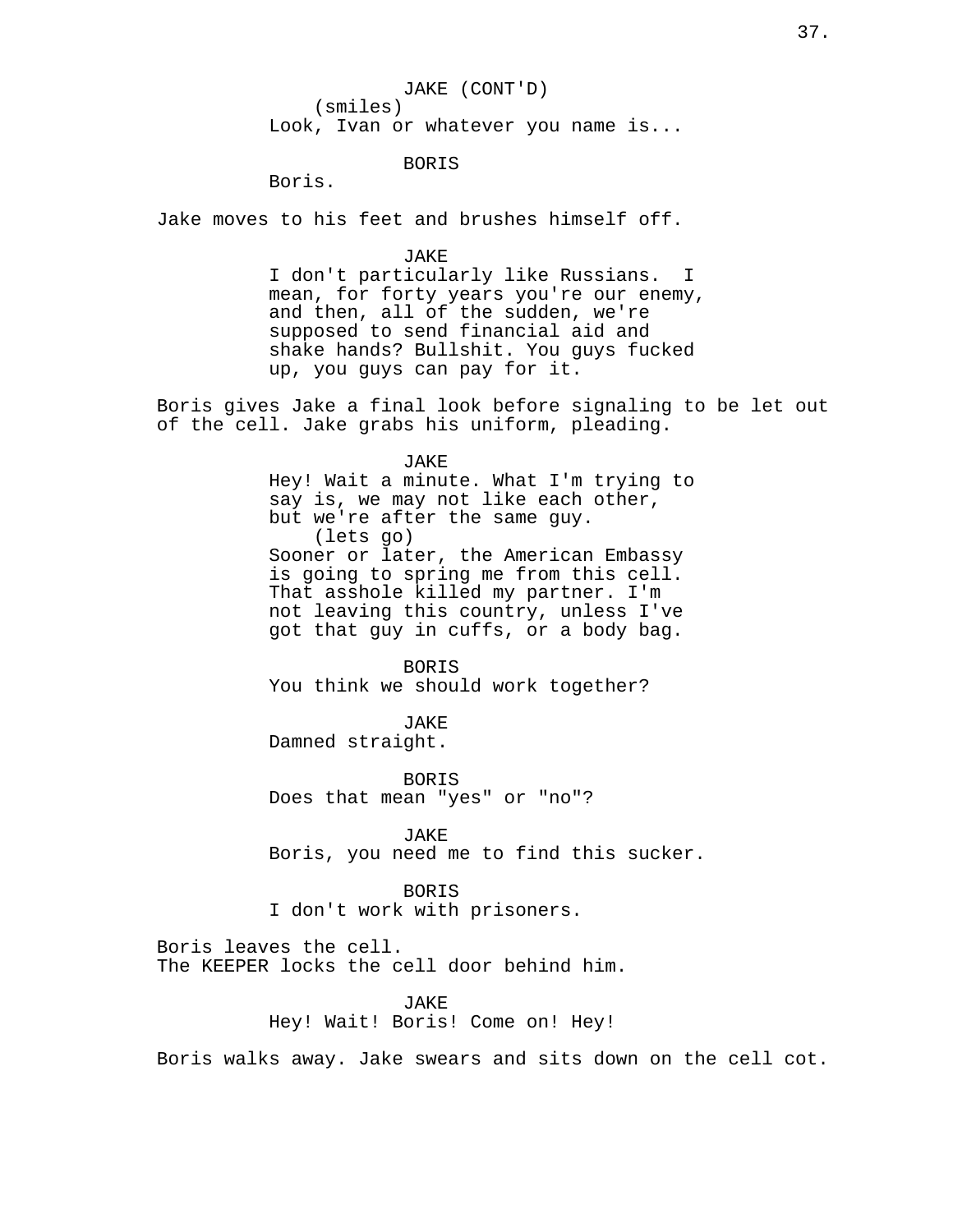INT. POLICE STATION -- BORIS' CUBICLE

Boris looks at the photo of Quarry and frowns.

BORIS (in Russian) Fucking American.

He looks up from the photo.

INT. BORIS' SQUAD CAR -- DAY

The squad car is parked in front of the Police Station. Boris reaches across the interior and unlocks the handcuffs on Jake's wrists, putting them away.

> BORIS Remember this, American. You are not my partner, you are my prisoner. You will do what I say.

Jake gives him a sarcastic salute. Boris starts the squad car and pulls into traffic.

> BORIS Now. Where do we find this countryman of yours?

JAKE Why don't we try his hotel?

**BORTS** 

Which hotel?

JAKE How many hotels have you got where they speak English?

BORIS

All of them.

JAKE You're shitting with me.

BORIS Why? Are you shit?

JAKE

So we start at the top of the list, show them the picture, and work our way down.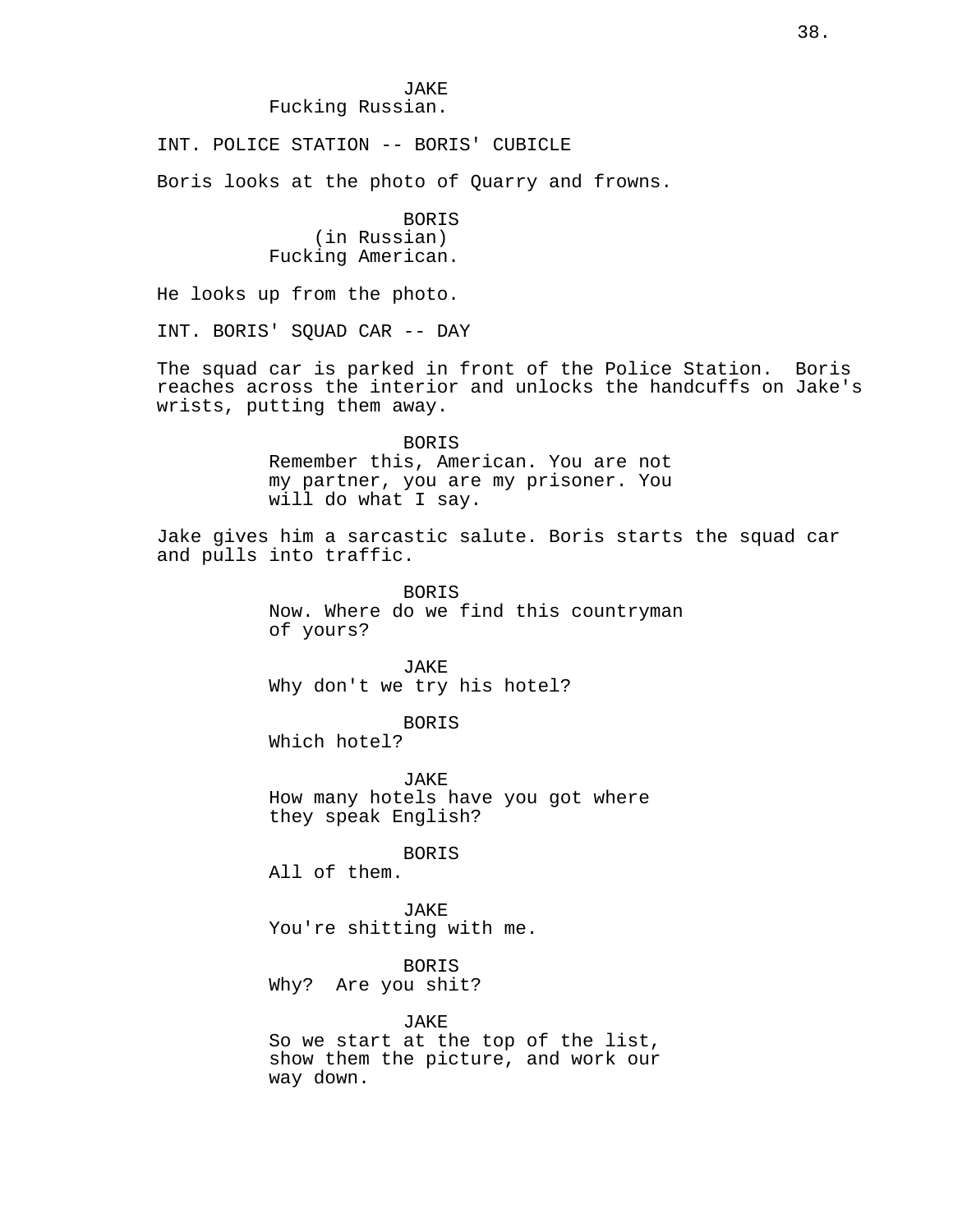BORIS We could do that with you in jail. Jake decides to keep his mouth shut. INT. HOTEL #1 -- DAY Jake and Boris show Quarry's mug shot to the DESK Clerk. The Desk Clerk shakes his head "no". INT. HOTEL #2 -- DAY Jake and Boris show Quarry's mug shot to the ANOTHER DESK Clerk. The Desk Clerk shakes his head "no". MONTAGE: Hotel #3 - nothing. Hotel #4 - nothing. Hotel #5 - nothing. Jake and Boris are wearing down. Hotel #6 - possible? Nope. INT. HOTEL #7 - DAY Jake and Boris show the mug shot to DESK CLERK #7, who studies it for a moment, before nodding. CLERK #7 The American? He is in room 507. Boris pockets the mug shot and guides Jake towards the stairs. **JAKE** Hey! Wait a minute. What if he's home? BORIS Then I arrest him. JAKE What if he starts shooting? **BORTS** Then I shoot back. JAKE But I don't have a gun. What if he starts shooting at ME? BORIS I don't have to take you back to jail.

39.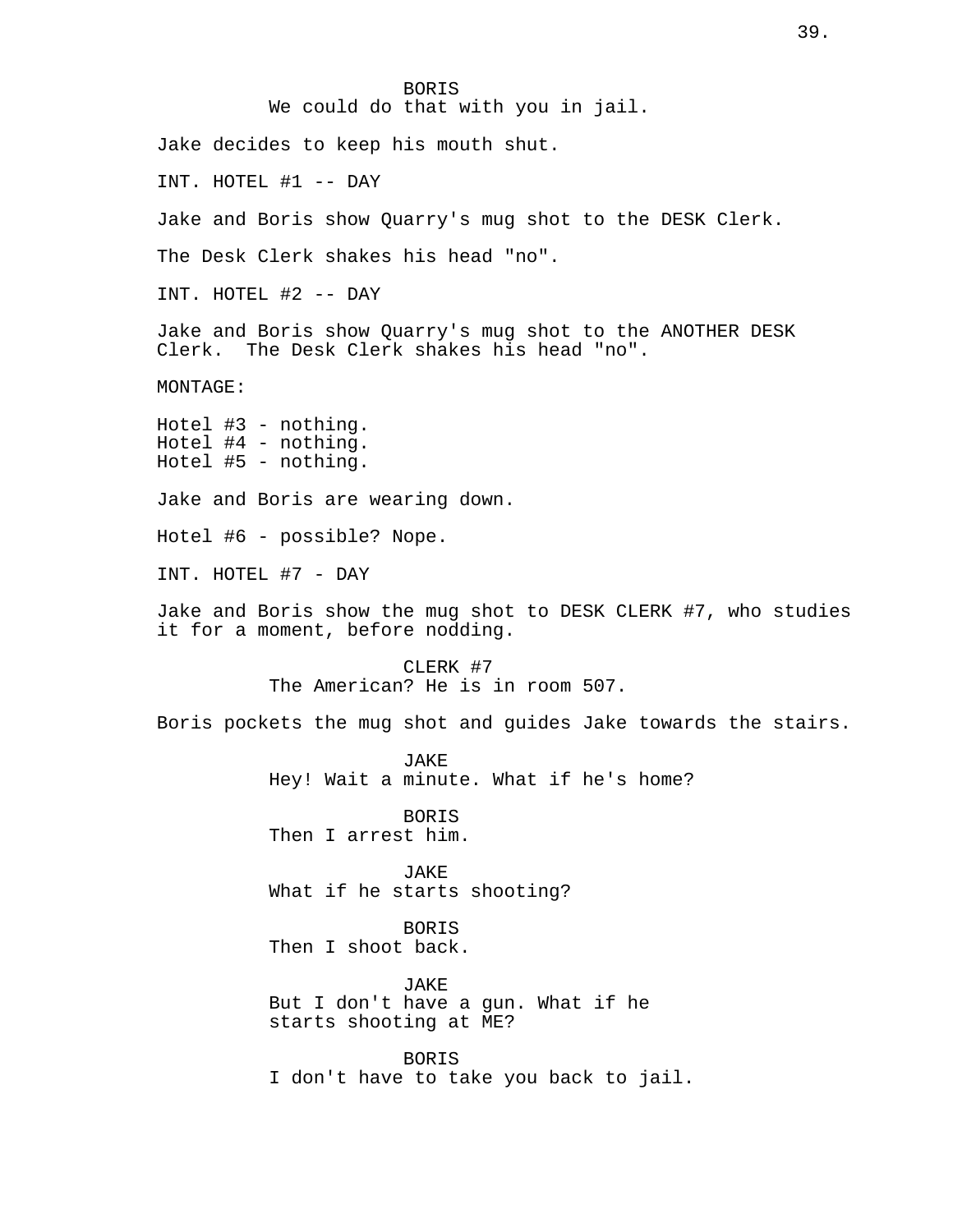Boris races up the stairs. Jake runs to keep up with him, stopping Boris at a landing.

> JAKE Look, I know we're not partners...

**BORTS** You want me to give you your gun back?

JAKE Pretty please with sugar on top.

BORIS Does that mean "yes" or "no"?

JAKE It means if he comes out shooting I don't want to be standing there with nothing but my dick in my hand.

BORIS You are a strange person, American.

JAKE But am I gonna be an armed strange person or a dead one?

BORIS You are a prisoner. Maybe it is different in America, but here in Russia we do not give guns to prisoners. It might cause a problem.

Boris starts up the next sections of stairs.

JAKE (under his breath) Fucking Russian.

Boris pulls Jake's baggied gun from his pocket and wiggles it the way you'd dangle yarn over a cat.

Jake races up the stairs to grab it, tearing the 44 Magnum from the plastic evidence bag.

> JAKE 'Least you kept it fresh.

BORIS This is a strange gun. A cowboy gun. Old. Primitive. Do Americans not have modern weapons?

JAKE What do you use?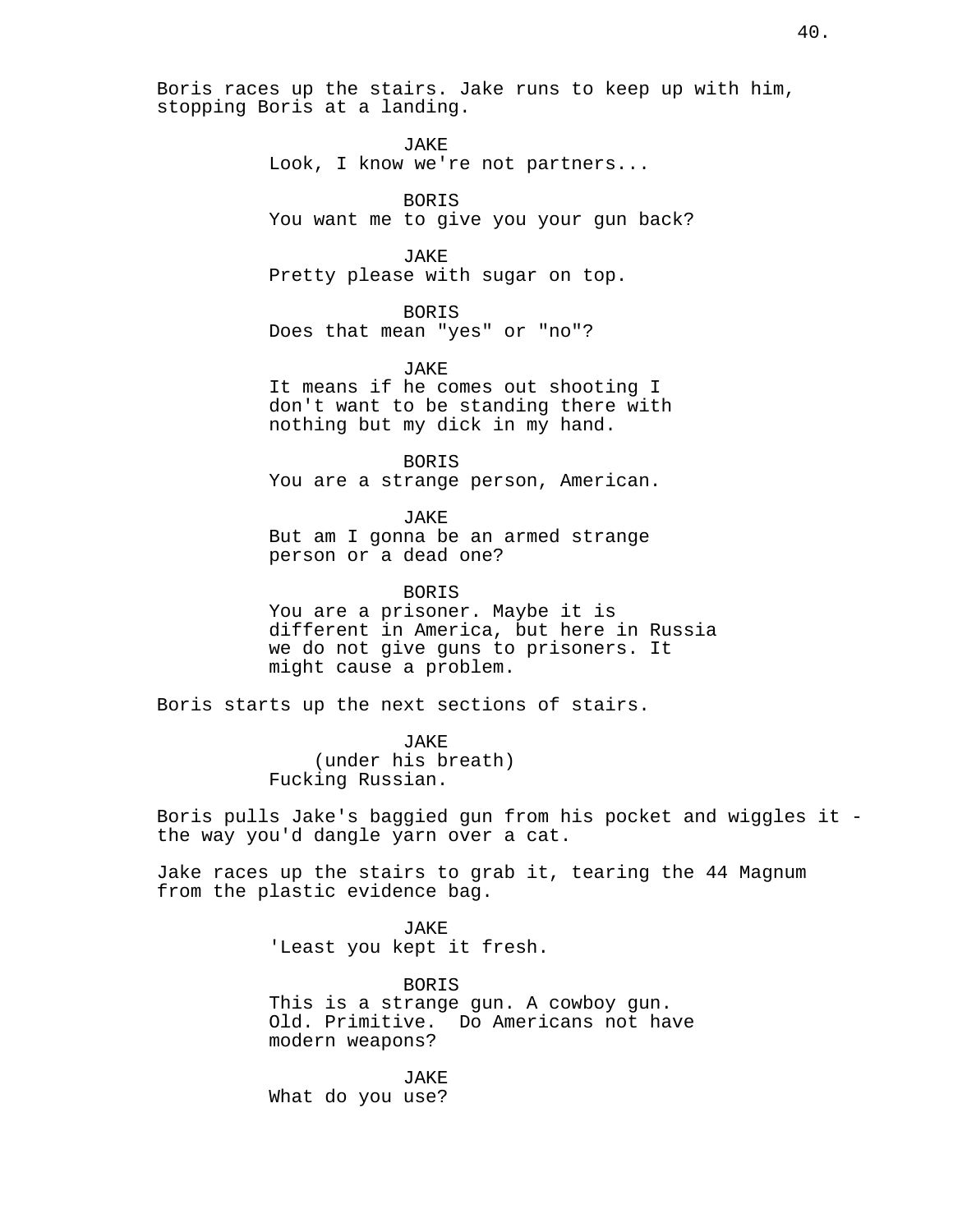Boris pulls out a massive Makarov 9mm Automatic.

JAKE

Nice.

BORIS Most powerful handgun in the world. It can blow a man's head clean off.

JAKE (defensively) My gun can do that.

BORIS That relic? It is not even an automatic. Must you cock it every time you fire?

**JAKE** It's a double action. It cocks itself.

BORIS (under his breath) Just like an American.

JAKE Hey! I heard that!

Jake hurries up the stairs to catch up with Boris.

INT. HOTEL HALL -- DAY

Gun drawn, Boris carefully twists the door to room 507 open. He waits a moment, and when there is no gunfire, he nods to Jake, and they carefully enter the room.

INT. QUARRY'S HOTEL ROOM -- DAY

Boris and Jake creep quietly into the room. Boris' eyes move back and forth, and he stands ready in the event of attack. A flashlight guides their way as they move through the dark.

There is a thump from behind them. Boris and Jake stop moving for a moment, very quiet.

Boris listens for the sounds. Nothing.

JAKE What was that?

BORIS People in next room slamming the door.

JAKE Maybe headboard action?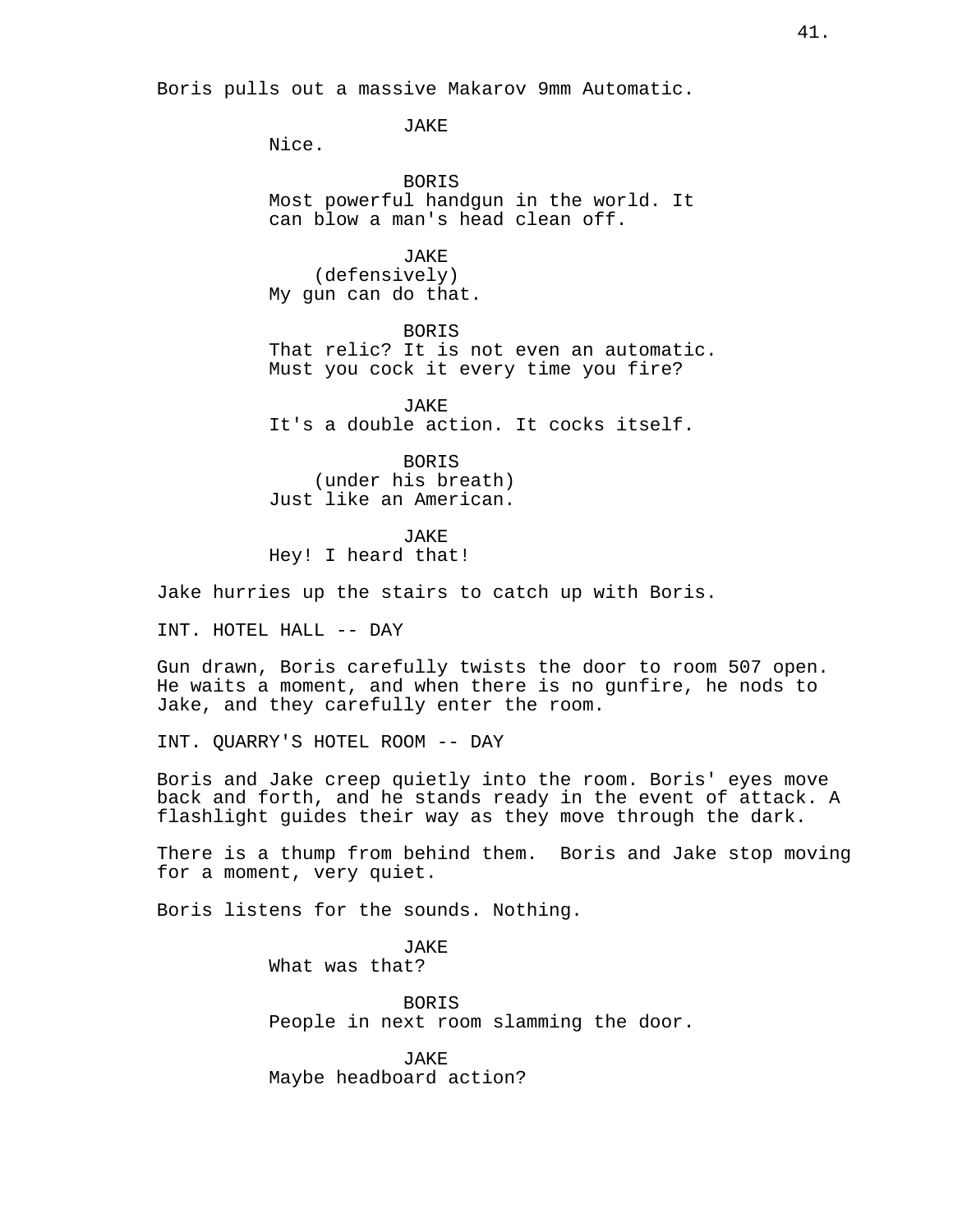#### BORIS

Shhhh.

Boris listens for a moment, then moves deeper into the room.

JAKE I don't think he's home.

BORIS We search the room.

JAKE Don't we need a warrant?

**BORTS** 

Not in Russia.

Jake and Boris begin searching the room. They search through waste baskets, desk drawers, etc. There is another thump.

Both stop searching. Tension builds. One thump might be the door slamming in the next room. Two is suspicious.

Boris pulls out his 9mm. Nodding to Jake to turn off the pocket flash. Boris carefully creeps to the bathroom, hugging the walls and trying to blend with the shadows.

Jake watches him enter the bathroom, leaving him alone in the room. He steps away from the bed - someone might be hiding underneath it.

IN THE BATHROOM

Boris creeps into the dark bathroom. A shadow seems to move to his left, he spins, gun ready.

On the far side of the bathroom, a figure moves into position, aiming a gun at Boris with its left hand.

Boris almost fires, then realizes he would be killing himself.

The figure aiming the gun at him is his own reflection in a full length mirror.

IN THE BEDROOM

Jake hears Boris spin towards the mirror and takes a step backwards. Now he stands in the darkness next to the floor length window curtains.

He grips his 44 Magnum tightly in his hands.

A man's shoe pokes out from under the curtains behind Jake.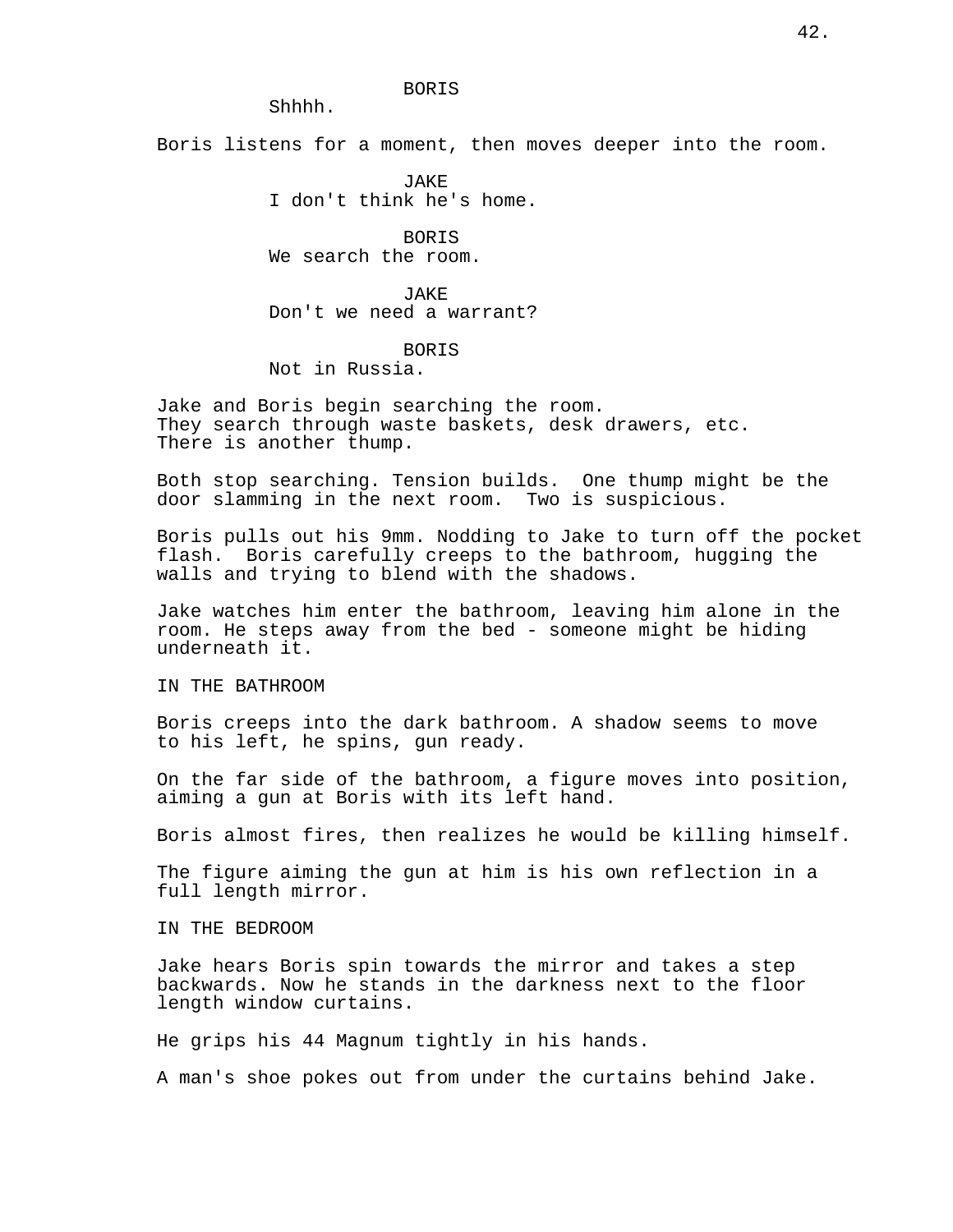## IN THE BATHROOM

Boris sees an elongated shadow behind the shower curtain. A man hiding? He creeps closer, finger on the trigger of the Makarov.

He grabs the edge of the shower curtain... rattling the curtain hooks.

IN THE BEDROOM

Jake hears the noise, takes a step back... steps on something. Looks down and sees the shoe. Jake grabs the edge of the curtain. The shoe doesn't move.

IN THE BATHROOM

Boris quickly rips open the shower curtain, gun out and ready. There is nothing there.

IN THE BEDROOM

Jake takes a deep breath, sweat pouring down his brow. He pulls back on the curtain, jambs his gun at the assailant.

There is no one behind the curtain. Just one of Quarry's discarded shoes sitting on the floor.

Suddenly somebody grabs his shoulder from behind. Jake raises his gun to fire. But the MAN grabs his wrist, wrestling the gun away.

> BORIS If you shoot me, I'll have to take you back to jail.

Jake lowers his gun.

JAKE What's the food like in Jail?

BORIS Want to find out?

**JAKE** I'd rather find this scumbag.

Jake flips on the light over the desk, starts opening drawers. One has stationary and a couple of postcards showing the hotel surrounded by dirty snow.

He closes the drawer, grabs the note pad next to the telephone. Grabs a pencil and rubs it over the note pad... smiles, tears off the page and hands it to Boris.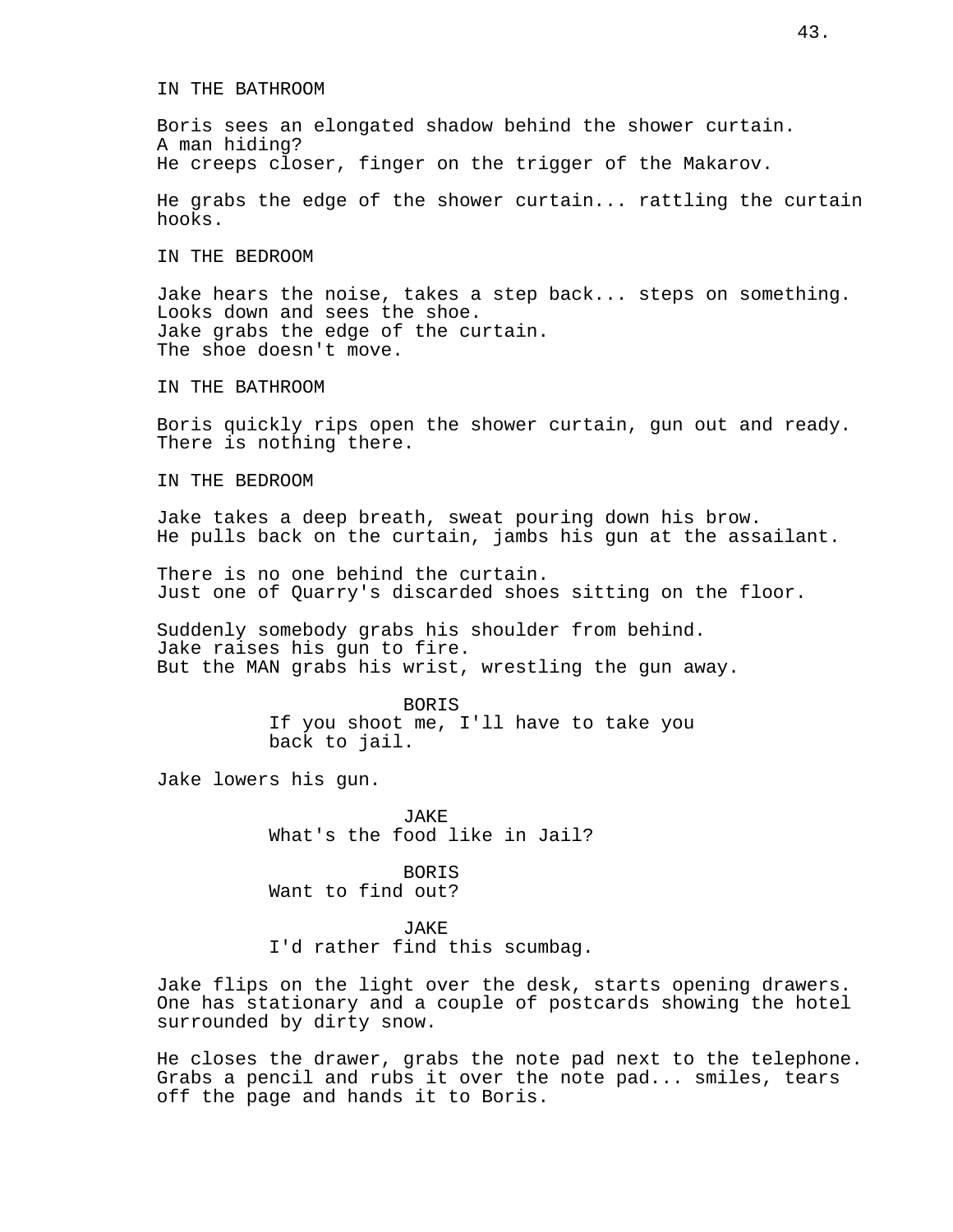# What's this?

# **JAKE** Directions. But where to?

Boris takes the pencil rubbings - holds them sideways to the light.

> BORIS The countryside near Kalinin. Probably a farm.

EXT. KALININ, RUSSIA -- DAY

The centuries old village of Kalinin sits in the Russian countryside. Unchanged for hundreds of years, it is the hub of the farming community.

Quarry checks his directions, then parks his rented car on the street. He gets out, carrying a briefcase.

INT. OLD STONE BARN -- DAY

Quarry carries the briefcase inside the stone barn and looks at his watch. Suddenly there is a noise from behind him, and he spins. Standing behind Quarry are two Russians.

YURI, a smooth looking Americanophile Mafia, dressed in American clothes about a decade behind the times. Yuri learned English from watching TV reruns, sounds a little like a TV gameshow host doing a Maynard Krebs impersonation.

ANDROV is an ex-circus strong man capable of deadlifting a small car. He is Yuri's bodyguard.

> **YURT** Well, Daddio. You found the place.

**OUARRY** You have the samples?

### YURI

Stay cool. I'm just the middle man. The Colonel will be here in a few minutes. That gives us a little time to get to know each other.

Androv moves over to Quarry and gestures for him to lean against the wall.

> QUARRY Is this necessary? I'll hand you my gun, if you want.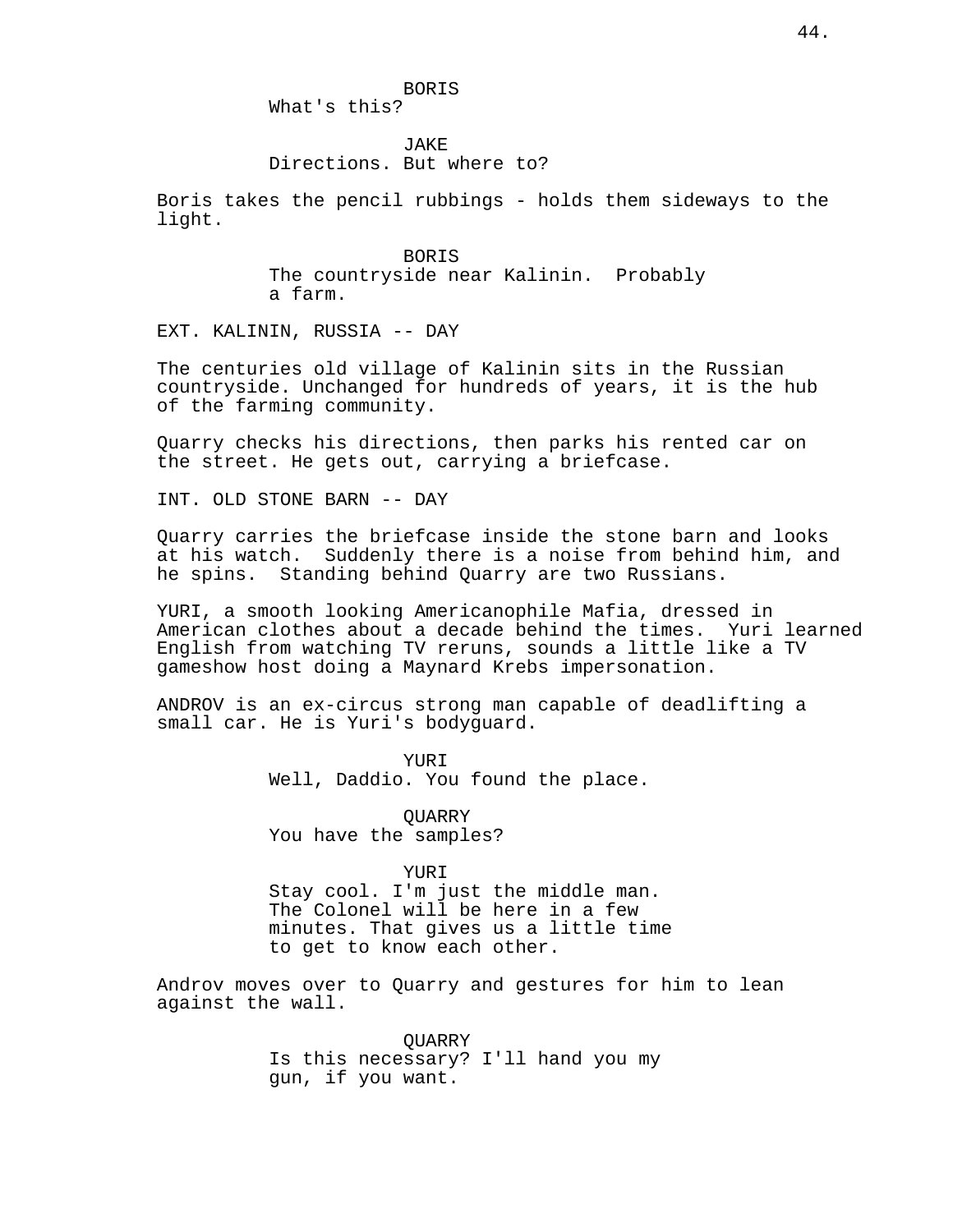YURI Hey, daddio, we're not worried about your gun. We just want to make sure you aren't wearing a wire.

QUARRY

A wire?

YURI Hey, we got cop problems, here, just like you do. Better to be careful, than to be in Siberia. That's what I always say.

Quarry reluctantly allows Androv to pat him down.

YURI My handle's Yuri, you don't need a last name. And that's Androv. Used to be with the Moscow Circus before he developed a drug problem.

Androv takes a quick look at Quarry's 357 Magnum, then returns it and turns to Yuri.

#### ANDROV

Clean.

Quarry moves away from the wall, Yuri shows his perfect teeth.

YURI Speaking of drugs, let's see what you brought.

Quarry pops open his briefcase and pulls out a baggie of cocaine, tossing it to Yuri.

Yuri catches the baggie. He pulls a pocket knife and a small vial from his coat, stabs the baggie, and immerses the knife blade into the vial of liquid.

When he turns blue, he grins. He touches his finger into the white powder and rubs it onto his gums.

> YUR T Bitchin'. When does the rest of the shipment arrive?

QUARRY Three days from now, in Odessa.

A panel truck backs into the barn and COLONEL GROMEK steps out - an ex-Soviet Army commander, middle aged and bitter, put out to pasture by the new regime.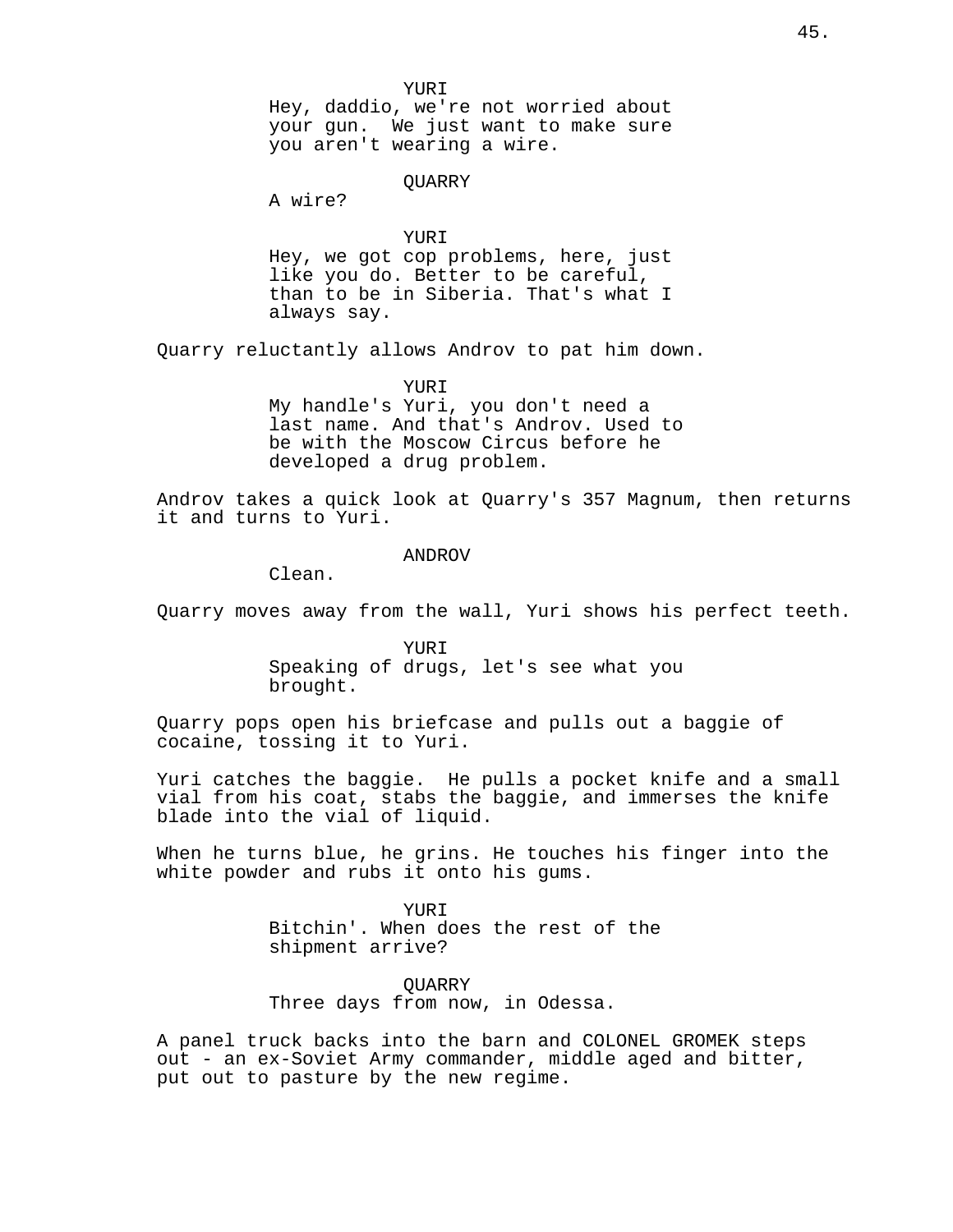COL. GROMEK You didn't tell me that drugs were involved.

YURI Hey, chill out. This is Colonel Gromek, who was, until recently, with the great Soviet Army.

COL. GROMEK I will not deal in drugs.

YUR T Take a chill pill. Mr. Quarry is paying ME in drugs, I will pay YOU in cash. We all get what we want.

Col. Gromek isn't happy about this, but accepts it.

**OUARRY** What have you got for me?

COL. GROMEK The finest Soviet military technology.

YURI The Colonel is Army Surplus, himself.

COL. GROMEK My base was closed and I was retired. They stopped paying my pension.

Col. Gromek pops open the back doors of the truck, exposing a dozen different styles of Soviet weapons. From machine guns to hand held rocket launchers. It's an AWESOME display. Quarry examines a few of the weapons, amazed.

> QUARRY Wait until these hit the streets! The FBI's gonna have to add a few more digits to their crime statistics.

He checks the action on a HUGE big-bore machine gun.

**OUARRY** Can I test them?

COL. GROMEK You doubt they work?

**OUARRY** No. I just love firing guns.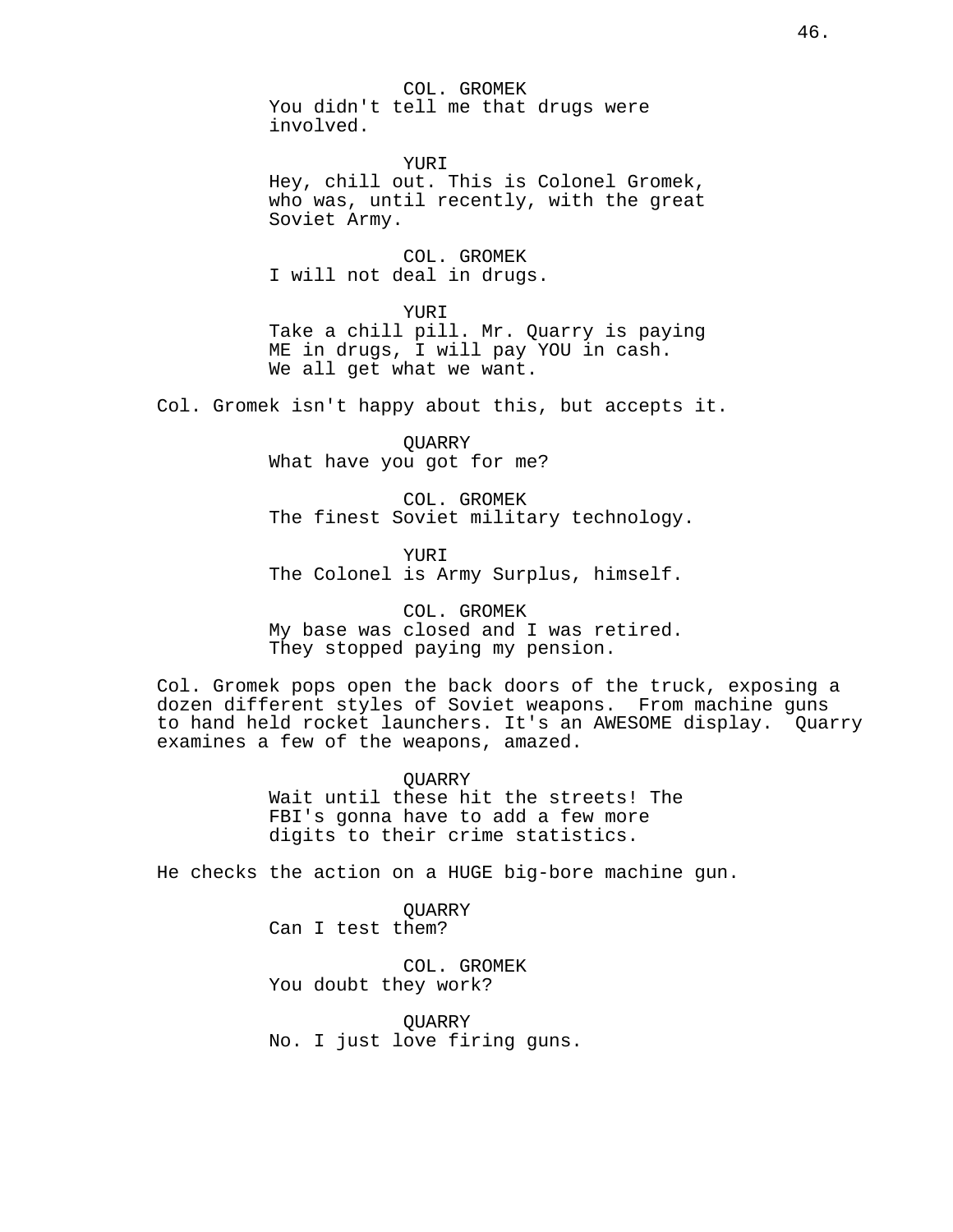Col. Gromek, Quarry, Androv, and Yuri test the weapons in the quiet countryside.

Quarry fires each weapon, creating massive destruction.

BLAAM! BLAAM! BLAAM!

The rocket launcher completely destroys a tree. Explodes it.

QUARRY Very good. How many of each?

COL. GROMEK Enough to start several wars.

Gromek hands Quarry a list. Machine guns, rocket launchers, light artillery... it's a criminal's Christmas list.

**OUARRY** 

Excellent.

Quarry pockets the list and returns all of the weapons except for the big machine gun to the Colonel's panel truck.

> YURI Shall we play "Let's Make A Deal"?

COL. GROMEK Two million American dollars.

**OUARRY** 

One.

COL. GROMEK Two. I must have two million.

QUARRY One and a half.

COL. GROMEK One and three quarters.

QUARRY Sold. Arrange for the guns to be waiting on the docks at Odessa three days from now.

COL. GROMEK And the machine gun?

**OUARRY** I keep it. In case something unexpected comes up.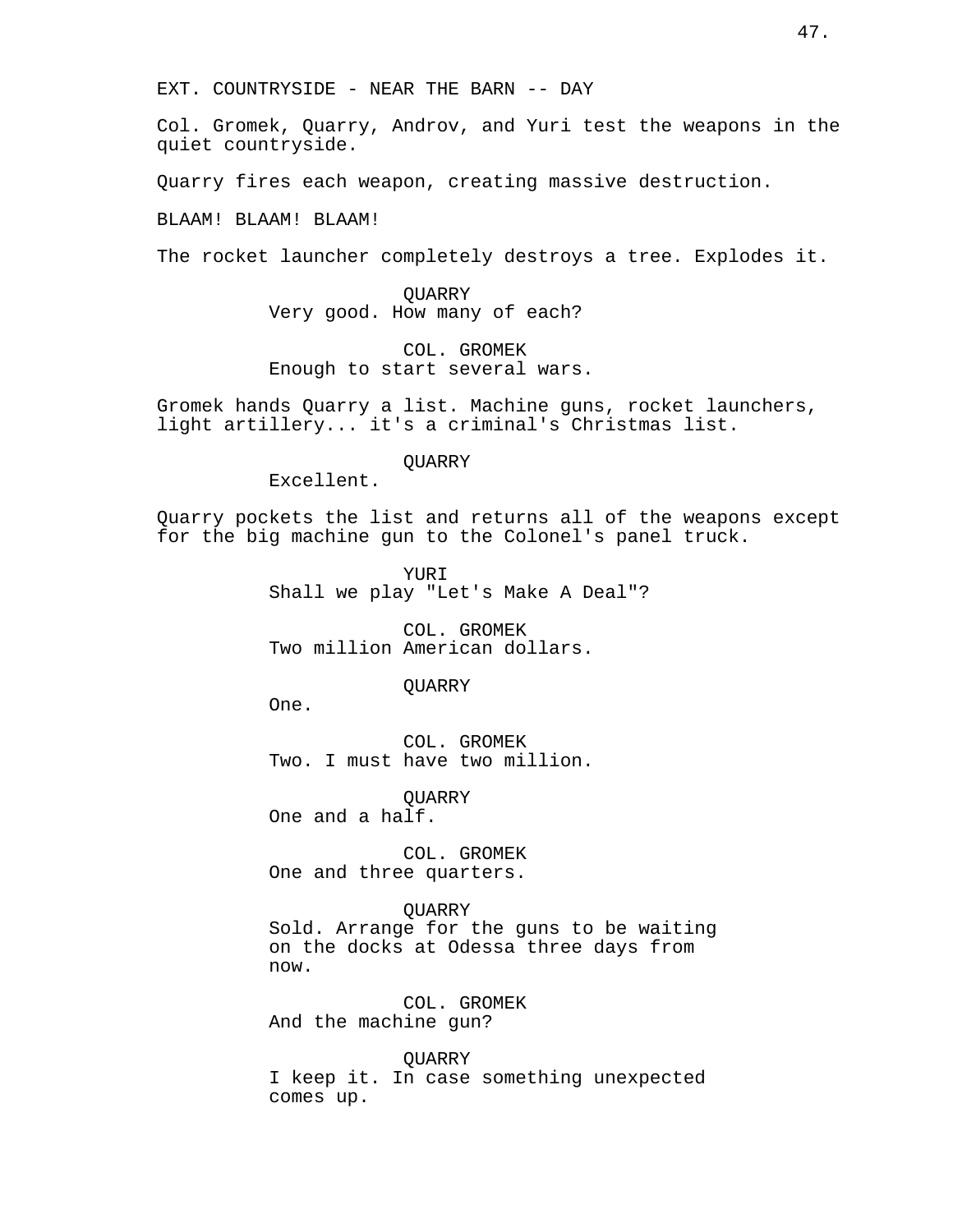Col. Gromek nods to the three men, closes the truck's doors.

COL. GROMEK The guns will be waiting. Just make sure my money is ready.

The Colonel climbs into the panel truck and leaves.

Quarry turns to Yuri.

### **OUARRY**

You heard the man. My shipment will be in Odessa in three days, just make sure the money is there.

YURI The money will be there. With or without me. Androv will see to that.

The strong man nods. Yuri and Androv prepare to leave...

When Jake and Boris pull up in the squad car.

QUARRY How the hell did they find us? Did they follow you?

Quarry raises the huge machine gun, fires at the squad car.

Jake and Boris dive behind the squad car, as bullets tear the car to shreds causing massive destruction.

JAKE

Shit!

When the gunfire stops, Jake turns to Boris.

JAKE Take a look, I'll cover you.

BORIS No. You look. I'll cover.

JAKE I'm a guest in your country. You should look.

BORIS You are not a guest, you are a prisoner. You will look.

Jake raises his head cautiously, looking over the car hood. Yuri, Androv, and Quarry are running away.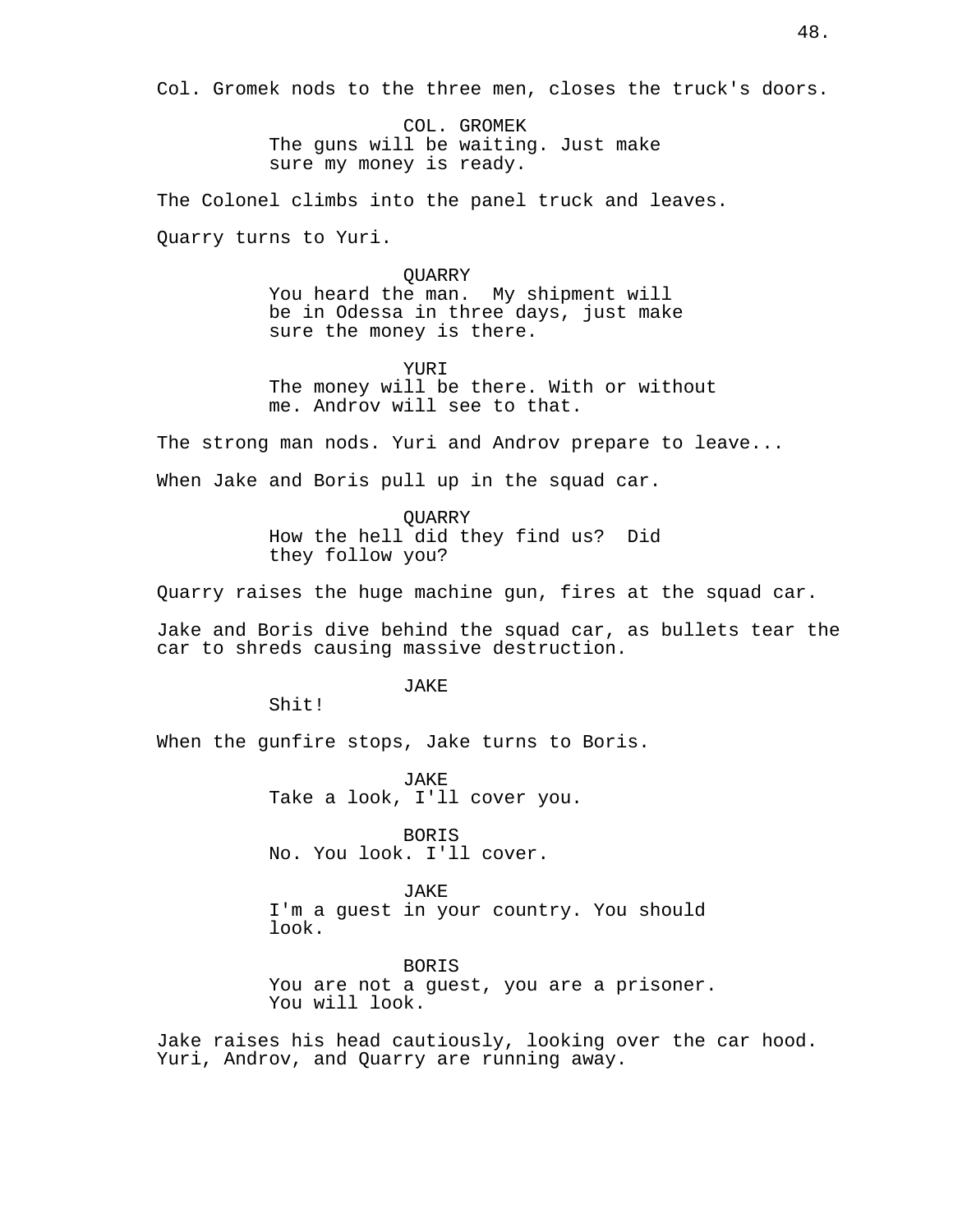They're getting away!

Boris and Jake spring from behind what's left of the car and give chase.

The bad guys split up. Yuri and Androv running into the woods and Quarry running towards the village.

Boris runs after Quarry. Jake runs after Yuri and Androv.

EXT. THE FOREST -- DAY

The forest is dense: coated with light ground fog and leaves. A place where man is a stranger. Jake looks particularly out of place in his cowboy hat.

# JAKE Stop! Stop or I'll shoot!

Jake runs through the woods, knowing that Yuri and Androv could be hidden anywhere.

As he runs, his gun swings a wide arc, from tree to tree.

Yuri and Androv pour on the speed as they run between trees. Yuri can hear Jake's cowboy boots crunching on the fallen leaves behind them.

Jake hears Yuri and Androv running about a hundred yards ahead of him, and pours on the sweat.

Yuri moves off the path, through some dense scrub to his right. Androv stays on the path.

Jake runs through the ground fog until he realizes that the two men have split up.

Stopping for a minute, he listens for foot falls. Finally, Jake takes off through the dense scrub to his right. Following Yuri.

Jake runs through the woods between the trees, leaving the modern world completely behind.

Yuri is almost out of breath. As he runs between trees, he pulls out his Walther PS 9mm Automatic.

Jake spots Yuri seventy five yards ahead of him.

Yuri hears Jake behind him. Twisting around, he fires a trio of shots.

Jake hits the dirt, rolling away from the path. Bullets spatter the dirt all around him.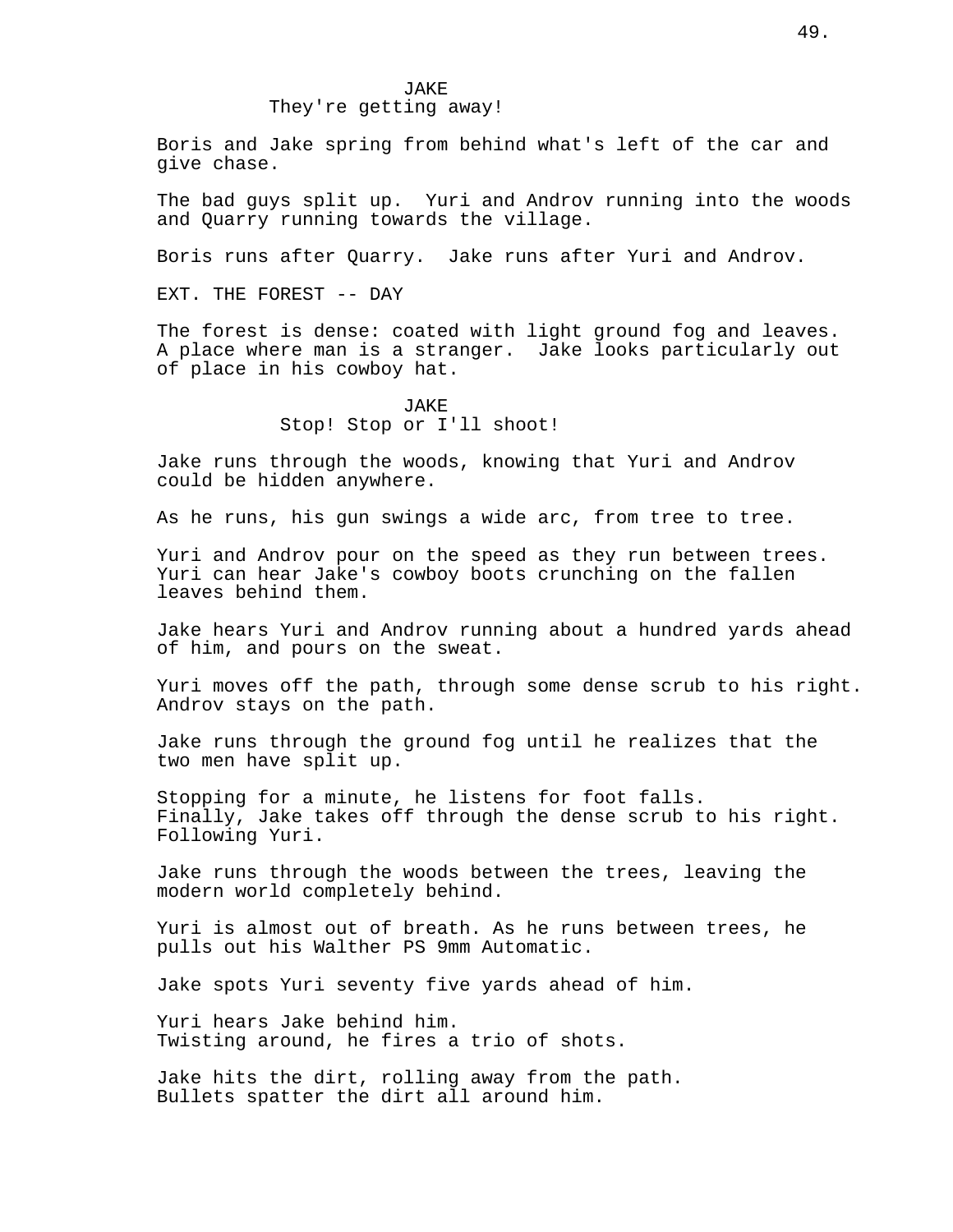His clothes gets covered with dirt, but he isn't hit.

EXT. THE VILLAGE -- DAY

Boris chases Quarry through the old Village.

## **BORTS**

# Stop! Moscow Police!

Quarry turns and fires his big machine gun at Boris.

Boris dives for cover, and the bullets hits an Audi parked on the side of the street.

BLAM! The Audi explodes, knocking Boris on his butt.

Quarry runs into the alley way between buildings, leaving the burning wreckage of the Audi behind.

> **BORTS** (in Russian) Shit.

Boris staggers to his feet and brushes off his uniform, before resuming his chase.

EXT. THE FOREST -- DAY

Yuri fires again, keeps running.

Jake springs to his feet, grabs his fallen cowboy hat, chases after Yuri.

Yuri jogs through the woods, out of breath. Turns his head and sees Jake only twenty yards behind him. He fires at the cowboy and increases his pace.

Jake picks up the pace. The bullet hits the tree just to his left, spraying sawdust.

Yuri keeps running, doesn't notice the fallen branch in front of him and trips over it, sprawling.

The Walther PS slides away from his hand.

Jake runs up to Yuri, standing over him. Gun ready.

Yuri looks at his gun, a couple of inches from his hand.

JAKE I know what you're thinking.

YURI You can't arrest me, Daddio.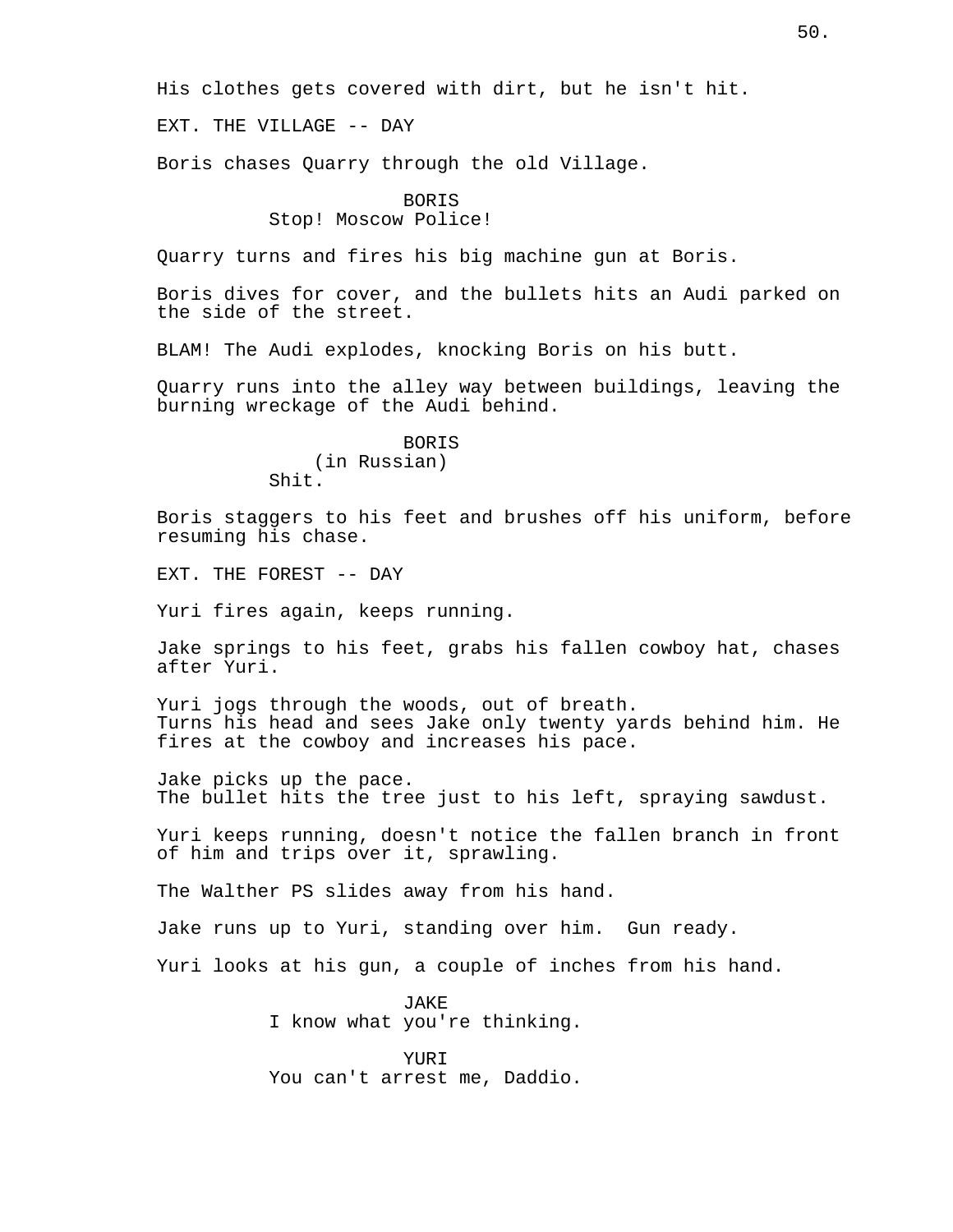# Want me to shoot you? Go for it.

Yuri sees something in the ground fog, smiles, pulls his hand away from the gun.

## **JAKE**

That's better.

Androv slams into Jake, knocking him to the ground. WHAM! Androv slams his gun butt against Jake's head.

EXT. THE VILLAGE -- DAY

Quarry hears Boris right behind him. Turning his head, he tries to gauge his lead. Only fifty feet.

Boris unholsters his Makarov 9mm as he runs.

BORIS Moscow police! Stop or I shoot.

Quarry turns, sees the gun.

Boris fires.

Quarry hits the dirt, rolling towards the mouth of an alley. Bullets spatter the asphalt all around him, ricocheting.

Boris runs into the alley after Quarry. Quarry fires a stream of bullets at the Russian.

#### QUARRY

Screw you, Russian!

Boris dives to the cobblestones. The bullets hit the wall just to his left, spraying him with plaster dust.

Quarry runs out of the alley, leaving Boris behind.

Boris scrambles to his feet and chases after Quarry... But the alley is empty. Quarry has disappeared.

EXT. THE FOREST -- DAY

Jake rolls to his feet, chasing after Yuri and Androv. Realizes he doesn't have his hat.

> JAKE Crap. If they don't have toilet paper, where am I going to find a Stetson?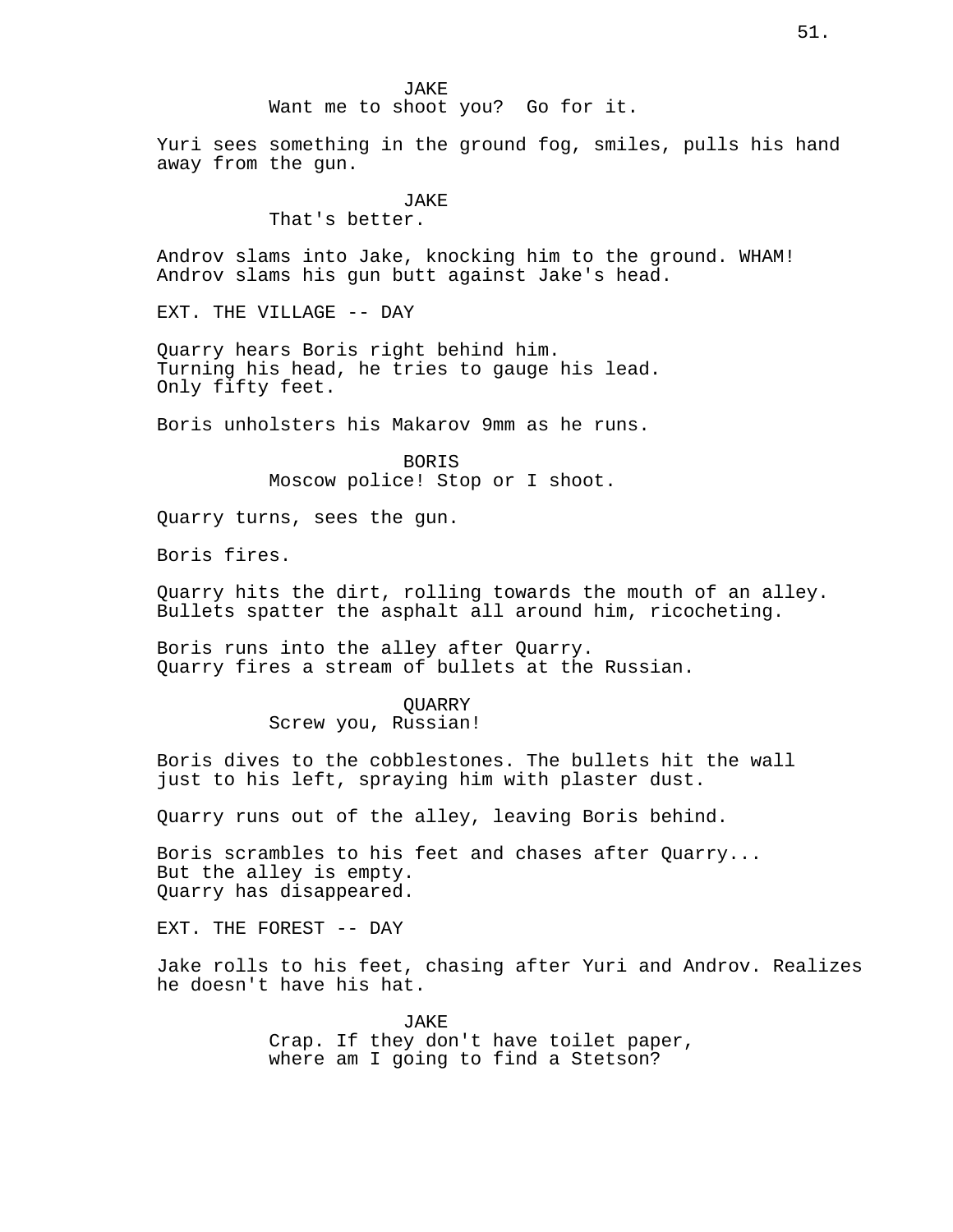EXT. THE VILLAGE -- DAY

Jake staggers up to where Boris leans against the bullet riddled squad car.

> BORIS Where's are the Russians?

> > JAKE

Lost them.

BORIS You LOST them? What do you mean? You were chasing them, right?

JAKE They got away when I was looking for my hat.

BORIS Looking for your hat?

JAKE

Where am I gonna find another one in Russia?

## BORIS

No wonder you Americans have so much crime. You spend all your time chasing hats.

## JAKE

I don't see you coming in with prisoner. What happened to Quarry?

BORIS He is temporarily not in custody.

JAKE

See? We're even... But you don't have a hat.

### BORIS

Why would I want such a ridiculous hat? It is stupid. Russian hat is only warn when in winter. You would freeze in that poor excuse of a hat.

JAKE It keeps the sun out of my eyes.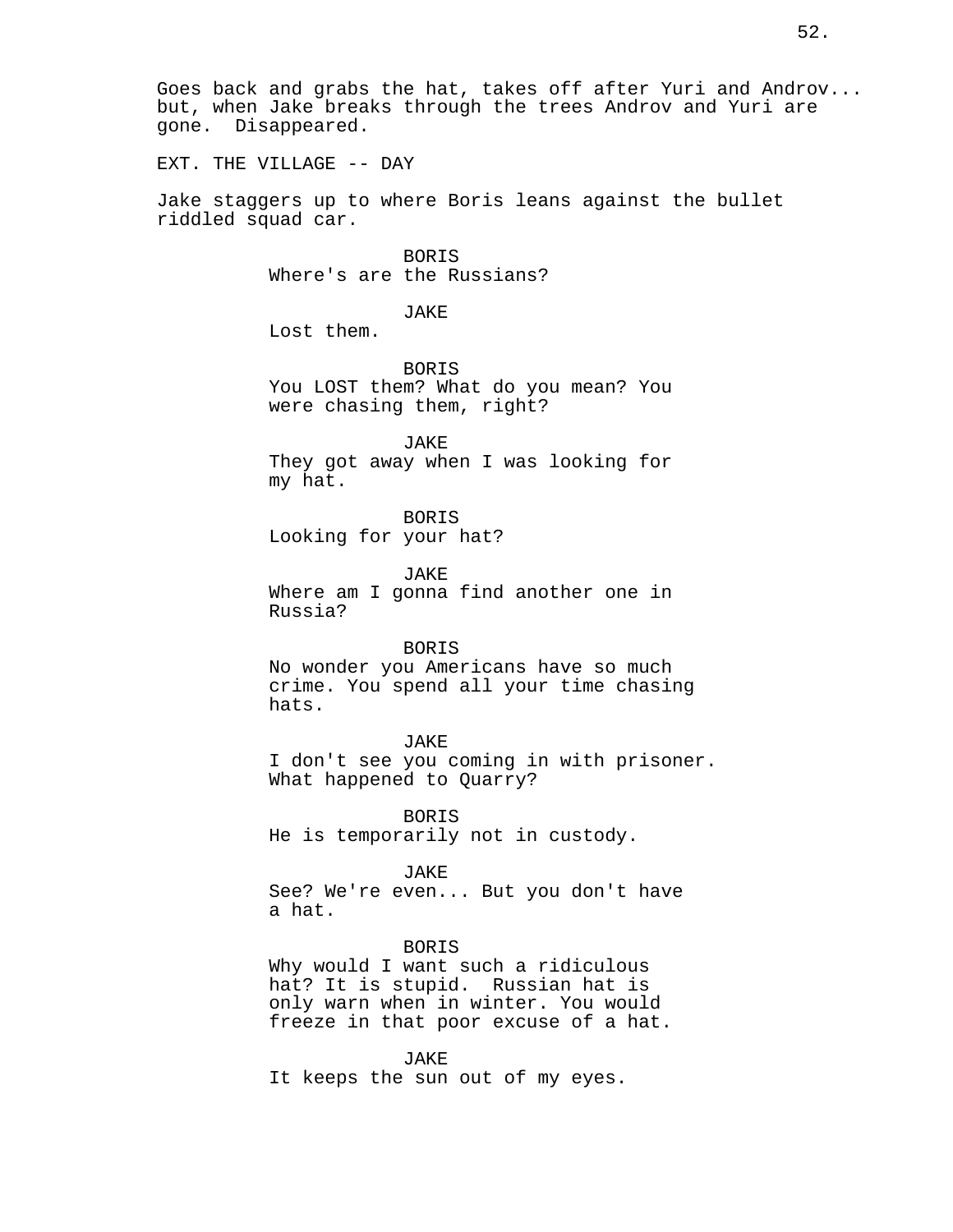Boris looks up at the cloudy sky, gets into the police car.

BORIS

What sun?

INT. THE SQUAD CAR -- NIGHT

Boris drives the squad car back to the city. Jake looks out the window, totally ignoring Boris.

> JAKE (under his breath) Fucking Russian.

BORIS (in Russian, under his breath) Fucking American.

The squad car enters Moscow.

INT. SQUAD CAR, PARKED -- NIGHT

Jake gets out of the squad car.

BORIS I will see you in the morning. Don't forget your hat. It is so valuable.

JAKE

Hey - maybe your suspect will be temporarily in custody by them.

Jake slams the door.

INT. JAKE'S HOTEL - ELEVATOR -- NIGHT

As the elevator ascends to Jake's floor, he pulls out the folded photo of himself and Hank catching fish, studies it.

IN THE PHOTO Hank is grinning.

JAKE No way to replace you, Hank.

The elevator doors open and he pockets the photo.

INT. JAKE'S HOTEL ROOM -- NIGHT

Jake flips the lights on in the living room.

Yuri is sitting on his sofa, aiming a gun at him and drinking from a bottle of vodka..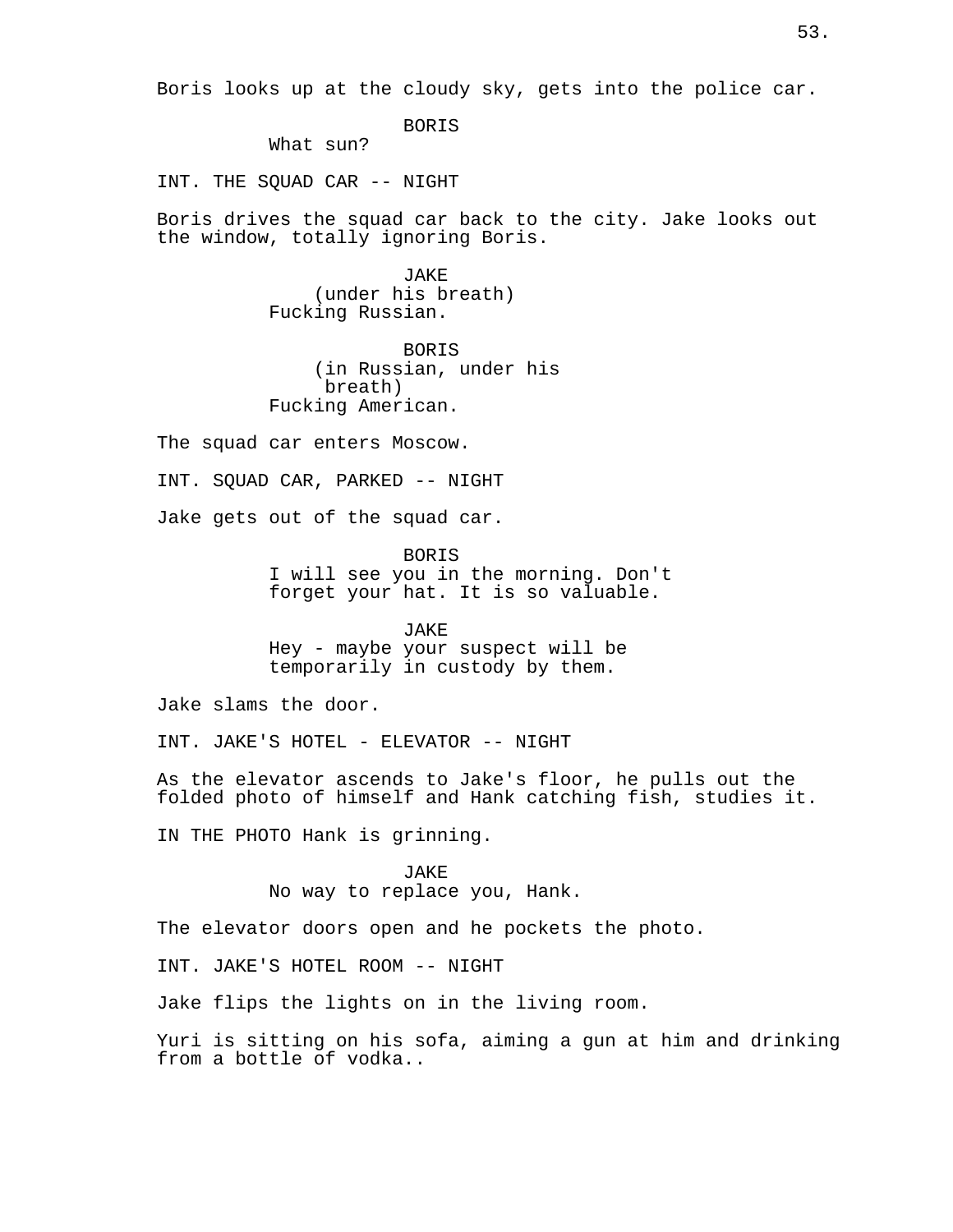JAKE

You forgot to bring the dancing girls.

Jake doesn't notice Androv until he makes a move for his gun. Quick as a flash, Jake pulls his gun, twists it into his hands, and aims it at Yuri.

Androv moves out from behind the door and fast draws a 9mm automatic from his holster, pokes it into Jake's neck.

Androv shuts the door with his foot, trapping the them in the room.

## YURI

We call this a Chechnian stand off.

Androv pokes Jake with the 9mm, and Jake lowers his gun.

YURI We don't know each other yet - my name is Yuri and yours?

JAKE

Kiss my American ass.

YUR<sub>T</sub>

Ahhh! We have a comedian here? Like the Robin Williams? The Pauley Shore? The Tom Green? Who is this Yakov Smirnoff person? Why is he so popular in your country?

Jake sets the gun down on the table, attempts to act relaxed.

JAKE Isn't he one of your boys? Smart enough to leave when he got the chance.

YURI You are an American cowboy? We have no cattle in Moscow. We are a modern city. No horses for you to ride. So why are you here?

### JAKE

You got a point?

YURI

Maybe you should go back to America before something bad happens to that silly hat of yours.

JAKE Are you threatenin' my Stetson?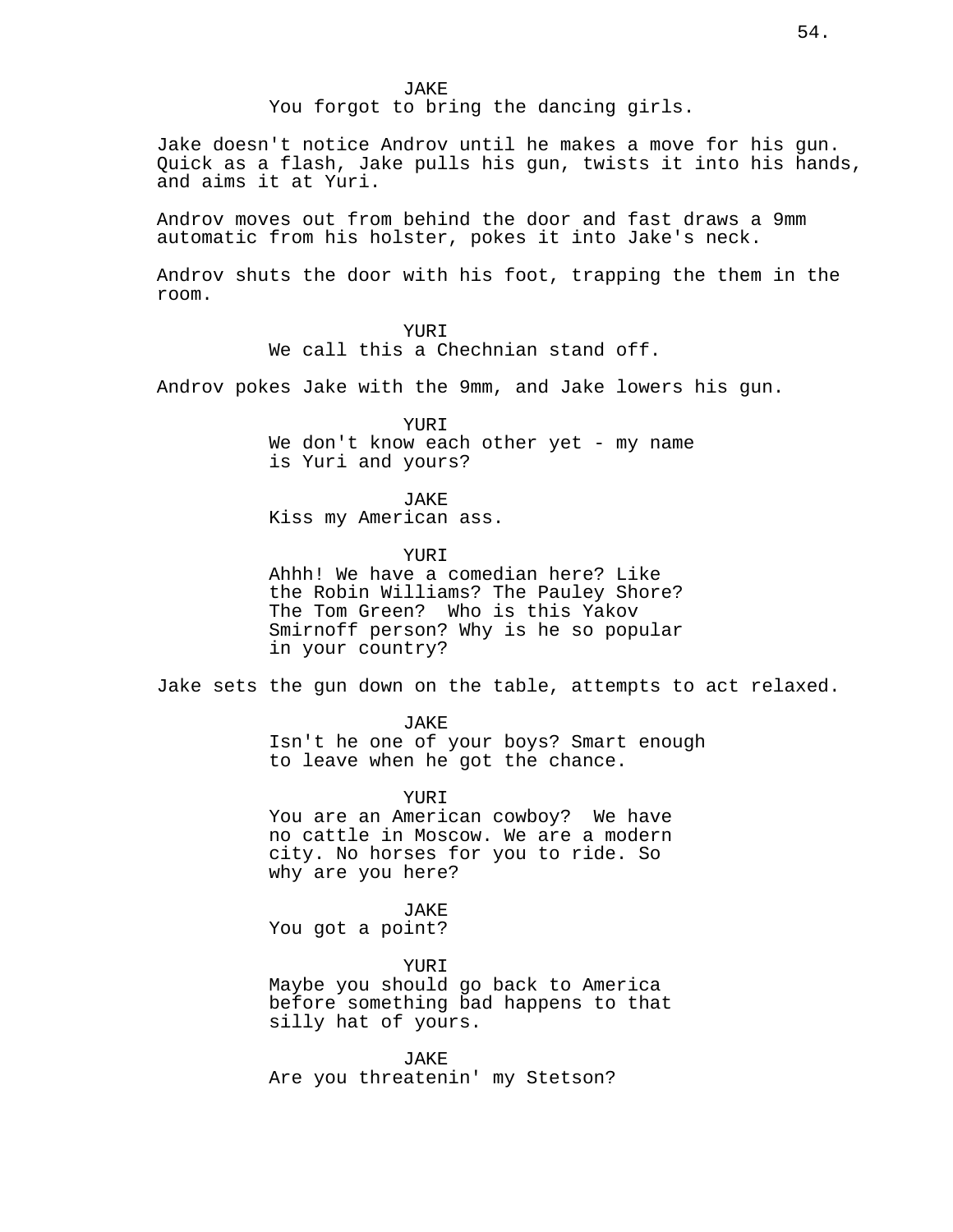Yuri takes a final pull from the vodka bottle and moves to the door.

> YUR<sub>T</sub> Androv, show this comedian that we

aren't joking. Good bye cowboy.

Yuri leaves the room. Androv pulls a guillotine cigar cutter from his pocket and pokes Jake with his gun.

> ANDROV In the bathroom. We don't want to get the carpet messy.

IN THE BATHROOM

Androv takes the cigar cutter and braces his foot against Jake's foot. Androv grabs Jake's right hand, slips the cigar cutter around Jake's right index finger.

> ANDROV Your trigger finger. Just a little snip off the top. Maybe you learn to shoot with your other hand, eh?

He raises the gun to hit the trimmer and cut off Jake's finger.

Jake head butts Androv, then twists around quickly, grabbing for the gun in Androv's hand.

Androv pulls the gun back out of his reach, then gives Jake the gun: right across the face.

The pistol barrel slams into his cheek and whips Jake's head to the right. The cigar cutter flies from Jake's finger and skitters into the bathtub.

Androv touches his bleeding nose and laughs.

ANDROV Now you lose both fingers.

Androv presses the gun into Jake's bruised face. Jake knees Androv in the groin. Hard. Androv screams in pain and slams onto the floor.

Jake kicks the gun out of his hand - it bounces on the bathroom wall and ricochets...

Right into Jake's hand. Androv scrambles on hands and knees into the bedroom. Jake ambles after him, touching his bruised cheek.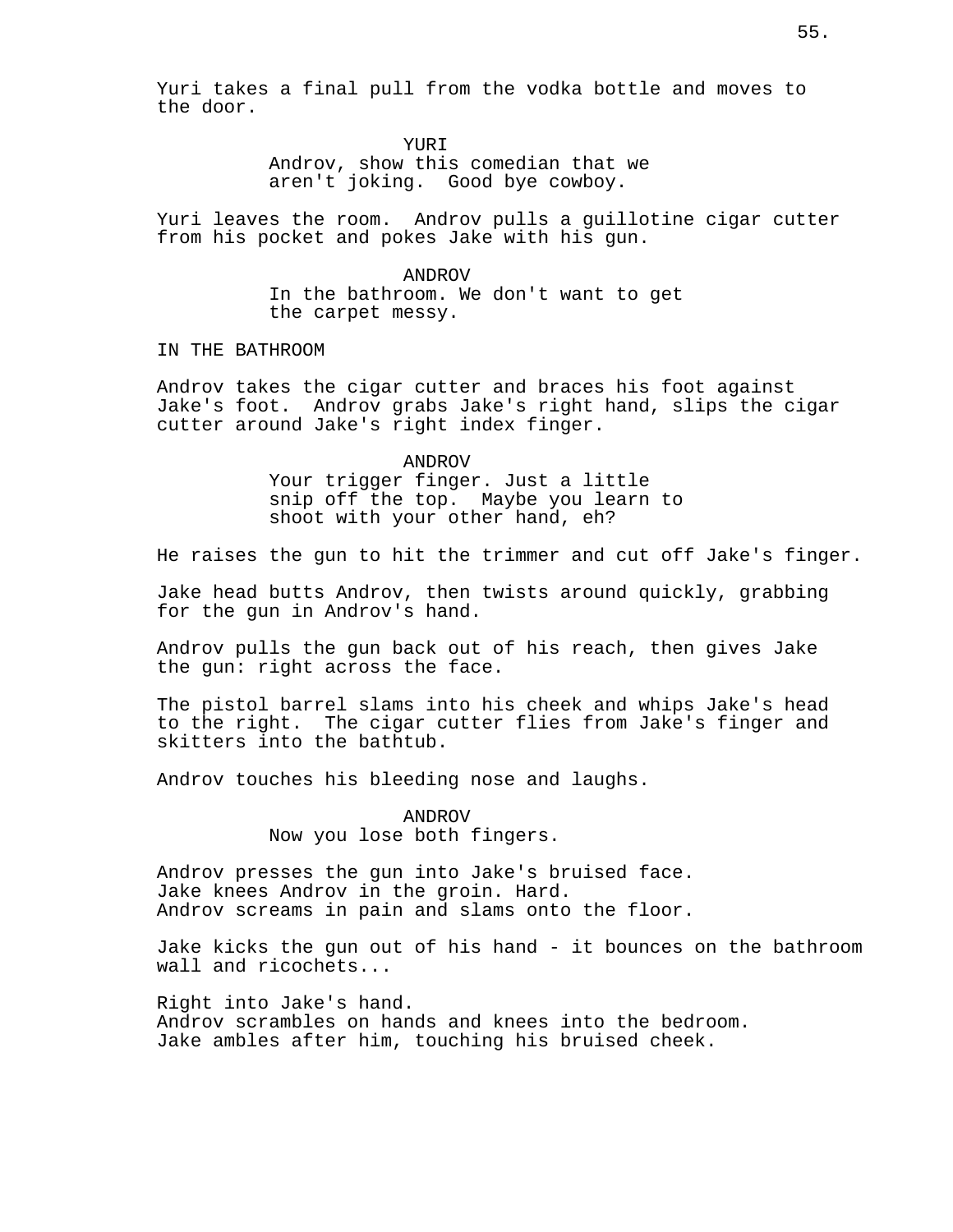IN THE HOTEL ROOM

Androv uses the table to pull himself to his feet. Jake sees him, hands on the table, feet apart: pat-down mode.

> JAKE Just how I want you.

Jake moves closer to pat him down.... Androv scoops Jake's gun off the table, spins around and presses the barrel into Jake's face. Jake presses Androv's gun into Androv's face.

JAKE

Drop it!

ANDROV

You drop it!

JAKE You know, American guns works better with the safety off.

ANDROV You still think you're a comedian?

JAKE

Go ahead and pull the trigger.

Androv laughs, pulls the trigger... nothing. The safety really is on.

> JAKE Now - slowly - give me the gun.

Androv gives him the gun... slamming it into Jake's face!

Jake is knocked to the floor. Androv tries to find the safety catch on the 44 Magnum.

> ANDROV Fucking American guns!

Jake grabs the chair to pull himself to his feet. Androv finds the safety, clicks it off, aims at Jake...

Just as Jake swings the chair at Androv's head... .................It splinters over the brute's head... .............................knocking the gun from his hands.

Chair legs bounce across the floor. But Androv doesn't go down.

Androv grabs the lamp from the table and slams it into Jake. The lamp breaks into shards, Jake falls backwards.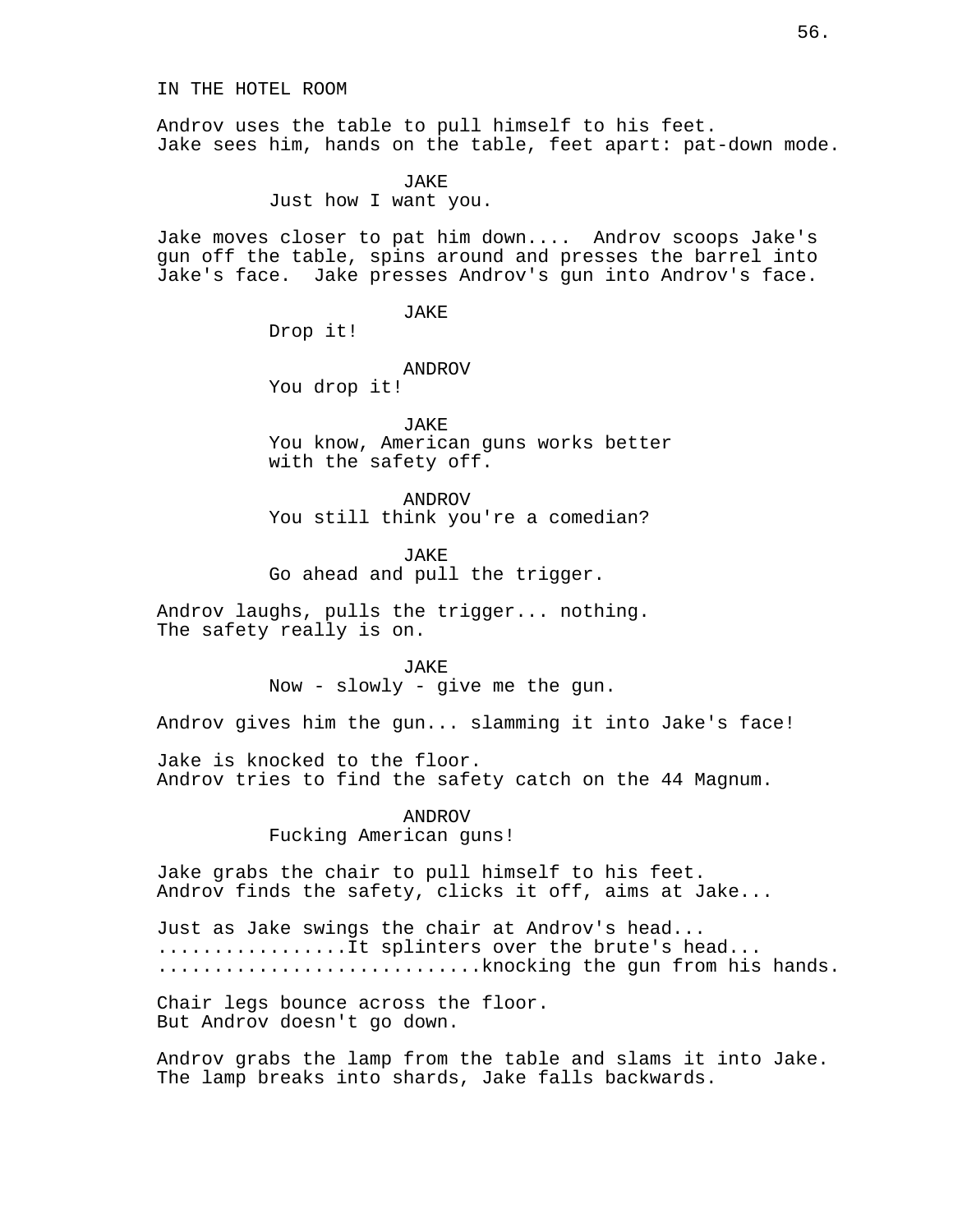Sparks shower the room from the tip of the damaged lamp, creating a crazy fireworks display.

Androv lifts the table over his head.

ANDROV Go home, Cowboy.

He slams the table down on Jake's head.... WHAM! Everything goes dark.

INT. JAKE'S HOTEL ROOM -- NIGHT

Jake's eyes flutter open. The first thing he does is check for his fingers - they're still there.

He smiles... then has a frightening thought and unzips his pants, looks inside. That's still there, too.

IN THE BATHROOM

Jake slides into the tub, letting the water wash over him. He turns off the water and opens the bathtub curtain, allowing a billow of steam to float into the bathroom.

As he soaks his battered and bruised body, His face is swollen and bruised and generally he looks in need of a vacation. He hears the sound of the front door opening.

Someone comes into his room - he can hear them walking. Androv returning to cut off his fingers?

Footsteps headed towards him. Jake tries to pull himself out of the tub quietly. Wraps a towel around his dripping body and makes a quick scan of the bathtub, looking for a weapon. Finds a back brush made of hard plastic.

A shadow fills the bathroom doorframe. The figure takes a step into the room. Jake has the back brush up like a samurai sword - ready for action.

Natasia enters the bathroom, dressed in is a slinky dress.

NATASIA You to give me the brush so soon?

JAKE What are you doing here?

NATASIA You stood me up last night.

JAKE They threw me in jail.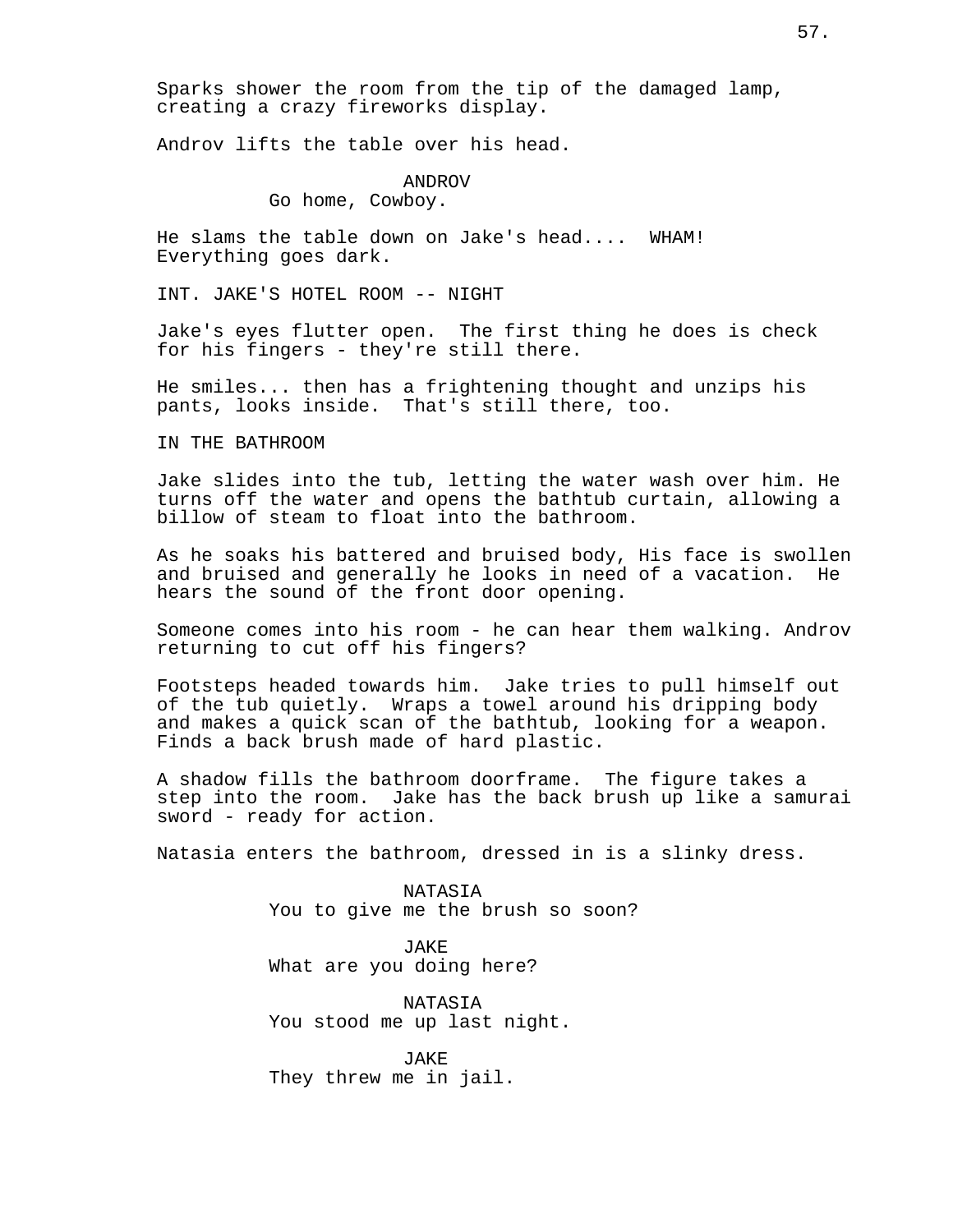JAKE

I'm cooperating with the police. Who are you cooperating with?

She ignores the question, takes a step towards him. The brush drops to the floor of the steamy bathroom as they find each other's lips. When the part, Jake grabs her purse.

#### NATASIA

Hey!

IN THE PURSE

Lipstick, compact, make up, tissues, keys, and a tin containing a baggie of cocaine.

### JAKE

Naughty girl.

Jake opens her wallet, looks through the photos: An old photo of Natasia's parents. A pair of unidentified photos of women. A photo of Natasia and Yuri arms around each other.

> NATASIA Find what you were looking for?

JAKE You know Yuri?

NATASIA Yes. How do YOU know him?

JAKE What is he? Your boyfriend?

NATASIA I have no boyfriend.

JAKE

He's your pimp.

NATASIA He owns the Aphrodite Club.

JAKE But you sleep with him.

NATASIA He sleeps with all of the girls. It is his right. He is the boss.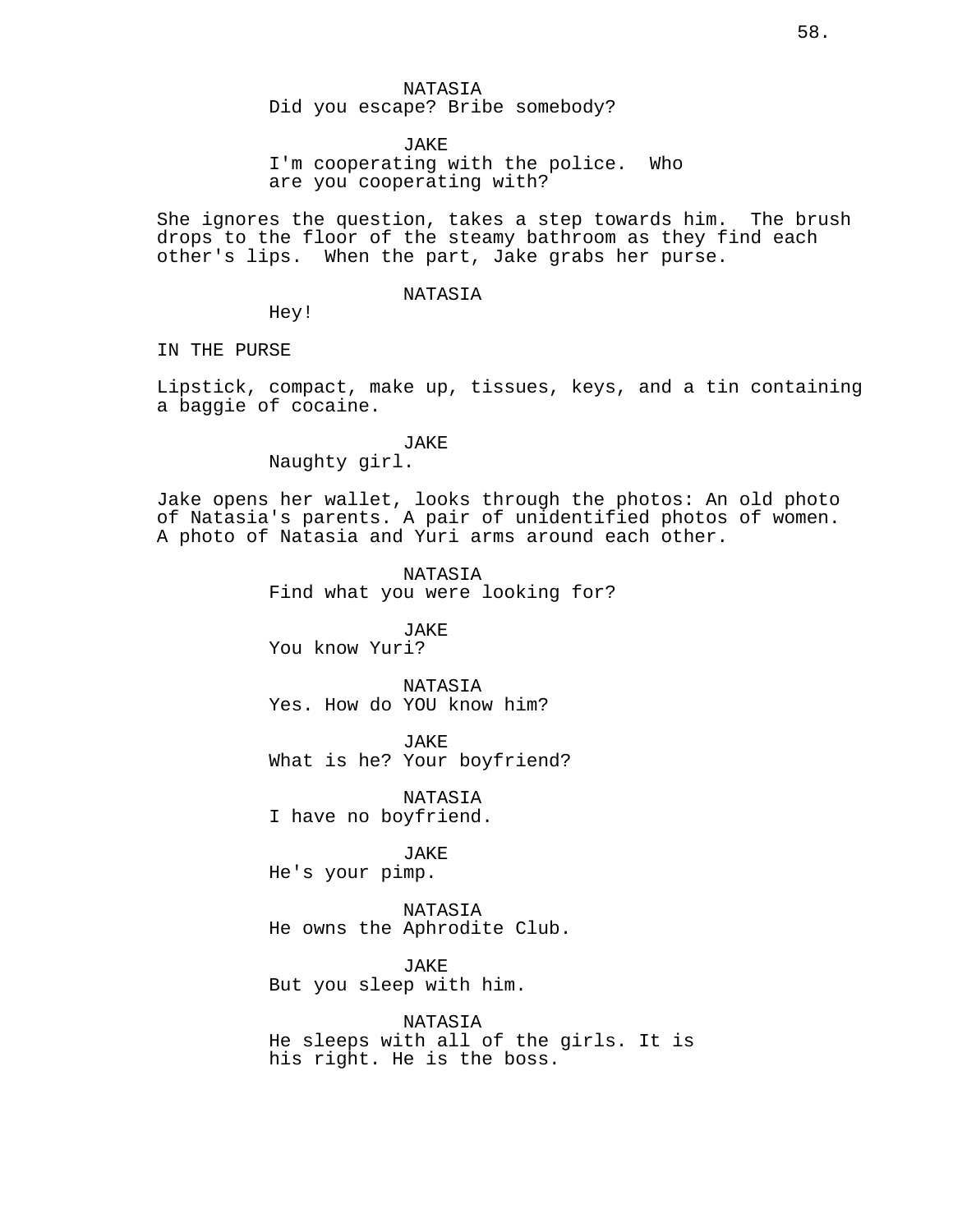It's not his right.

## NATASIA

You don't understand our country. For decades, all we did was make weapons to compete with the United States. We could not compete... you make ten weapons for every one of ours. We had no choice but to surrender to your free-market. But we have nothing to sell... except weapons. And your country won't let us sell our weapons.

**JAKE** 

You want to sell your nukes to that wacky Iraqui?

### NATASIA

Before the reforms, I was a school teacher. I went to the university, received a degree. But if I worked as a teacher, I would make only eighty cents a day. As a dancer, I make more than a hundred dollars a day. And if I work as a prostitute and escort I make a hundred dollars an HOUR.

JAKE

It's the same in America. Teachers get paid shit.

NATASIA You are proud of this?

JAKE

No.

## NATASIA

You know what Russia's biggest export is? Women. Mail order brides. We have nothing to sell except our selves.

JAKE Did Yuri tell you to come here?

NATASIA I came because I liked you.

She kisses him.

NATASIA I can help you find Yuri.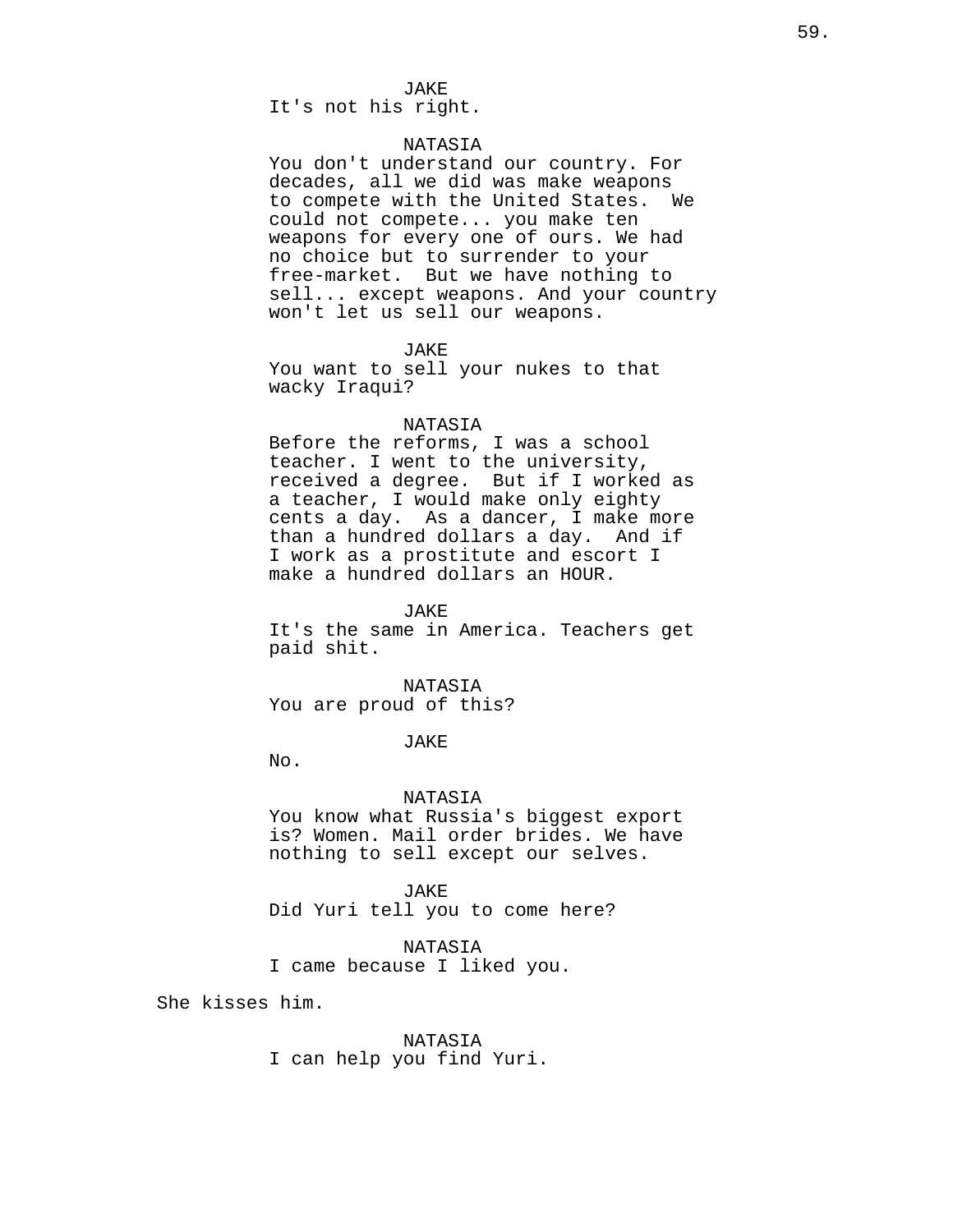JAKE

How?

NATASIA I know where he will be tomorrow.

JAKE

Where?

NATASIA I'll tell you in the morning.

She grabs the towel and uses it to lead him to the bed.

INT. JAKE'S HOTEL ROOM -- MORNING

Natasia finishes dressing - notices the room is trashed.

### NATASIA

For some reason I thought Americans were cleaner than this.

#### JAKE

Androv was here last night, I hit him in the fist with the back of my head a couple of times and he went away.

### NATASIA

You should stay away from Yuri. He is the most powerful man in Moscow. He could kill you and get away with it.

JAKE

Mafia.

## NATASIA

There is no word for organized crime in Russian. It never existed when we had communism. So we use the American word. We've had to learn a lot of American words in the past ten years.

#### JAKE

You were going to tell me where to find Yuri...

#### NATASIA

He spends Tuesday afternoons at the Hermitage. That's where he does his business.

Natasia grabs her purse and leaves.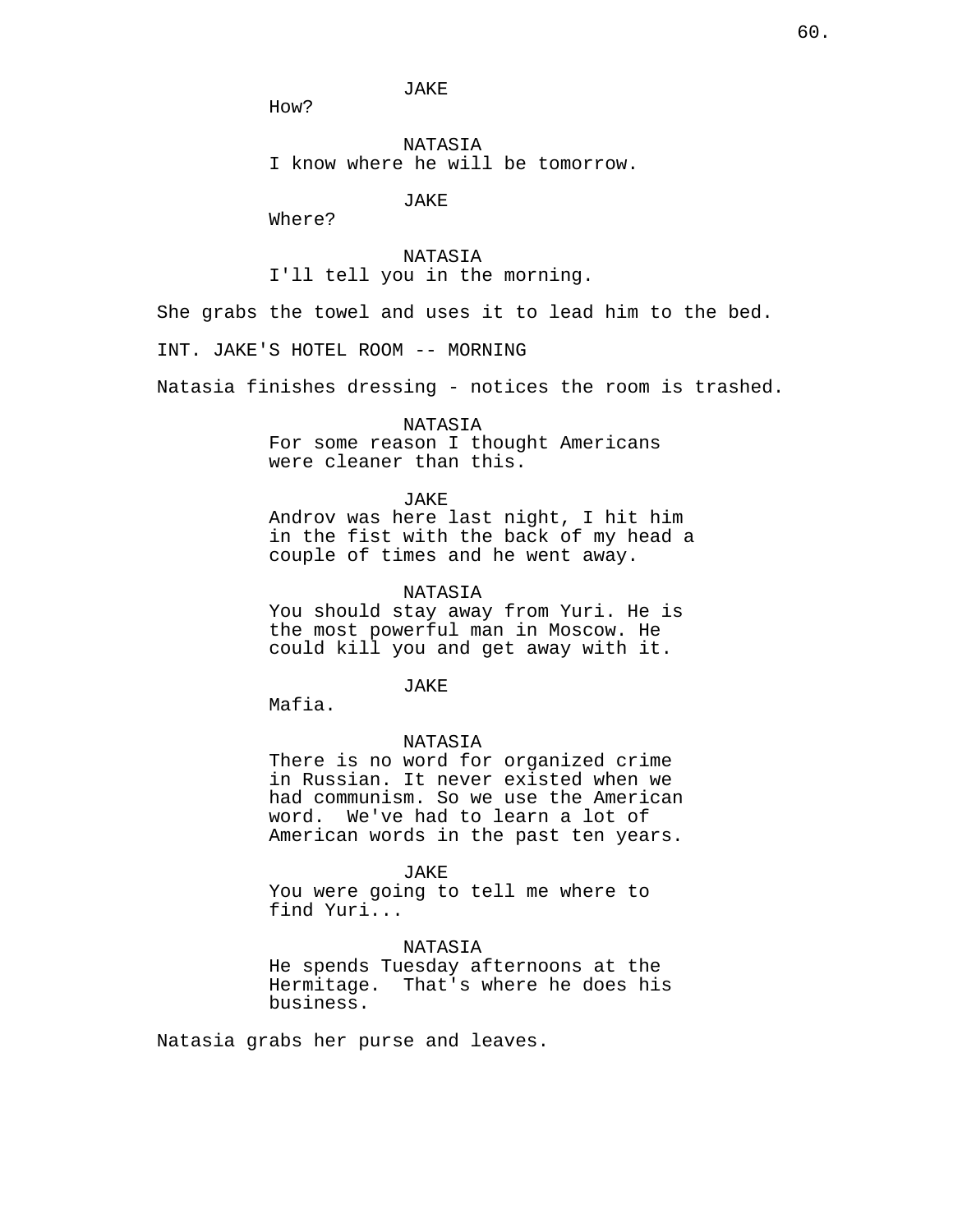EXT. THE HERMITAGE - DAY

Jake stakes out the entrance of the Hermitage, waiting for Yuri to arrive.

SUDDENLY someone grabs Jake's shoulder and pulls him back into the shadows.

Jake quick draws his gun.... finds himself aiming it at Boris.

BORIS What are you doing here?

JAKE

Waiting for Yuri Tarkov. You know? The Russian Mafia guy? Five foot eight, about one ninety?

BORIS How do you know this?

JAKE

Good old American know-how. You Russians wouldn't know about it.

Boris silences Jake, as Yuri and Androv walk by - Yuri carries a black gym bag.

INT. THE HERMITAGE - DAY

Jake and Boris follows Yuri and Androv through the museum.

Yuri looks at paintings, sculpture, and fine Russian art, wandering through the magnificent museum. Androv keeps his eyes open - on guard.

Jake and Boris keep a few hundred feet back. Androv stops and turns around, almost spotting the two men following him.

Jake and Boris dive behind an archway, out of sight.

Yuri continues through the museum.... Androv following Jake and Boris step out from behind the archway and follow.

PAINTING ROOM

Yuri and Androv goes into a large room with a wall-sized canvas. Yuri sits on the bench in the center of the room, sets the canvas bag down next to him... admires the painting.

Jake and Boris can't follow him inside, and there's no way to watch him without being seen. This is Yuri's "office".

From another entrance, Col. Gromek enters and sits next to Yuri, admiring the painting. Col.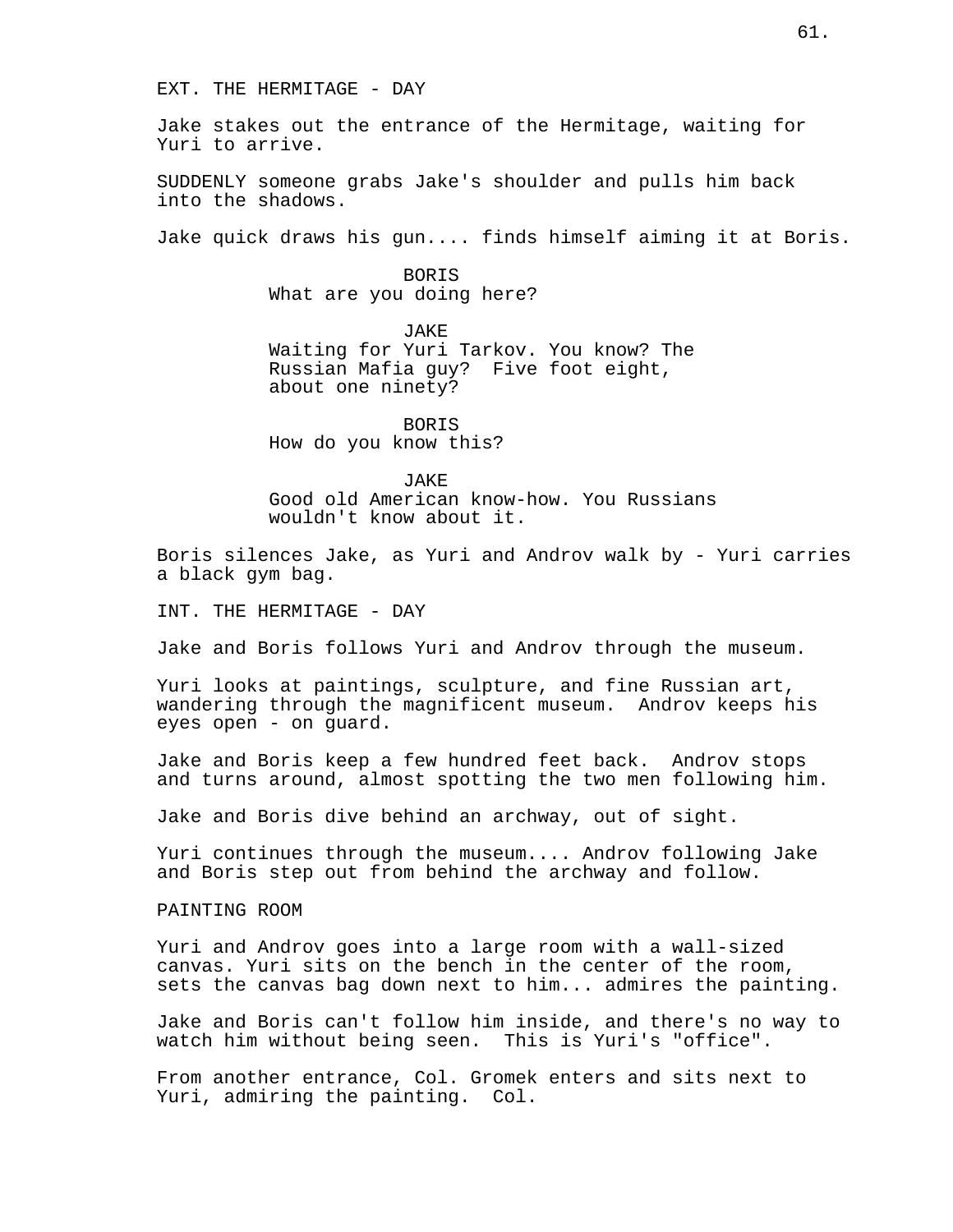Gromek unzips the bag, looks inside at bundles of American money.

> COL. GROMEK Such beautiful pictures.

> > YURI

A portrait of Benjamin Franklin, a famous American President.

Col. Gromek hands Yuri a folded newspaper.

COL. GROMEK Have you seen today's Pravda? There's an interesting story on page five.

Yuri opens the newspaper. On page five is the shipping and cargo papers for the guns.

> YURI I'll read it later. Enjoy the portraits.

Col. Gromek zips up the bag and turns to leave...

Heading right towards Jake and Boris!

HERMITAGE

Jake sees him coming and hides behind a pillar. Boris is caught off guard, and pretends to be interested in a sculpture.

Col. Gromek passes the pillar only inches from...

Jake holds his breath as Col. Gromek walks past, trying to meld himself to the pillar. As he presses against the pillar, he sees a MUSEUM GUARD watching him with suspicion.

Col. Gromek passes the pillar and Jake, but stops for a moment, examining the same sculpture as Boris.

Boris tries to keep the sculpture between himself and Col. Gromek. Some tense moments before Gromek walks away from the statue, heading out of the building.

Boris starts back to the painting room, but Jake grabs him... following Col. Gromek.

> **BORTS** We will lose Yuri.

**JAKE** We're following the money.

Jake and Boris follow Col. Gromek out of the museum.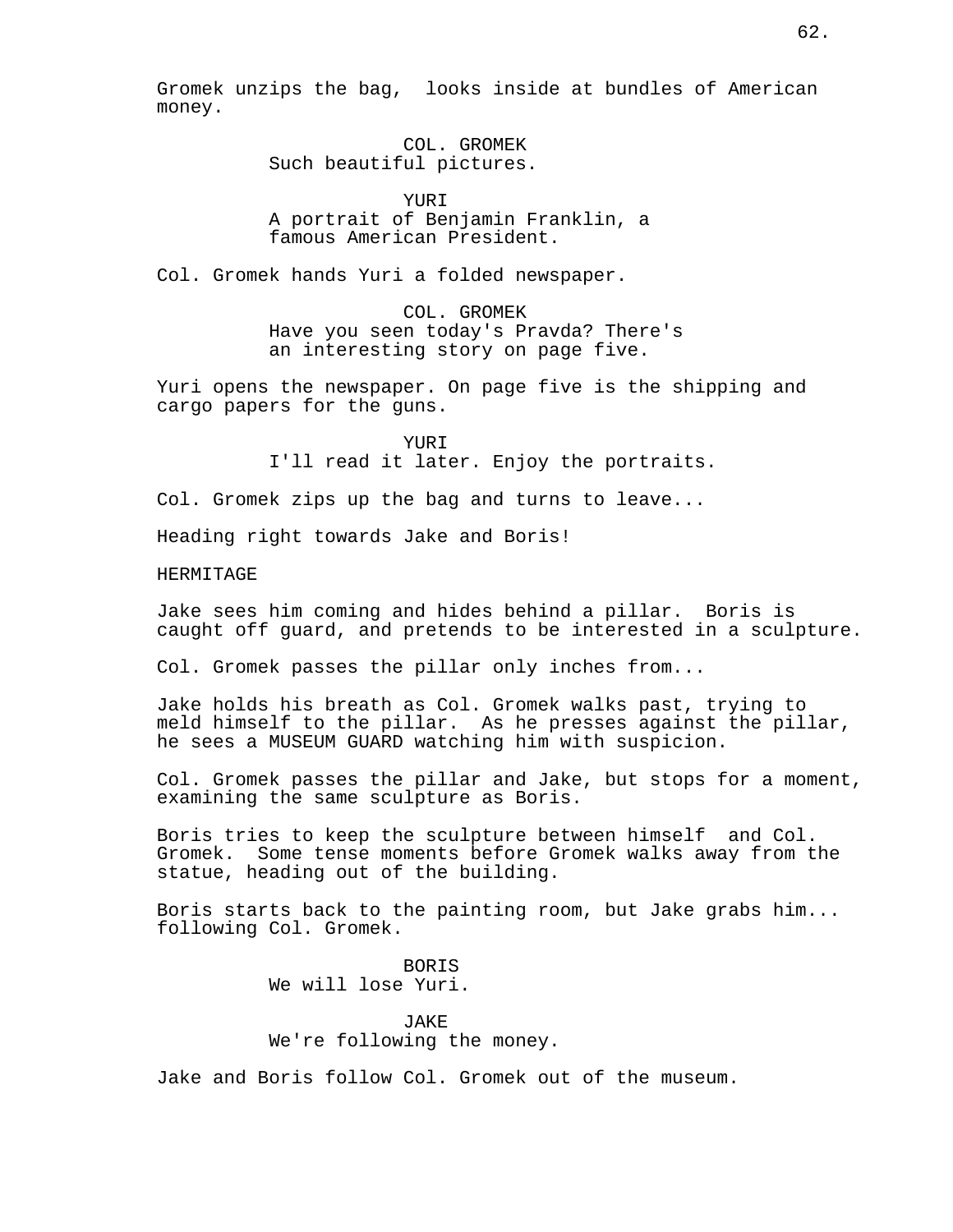EXT. MOSCOW STREETS - TAILING SEQUENCE -- DAY

Col Gromek gets into a chauffeur driven limousine and the car pulls away from the curb.

BORIS' SQUAD CAR

Jake and Boris climb into the squad car and follows Col. Gromek's limousine three cars back.

THE TWO CARS

Twist through Moscow, Boris always maintaining a separation of at least two cars.

> JAKE Who's the guy in the doorman suit?

BORIS Your "American know how" is no longer working?

JAKE Okay, I'm sorry. I was being a dick. Who is this guy?

BORIS Colonel Gromek. He used to be with the People's Army. When your country stopped threatening us with nuclear weapons --

JAKE When YOUR country stopped threatening MY country with nuclear weapons.

**BORTS** Why would we want to threaten you? We are a peaceful people.

JAKE Back to the Colonel.

### BORIS

The Army no longer needed him, and he was, how do you say?...

## JAKE

Laid off.

#### BORIS

"Laid" off? A peculiar term. Is it similar to this American contest we hear of The Pillsbury Bake Off?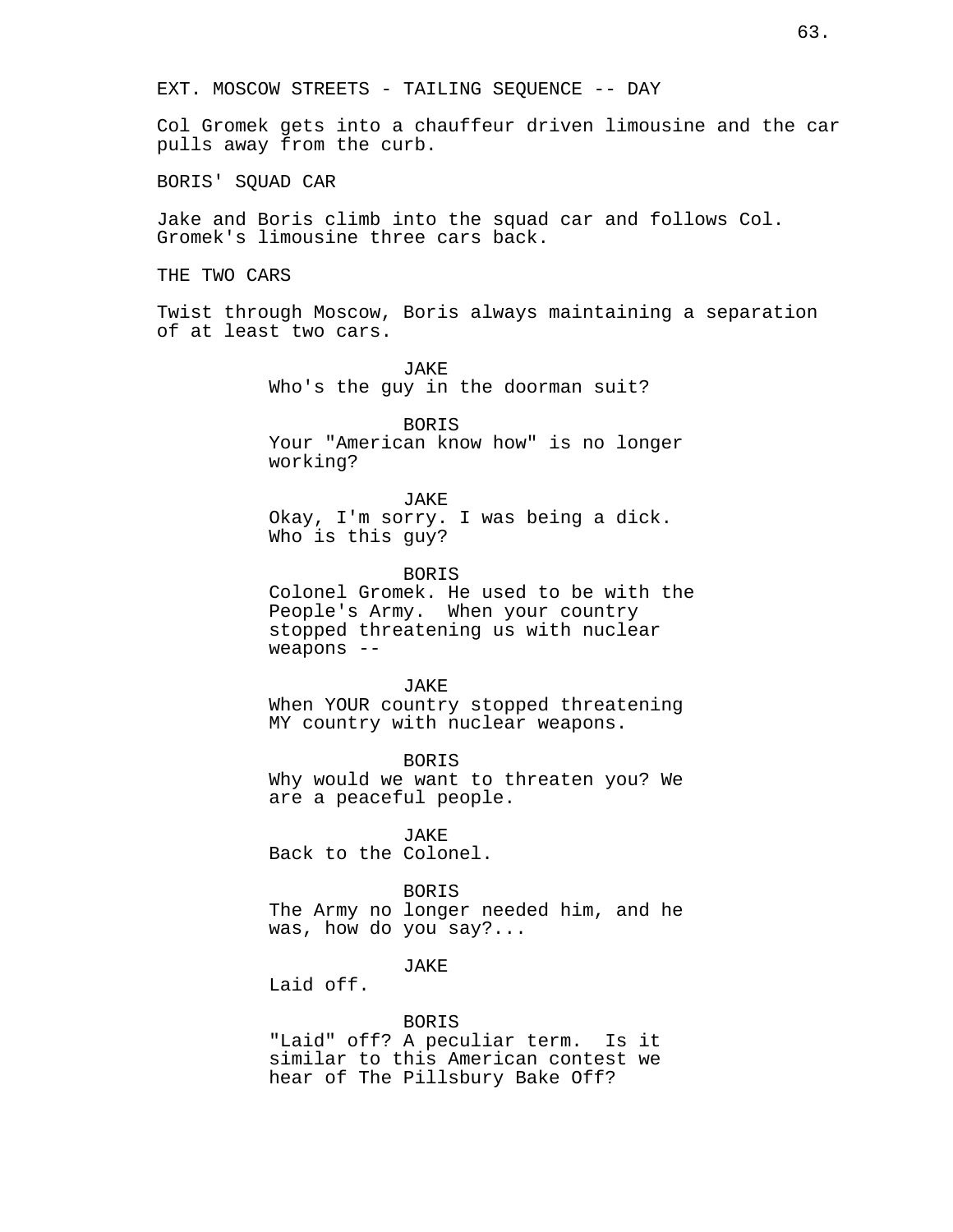JAKE Not really.

BORIS There is no sex involved in being "Laid Off"?

JAKE The company screws you, but that's about it. What does this Colonel Gromek do now?

**BORTS** He sells government surplus on the black market. Boots. Wool blankets.

At an intersection, Col. Gromek's limousine gets the green light and Boris gets the red.

They watch the limousine speed away from them.

BORIS

(Russian) Shit.

The tail lights of the Limo are getting further away. The light is still red. The light turns green. Boris burns rubber, speeding down the street like a maniac.

Jake hangs on the dash board, as the squad car flies down the street.

> JAKE Hey! Hey! This isn't a taxi, you know!

The light at the next intersection turns yellow, and Boris floors it, shooting across just as the light is turning red.

Two intersections later, he is three cars from the Limo again.

JAKE Answer me a question, Boris: What would the Mafia want from an ex-Army Colonel like Gromek?

### BORIS

Weapons.

INT. COL. GROMEK'S LIMO

The DRIVER looks into the rear view mirror.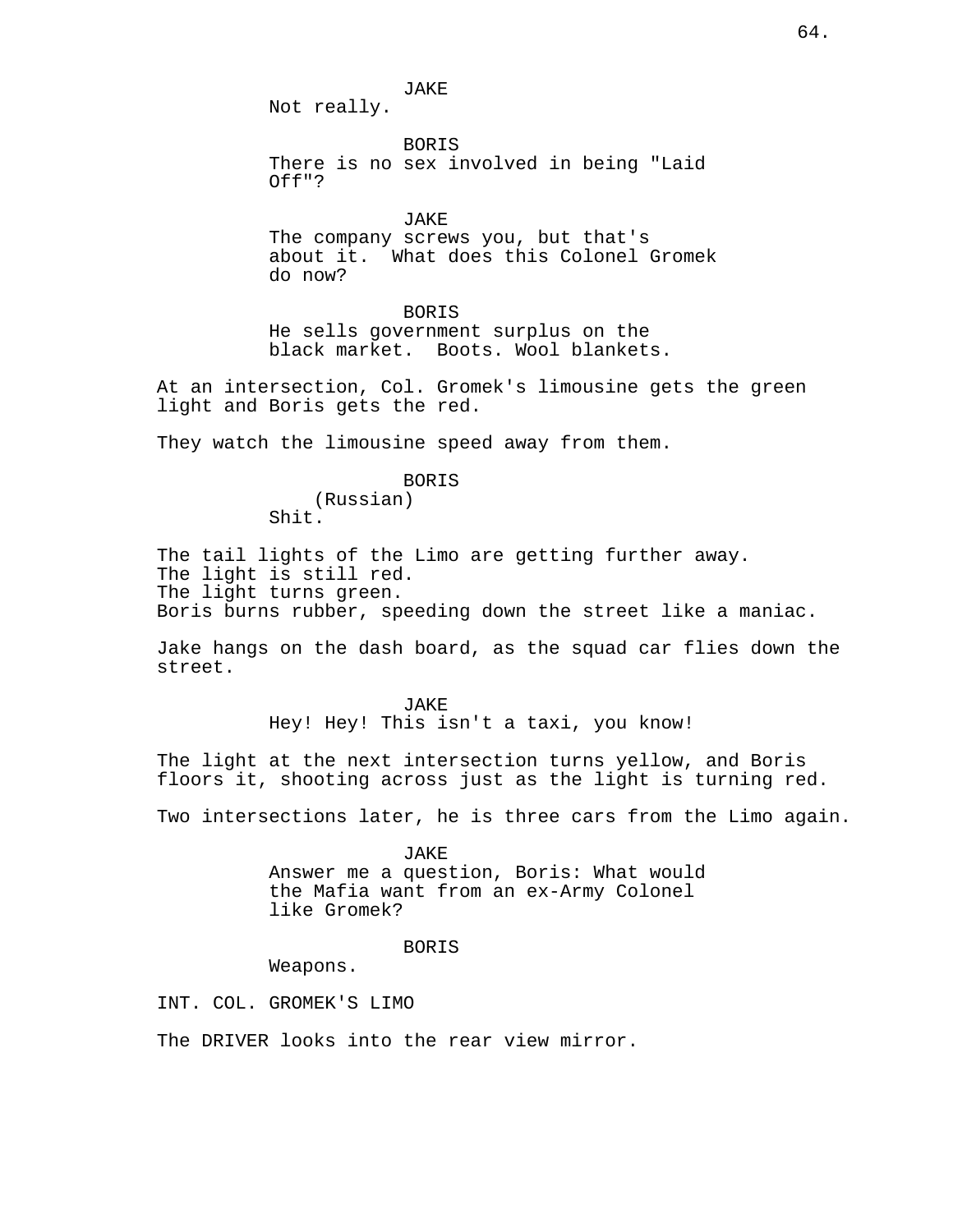DRIVER

He is still behind us, sir. What should I do?

COL. GROMEK Lose him, you fool!

The driver increases speed.

THE LIMO shoots across an intersection, tires squealing. Behind him, the Squad Car spins around a slow moving car and gives chase.

SQUAD CAR

Boris lets go of the steering wheel while he pulls the seat belt and shoulder harness.

Jake grabs the wheel in time to swerve around a slow moving Zil. Boris adjusts the seat belt and grabs the wheel again.

BORIS

Thanks.

JAKE

What kind of weapons could this Gromek guy get his hands on?

BORIS All kinds. Large caliber machine guns, tanks...

JAKE

Nukes?

BORIS They are monitored.

THE LIMO

Skids around a corner, pulling onto a side street. Gromek looks behind them as the Squad Car slides around the corner.

COL. GROMEK

Faster!

The Driver gives the car more gas, skidding the Limo to the left against the light.

Two boxy Russian cars hit the brakes. One slams into a row of newspaper vending machines, turning them to rubble.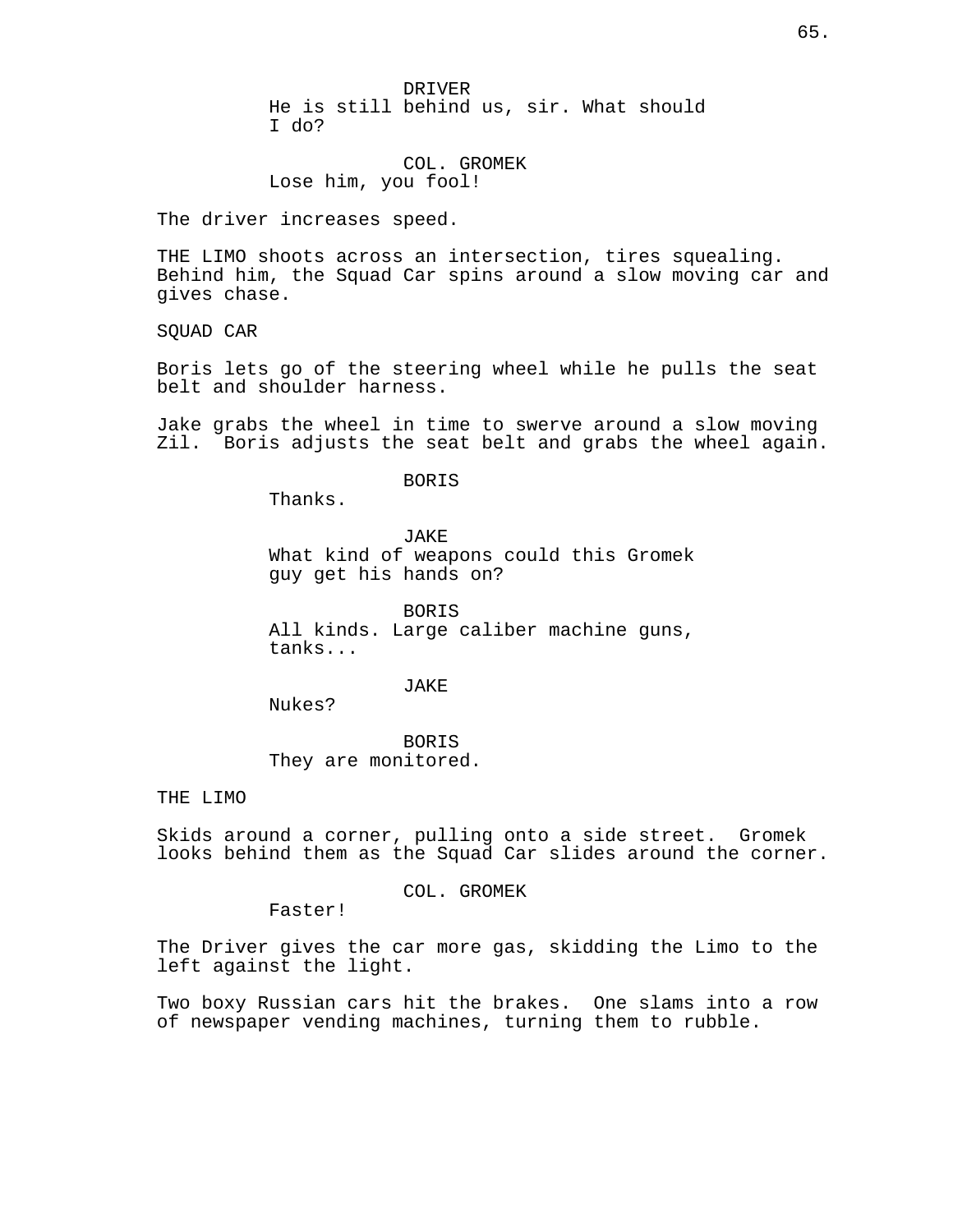### SQUAD CAR

Boris spins the corner and speeds down the street in hot pursuit.

JAKE

Geeze!

The Limo twists into a narrow alley. The sides of the car skim along the walls, shooting sparks.

Boris twists the wheel of the Squad Car, following the Limo.

Jake ducks as the side view mirrors are sheared off. The door on Jake's side begins to bow inwards, the arm rest pops off, shooting through the car.

**JAKE** 

Shit!

THE LIMO

The Driver hits the gas, zooming out of the alley. Col. Gromek turns to see the Squad Car right behind them!

> COL. GROMEK Faster! Faster!

SQUAD CAR

Boris out of the alley, twists around a slow moving Volkswagen, flying down the asphalt towards the Limo. Speedometer creeping up to 100 KPH.

THE LIMO

The speedometer is at 95 KPH. The Driver looks at the Squad Car, growing larger in his rearview mirror.

AT THE INTERSECTION

A hundred year OLD MAN hobbles across the street on his cane.

A slow moving TRUCK heads towards them in the oncoming lane.

THE LIMO

The Driver must either stop the Limo, or hit the Old Man. Swerving toward the sidewalk, the Driver slams into a parked Renault, turning the car over, ricochets around the corner.

THE OLD MAN turns to look at the smashed Renault, momentarily stopped in the center of the street.

Right in front of the Squad Car.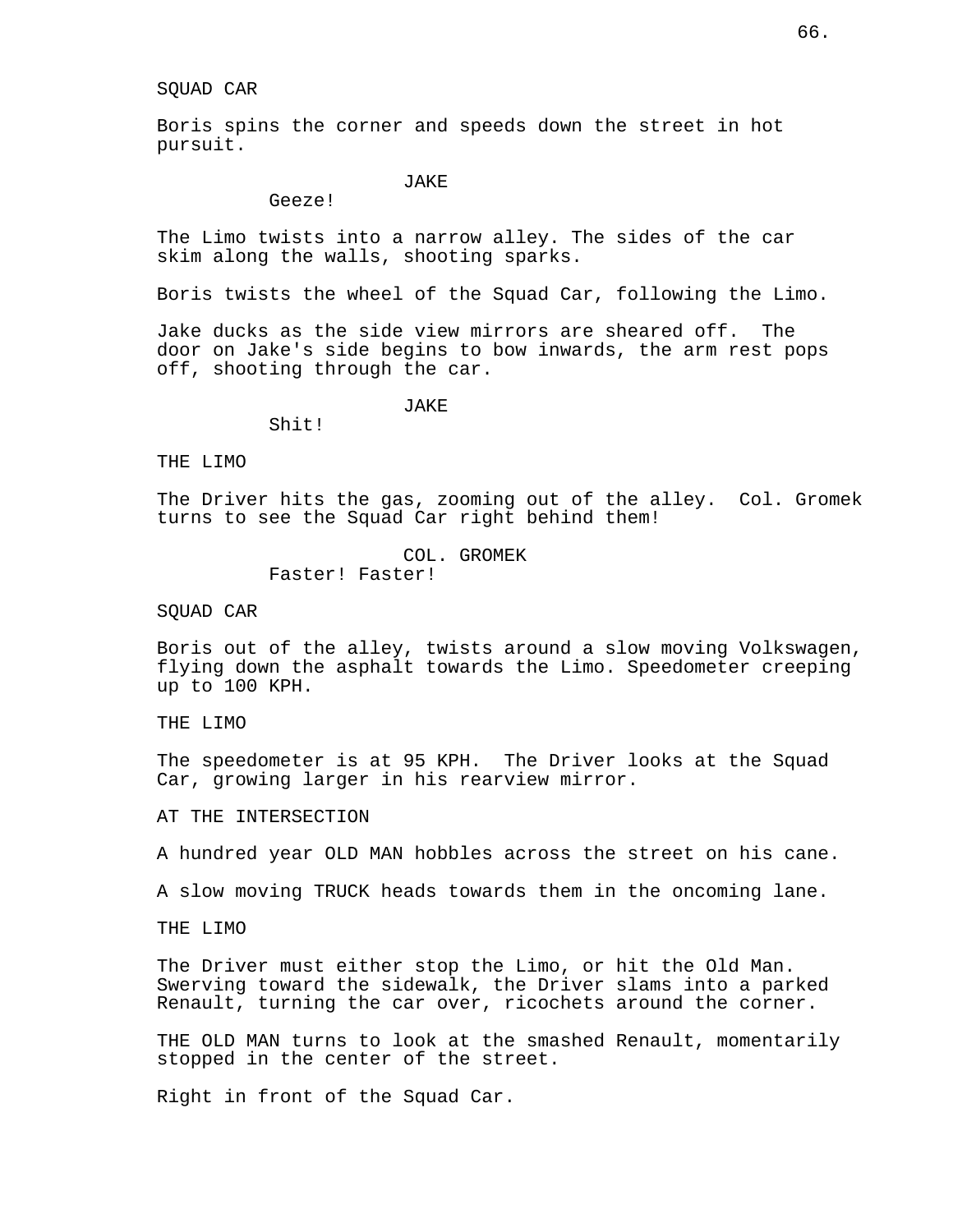#### SQUAD CAR

Boris spins the wheel to the right, then the left, missing the Old Man by inches. Jake has his eyes covered.

> JAKE Did we hit him?

### BORIS

No.

The Old Man flips them off.

THE TWO CARS speed towards a park.

THE LIMO

## COL. GROMEK Through the park! Through the park!

The Driver twists the Limo up the curb and onto the grass of the park.

THE PARK is a typical one block square of trees, grass, and wooden benches. Quiet, serene, a picture of simple life in Russia. Children play - then run in terror screaming as...

The Limo slams through a wooden park bench, splintering it and sending shards overhead. They rain down on the Squad Car a dozen yards behind.

SQUAD CAR

Jake covers his head as the park bench rains over the car. When he looks through the spider webbed front window, he sees the Limo twist through a pair of trees and head towards a bench on the opposite side of the park.

Boris twists through the trees, barely missing the one of the left, in hot pursuit of the Limo.

> JAKE Where the hell did you learn how to drive?

BORIS At the university.

The Limo spins around the bench and flies off the grass onto the asphalt of the street, on two wheels. They hit the bench head on, smashing it to firewood.

THE LIMO

Bounces back onto all four wheels.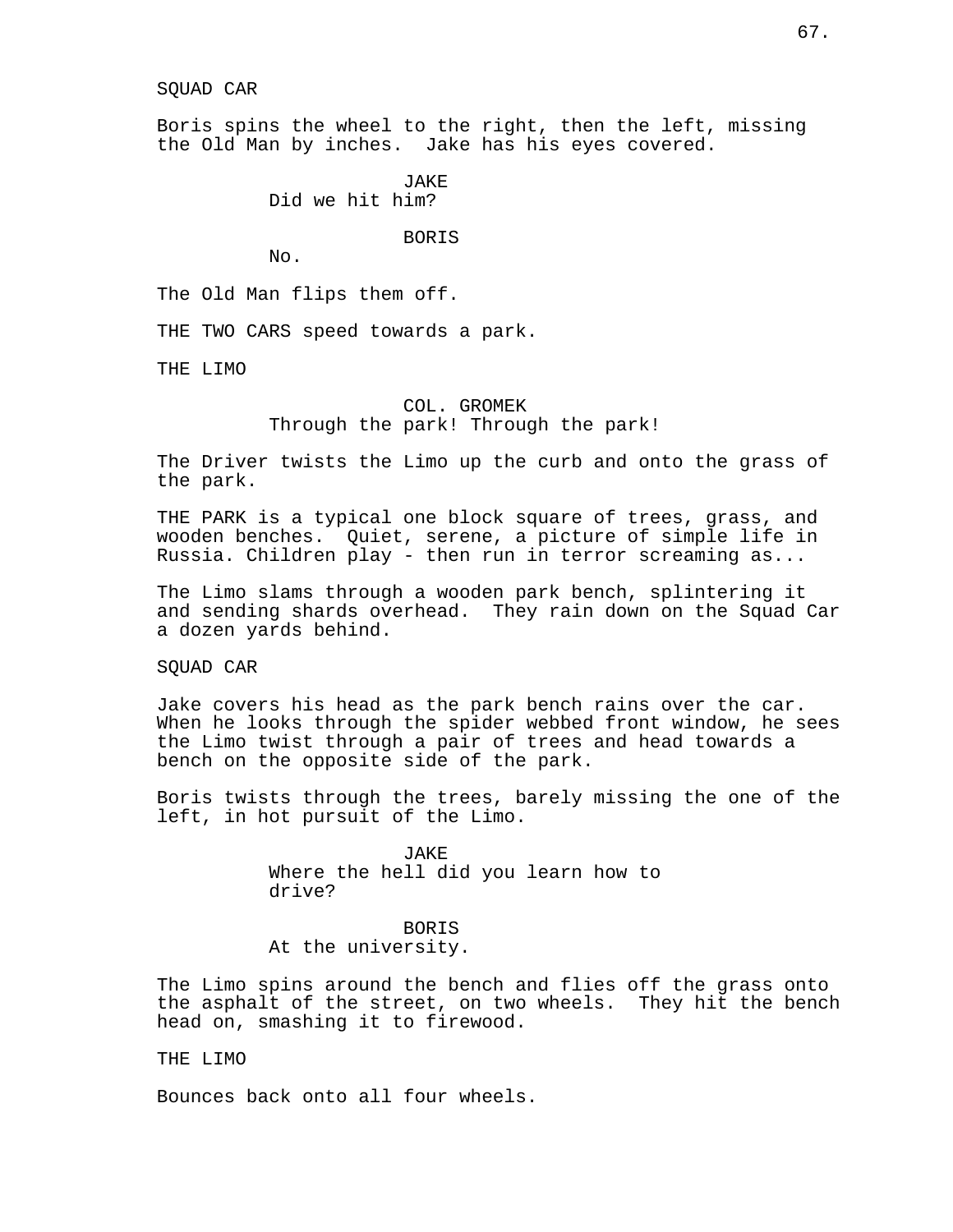Look out!

A BIG DELIVERY TRUCK rounding the corner and unable to swerve, SLAMS into the Limo.

Col. Gromek holds on, as the car FLIPS UPSIDE DOWN, and skids along the sidewalk on its roof.

EXT. STREET -- DAY

Jake and Boris get out of the squad car, and run to the wreckage.

The Limo's door pops open, and the Driver falls out onto the sidewalk.

The Driver pulls out his machine pistol and begins firing at Jake and Boris.

People scream, as Jake and Boris unholster their weapons and return fire. Bullets fly everywhere, tearing up the street. Gasoline drips from the wreckage of the Limo.

THE LIMO

Col. Gromek pops his seat belt and drops to the roof. Smells gas, crawls through the shattered back window of the car.

EXT. STREET -- DAY

Bullets ricochet at Jake's feet, he dives for cover.

The Driver aims at Boris and fires a stream of bullets.

Car windows shatter around Boris as he continues towards the Driver. Boris finally gets a clear shot, and fires at the Driver.

The Driver is hit in the chest and flies backwards, skidding and slamming into a building.

Jake moves out from behind his cover and approaches the wrecked Limo, looking for Colonel Gromek.

He doesn't see him in the car... ...................but he hears something... ...................tail light wires spark against each other.

> BORIS Is he in there?

Jake pushes Boris away, tackles him to the street.

BLAAAAAAAAAM!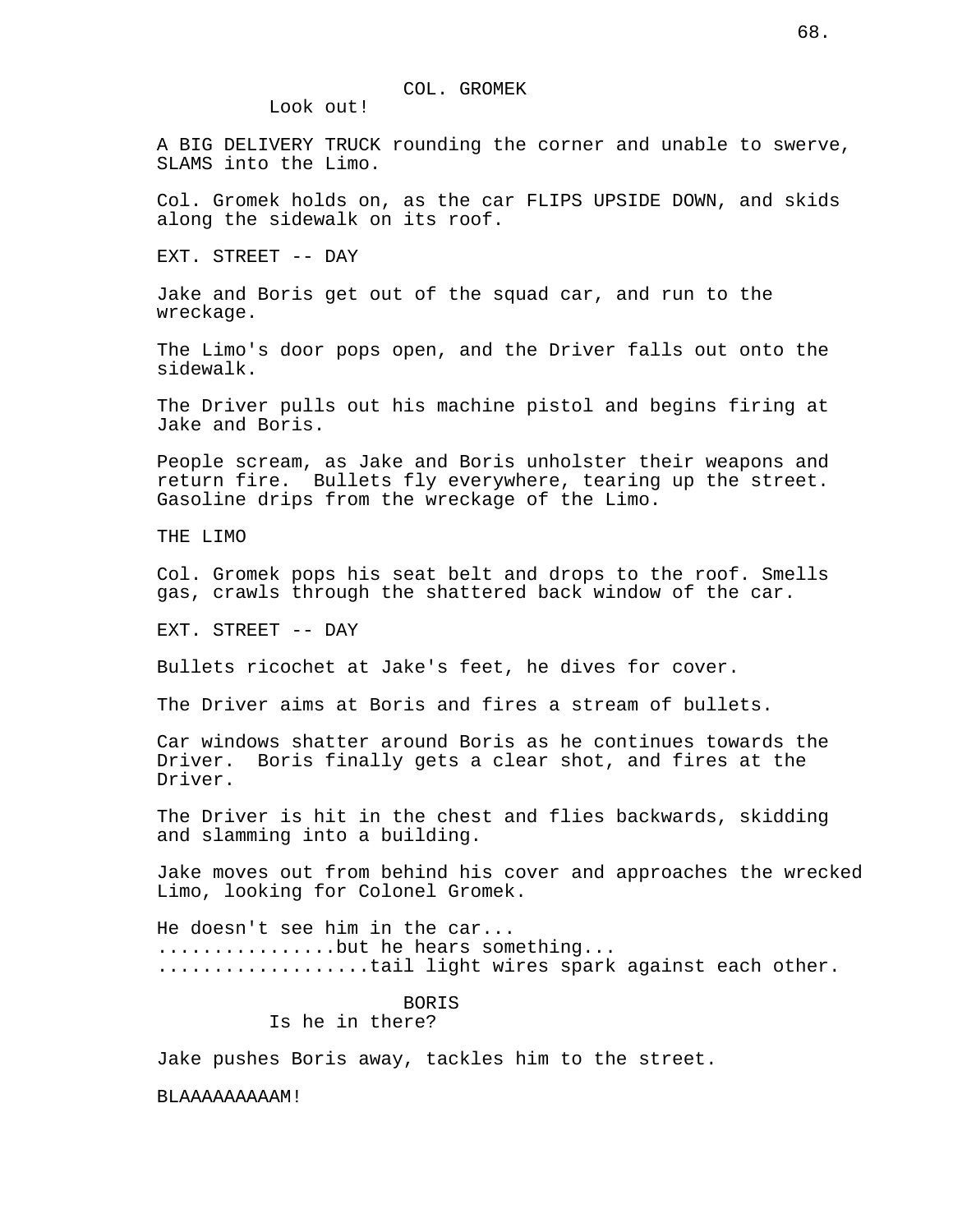BORIS

I owe you one, Cowboy.

Jake pulls Boris to his feet... And Boris gives Jake a big bear hug (almost crushing him).

> JAKE Easy, there partner. Don't want anyone to get the wrong idea.

When Boris releases him, Jake makes sure he doesn't have any broken ribs.

> BORIS Now who do we follow? The Colonel is dead.

JAKE No. He's here somewhere.

Boris and Jake try to see past the growing crowd of onlookers. Boris sees Col. Gromek, the gym bag of money in one hand, running down the street to an outdoor market.

BORIS

There!

Jake and Boris fight through the onlookers to give chase.

EXT. OUTDOOR MARKET -- DAY

Col. Gromek slams a woman out of his way and runs through the maze of booths. He pushes over a fruit cart, sending apples and oranges rolling across the cobblestones.

Jake and Boris spin around the overturned cart, careful to avoid the slippery fruit.

> JAKE Outta the way! Outta the way! Police business.

No one understands a thing he's saying. He's a lunatic cowboy with a gun.

They chase Gromek through the crowded market, hurdling over vendor's stalls and weaving through the crowd.

Col. Gromek jumps over a table of hand blown glass. The GLASS MAKER ruins the work at the end of his pipe.

The Colonel slams the Glass Maker out of the way with his gun barrel, runs through the crowd.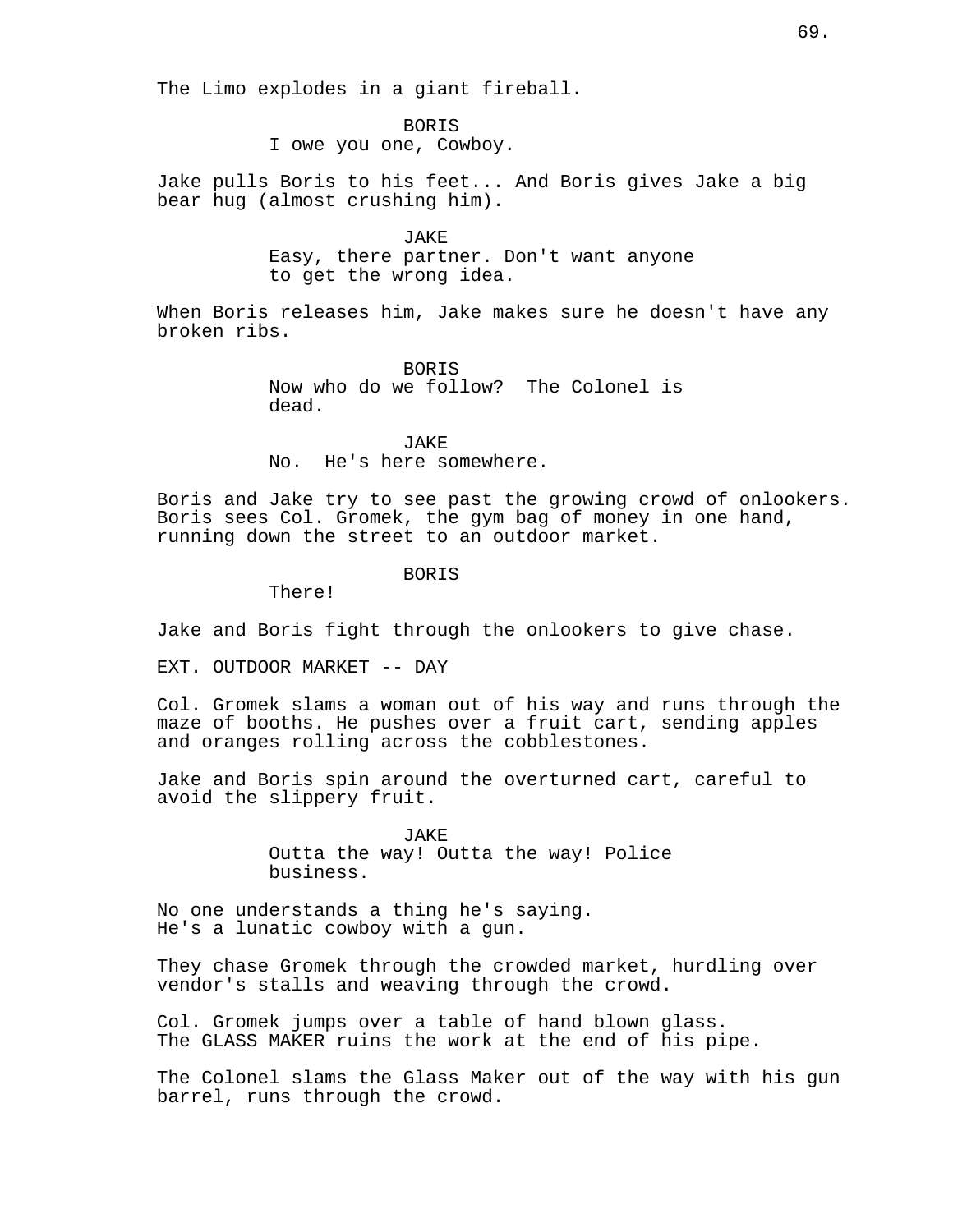Jake and Boris get to the glass booth. Col. Gromek turns and fires at them. Glass explodes! Shards flying through the market.

Jake and Boris dive for cover.

A few SHOPPERS are hit by flying glass.

Jake aims at Col. Gromek, Boris puts his hand on Jake's gun.

BORIS Too many people.

Col. Gromek turns a corner into a dead end alley.

EXT. FIRE STAIRS -- DAY

Gym bag of money slung over his shoulder, gun in one hand, Col. Gromek climbs the fire stairs of an old building.

When Jake and Boris enter the dead end alley... Col. Gromek has disappeared.

> JAKE He can't just disappear.

BORIS On the fire stairs!

Col. Gromek fires a burst of gun fire at them. Jake and Boris dive for cover. Col. Gromek runs up the stairs.

Jake climbs the stairs after Col. Gromek, Boris behind him.

EXT. A FEW FLIGHTS UP

Col. Gromek fires his gun down at Jake and Boris.

Jake and Boris take cover as bullets spark all around them.

Col. Gromek continues up the stairs towards the roof.

When the shooting and sparking stops, Jake and Boris continue climbing the stairs.

A FEW FLIGHTS UP

Col. Gromek swings out and fires at Jake and Boris.

Jake dives to the landing.

Col. Gromek sprays bullets between the stairs at him.

Boris aims up at the Colonel and fires.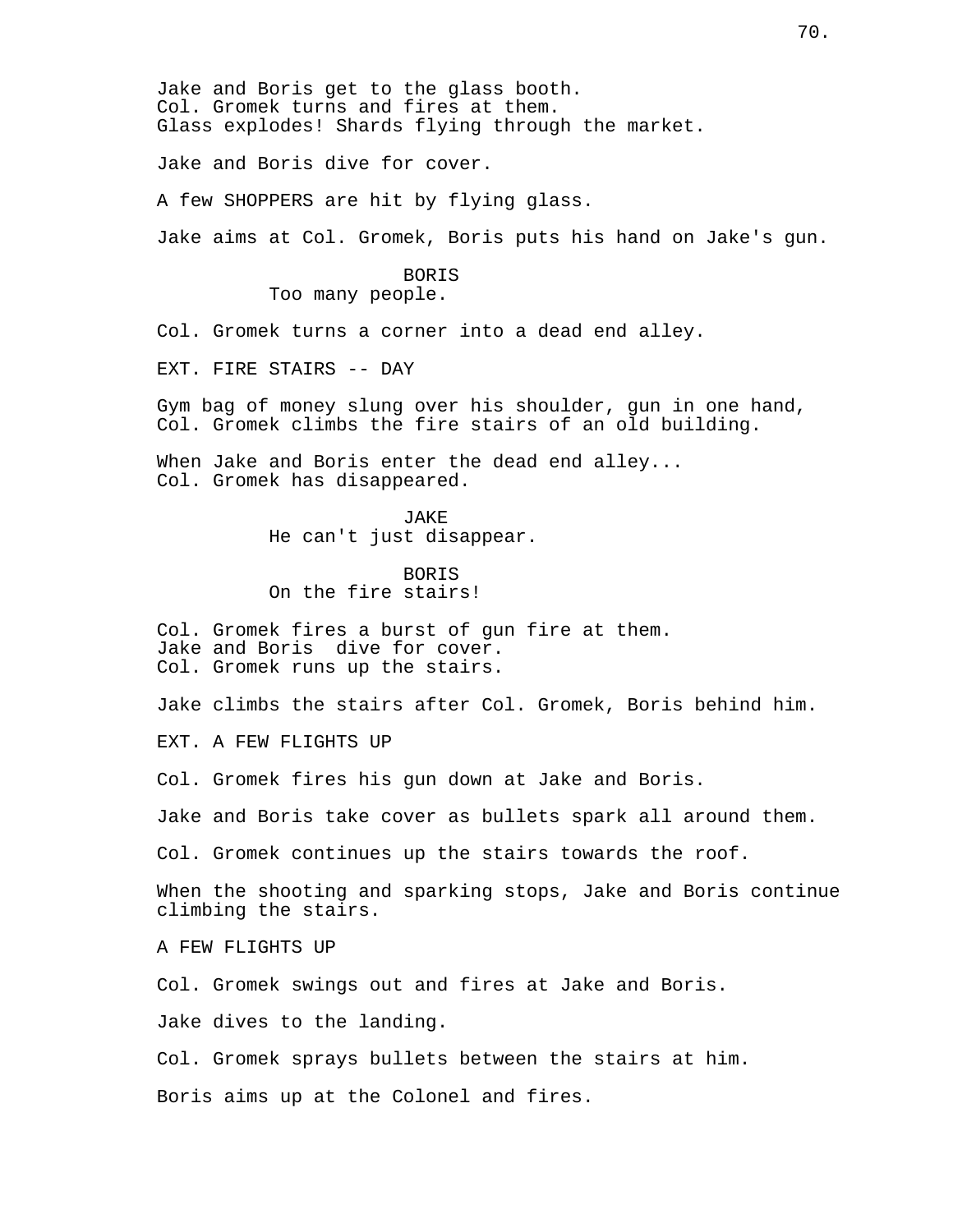Col. Gromek squeezes against the wall, out of the line of fire. Bullets ricochet all around him.

Boris and Jake continue up the stairs, closing in on Gromek.

JAKE He runs fast for an old fart.

BORIS Russians have stamina.

JAKE What's he gonna do when he gets to the roof? Fly?

BORIS Find a door, get into the building, find a hostage, use them to get away.

Col. Gromek hears and sweeping them with gunfire.

Bullets spray the steps behind Jake as he rolls to the wall. Bullets SPARKING all around him.

Boris continues climbing to the next landing.

Jake ducks as the bullets pummel the wall behind him, sparking off metal and spraying bricks over him.

Boris fires at Gromek, forcing him back against the wall. Gromek stops shooting and starts climbing stairs again.

Jake rolls to his feet, tries to catch up with Boris.

**JAKE** 

Thanks.

Gromek reaches the top of the stairs, scrambles to the roof.

EXT. ROOFTOPS OF MOSCOW -- DAY

Jake and Boris reach the roof and chase after Col. Gromek.

Col. Gromek sees the end of the roof ahead. A dead end. He twists, fires off a stream of gunfire at Jake and Boris.

Jake hangs onto his cowboy hat as he hits the roof. He rolls to his feet, runs to a steaming roof vent. Gunfire follows him across the roof, ripping tar paper. Boris runs through the gunfire... still chasing.

BORIS

Halt! Halt!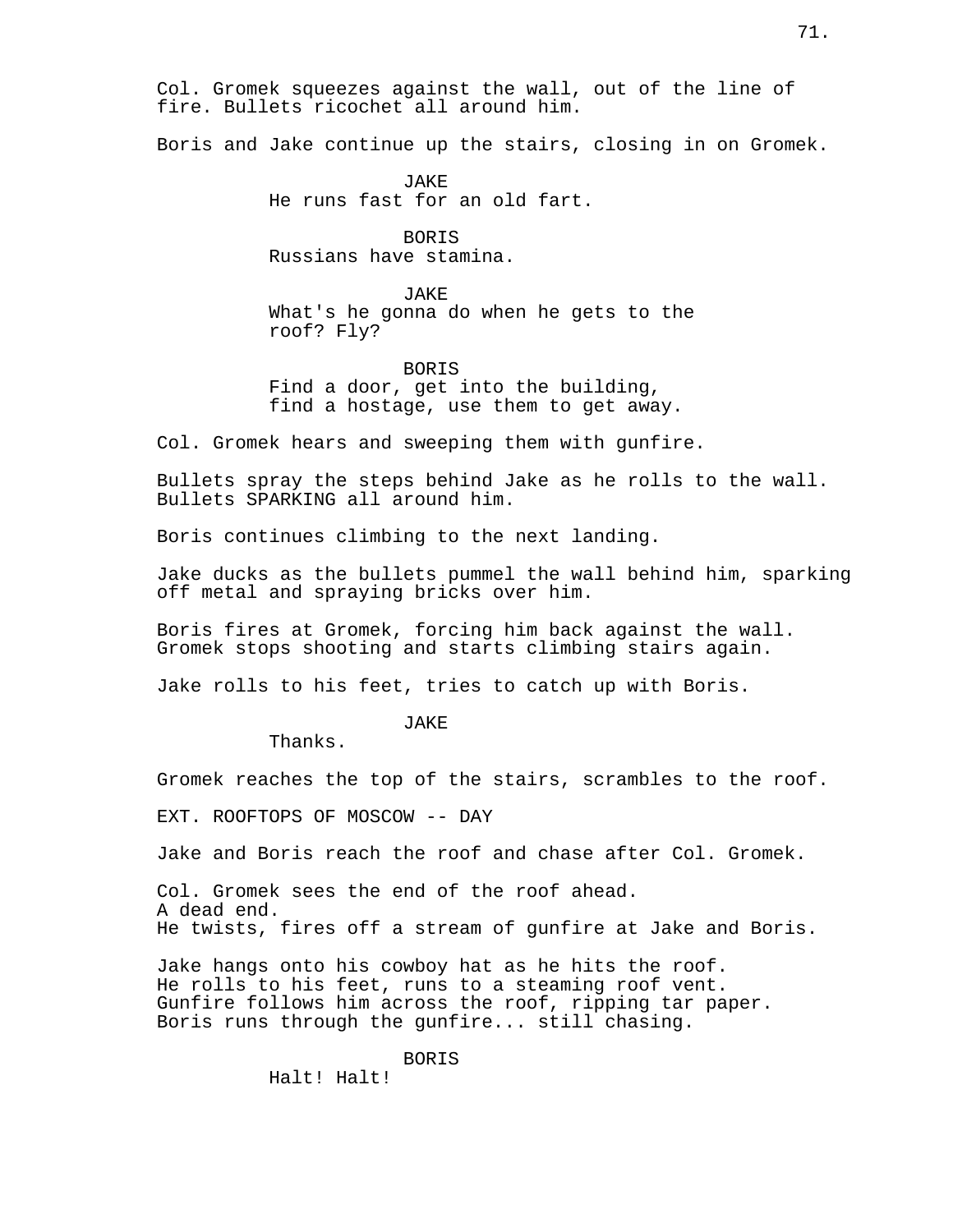Col. Gromek doesn't stop. He increases speed... running to the edge of the roof and a ten storey drop to the street!

Jake comes out from behind the vent in time to see Col. Gromek jumps across the ten storey drop to the next building.

# **JAKE**

Shit. He does have stamina.

Boris runs to the edge of the roof and jumps. Scared to death - praying that he won't fall. Amazed when he lands on the roof of the next building. Boris chases after Col. Gromek.

Jake runs to the edge of the roof and stops. He looks down. Way down - a hundred feet - to the street below.

#### JAKE

# No fucking way!

Boris looks back - sees Jake still on the other roof.

# BORIS

Come on!

Jake moves back to get a running start. Says a prayer and starts running. Holds onto his cowboy hat and jumps. He sails over the chasm, barely making it to the other roof.

# JAKE I made it. I made it!

Jake scrambles to his feet and chases after Boris and Gromek.

Col. Gromek spins, fires at the two men.

Jake and Boris scramble for cover. Bullets ricochet off the rooftop. Shredding roof tiles.

Col. Gromek keeps running. At the edge of the roof, he jumps to the next building.

> BORIS You lose your hat again?

JAKE You lose your suspect?

Jake and Boris run to the edge of the roof together and jump. The street a hundred feet below them. Both land and roll to their feet... running.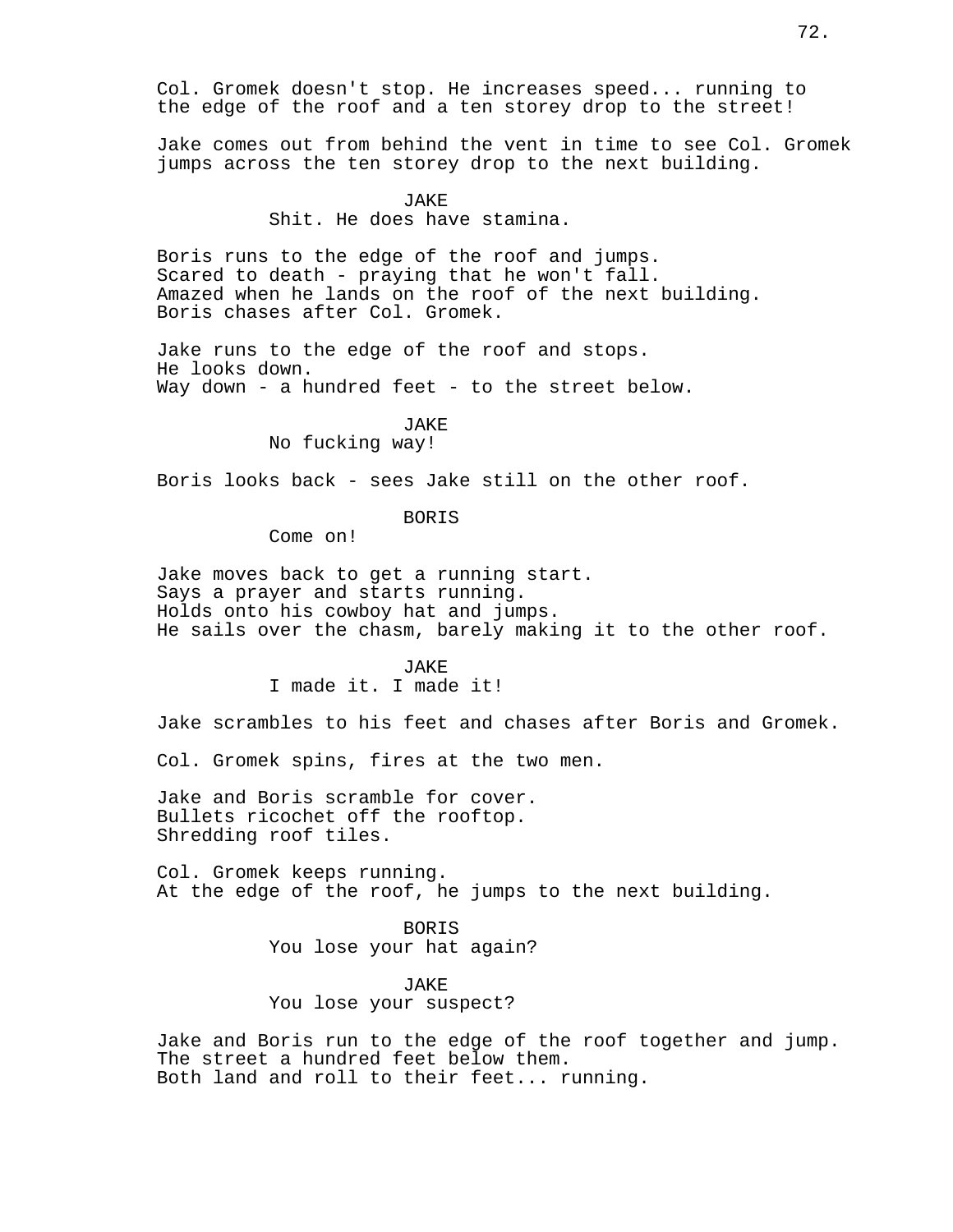**JAKE** That's kind of fun.

#### BORIS

Americans have a strange idea of fun.

Jake and Boris chase after Gromek who has a sizable lead.

Col. Gromek jumps from building three to building four. Rolls to his feet, checks on Jake and Boris - halfway across the roof. Sitting ducks. He raises his gun and fires.

Bullets spatter the roof under Jake's feet. He dives behind a chimney. Bricks and mortar EXPLODE around Jake.

Boris hits the roof. Bullet chase him across the tar paper. Boris springs to his feet and runs right into the gunfire! At the edge of the roof Boris jumps - still firing at Gromek!

Col. Gromek stops shooting and starts running. He gets to the far end of the roof before Boris gets to his feet. Col. Gromek jumps to building number five.

By the time Boris rolls to his feet and aims his 9mm Marakov, Col. Gromek is on the roof of the next building.

#### **BORTS**

Come on!

Jake jumps across the chasm, landing wrong. His hat blows off... skittering in the breeze to the edge of the roof. He scrambles after it, catching it seconds before it flips over the edge.

> JAKE Almost lost my hat!

BORIS You can get another one.

JAKE Not in Russia.

Jake smashes the hat down on his head, catches up with Boris.

Col. Gromek runs to the edge of the building. He spins and fires off at Jake and Boris - keeping them back.

The bullet sparks off a vent next to Jake. Jake and Boris pour on the speed. Col. Gromek jumps to the next rooftop.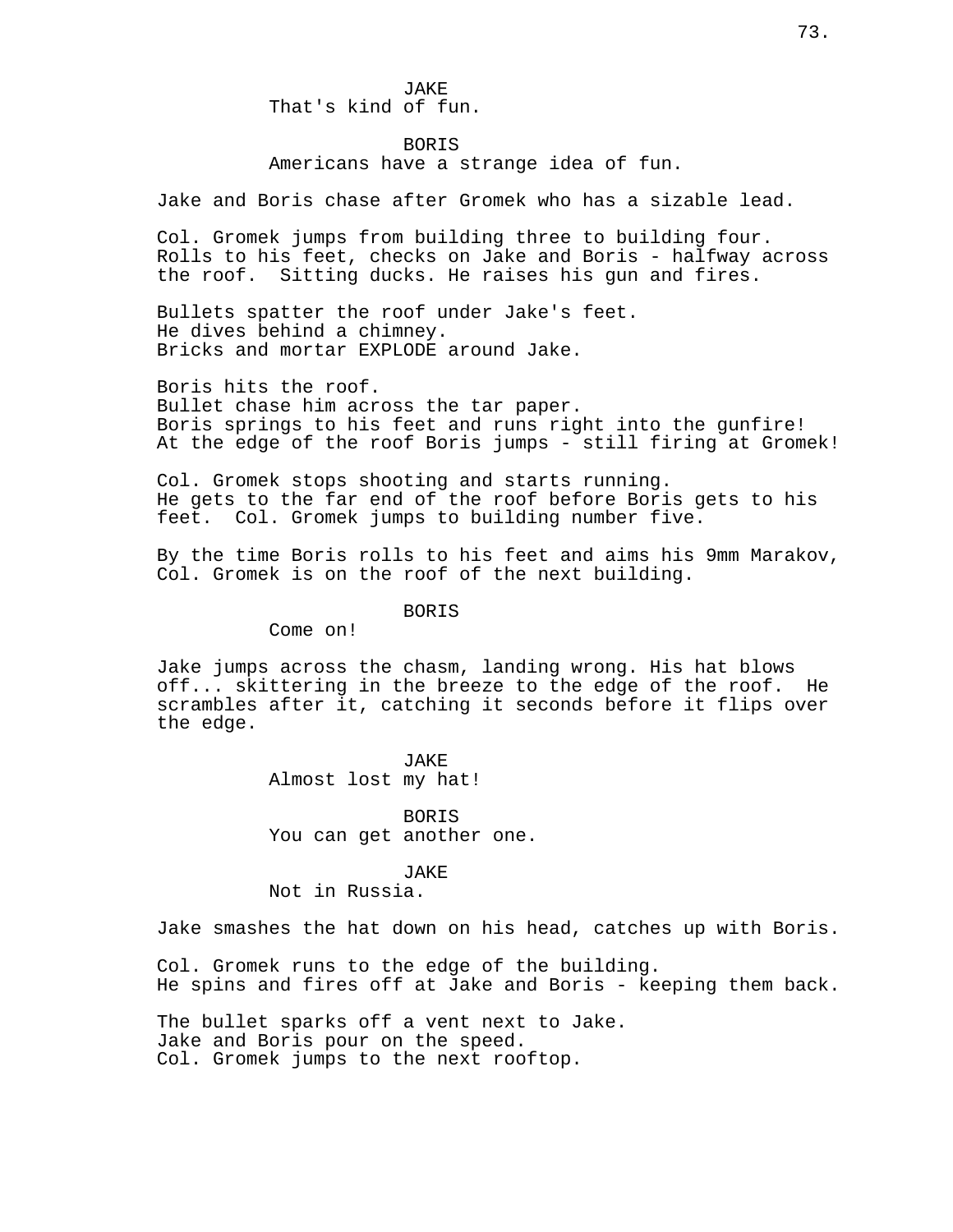JAKE I gotta plan.

BORIS I don't like it.

JAKE You chase him, I shoot at him.

BORIS Why don't you chase, I shoot?

JAKE

My hat.

BORIS You are controlled by your hat.

Jake stops running, letting Boris chase after Col. Gromek. Jake takes careful aim - sees Gromek's back in his sights.

BANG!

Misses by an inch, spraying chimney brick at Col. Gromek.

BORIS

You missed!

JAKE

Wind!

Jake aims again, correcting for the wind. Fires.

Col. Gromek jumps to the next rooftop. Feels a tug on his shoulder. When he rolls to his feet, he realizes he's been shot. Gromek turns to return fire... sees Boris jumping at him!

COL. GROMEK

Ybwanna mat!

Col. Gromek lowers his gun, turns and bolts.

Boris lands on the roof badly... starts sliding to the edge.

Jake aims at Col. Gromek again. Fires.

The bullet hits a chimney in front of Col. Gromek, spraying red dust in his face. He wipes his eyes without slowing.

Boris slides off the roof.

BORIS Nyet! Nyet!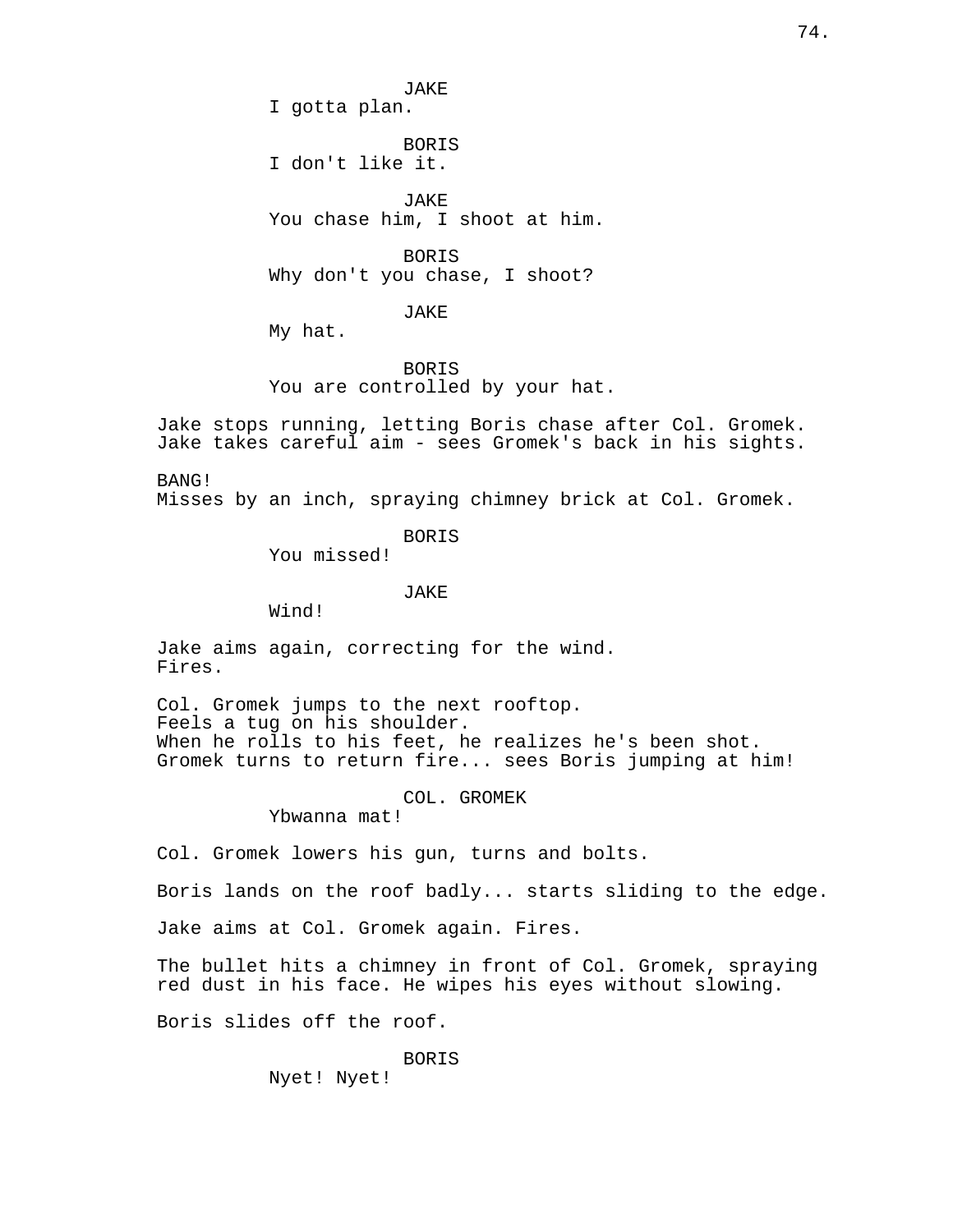Twisting at the last minute, his fingers grab the gutter. Holding on by his finger tips. Legs dangling a hundred feet over the street.

BORIS

Jake!

JAKE Just hang in there.

Jake ignores Boris and focuses on Col. Gromek. He sights down the barrel, almost in a trance. Fires. Sees Col. Gromek suddenly spin out of control.

Boris hangs on as the gutter begins to bend under his fingers.

Col. Gromek is hit in the shoulder... Blinking from the chimney dust, spinning from the impact... He reaches the edge of the roof and forgets to jump.

In Jake's gun sights, Col. Gromek just disappears.

# **JAKE**

Huh?

He lowers the gun to get a better look. Col. Gromek is gone.

# **BORTS**

# I'm loosing my grip!

Boris watches as the nails holding the gutter onto the roof start popping out. Ping! Ping! Ping! People, FAR below him, look like ants.

Jake holsters his gun, takes a running jump to the next roof.

The gutter starts groaning and bending under Boris' weight.

Jake brushes himself off, adjusts his hat, looks down at Boris. Boris tries a smile - it doesn't work. The gutter groans.

Jake reaches down and grabs Boris' hand SECONDS before the gutter snaps off and falls hundreds of feet to the street, He pulls Boris up to the roof, where they sit next to each other, catching their breath.

> BORIS Did he get away?

JAKE He made it down to the street.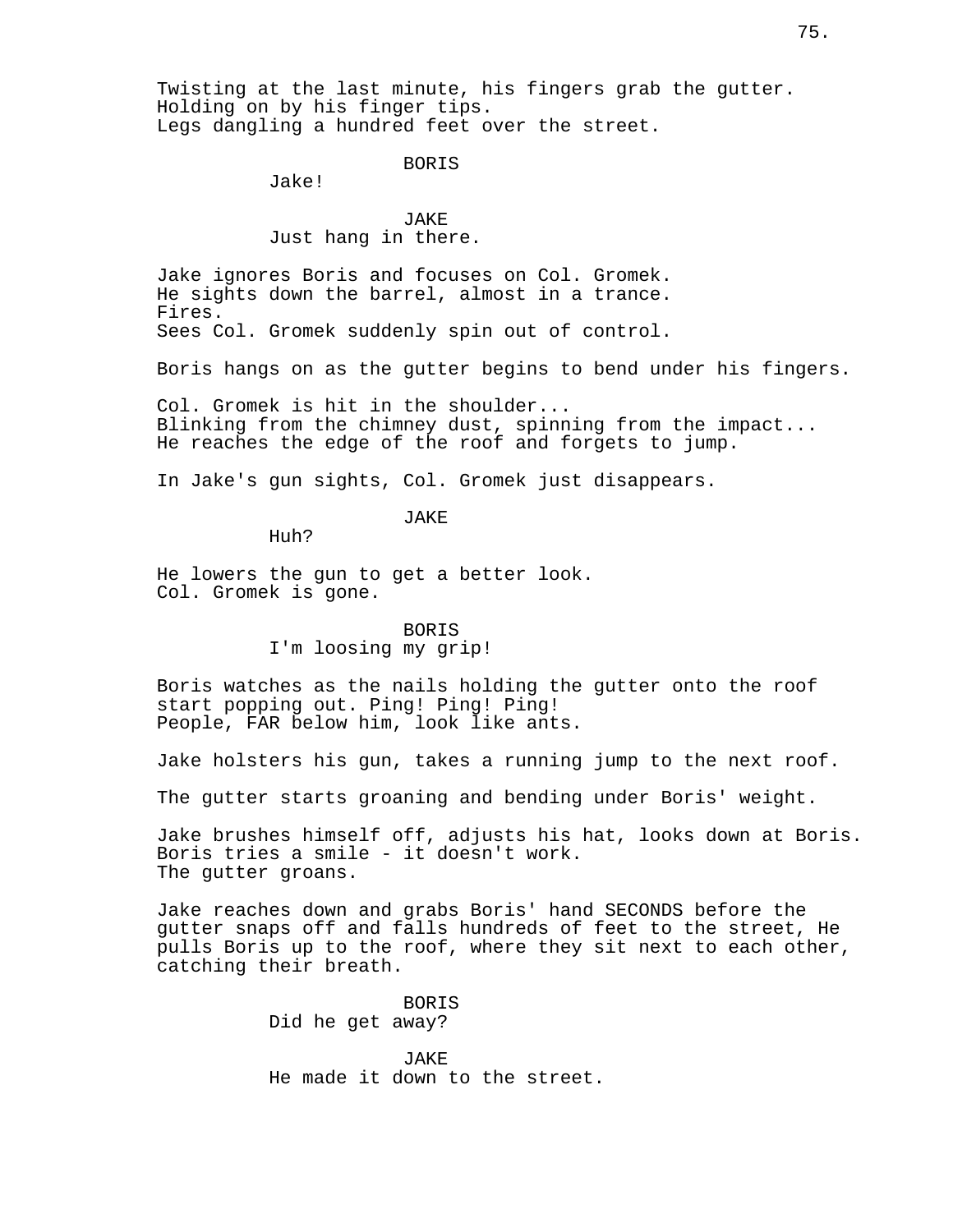Thank you.

**JAKE** Hey - no hugging, okay?

Jake gets to his feet, pulls Boris up.

JAKE

Come on.

Boris and Jake move up to the edge of the building, and look down at Col. Gromek - splattered on the pavement below. Money from the gym bag continues to rain down on him, fluttering in the breeze.

> BORIS Think we can get him to tell us where the deal's going to take place?

JAKE I think he's a dead end.

INT. POLICE STATION -- NIGHT

Jake sits on a bench, hands cuffed behind him. Yelling from the Commander's Office so loud Jake jumps.

> COMMANDER (O.S.) A respected Army Colonel is DEAD! Killed by a foreigner, who was supposed to be in YOUR custody!

COMMANDER'S OFFICE

The COMMANDER holds up Jake's 44 Magnum.

COMMANDER You allowed this foreigner to use his gun? What were you thinking, Boris?

BORIS I'm sorry, sir. The Colonel was...

COMMANDER I don't care if the Colonel was screwing your mother! We do not help tourists kill ex-party members!

BORIS

Yes, sir.

COMMANDER You are relieved of duty!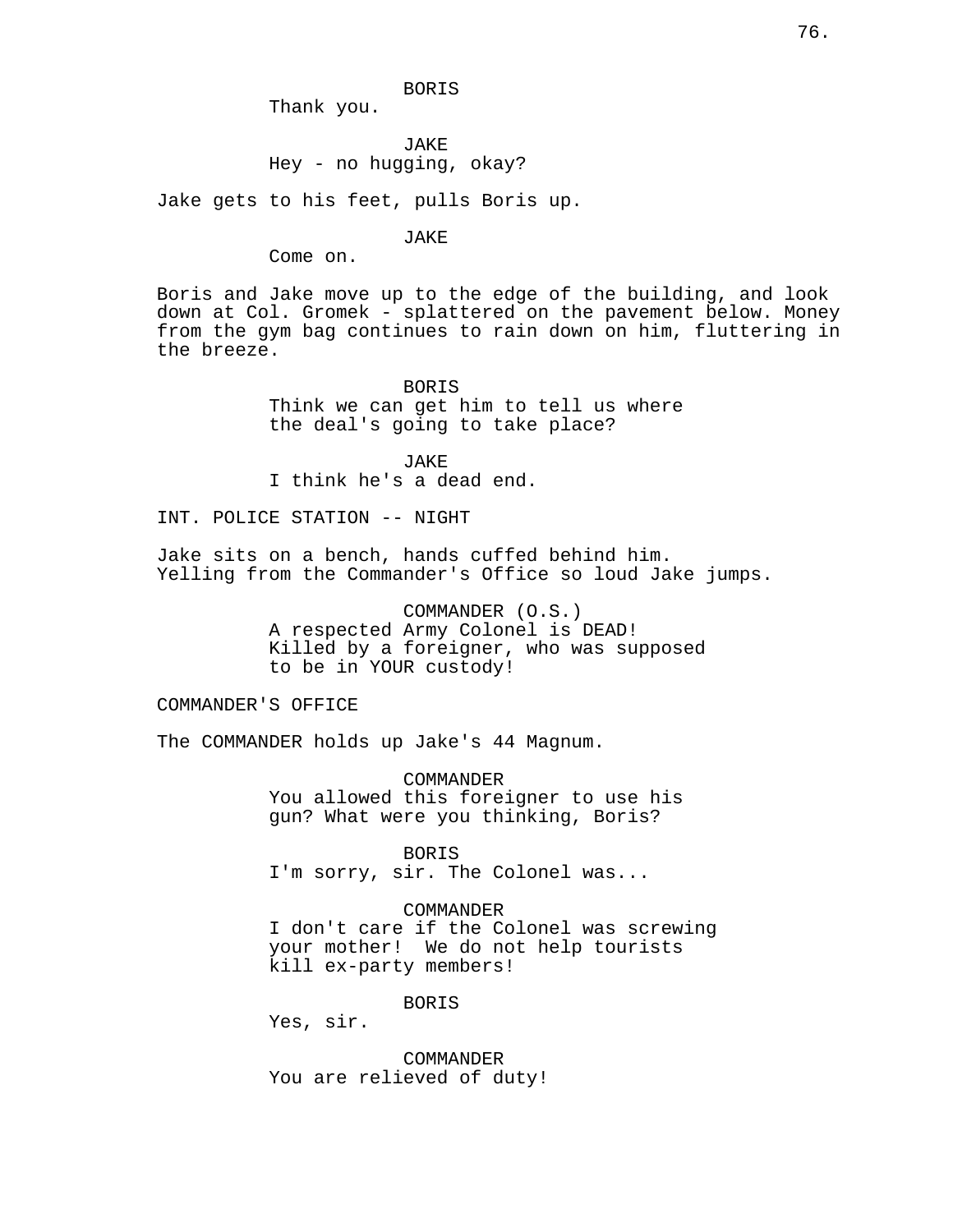Commander SLAPS Boris across the face. Boris takes it, but there's an ugly red handprint on his face.

# **COMMANDER** You have disgraced the uniform.

Boris takes off his uniform jacket, hands it to the commander, along with his ID badge and gun.

### COMMANDER

The pants, too.

Boris takes off his pants, folds them, puts them on the desk.

ON THE BENCH

Boris leaves the Commander's Office in his long-johns, shoes and socks, takes a seat next to Jake on the bench.

> JAKE When they dress you down in this country, they don't kid around. You gotta walk home like that?

BORIS I have clothes in my locker.

JAKE They fire you?

BORIS Suspended without pay.

#### JAKE

I'm sorry...

BORIS I owed you one. You saved my life twice in the same day. It's o-kay.

JAKE

No. It's not okay. It's my fault. I'm too much of a hot dog.

BORIS

I would have done the same thing without you. I, too, am a "hot dog".

### JAKE

You got your shoes shined, you follow the rules, you're a good cop. I'm a screw up. Usually doing something the stupid way instead of just thinking it through. I end up getting myself and everyone else around me in trouble.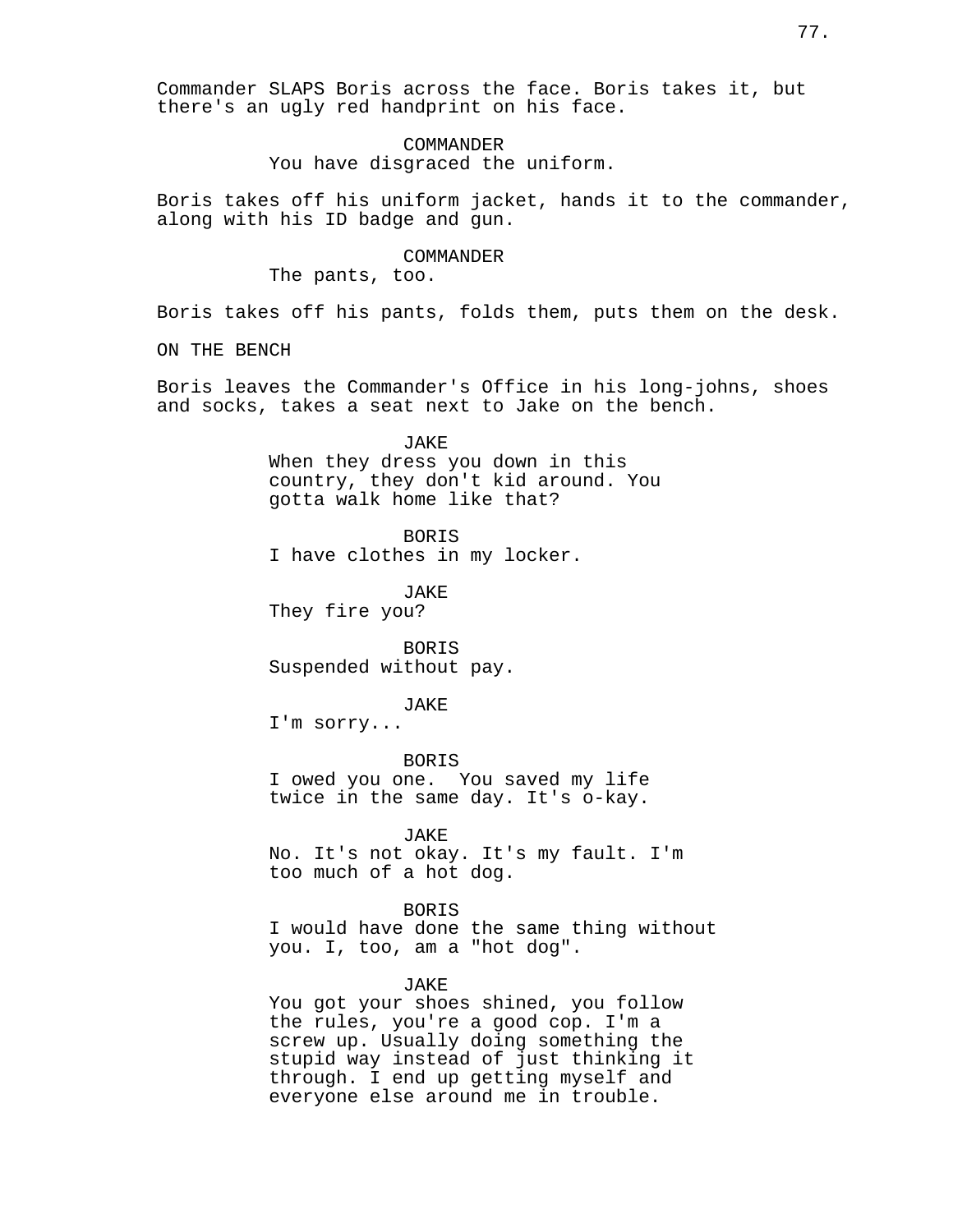Boris puts a hand on Jake's shoulder.

BORIS

You are a good cop, Jake.

Boris heads to the locker room to put on some pants.

TWO POLICEMEN yank Jake off the bench and take him to the...

COMMANDER'S OFFICE

Jake is pushed down into a chair. The Commander frowns at him.

### **COMMANDER**

American, I would like to jail you for the rest of your life in Siberia... But I have been told that might cause an international incident at a time when we have a disagreement with your country's foreign policies.

JAKE

You gonna cut me lose?

### COMMANDER

No. I am deporting you. Your plane to America leaves at nine O'clock tomorrow morning. Until then, you will be under house arrest in your hotel room.

#### JAKE

What about my gun?

#### COMMANDER

Confiscated. It will be locked in our evidence room until Col. Gromek's inquest. Then it will be destroyed.

#### JAKE

Boris had nothing to do with this. He's a good cop. Everything is my fault. I taught him a bunch of bad American habits.

#### COMMANDER

Boris has broken rules before. Arrested people who are not to be arrested. But he IS a "good cop".

The Commander gestures for the Policemen to take Jake away.

COMMANDER I hope you enjoyed your stay in Russia, American. Please don't come back.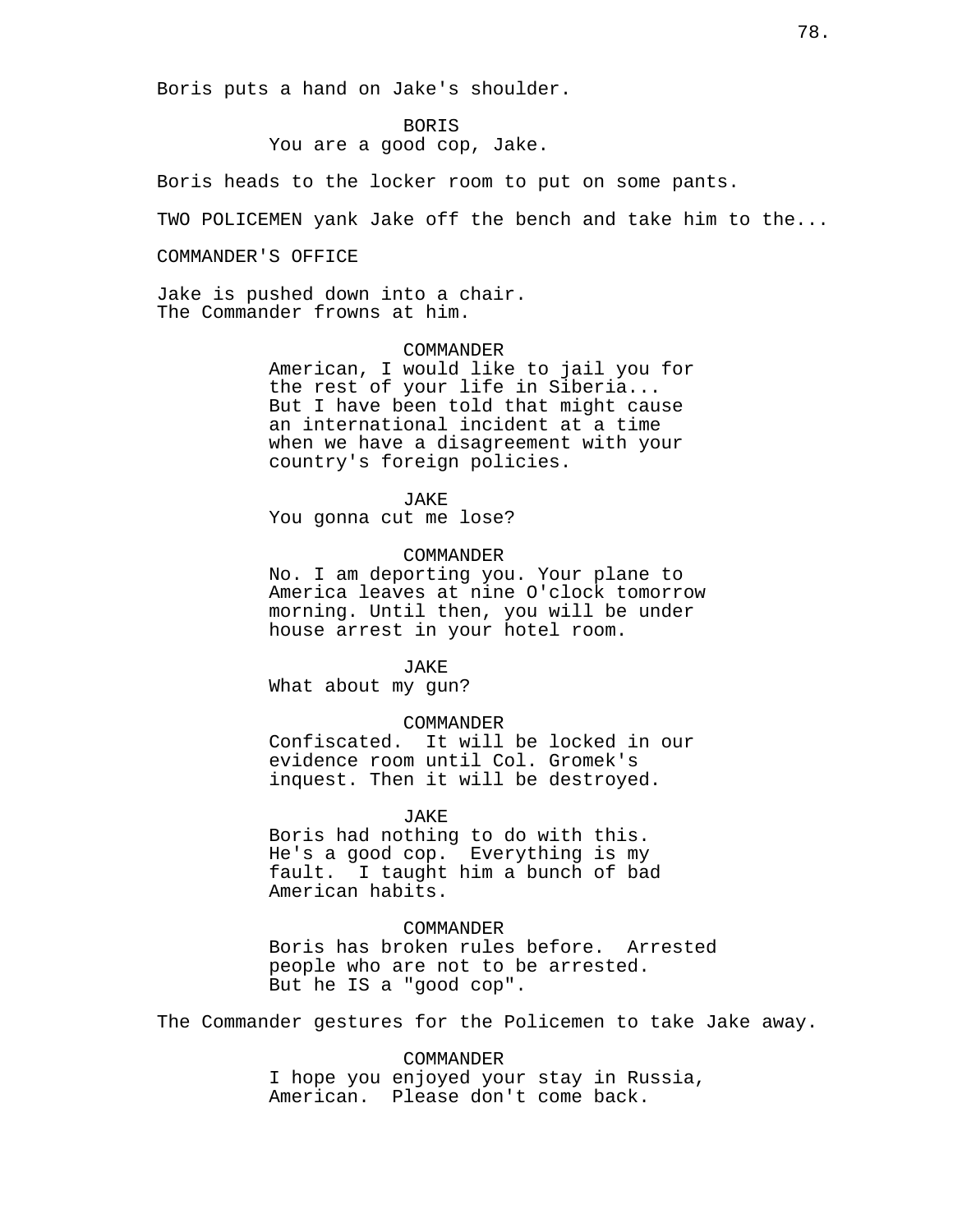The two Policemen take Jake out of the room.

INT. JAKE'S HOTEL ROOM - HALLWAY -- NIGHT

Two Policemen stand outside the door to Jake's room. Armed, ready to stop anyone from entering or leaving.

INT. JAKE'S HOTEL ROOM -- NIGHT

Jake paces near the front door.

JAKE Come on, guys. Just let me out for a minute? I've got a rental car in the hotel garage. If I don't take it back, they'll charge me a fortune.

POLICEMAN (O.S.)

Nyet.

JAKE I didn't buy gifts for my friends...

POLICEMAN (O.S.)

Nyet.

JAKE I'm horny? I need a bowl of Borscht?

POLICEMAN (O.S.) Nyet. Nyet. Nyet. Nyet.

Jake gives up, sits on the edge of the bed. He pulls out his bent photo of Hank, studying it.

JAKE

Sorry, Hank. I guess I fucked up again. That's all I ever do. Fuck up. I sure wish you were here. You always know what to do. You were my hero. I never got a chance to tell you that. (beat) I just don't think I can do this alone. I mean, I'm just the sidekick.

Holding back tears, he stuffs the photo back in his pocket. He falls back in the bed, closes his eyes.

The phone rings.

JAKE

Hello?

NATASIA (V.O.) Didn't you get my messages?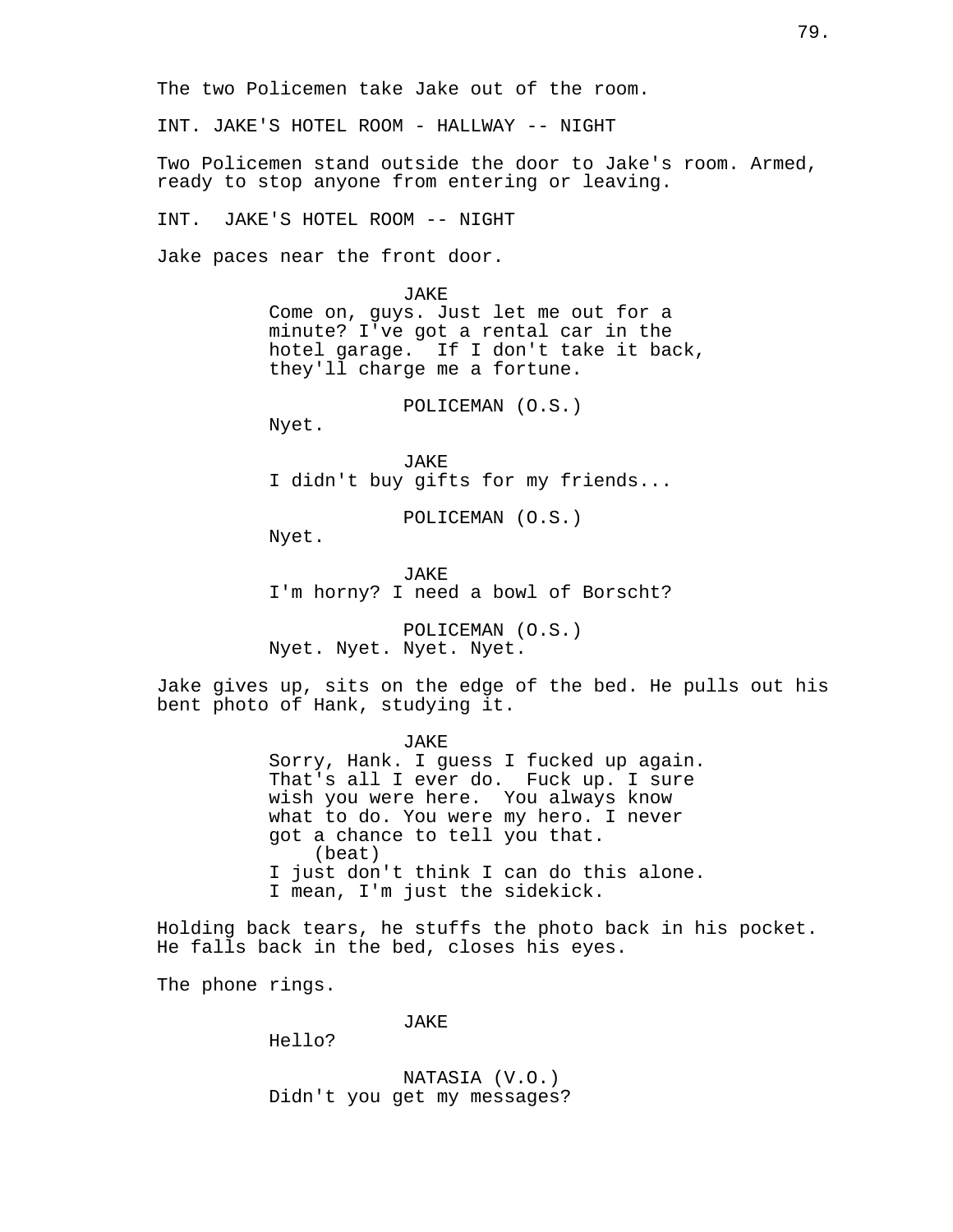JAKE I've been kind of busy. It's been a bad day. Boris and I got in trouble.

NATASIA (V.O.) Yuri's here. At my apartment.

JAKE

What?

NATASIA (V.O.) He is meeting his American friend in half an hour.

JAKE

Where?

NATASIA

Here.

JAKE Gimme your address.

Jake writes it down, hangs up the phone. Pounding at the front door startles him.

> POLICEMAN (O.S.) American! Who is calling you? (pounds on the door) American! Open up!

The pounding is replaced by a slamming sound. One of the Policemen throws his shoulder against the door. Another slams at the front door. The frame begins to splinter.

> **JAKE** Gimme a minute! I'm not wearing any pants!

Jake spots the only way out: the balcony.

INT. JAKE'S HOTEL ROOM - HALLWAY

One Policeman stands with their gun ready, while the other slams against the door again. It begins to cave.

EXT. BALCONY -- NIGHT

Jake climbs out onto the hotel balcony, looks down to the street, sixty feet below.

> JAKE Nowhere to go... but down.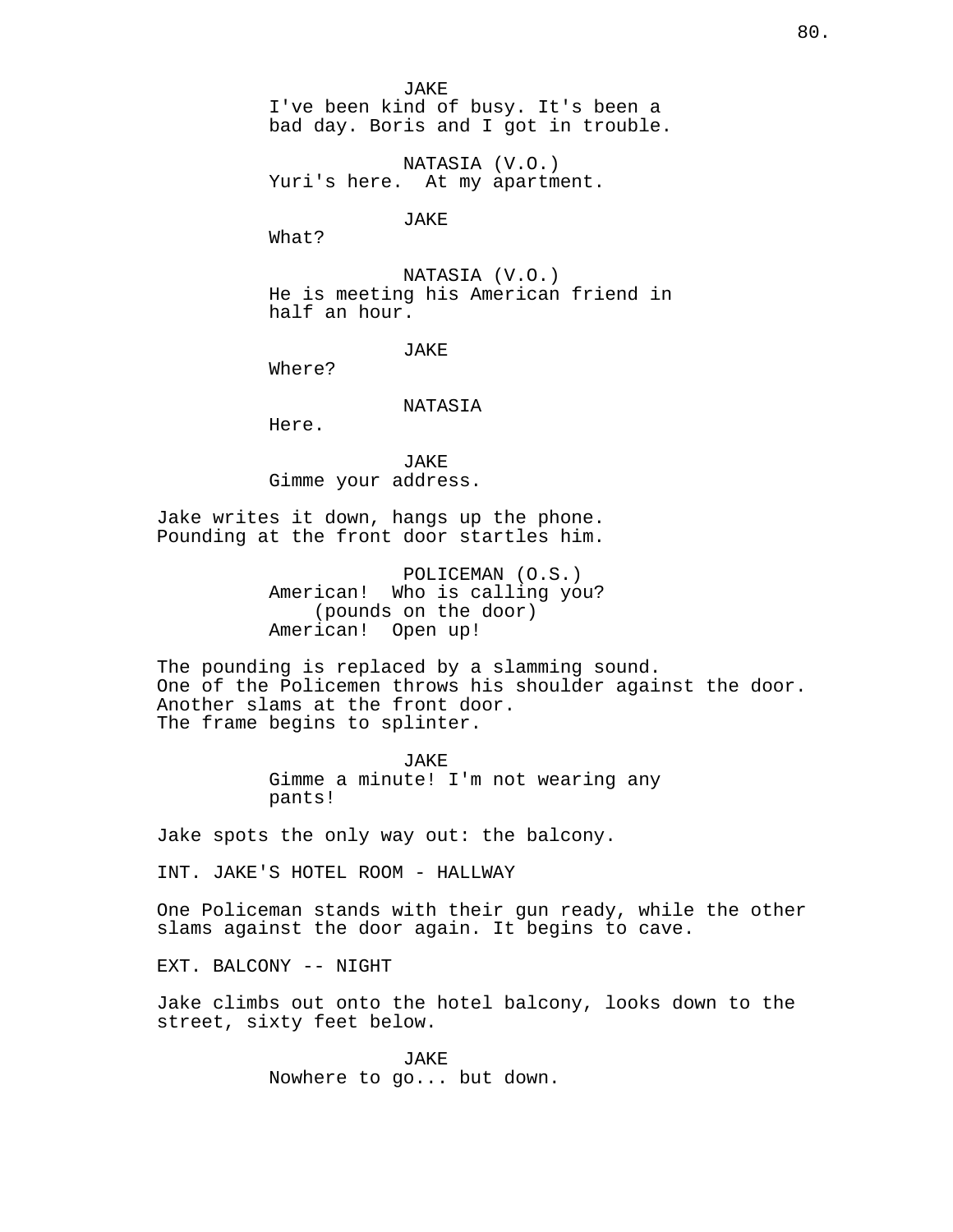### INT. JAKE'S HOTEL ROOM

The door splinters open, spraying a shower of wood.

The two armed policemen move quickly into the room, covering for each other and taking ground like soldiers.

> POLICEMAN (in Russian) Search every inch of this room! He must not escape!

At no point are the guns holstered. These guys mean business. One Policeman searches the bathroom, it is empty. The Policeman look at each other.

> POLICEMAN (in Russian) There is no one here. He has escaped!

That's when the second Policeman notices the balcony doors. Both Policemen creep up to the balcony doors, guns ready.

EXT. BALCONY -- NIGHT

The two Policemen smash onto the balcony... It is empty.

Jake hangs on to the edge of the balcony, feet dangling sixty feet above the Moscow street.

Jake hears a leather boot advance towards him. Has no idea the policeman's shoe is only inches from his finger tips.

The Policeman never looks down... He turns away from the balcony, re-enters the hotel room.

Jake hangs in there, listening until he is sure that the Policemen are both inside.

Jake begins hand over handing around the balcony to the balcony of the suite next door.

Jake moves around the ledge, feet hanging over the street. One hand in front of the other. Trying to keep his body from swinging back and forth. Hands moving one in front of the other.

Jake hand over hands, until he's across from the balcony next door. He makes the mistake of looking down. The distance between his feet and the street seems to expand. He looks up before vertigo can set in.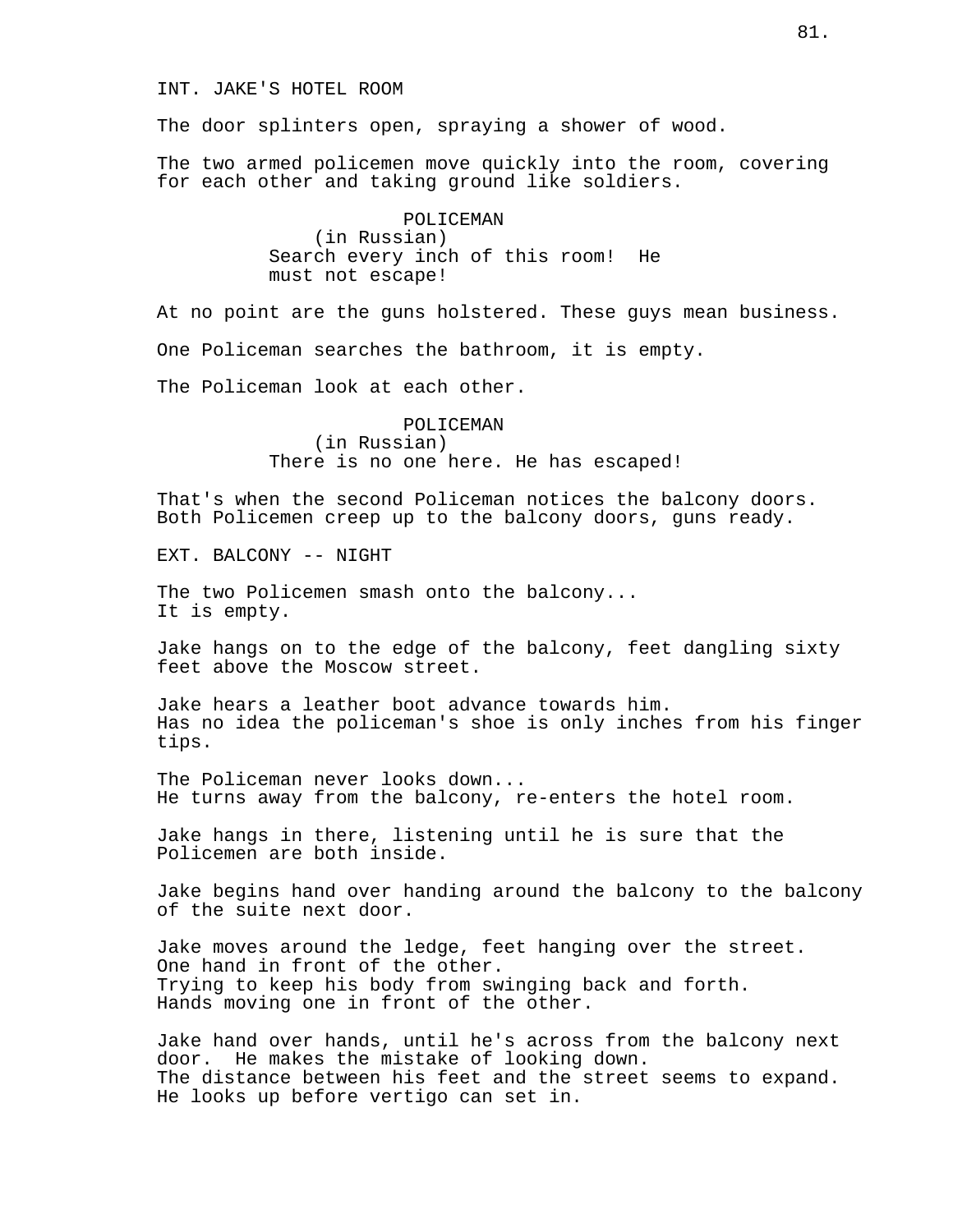Jake takes a deep breath, pushes off, lets go, spins in mid air, grabs the floor of the balcony next door.

His right hand finds purchase. His left hand misses the ledge. He is dangling by one hand.

Panic sets in. Jake looks up at the ledge. He reaches up to grasp it, and misses. He tries another swipe at it, but loses balance.

CARS ON THE STREET look like matchbox toys.

Jake tries again, and grabs the ledge overhead.

From this balcony, he swings down to the balcony below, landing on his feet. He checks the balcony door... unlocked.

EXT. JAKE'S HOTEL, RUSSIA -- NIGHT

Jake sneaks out of the hotel lobby onto the street. He looks around for policemen. An empty police car is parked to his left, so he goes right. Right into trouble.

When he passes a doorway, a gun comes out of the shadows, pokes him in the back. Jake raises his hands.

> JAKE I wasn't trying to escape. I needed to buy some souvenirs for my friends.

The gun nudges him again.

JAKE You aren't putting me in hand cuffs?

What if the gun at his back doesn't belong to a policeman?

JAKE If this is a robbery, you screwed up, this place is swarming with cops.

The gun nudges him forward - into a dark alley.

JAKE

Androv? You don't have to kill me... They're taking me back to Texas tomorrow morning.

IN THE DARK ALLEY

The gun prods him again. Jake realizes he's going to die.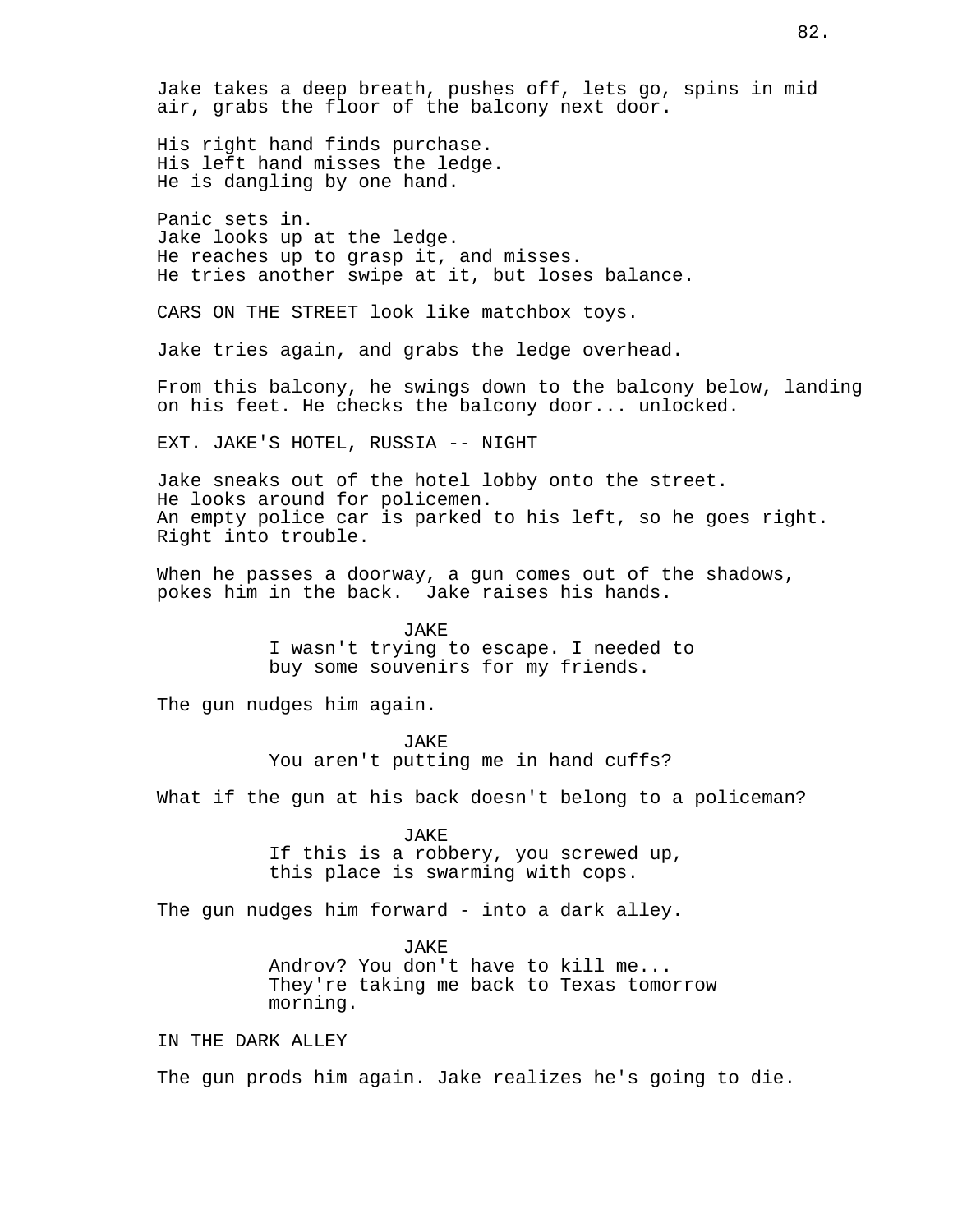JAKE Just tell me what you want, okay?

BORIS

I want to return your gun.

Jake spins around. Boris is holding out the 44 Magnum.

BORIS I took it from the evidence locker. Maybe they suspend me again.

Jake accepts the gun, smiles.

JAKE

You're helping me get Quarry?

BORIS

Our police department is based on the traditions - you keep your mouth shut and do what you are told. Sometimes you must do things that make problems worse for you, to make things better for everyone else.

JAKE

Is that a "yes" or a "no"?

BORIS Yes. We can both get out of trouble if we work together.

He gives Jake a big bear hug.

JAKE Don't do that. Come on. Ouch! Ouch!

Boris let's him go.

BORIS Now we go to Yuri's flat.

JAKE

Why? He's at his girl's place. Here's the address.

Boris leads Jake to his car... they zoom away.

EXT. NATASIA'S BUILDING -- NIGHT

Boris' car pulls up in front of an old building.

INT. NATASIA'S BUILDING -- NIGHT

Boris bad Jake climb the stairs to her floor.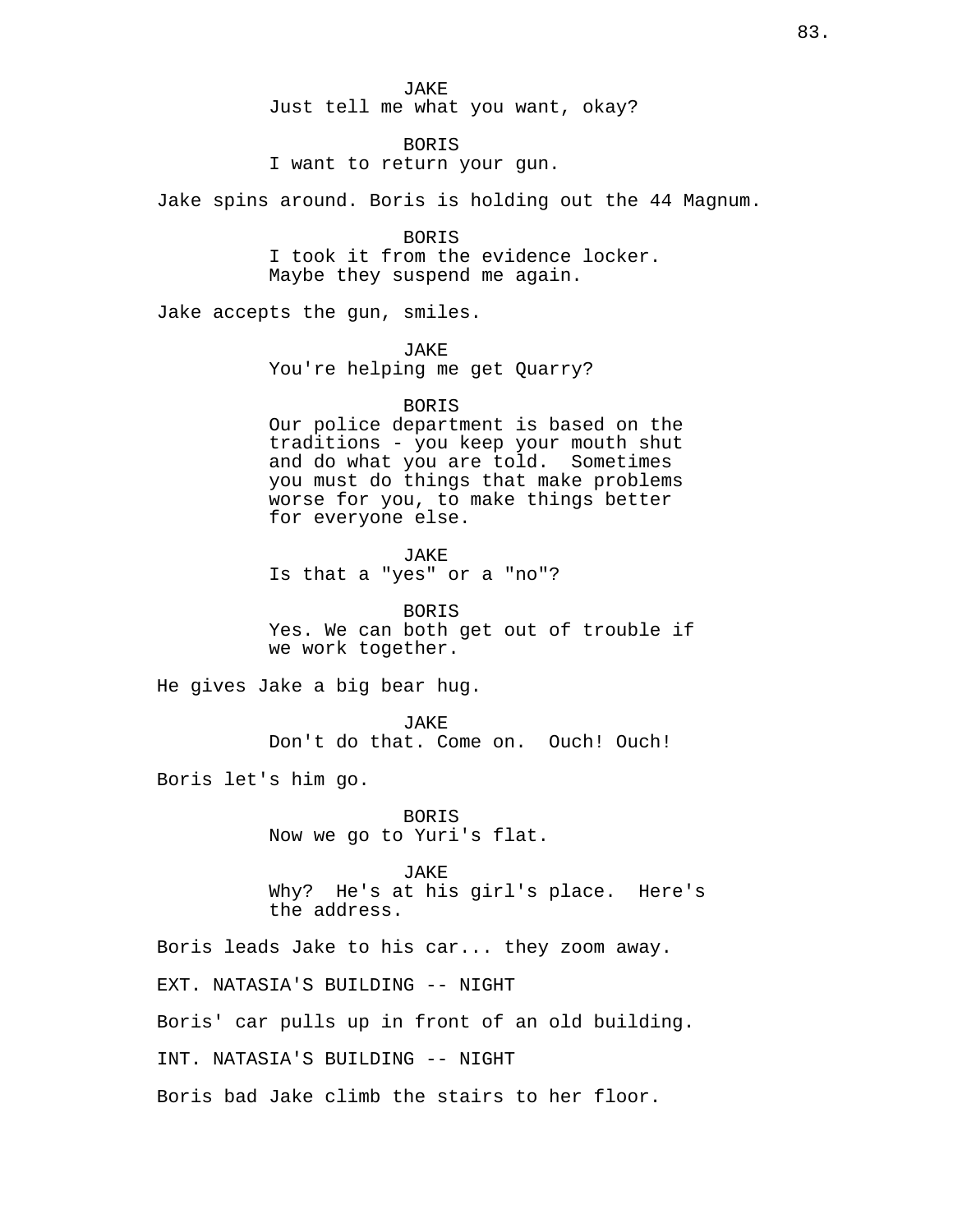JAKE Is there an elevator shortage in this country, or something?

BORIS

Lifts are decadent.

JAKE

I know what it is - Otis. The brother who invented the elevator. Everyone in this country is white, that's why you got no tequila, no elevators, no sushi bars, no falafel burgers, no MTV, no Stetsons, no Jackie Chan movies --

BORIS

Shhh.

They reach the hall, creep down the hall to Natasia's door. Both draw their guns. Boris knocks on the door.

> BORIS (in Russian) Natasia? It's me. I have the money. Please open the door.

An unmarked door opens behind them and Quarry looks out - big machine gun in hand.

# QUARRY It's the fucking cops!

Jake spins, draws his Magnum, blasts at Quarry.

BLAM! BLAM!

Boris adds to the fire, forcing Quarry back through the door.

BORIS

I take him.

Boris runs down the hall, kicks open the un-marked door.

Jake kicks open the door to Natasia's flat, gun ready.

INT. NATASIA'S FLAT -- NIGHT

It's a "shotgun flat" - a hallway with doors leading to rooms. A half dozen doors - living room, kitchen, bedrooms.

Jake rolls into the hallway, pops up on his feet. Nobody shoots at him. He creeps deeper into the flat, his Magnum leading the way. A noise behind him.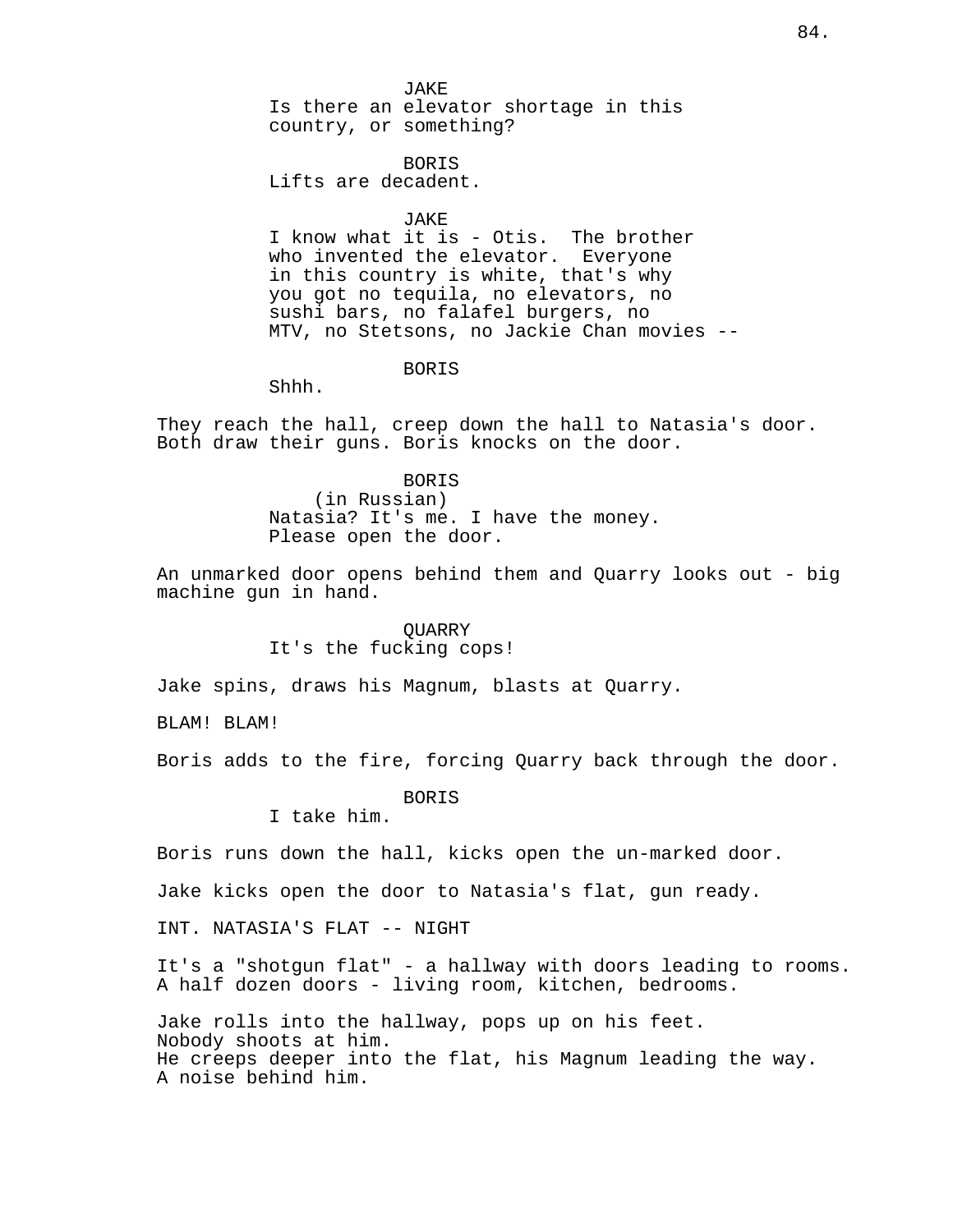The door behind him opens! Jake spins, ready to fire. BORIS I thought we were working together? Jake lowers the gun. JAKE What are you doing sneaking up on me like that? **BORTS** I've been here whole time. The other door is service door - leads here. JAKE Division of duties. I'll open the doors, you cover me. Boris nods. Jake moves to the second door, kicks it down. Boris swings in, gun drawn. LIVING ROOM Yuri opens fire - a machine gun in each hand. Boris fires once before retreating into the hall. Bumping into Jake. Both dive for cover... But Yuri swings the machine guns towards the wall. Blasting THROUGH the wall at Jake and Boris. HALLWAY Bullets punch through the wall - spraying plaster dust. Jake and Boris hit the floor, soon covered with dust. A bedroom door at the end of the hall pops open and Quarry fires into the fog of plaster. Jake and Boris stay on the floor as bullets whiz overhead. Yuri stops firing, and the dust dissipates. Quarry looks through the fog... can't see anyone. Looks down to the floor - shapes. Corrects his aim. Boris lifts his gun and fires, forcing Quarry to dive back into the bedroom. LIVING ROOM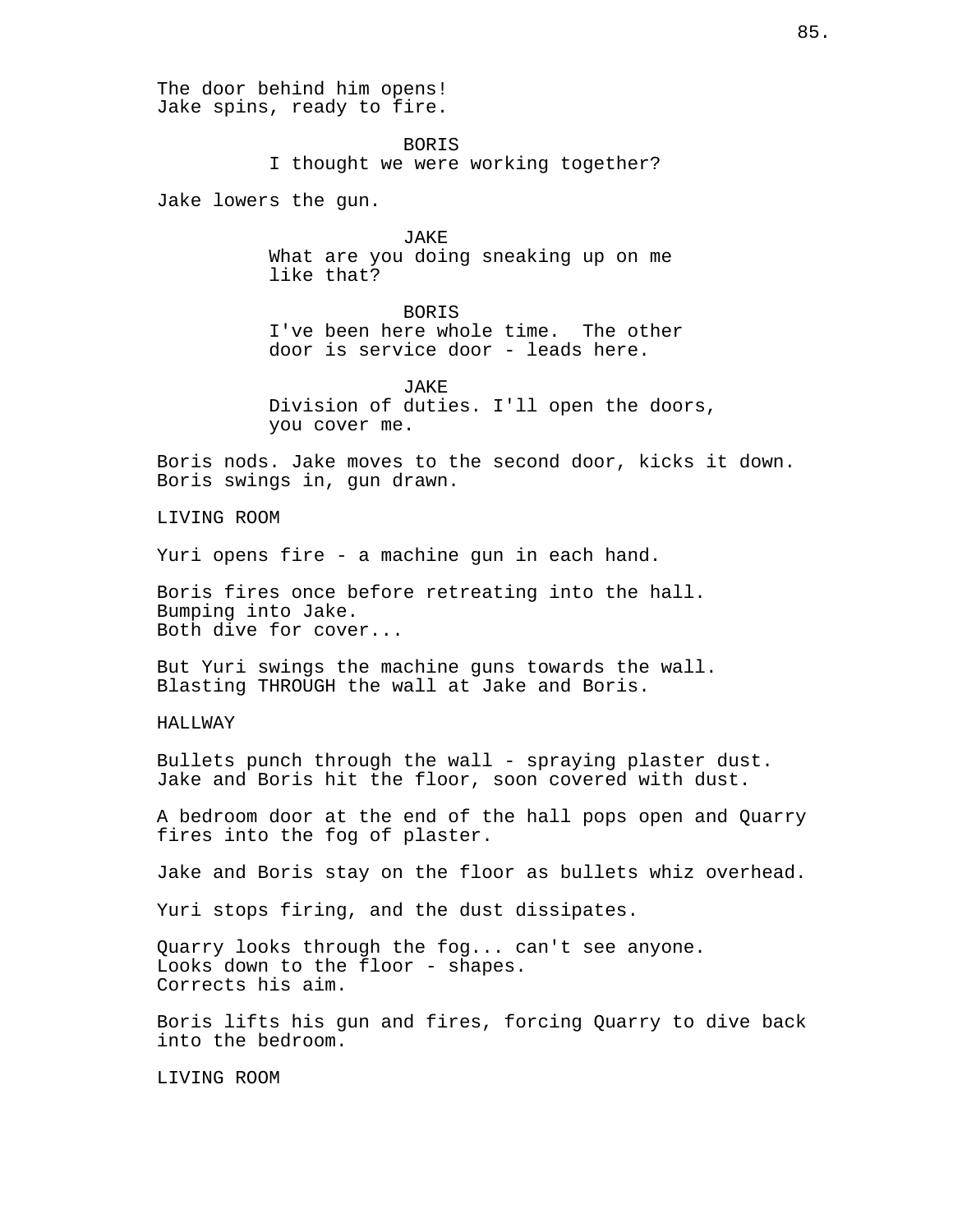Yuri moves to the door, machine guns ready. Sees no one.

# JAKE

Down here.

Jake grabs Yuri's ankles, YANKS his legs out from under him. Yuri lands on his back in the living room. Sits up and aims the machine guns at Jake's face.

Jake rolls out of the line of fire seconds before bullets rip through the doorway.

HALLWAY

Boris jumps over Jake and fires through the door at Yuri.

JAKE What? We switching?

BLAM! BLAM! BLAM!

Quarry fires down the hall at Jake, an easy target on the floor. Jake scrambles into the Living Room... mistake! Is chased back into the hall by gunfire. Fires two shots at Quarry to hold him back.

JAKE

Clowns to the left, Jokers to the right.

Jake uses his speed-loader to fill his cylinder.

LIVING ROOM

Boris dives behind a chair as Yuri opens fire. The chair is blasted to pieces. Boris rolls behind another chair. Yuri blasts that chair to bits.

Boris fires as he rolls across the room to the next chair - a big, old, overstuffed chair.

Yuri fires at the chair - but it isn't destroyed.

BORIS

Just right.

He sees Yuri reflected in a mirror on the wall. Sees him walking to the chair - guns blazing. Boris is between the chair and the wall - no escape!

YURI

It's endsville for you, daddio!

Boris leans back and KICKS the chair at Yuri.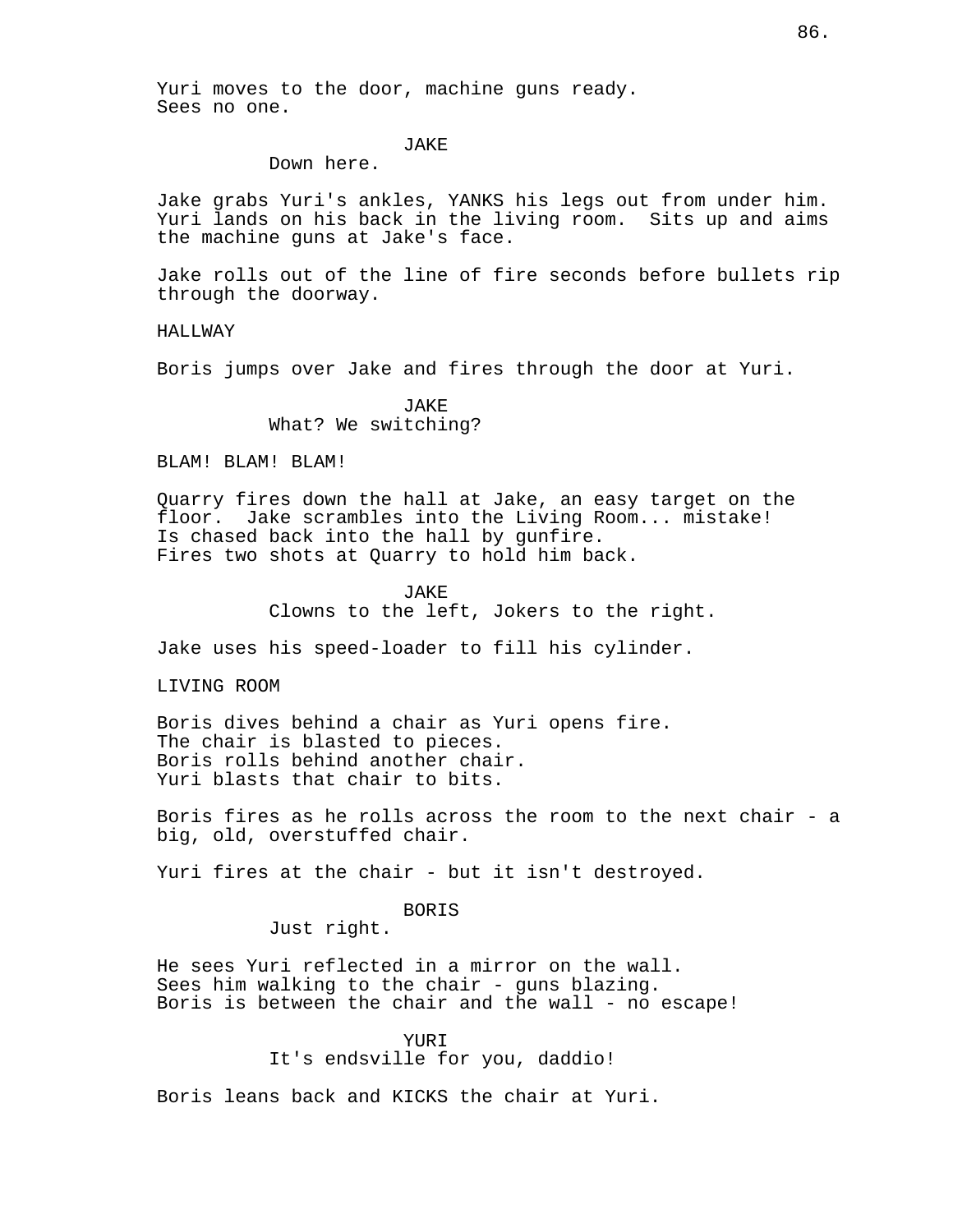Yuri is knocked down by the chair.

Boris springs to his feet, fires over the chair at Yuri.

Yuri is hit square in the chest and skids backwards, slamming into the wall. Boris lowers his Marakov 9mm... Not noticing that Yuri is still alive, still has the machine gun in hand. HALLWAY

Quarry rolls into the hall, fires his machine gun at Jake. Bullets BLAST past Jake, punching holes in the wall.

Jake fires his 44 Magnum at Quarry... Who holds his ground. Then starts running at Jake.

> QUARRY Fucking shit-kicker cop!

Quarry fires his machine gun as he runs at Jake.

Jake has no place to go in the hall... Except through the wall. He slams his body against the bullet-riddled wall. Breaks through into the Living Room.

LIVING ROOM

Boris spins as the wall explodes behind him. A man, covered with plaster dust, breaks into the room. Boris aims his Marakov 9mm at the man.

Jake wipes dust from his face. Can't see anything - he has dust in his eyes. Knows that Quarry is right behind him. Lifts his 44 Magnum...

Boris fires his gun! Not at Jake - he recognizes the cowboy hat - at Quarry. The bullet whizzes over Jake's shoulder, slams the wall next to Quarry. Boris fires again, and Quarry retreats.

> JAKE I can't see. I can't see.

Boris races to the door, firing down the hall at Quarry. Chasing him back into the bedroom.

Yuri, dying, aims his gun at Boris' back. Silhouetted in the doorway. Boris is an easy target. Finger tightens on the trigger.

Jake gets the dust out of his eyes, sees Yuri ready to fire. BLAM! BLAM! BLAM!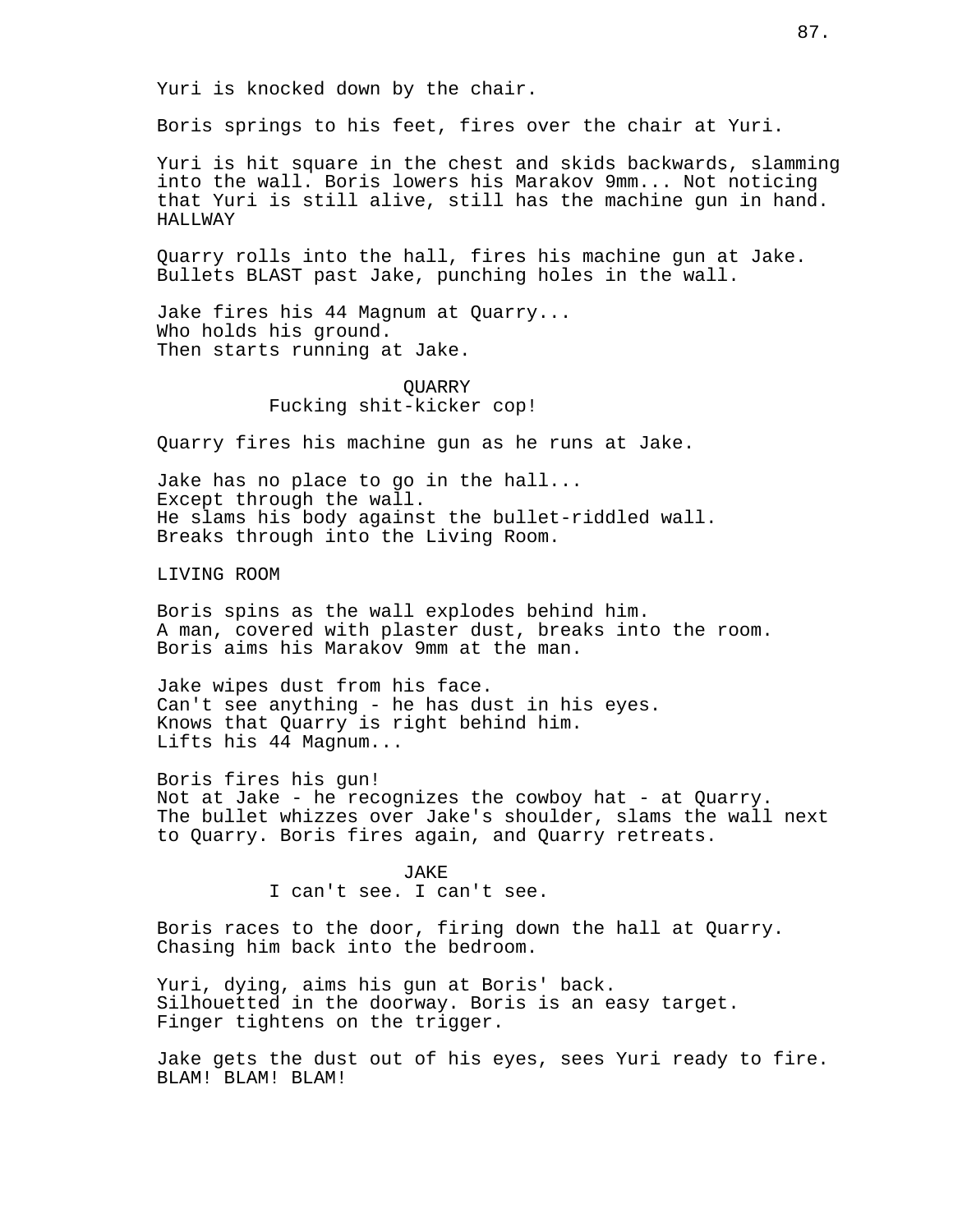Hits Yuri with all three shots, slamming him into the wall. Boris spins, sees powdered Jake holding his 44 Magnum.

**JAKE** 

Where's Quarry?

Before Boris can answer, Quarry laughs.

HALLWAY

Quarry comes out of the bedroom, machine gun pressed against Natasia's head. Jake steps into the hall and takes aim.

> **OUARRY** Put the gun down, or the bitch dies.

JAKE You drop your gun, or you die.

Jake aims his 44 Magnum at Quarry's head.

NATASIA Jake... Please... He's hurting me.

Jake sights down the barrel at Quarry's head.

QUARRY

Drop it!

Quarry killed the hostage in the night club. Jake pulls the trigger. Click. Out of shells.

> QUARRY This must be my lucky day, shit-kicker. Now drop the gun.

Jake drops the gun, raises his hands.

JAKE Take me instead.

**OUARRY** You're dangerous.

JAKE You've got the gun.

**OUARRY** She's prettier than you are. More fragile, too. Do anything to screw up my deal - I waste her. Understand?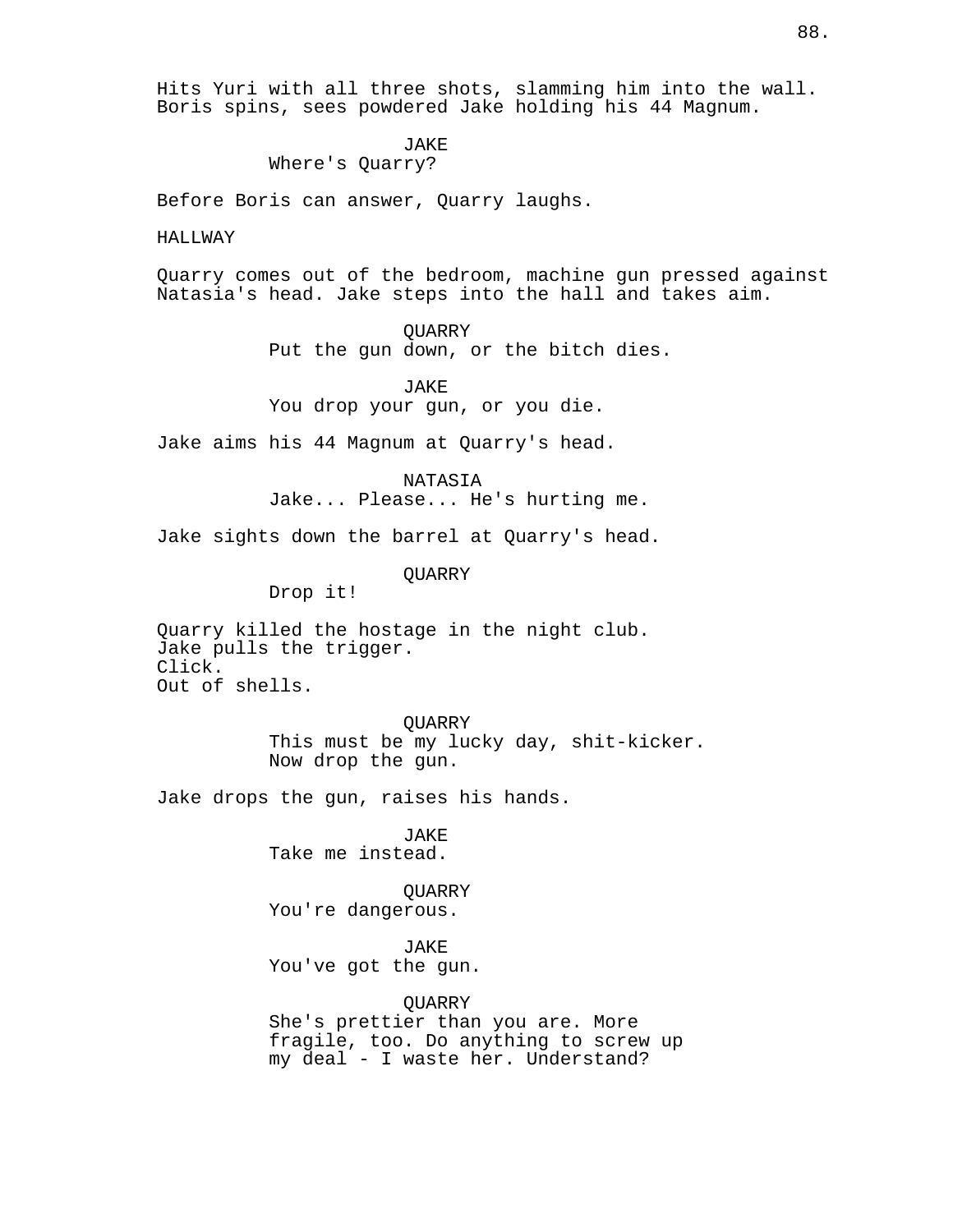**OUARRY** 

UNDERSTAND?

JAKE

Yes.

QUARRY

Good.

Quarry pulls the gun from her neck, and shoots Jake. BLAM!

Jake is hit in the shoulder, spins back through the door. He knocks Boris off his feet. Both men hit the floor hard. Quarry aims through the door and fires again.

Boris slams back against the wall. His eyes flicker closed.

Quarry puts the gun back against Natasia's head and drags her down the hall and out of the flat.

Jake grabs his wounded shoulder, realizes Boris is down.

Jake bends over Boris - Boris is covered with blood.

QUICK FLASH: Hank dying in Jake's arms.

JAKE

Boris! Boris? Come on, don't die on me. Boris?! Can you hear me?

BORIS

I'm trying to sleep. Leave me alone.

Boris groans, sits up.

JAKE Have you been hit?

BORIS You knocked me down when you came through the door.

JAKE There's blood. All over you.

BORIS

It's yours.

Jake looks at his bleeding shoulder.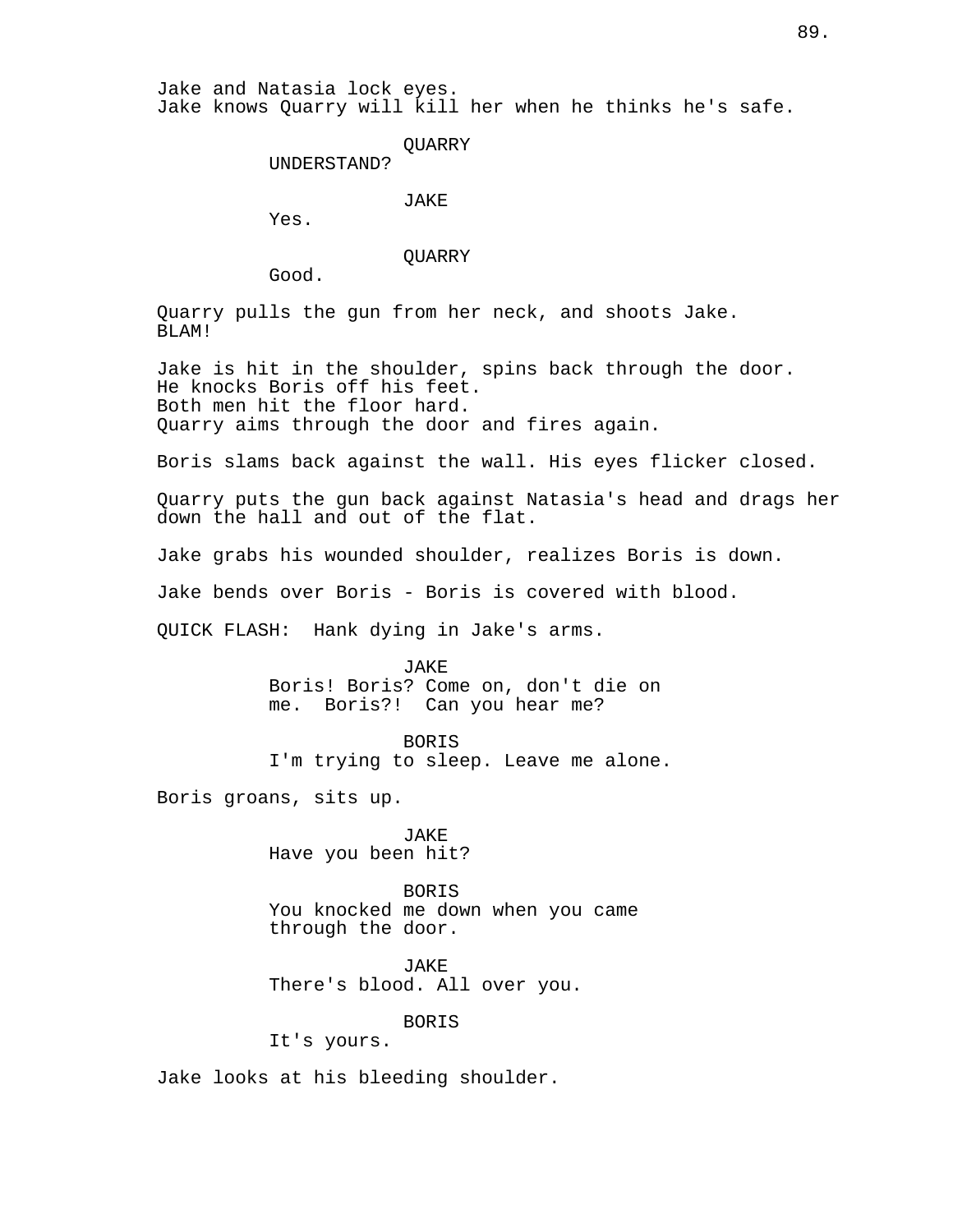#### **BORTS**

# We should take the bullet out.

Jake hands Billy's Swiss Army knife to Boris, who pulls out one of the blades.

> **BORTS** This will hurt. Bad.

# JAKE

No shit.

Boris digs the bullet out of Jake's shoulder, drops it on the floor. Leaves for a moment and returns with supplies. He pours some vodka on the wound, uses duct tape and a sanitary napkin to create a make-shift bandage.

> BORIS You should live.

JAKE Thanks - I owe you one.

They hear a helicopter landing in the vacant lot next door. Boris helps Jake to his feet, then recovers his fallen gun.

> BORIS No time for this bull shit.

Jake and Boris run out of the flat.

EXT. NATASIA'S BUILDING -- MORNING

The helicopter lands in the vacant lot next to the building. Quarry forces Natasia inside, closes the door. The helicopter takes off.

Jake and Boris run out of the building in time to see the helicopter zoom away.

> BORIS Come. They're getting away.

Boris runs to his car, gestures for Jake to hurry up.

JAKE We're never going to catch them.

BORIS You insult my car?

Jake gets into the car and Boris takes off.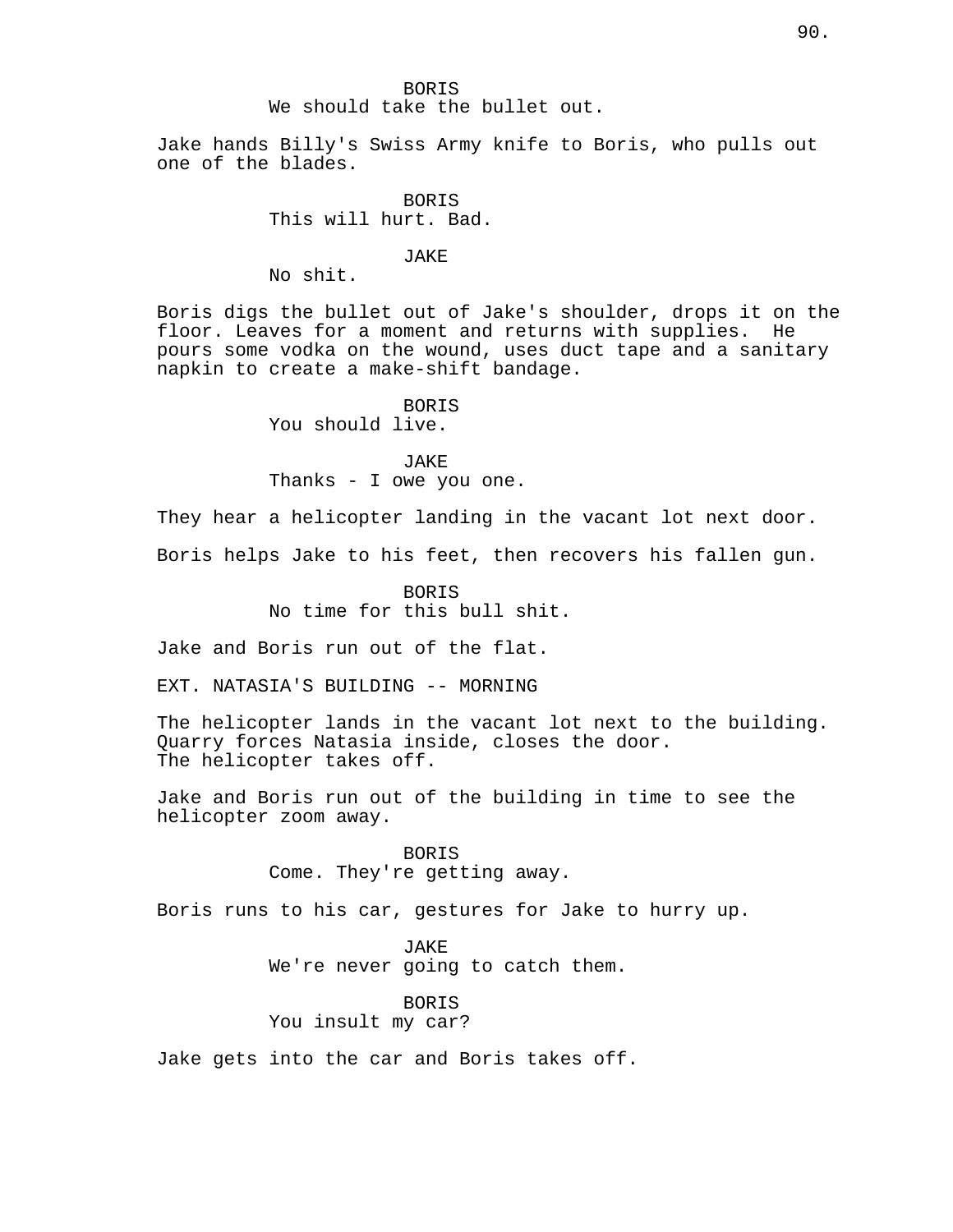INT. BORIS' CAR -- DAY

Boris pilots the car through the streets of Moscow. Jake keeps his eyes on the helicopter.

> JAKE Go left! Left! Okay. Okay.

The helicopter isn't bound by streets and stop lights - it zooms over the city, heading out of town.

Boris drives like a maniac, trying to catch the chopper.

JAKE Right. Left at the next corner. Right again. Left again.

They chase the helicopter to the south edge of Moscow.

Boris pilots his onto the highway... Helicopter so far in front of them they can barely see it.

BORIS

Where is it?

JAKE It's up there...

But he can't see it anymore. Natasia and the helicopter are gone.

# JAKE

We lost them.

**BORTS** No. Your Mr. Quarry is a smuggler. He's going to Odessa.

JAKE I have a cousin in Odessa.

BORIS I have a cousin in Paris.

**JAKE** So do I! Small world! Right off highway 82, north-east of Dallas.

BORIS

Dallas?

Boris looks at Jake.

JAKE Hey! Keep your eyes on the road.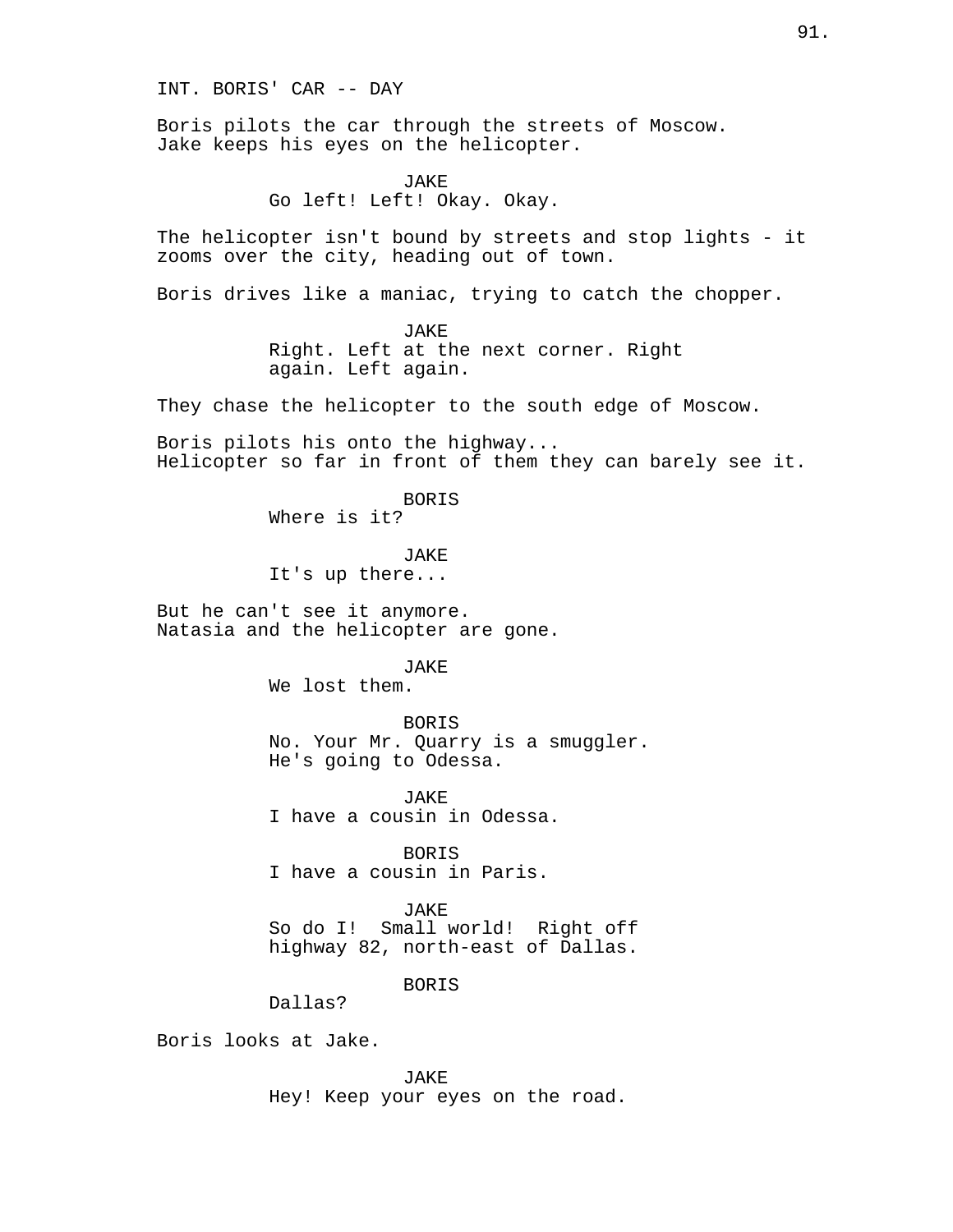Boris zooms the car down the highway to Odessa.

EXT. DOCK AT ODESSA -- DAY

The helicopter lands on a pad near the docks. Quarry and Androv (pilot) climb out. Natasia is handcuffed inside.

Quarry crosses the docks to a hundred metal shipping containers, waiting to be loaded onto a ship by a giant crane.

# QUARRY

This is my cargo.

Quarry hands the DOCK OFFICIAL the shipping and cargo papers. The same papers that Gromek gave to Yuri at the Hermitage.

The Dock Official looks over the paperwork.

OFFICIAL Everything seems to be in order. You can start loading.

The Dock Official waves to the CRANE OPERATOR who starts up the giant crane. The Dock Official Hands the papers back to Quarry and gets in his scooter - headed to the next dock.

Quarry grabs a DOCKWORKER and points to a random container.

**OUARRY** Open this one. I want to see what I'm buying.

DOCKWORKER #1 nods, opens the containers.

THE CONTAINER is filled with hundreds of wooden crates.

Dockworker #1 gestures to three other Dockworkers. They pull a few crates from the container, pry them open with crowbars.

**OUARRY** 

Excellent.

INSIDE ONE CRATE are a dozen AK-47 Machine guns.

INSIDE ANOTHER CRATE are a pair of hand held rocket launchers.

A THIRD CRATE contains hand guns, still in the box.

THE FOURTH CRATE contains full ammo clips for the AK-47s.

THE FIFTH CRATE contains 50 caliber machine guns.

THE SIXTH CRATE has stinger missiles.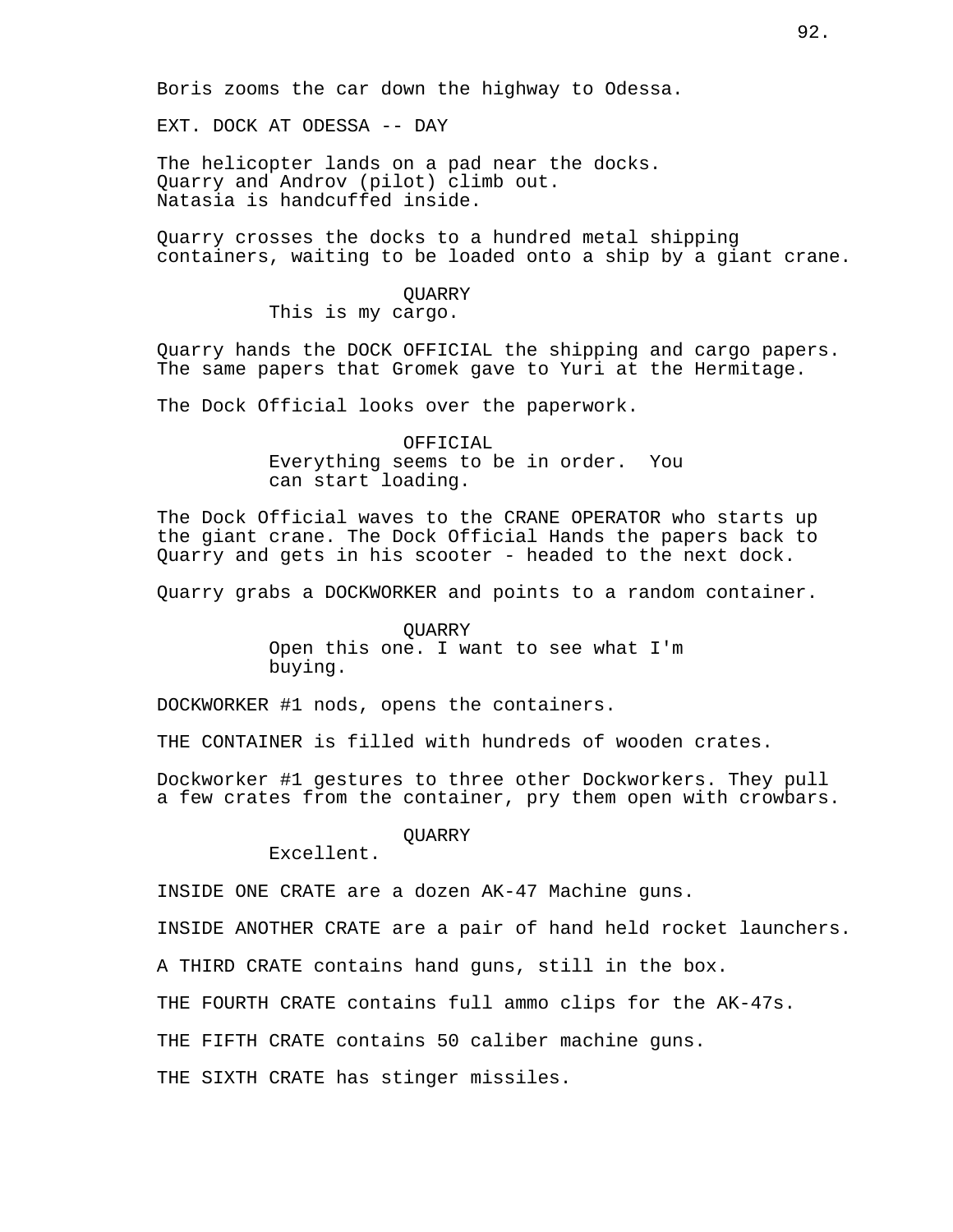The Dockworkers aren't phased by the contents of the crates they work for Yuri and are used to contraband.

# QUARRY

You can start loading the ship.

Quarry starts walking back to the Helicopter.

THE GIANT CRANE starts up, grabbing one of the containers in its claws, and hoisting it up to the ship.

INT. BORIS' CAR -- DAY

Jake studies a diagram of the docks.

JAKE It's the next one.

Boris turns onto the next dock. Cargo containers, the helicopter, and Quarry.

EXT. DOCK AT ODESSA

Boris' car roars onto the dock, sliding to a stop, knocking some fuel barrels into the sea.

Boris and Jake step out, guns drawn.

BORIS

Hold it! You are under arrest for transporting stolen weapons!

Dockworker #1 looks down at the open crate of machine guns. Quarry spins away from the helicopter and barks an order.

**OUARRY** 

KILL THEM!

Dockworker #1 scoops up an AK-47 and a few clips.

THE OTHER DOCKWORKERS scramble to get guns and ammo.

Jake draws his 44 Magnum, aims at Dockworker #1 and fires. The bullet slams into a crate, sends sawdust into the air.

Dockworker #1 fires his AK-47 at Jake and Boris.

Jake and Boris dive behind the car, bullets tear it to shreds.

JAKE Maybe we should have had a plan.

BORIS Too late now.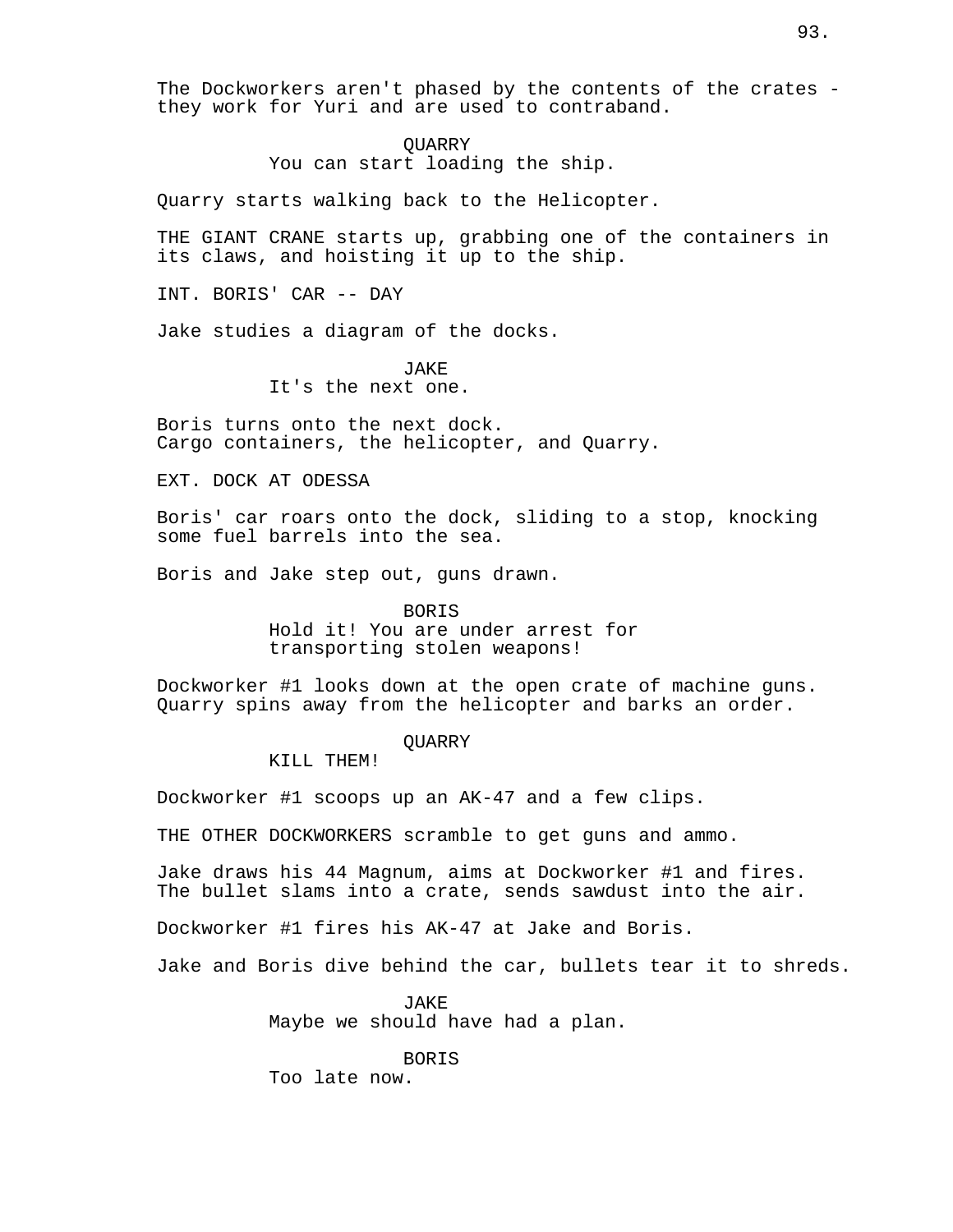Jake and Boris fire over the car at the Dockworkers.

THE DOCK FOREMAN runs coverfire as Quarry runs to the Helicopter to escape.

INT. HELICOPTER

Natasia sees Quarry running towards her. The ignition keys dangle from the Helicopter's control panel. She strains against her handcuffs. Can't reach them.

#### NATASIA

Damn!

EXT. DOCK AT ODESSA

The Dock Foreman blasts Jake and Boris with his huge 50 caliber machine gun. Sending them diving behind the car.

Bullets tear the car to pieces.

BORIS No! No! You know how long I had to save for this car?

Quarry is only a hundred yards from the Helicopter.

INT. HELICOPTER

Natasia takes off her shoe, stretches her leg to the controls. She has long legs. She snags the keys with her big toe, pulls them out of the ignition.

Quarry is getting closer.

Natasia pulls her leg back, stuffing the keys into her shoe Just as Quarry climbs inside the Helicopter.

> **OUARRY** Looks like we're going for a ride.

Quarry's fingers fumble over the ignition switch, searching for the keys. They aren't there.

> **OUARRY** Where are the fucking keys!

NATASIA Maybe Androv took them?

He looks back at Natasia, she's handcuffed to the back seat. She COULDN'T have taken them.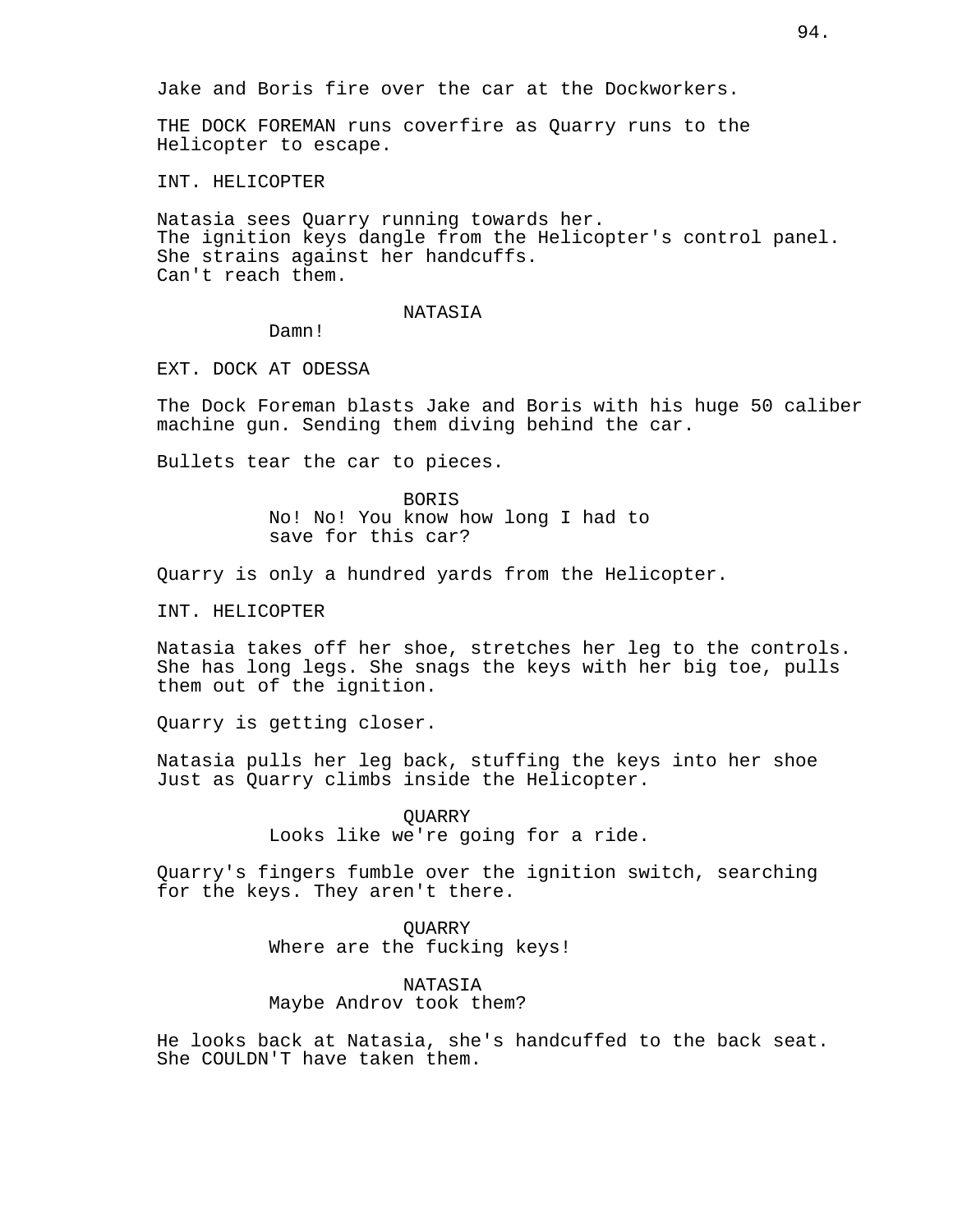### EXT. DOCK AT ODESSA

Jake aims at the Helicopter, fires a shot. The bullet sparks off the cab next to Quarry.

### INT. HELICOPTER

Quarry ducks for cover as bullets spark off the helicopter. One shot cob-webs the windscreen.

> QUARRY Damned Androv! Russian moron.

EXT. DOCK AT ODESSA

Quarry scrambles out of the Helicopter, running for the safety of a container.

Dockworker #1 climbs the side of a container, AK-47 slung over his shoulder. On top of the container, he's a sniper.

DOCKWORKER #2 and DOCKWORKER #3 run to the car, firing short bursts of machine gun fire. Jake and Boris take cover behind what is left of the car. Bullets spray sparks over them.

The Foreman, DOCKWORKER #5 and DOCKWORKER #6 take cover behind a container, and move from container to container - closer to Boris' car... and Jake and Boris.

#### JAKE

Now!

Jake and Boris pop up from behind the car, firing at Dockworker #2 and Dockworker #3.

Dockworker #3 is hit in the neck, screams but doesn't die.

Dockworker #1 aims down at them and fires his machine gun.

Bullets spray at Boris and Jake, forcing them back behind the car. The windows are blown out, spraying them with glass.

# JAKE

Is it insured?

In the middle of the battle, Quarry wanders between containers looking for Androv.

QUARRY

Androv?!

ANDROV (O.S.)

Over here.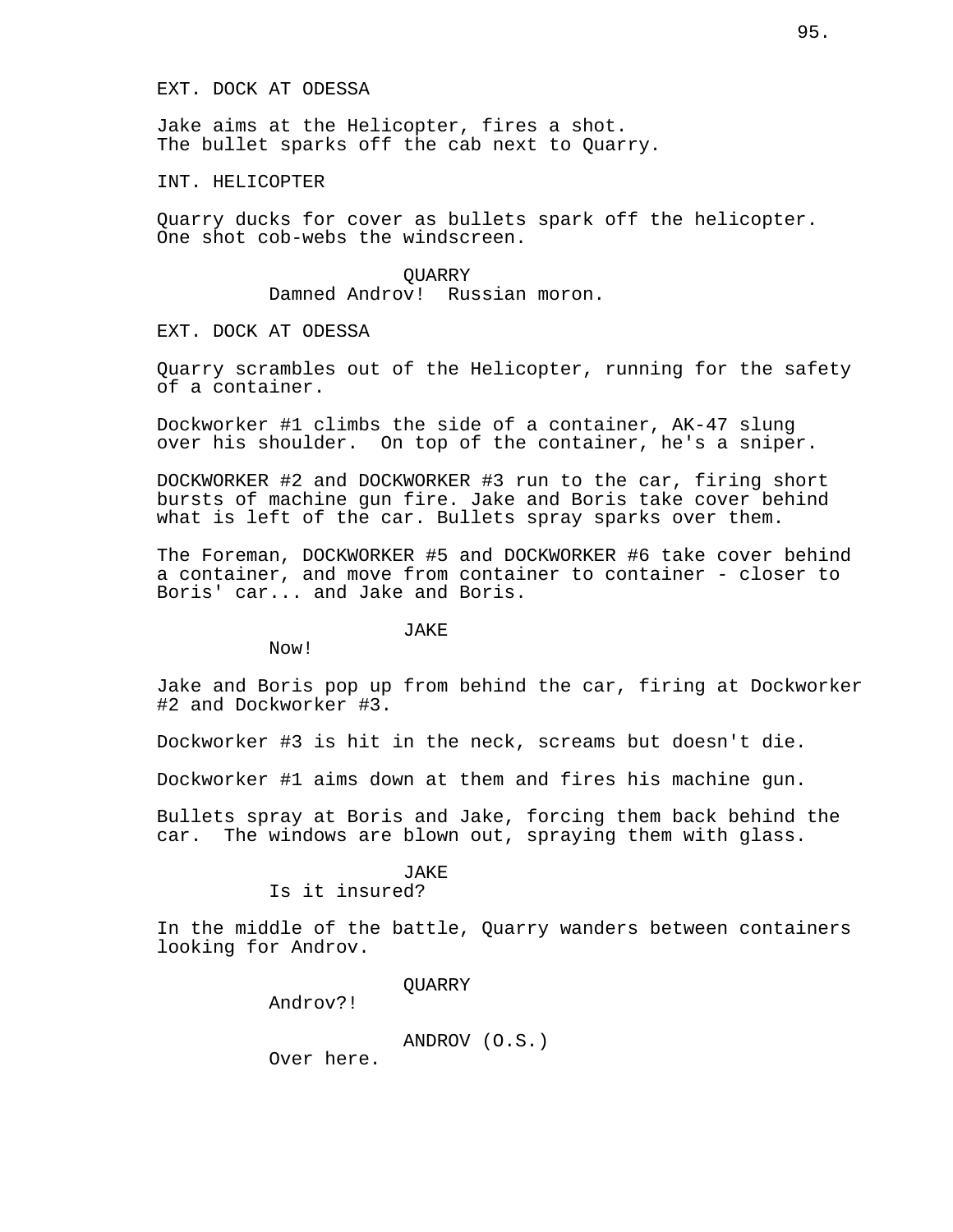Dockworker #1 sprays another burst of fire, covering Dockworker #2 who is only forty feet away from the car.

Boris sees the man running at them and fires his Marakov.

Dockworker #2 hits the dirt as bullets rain around him.

Dockworker #3 yelps and runs around like a spastic in the center of the pier, bullets flying right and left past him.

JAKE

There's not much car left. I say we go before there's nothing left.

Jake and Boris move into action, firing off a few rounds to keep Dockworker #4 and Dockworker #2 in place as they run to the nearest container and dive for cover.

The same container Quarry is behind. Quarry dives behind another container before they can fire.

Dockworker #1 aims down from his vantage point, blasts a stream of bullets at Jake and Boris.

Dockworker #5, #6, and Androv chime in.

Jake and Boris outrun the bullets to the next container. Run Bullets kick up dust only inches behind them. Jake holds tight to his Stetson.

Dockworker #4 and Dockworker #2 run to the container and fire at Jake and Boris.

Dockworker #1 increases the speed of his arc slightly, twisting the AK-47 to the right.

One of the bullets from Androv's AK-47 tags Jake in the leg. His thigh is yanked out from under him and he crumbles in a heap on the ground... losing his hat.

# JAKE

I'm hit!

Boris sees Jake fall, runs to save him.

Dockworker #1 takes careful aim at Jake, squeezes the trigger. Click. His clip is empty.

Dockworker #1 pulls another clip from his pocket and reloads.

Boris grabs Jake under the arms and hoists him to his feet, dragging him to a container.

Androv jumps out from behind his container and sends a spray of machine gun fire at Jake and Boris.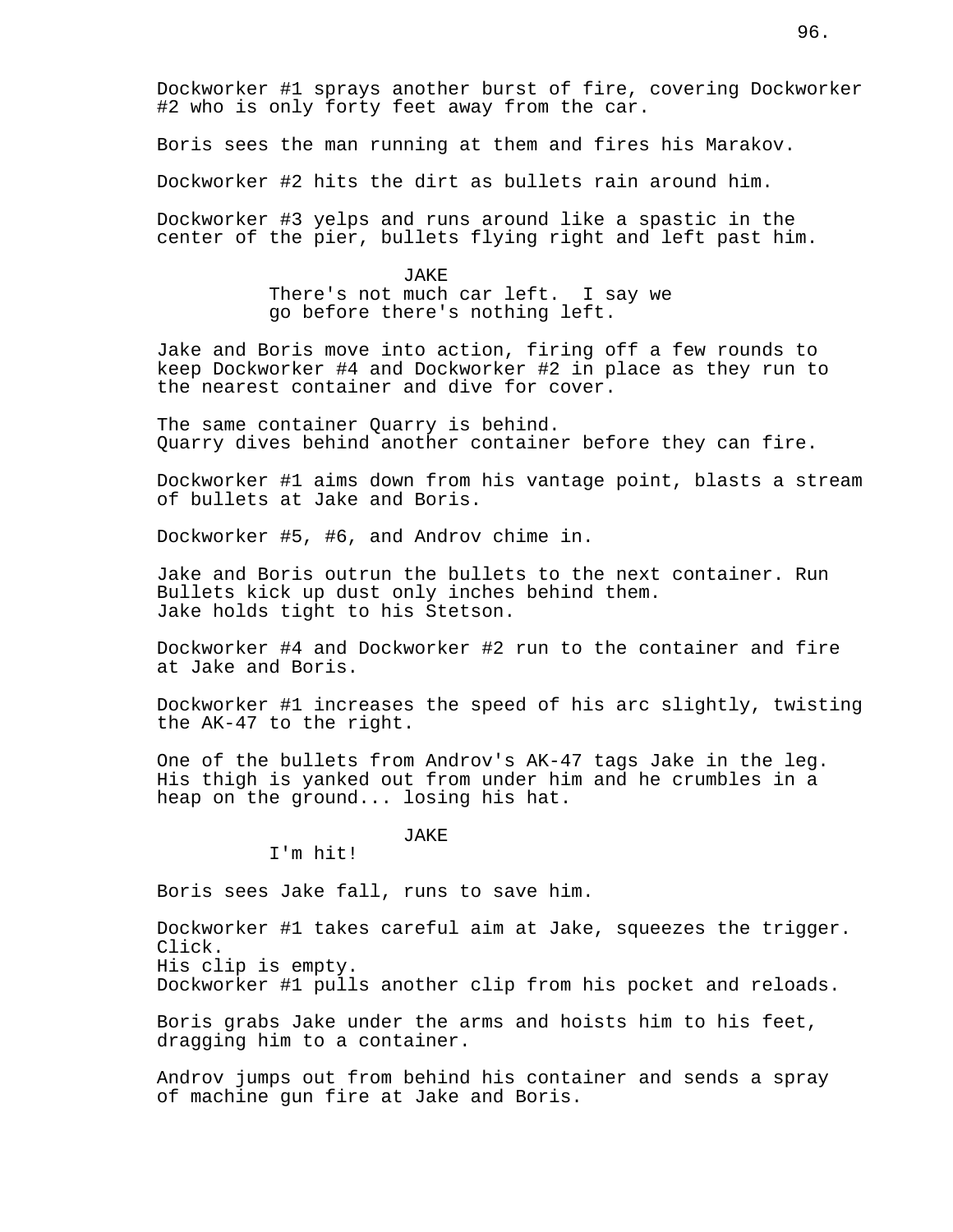Quarry spots Androv and saunters over, careful of the stream of hot brass spraying from the machine gun.

> QUARRY Androv? Do you have the keys?

> > ANDROV

What keys?

QUARRY For the helicopter, idiot.

ANDROV You left them in the ignition.

Boris drags Jake behind the container, where they crouch down out of the line of fire.

BOING! DING! BONG! Bullets whiz all around them, ricocheting off the container, occasionally taking a chunk out of it.

Boris rips away the leg of Jake's pants.

BORIS It's only a scratch.

JAKE But what about my hat?

A stream of bullets sparks off the container. Jake uses part of his pant leg to bandage the "scratch".

Boris decides to open the container... breaks open a crate and pulls out a rocket launcher.

BORIS

You want one?

Jake looks at the rocket launcher and shakes his head.

JAKE What else you got?

Jake starts busting open crates.

Boris turns to see Dockworker #4 and Dockworker #2 coming right at them! They raise their AK-47s...

Boris swings the rocket launcher to his shoulder and fires. BLAAAAAAAM!

Dockworker #4 and Dockworker #2 hit the deck. The rocket whizzes over them. Hitting Boris' car. The car explodes in a giant fireball.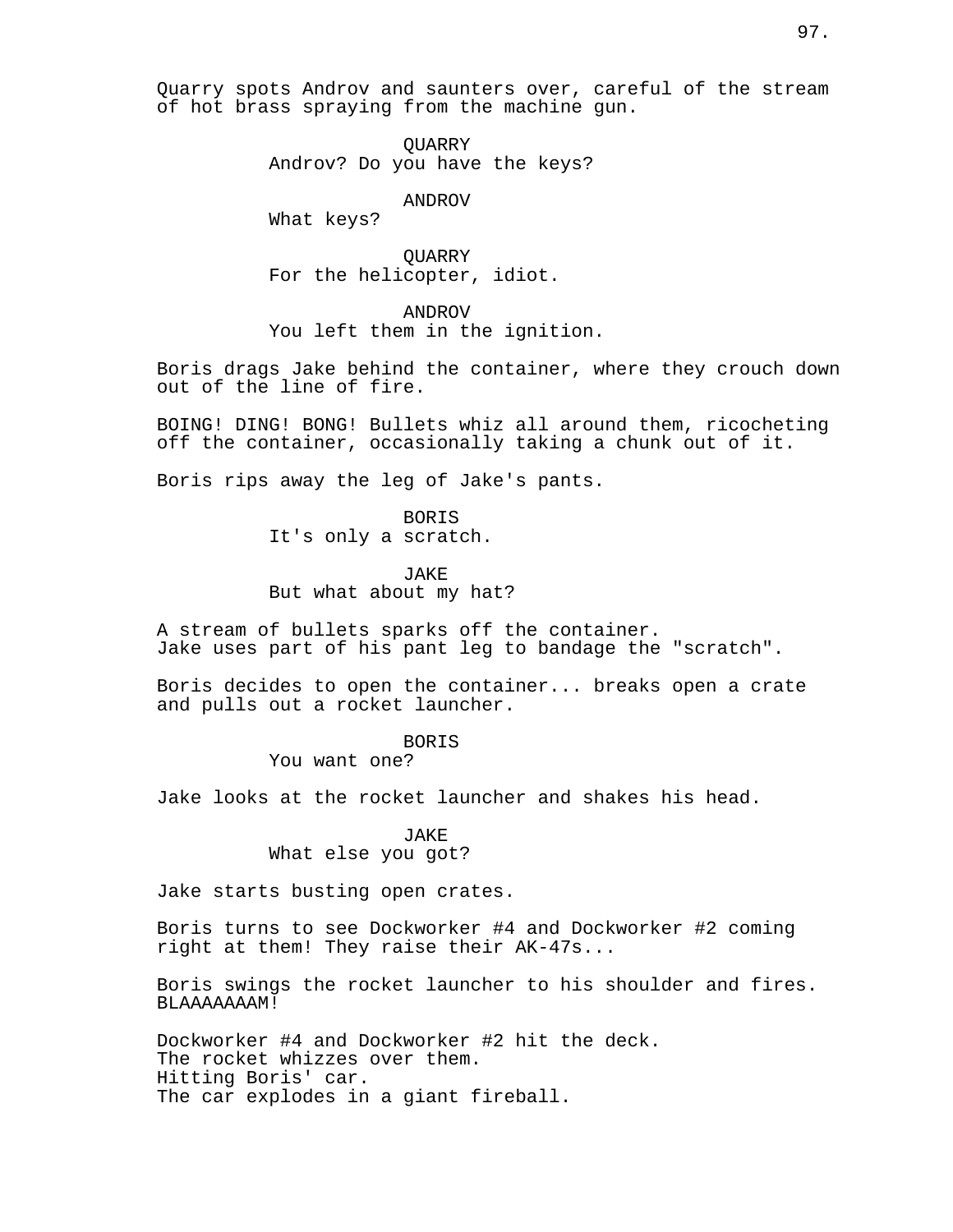Dockworker #1 drops to the ground and runs from container to container, around the pier to Jake and Boris' container.

BORIS

Now it can not be repaired.

Dockworker #2 and Dockworker #4 spring to their feet... ..............................Aim their machine guns at Boris.

BANG! BANG!

Jake shoots both of them with a gun he found in a crate.

Dockworker #1 silently moves behind them, slowly creeping to the container.

Jake and Boris are unaware that Dockworker #1 is creeping up behind them.

Dockworker #1 raises his machine gun, aiming at Jake's back.

Boris hears the click, spins, fires a rocket at Dockworker #1.

BLAAAAM! Dockworker #1 is no more.

Jake sees Quarry run into the MAZE OF CONTAINERS. Jake quickly reloads from the shells in his pockets. His last six bullets.

#### JAKE

Gotta run.

Jake limps after Quarry.

**BORTS** Wait! We are working together!

Boris drops the rocket launcher, grabs his 9mm, follows Jake and Quarry into the maze of containers.

MAZE OF CONTAINERS

Jake creeps to the first intersection.

JAKE Quarry! I came all the way from Texas. I'm not going home without you.

The trail crosses the intersection, continuing straight ahead.

ANOTHER PART OF THE MAZE

Dockworker #6 waits between the containers ahead of Boris.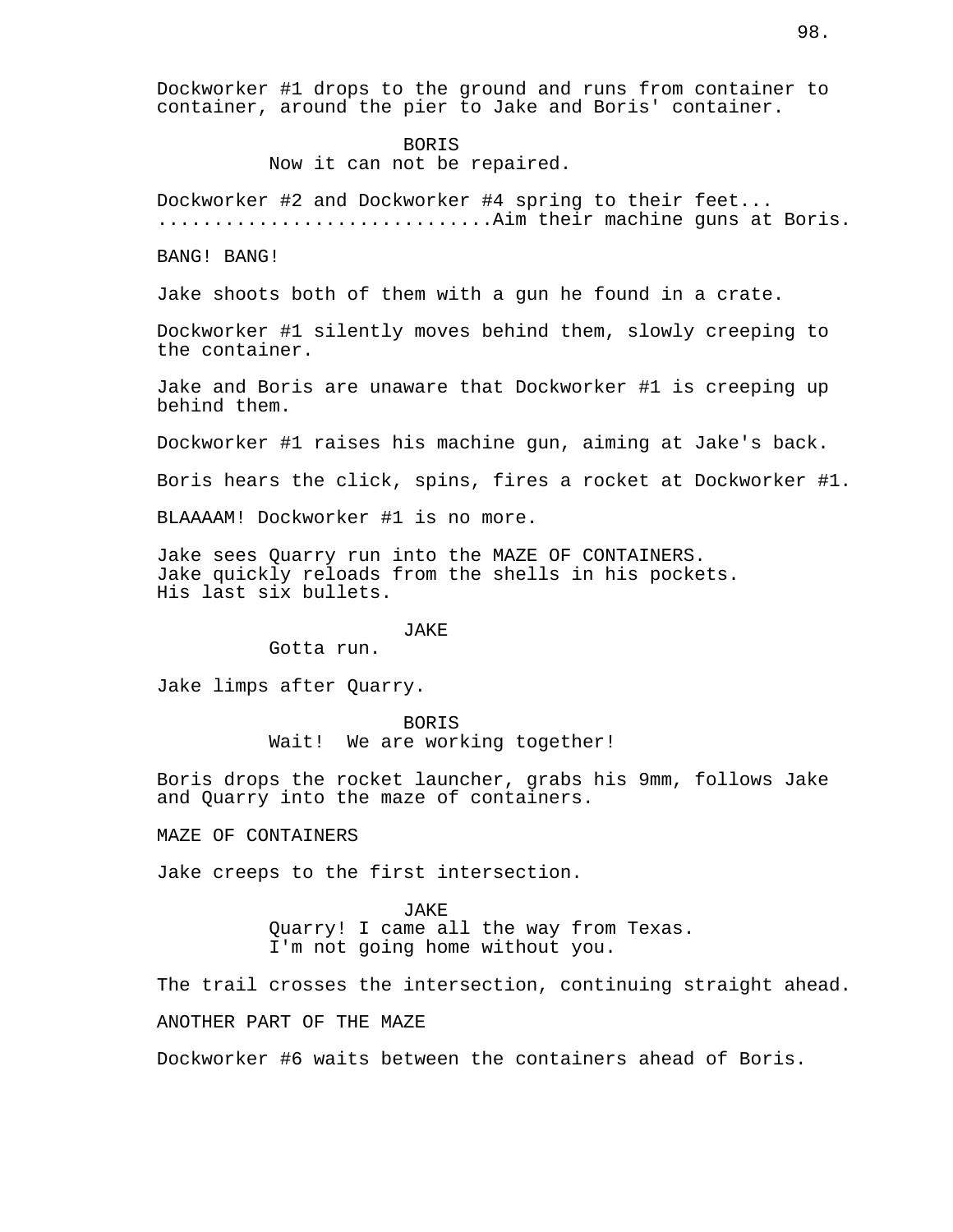# ANOTHER PART OF THE MAZE

Boris spins around the corner, aiming to the right. He spots the Dockworker #6, fires. Misses.

Dockworker #6 sends a stream of AK-47 fire at Boris.

Boris runs between containers towards a dead end. Boris fires over his shoulder, missing Dockworker #6, but forcing him to take cover. Boris prays that it isn't a dead end in front of him.

Dockworker #6 moves from behind his cover, aims his AK-47 at Boris's back and fires.

Boris sees it isn't a dead end, but a corner. Boris dives around the corner as bullets tears up metal. Sees that Dockworker #7 waiting for him around the corner.

Dockworker #7 swings his AK-47 at Boris, squeezes the trigger.

Boris rolls to the left, bullets sparking off the containers. He pops to his feet and fires two shots into Dockworker #7.

Dockworker #7 falls backwards, AK-47 firing into the sky.

Boris dives around the next corner, just as Dockworker #6 turns the corner behind him shooting Dockworker #7 by mistake.

Boris takes a breath, swings out, firing at Dockworker #6. Click. Click. Out of shells.

ANOTHER PART OF THE MAZE

Quarry flitter across the space between containers in front of Jake. Then Androv attacks.

Androv slams his machine gun at Jake's wrist. Knocking the gun out of his hand. It flies across the dock and lands near a container.

## ANDROV

# Ready to die, American?

Androv presses his machine gun into the back of Jake's neck. Finger tightening on the trigger.

Jake twists around quickly, grabbing the gun barrel.

Androv pulls the gun back out of his reach, then slams it across Jake's face. The machine gun butt slams into his cheek.

Jake falls onto the pier, dazed.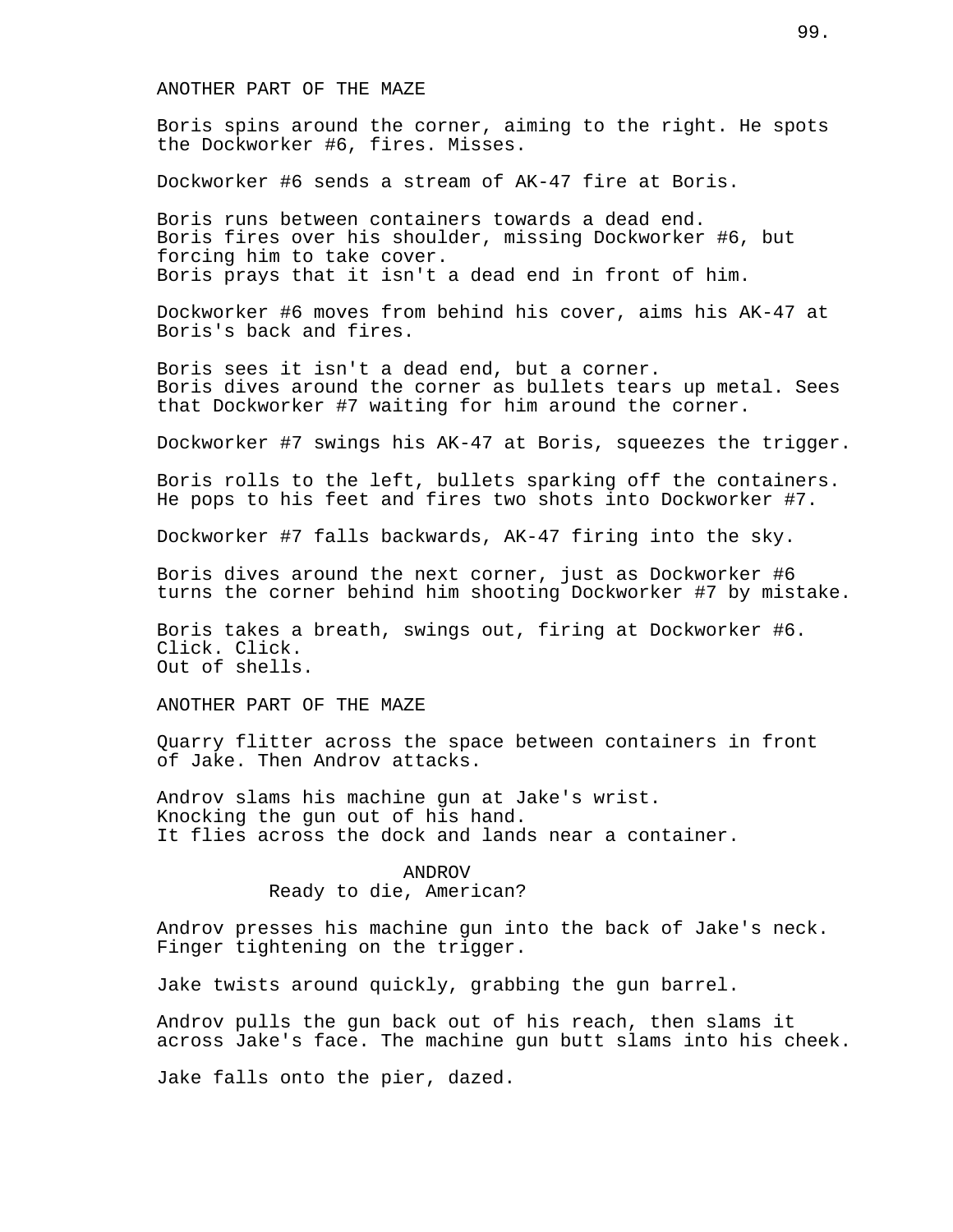Androv re-aims his machine gun.

ANDROV When you get to Hell, say hello to Yuri for me.

ANOTHER PART OF THE MAZE

Boris scrambles for cover as bullets spark off the containers where he was standing. Boris reaches into his coat pocket. The pocket is empty. Boris pulls his pocket inside-out and looks at it.

> BORIS (Russian) Shit.

He puts the 9mm in his left hand and checks that pocket. A sigh of relief. One clip left. He jambs the last clip into the 9mm, then sheds his coat.

Moving deeper into the maze, he spins around a corner, 9mm up and ready. No one. A long corridor stretching the length of the maze, broken halfway down the right side.

OVERHEAD

Boris and Dockworker #6 are on opposite sides of the same container. Both moving at the same rate towards each other.

THE MAZE

Boris gets to the side passage, and swings out his gun.

So does Dockworker #6.

Boris sees the AK-47 aiming at him and jumps back. Bullets spark off the container near him.

> BORIS No. I'm over here. A little to your left. Too far. No. Missed again.

Boris waits until Dockworker #6 is out of shells, then twists around the corner and puts two bullets into him.

BORIS

Jake! Where are you?

Boris creeps down the long corridor to the corner. At the corner, he twists out, Marakov 9mm ready. No one.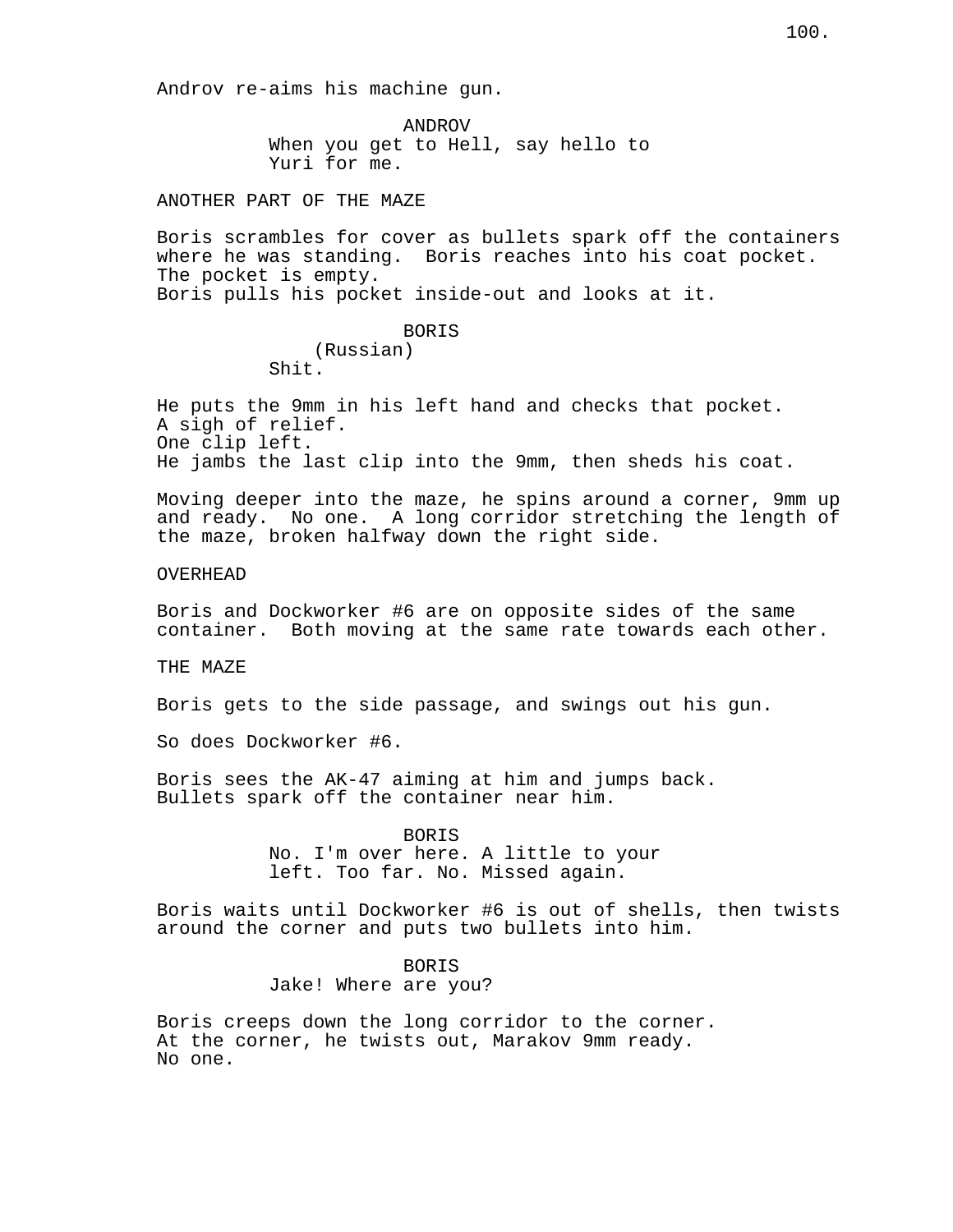ANOTHER PART OF THE MAZE

Jake kicks out quickly and connects with Androv's groin. Androv screams in pain and lets go of his machine gun. It drops onto the ground. Jake scrambles for the fallen machine gun.

Androv kicks out at Jake's chest. Connecting with enough force to launch Jake into the air.

Jake is knocked to the ground by the kick. Before he can stand up, Androv is on top of him.

Androv slams a fist into Jake's face. Androv pulls back his fist for another shot, but Jake smashes a hand into his nose.

Androv's nose breaks with a crunch. BLOOD spreads over Androv's face, but he laughs it off.

Androv grabs Jake, lifts him over his head, and THROWS him.

Jake CRASHES against a container near the GIANT CRANE.

Androv crosses the pier and slams a fist into Jake'S face, whipping Jake's head sharply to the left.

Jake punches Androv in the throat.

Androv weakens, Jake pushes the muscleman over onto his back. He throws another punch at Androv's face. Androv catches Jake's fist in his right hand and squeezes.

#### JAKE

# Arrrrrgggggg!

Jake screams as bones in his hand begin to snap, crackle and pop. Jake tries to pull away, and Androv rolls him over onto his back and lets go of his broken hand.

Androv grabs Jake's collar and lifts his head off the pier. He brings Jake's face up close to his and laughs at him. Then SLAMS Jake's head back down on the pier.

ANOTHER PART OF THE MAZE

Boris is faced with a choice: Go straight ahead, or to the left. He swings out to the left, gun ready. No one. Just a long corridor heading all the way to the end of the pier.

Dockworker #5 hears Boris approaching, gets his AK-47 ready. Silence. He waits, but Boris doesn't come. When he sticks his head out to see where Boris went...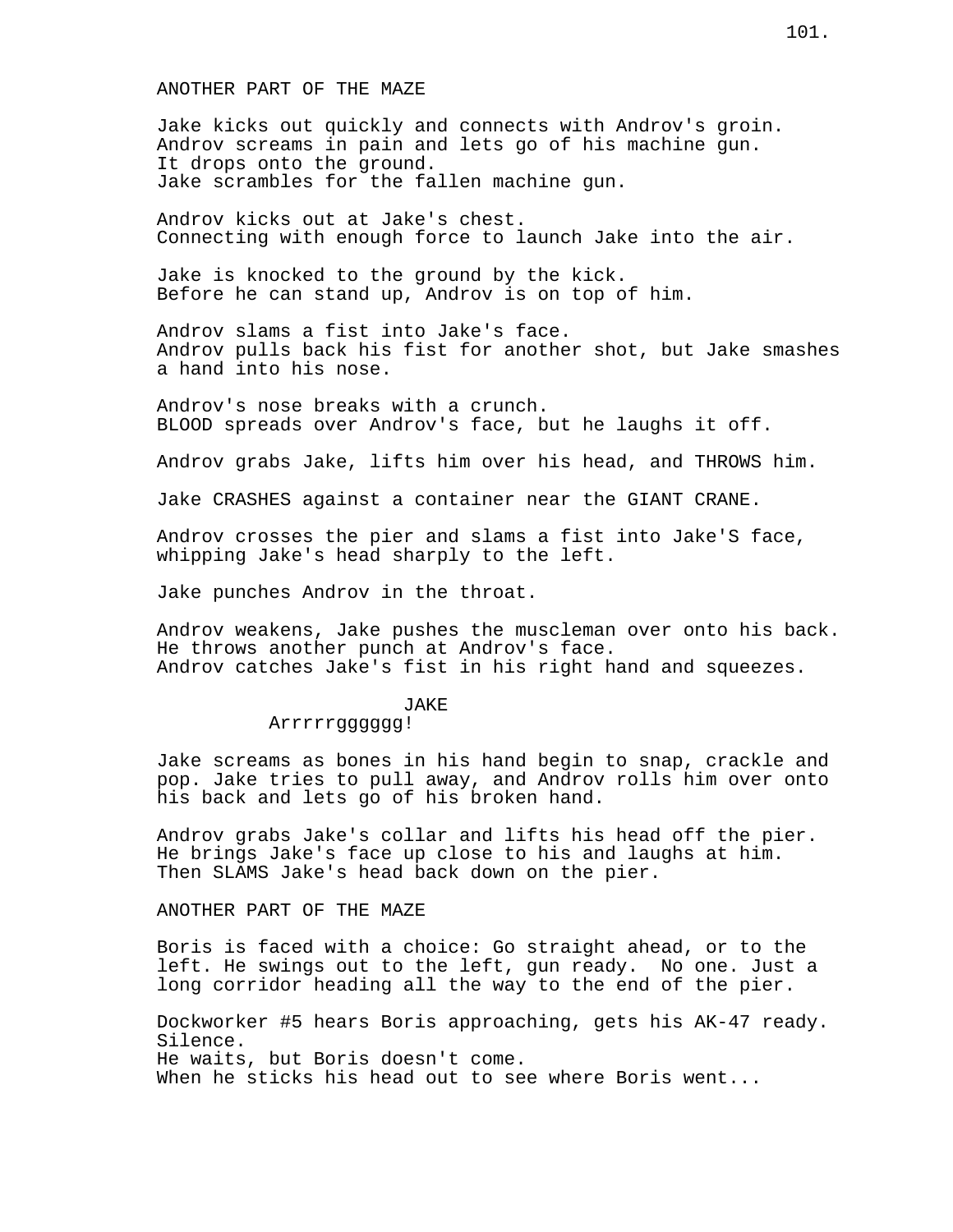WHAM! Boris yanks the AK-47 out of Dockworker #5's hand, spins it like a baton, and fires it at Dockworker #5. Boris drops the AK-47 and keeps looking for Jake. NEAR THE BIG CRANE Androv lifts Jake's head up, laughs, and SLAMS it down. Jake's eyes are glassing over. He can't take any more of this. Androv pulls Jake's face up close again, and laughs at him. Then Jake swings his head forward quickly, head-butts Androv. SMACK! Androv falls back off of Jake, letting him crawl to his feet. Jake staggers to his feet next to the crane. Androv searches the ground for his fallen machine gun. Finding it, he lifts it up, swings around, aims it at Jake. Boris sees Androv about to shoot Jake. Aims his 9mm at the giant... But Jake is in the way. Androv's finger tightens on the AK-47 trigger. Boris sees a container hanging from the Giant Crane, directly over Androv. Boris fires at the Crane. BANG! BANG! BANG! THE STEEL PINS holding the Giant Crane's jaws closed are shot off, and the Container falls... Right on top of Androv. Flattening the strong man beneath a dozen tons of cargo. SPLAT! A WALL OF DUST washes over Jake, and when he blinks it away, he sees Boris, 9mm extended in his hands. JAKE Good shooting. BORIS He was impressed. Boris hands Jake his Stetson. BORIS You dropped your hat. I know how much it means to you.

102.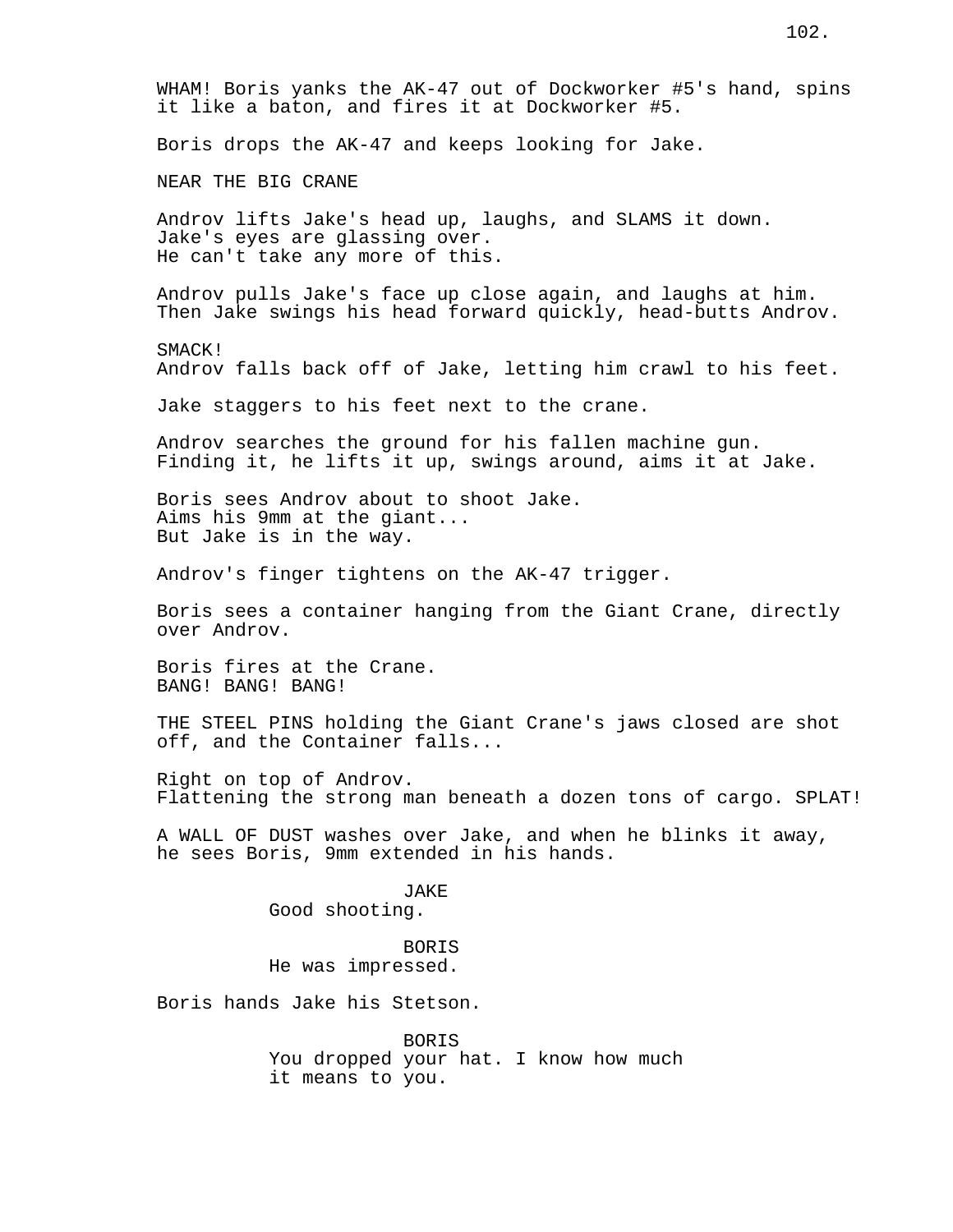# BORIS What are you going to do?

Jake reaches in his pocket and pulls out the Swiss Army knife with Billy's name, and the bent photo of him and Hank.

JAKE

What I came here to do.

Jake pockets the photo and clicks open his 44 Magnum. Two bullets left.

> JAKE Wouldn't have any 44 Magnum shells, would you?

BORIS Nothing for a primitive gun which cocks itself.

Jake closes the cylinder, tips his hat to Boris.

JAKE Then two's gonna have to do.

EDGE OF THE PIER

Jake comes out of the maze of crates, spots Quarry climbing the rope ladder to a cargo ship.

**JAKE** 

Quarry!

Quarry drops to the pier. They face each other, maybe fifty feet between them.

> QUARRY You came a long way just to die.

Quarry's gun aims at Jake.

JAKE Put the gun down. I'm taking you back to Texas.

QUARRY You can't extradite me, and I haven't broken any laws, here. I'm helping the Russian people with "Free Trade". I'm a businessman.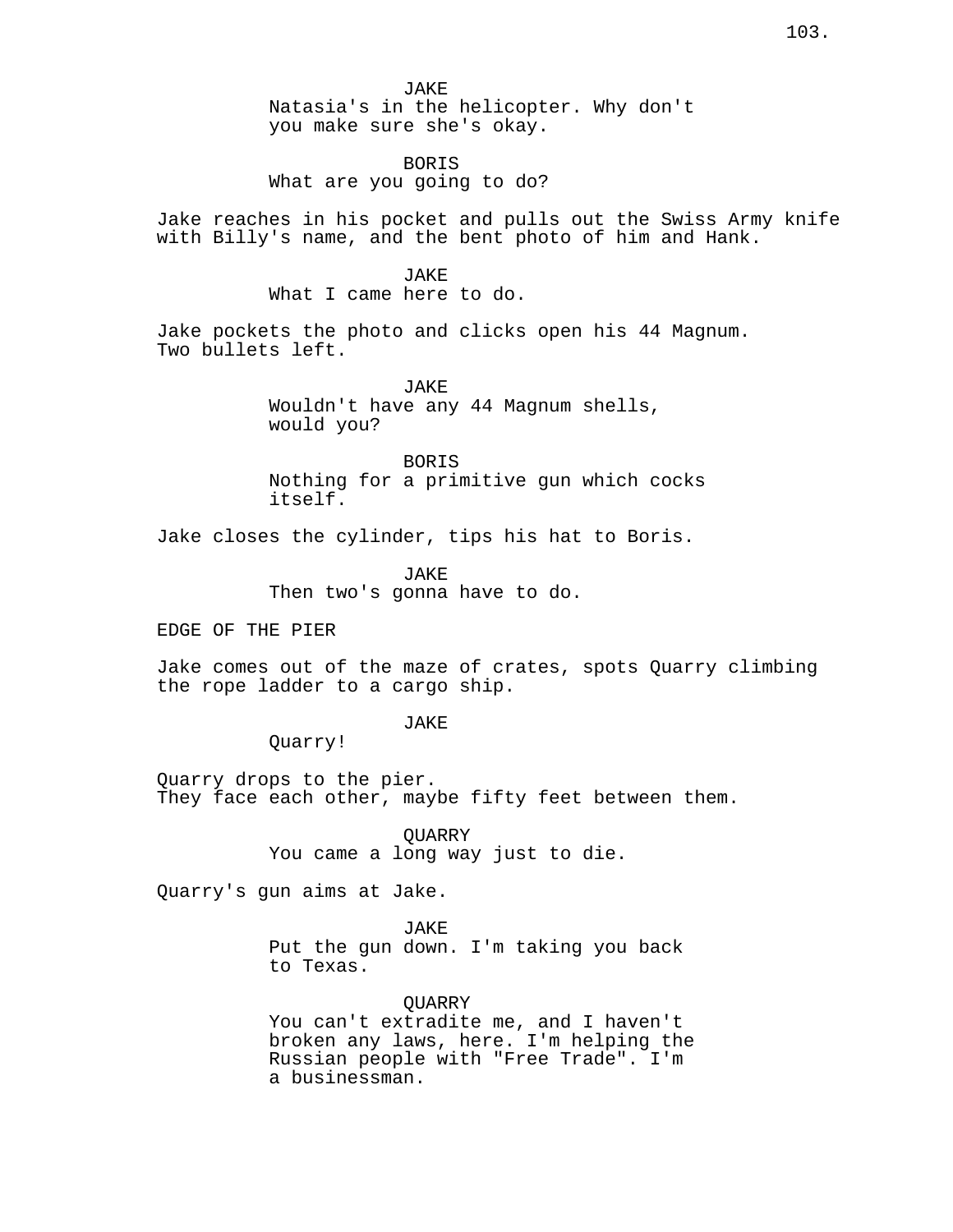JAKE Trading guns for drugs? **OUARRY** The CIA does it all the time. You forgot what America stands for: Making Money. Fuck whoever gets in your way. Quarry sprays machine gun fire at Jake. Jake dives as machine gun fire shreds the dock behind him. He pops to his feet, and aims the 44 Magnum at Quarry. Quarry dives behind a stack of fuel barrels. Jake fires. The bullet misses Quarry, piercing a fuel barrel. Liquid sprays onto the dock. Quarry pops from behind the barrels, sprays machine gun fire at Jake.

Jake ducks, as bullets trash the dock around him. He takes CAREFUL aim at Quarry's exposed head. Squeezes the trigger on his 44 Magnum.

BANG! The bullet misses.

Jake pulls the trigger four more times. Click. Click. Click. Click.

Quarry laughs.

**OUARRY** Sounds like you're outta shells.

Quarry comes out from behind the barrels, walking slowly to where Jake crouches... machine gun at his side.

> QUARRY I've got a full clip. Fifty rounds....

Quarry advances.

**OUARRY** Ten for each leg... Ten for each arm... And ten for your little shit-kicker head. Five for each eye.

Quarry stands next to the barrels, aims the AK-47 at Jake.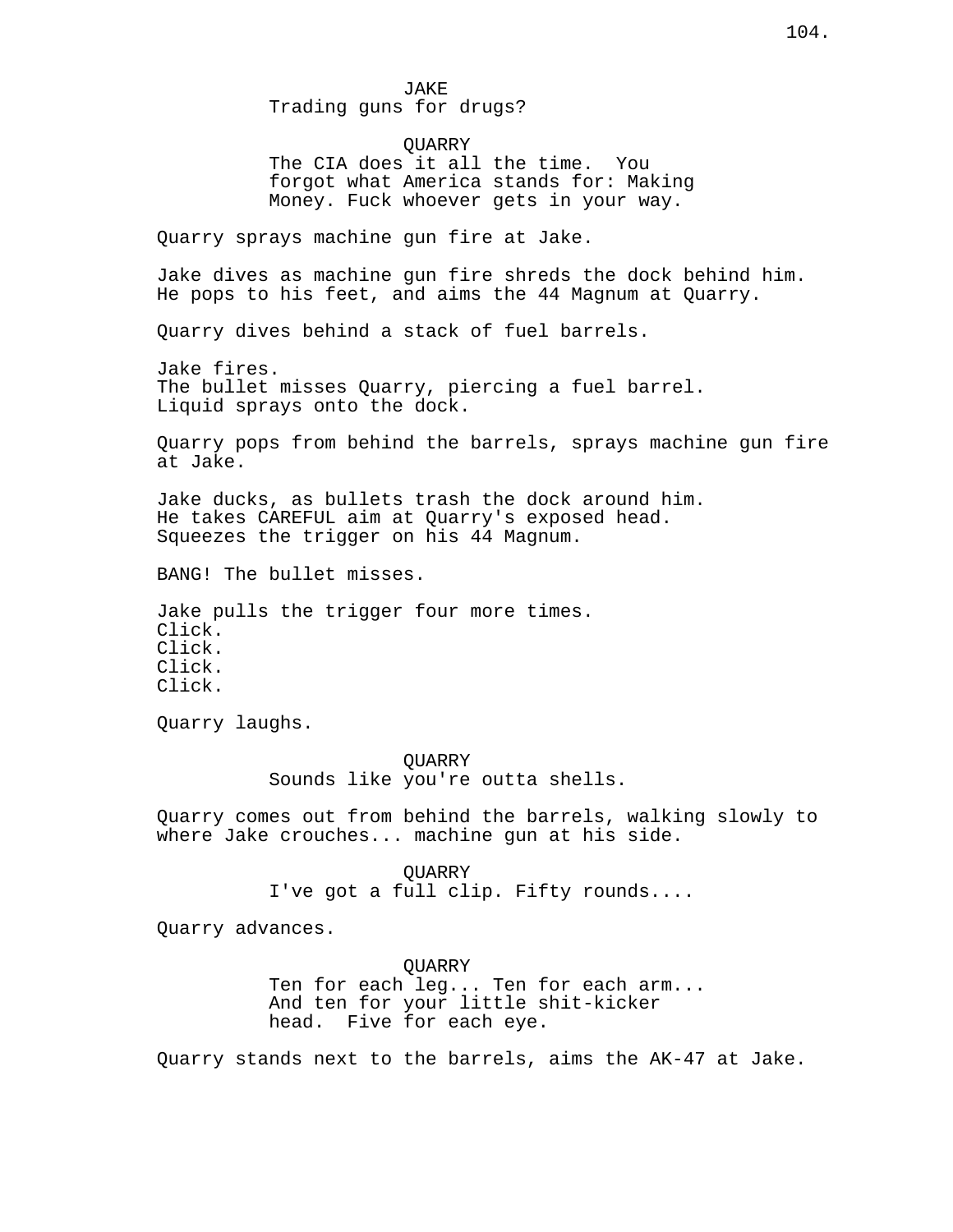Jake notices the trickle of fuel near his foot. Fuel spraying from the ruptured barrels behind Quarry.

Jake pulls Billy's Swiss Army knife from his pocket and scrapes the blade across a metal dock fixture.

SPARKS from the knife blade.

The sparks ignite the fuel.

JAKE Say cheese, mother fucker.

Quarry sees the flames shooting across the dock at him. Fire shooting between his legs to the barrels behind him.

Quarry screams as the flames ignite the fuel spilled on him. He drops the AK-47 as his hair FLASH burns. For a moment, Quarry runs around the dock, fully engulfed.

Jake takes cover as Quarry mistakenly runs at the barrels.

Quarry and the fuel barrels EXPLODE into the stratosphere. Metal and maniac raining down into the sea next to the ship.

Jake closes the blades back into the Swiss Army knife.

JAKE All fixed, Billy.

He slowly pockets the knife.

Boris and Natasia run up behind him. Boris smiles at Jake. But Jake doesn't notice.

#### NATASIA

Jake! Jake!

Natasia grabs him, gives him a passionate kiss.

INT. MOSCOW AIRPORT -- DAY

Natasia gives Jake a passionate kiss.

NATASIA Why can't you stay, Jake?

JAKE I've got to go back. I'm the sheriff.

NATASIA I could come with you?